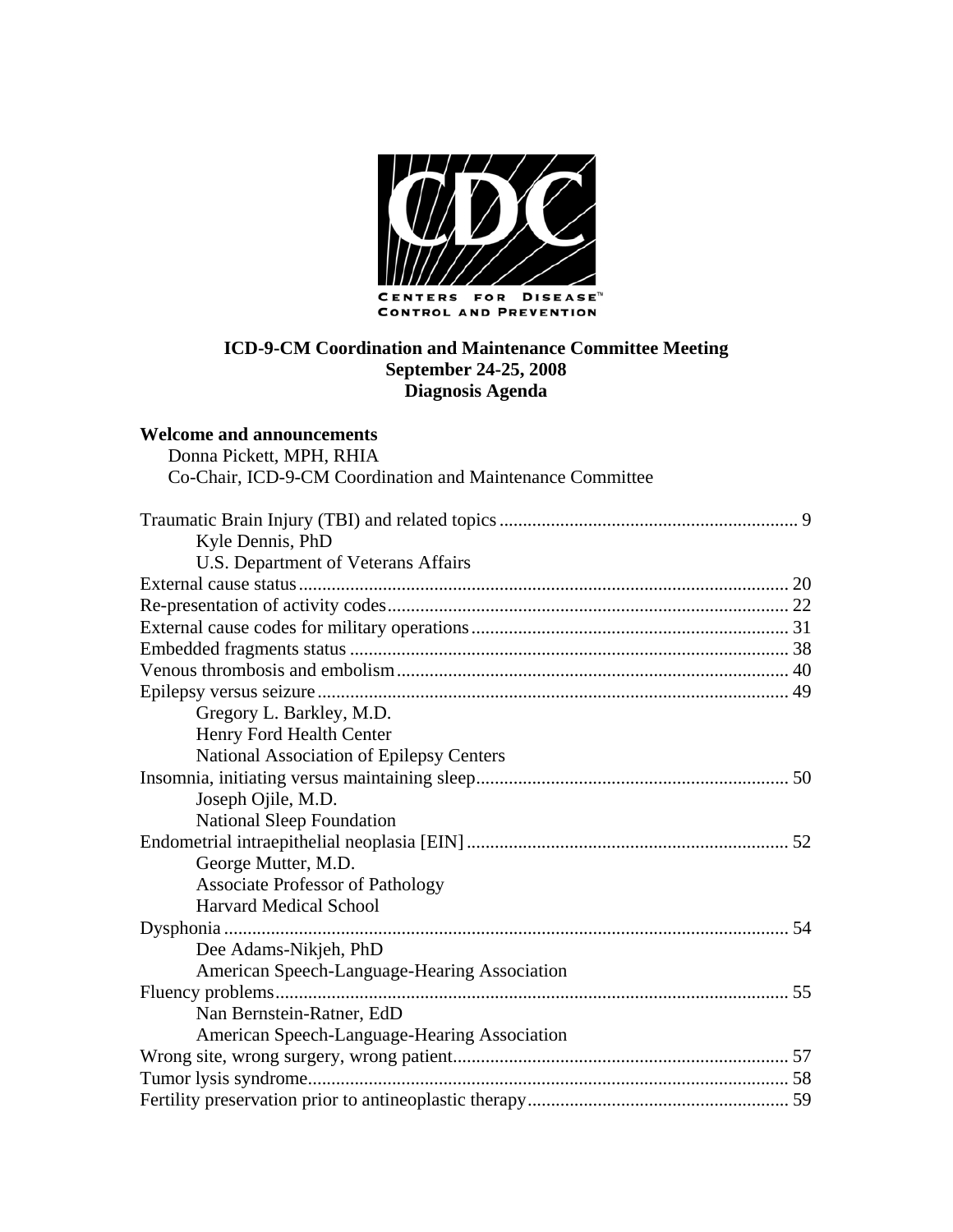| Jack M. Percelay, M.D.                                                           |  |
|----------------------------------------------------------------------------------|--|
| <b>American Academy of Pediatrics</b>                                            |  |
|                                                                                  |  |
|                                                                                  |  |
|                                                                                  |  |
|                                                                                  |  |
| Joseph Croft, M.D.                                                               |  |
|                                                                                  |  |
|                                                                                  |  |
|                                                                                  |  |
| Secondary neuroendocrine tumors and personal history of neuroendocrine tumors 82 |  |
|                                                                                  |  |
|                                                                                  |  |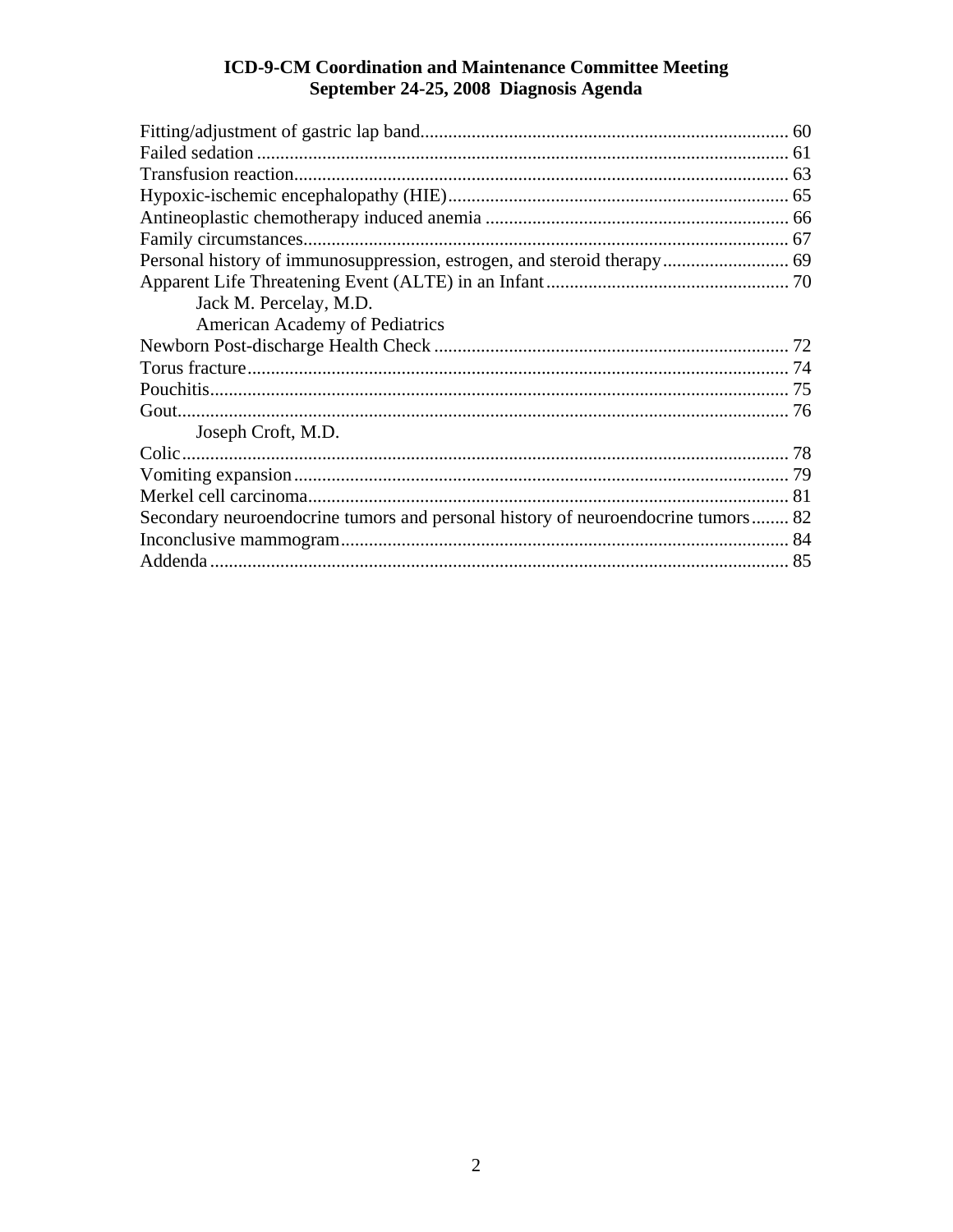# **ICD-9-CM TIMELINE**

A timeline of important dates in the ICD-9-CM process is described below:

| September $24 - 25$ ,<br>2008 | ICD-9-CM Coordination and Maintenance Committee<br>meeting.                                                                                                                                                                                                                                                                                 |
|-------------------------------|---------------------------------------------------------------------------------------------------------------------------------------------------------------------------------------------------------------------------------------------------------------------------------------------------------------------------------------------|
|                               | Those who wish to attend the ICD-9-CM Coordination and<br>Maintenance Committee meeting must have registered for<br>the meeting online by September 12, 2008. You must<br>bring an official form of picture identification (such as a<br>drivers license) in order to be admitted to the building.                                          |
| October 2008                  | Summary report of the Procedure part of the September 24<br>- 25, 2008 ICD-9-CM Coordination and Maintenance<br>Committee meeting will be posted on the CMS homepage<br>as follows:<br>http://www.cms.hhs.gov/ICD9ProviderDiagnosticCodes                                                                                                   |
|                               | Summary report of the Diagnosis part of the September 24<br>- 25, 2008 ICD-9-CM Coordination and Maintenance<br>Committee meeting report will be posted on the NCHS<br>homepage as follows:<br>http://www.cdc.gov/nchs/icd9.htm                                                                                                             |
| October 1, 2008               | New and revised ICD-9-CM codes go into effect along<br>with DRG changes. Final addendum posted on web pages<br>as follows:<br>Diagnosis addendum - http://www.cdc.gov/nchs/icd9.htm<br>Procedure addendum at -<br>http://www.cms.hhs.gov/ICD9ProviderDiagnosticCodes                                                                        |
| <b>October 10, 2008</b>       | Deadline for receipt of public comments on proposed<br>code revisions discussed at the September 24-25, 2008<br><b>ICD-9-CM Coordination and Maintenance Committee</b><br>meetings for implementation of April 1, 2009.                                                                                                                     |
| Early November, 2008          | Any new ICD-9-CM codes required to capture new<br>technology that will be implemented on the following April<br>1 will be announced. Information on any new codes to be<br>implemented April 1, 2009 will be posted on the following<br>websites:<br>http://www.cms.hhs.gov/ICD9ProviderDiagnosticCodes<br>http://www.cdc.gov/nchs/icd9.htm |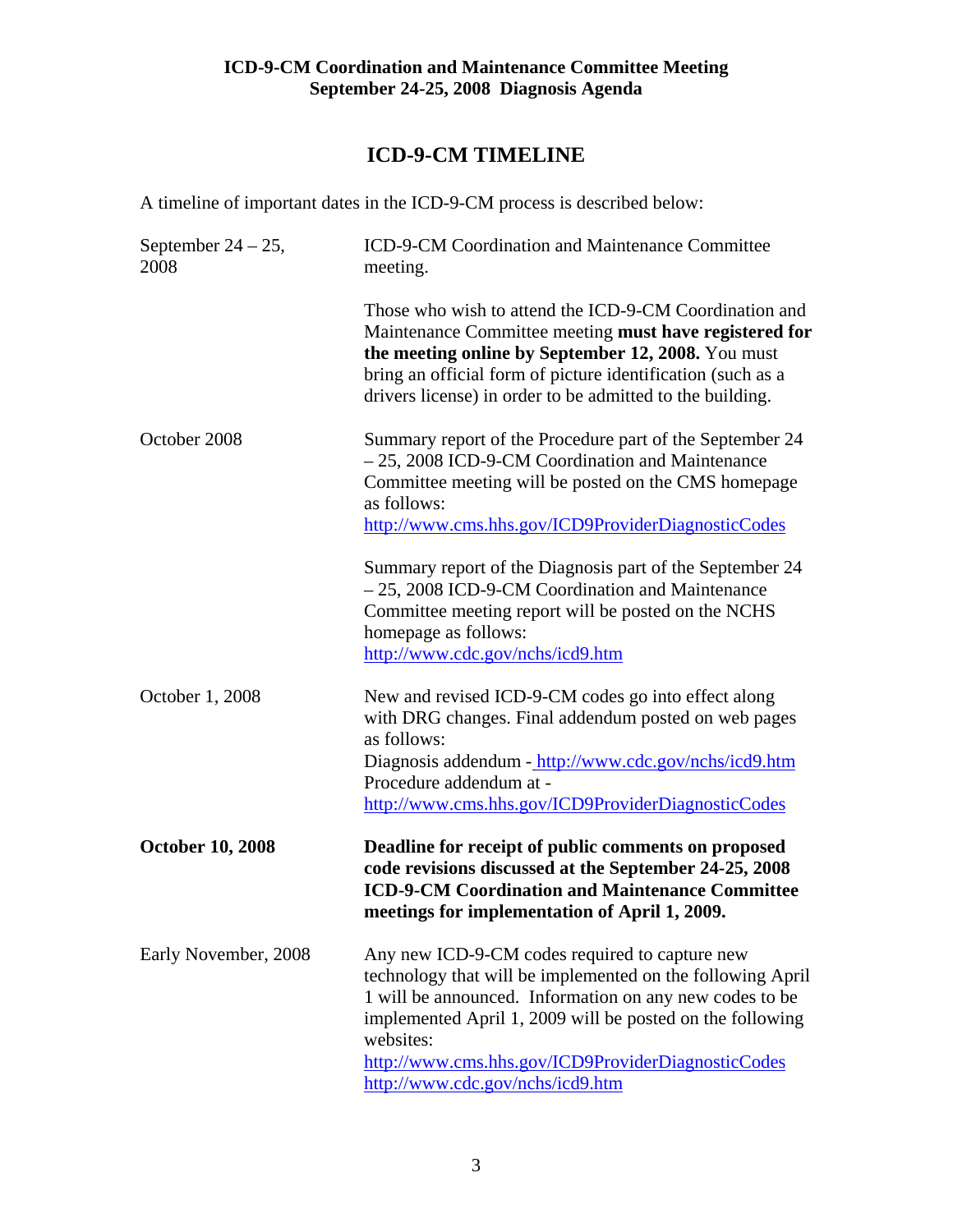| <b>December 5, 2008</b>               | Deadline for receipt of public comments on proposed<br>code revisions discussed at the September 24-25, 2008<br><b>ICD-9-CM Coordination and Maintenance Committee</b><br>meetings for implementation of October 1, 2009.                                                       |
|---------------------------------------|---------------------------------------------------------------------------------------------------------------------------------------------------------------------------------------------------------------------------------------------------------------------------------|
| <b>January 9, 2009</b>                | Deadline for requestors: Those members of the public<br>requesting that topics be discussed at the March 11–March<br>12, 2009 ICD-9-CM Coordination and Maintenance<br>Committee meeting must have their requests to CMS for<br>procedures and NCHS for diagnoses by this date. |
| February 2009                         | Draft agenda for the Procedure part of the March 11, 2009<br>ICD-9-CM Coordination and Maintenance Committee<br>meeting posted on CMS homepage as follows:<br>http://www.cms.hhs.gov/ICD9ProviderDiagnosticCodes                                                                |
|                                       | Draft agenda for the Diagnosis part of the March 12, 2009<br>ICD-9-CM Coordination and Maintenance Committee<br>meeting posted on NCHS homepage as follows:<br>http://www.cdc.gov/nchs/icd9.htm                                                                                 |
|                                       | Federal Register notice of March 11 – March 12, 2009<br>ICD-9-CM Coordination and Maintenance Committee<br>Meeting will be published.                                                                                                                                           |
| February 15, 2009                     | On-line registration opens for the March $11 - 12$ , 2009<br><b>ICD-9-CM Coordination and Maintenance Committee</b><br>meeting at: http://www.cms.hhs.gov/events                                                                                                                |
| March 2009                            | Because of increased security requirements, those wishing<br>to attend the March 11 - March 12, 2009 ICD-9-CM<br>Coordination and Maintenance Committee meeting must<br>register for the meeting online at:<br>http://www.cms.hhs.gov/apps/events                               |
|                                       | Attendees must register online by March 5, 2009 failure<br>to do so may result in lack of access to the meeting.                                                                                                                                                                |
| March $11 - \text{March } 12$<br>2009 | ICD-9-CM Coordination and Maintenance Committee<br>meeting.                                                                                                                                                                                                                     |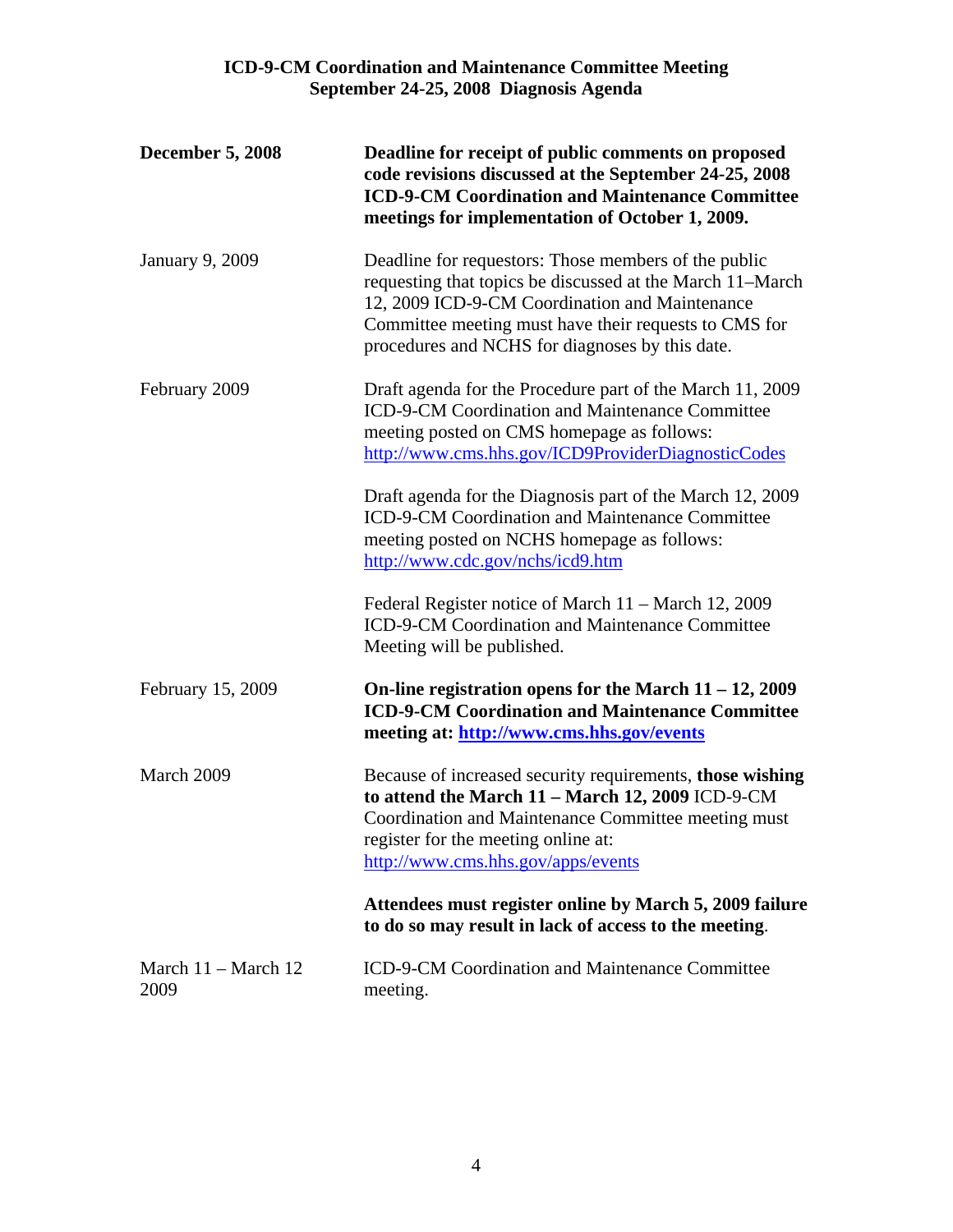| April 1, 2009    | Any new ICD-9-CM codes required to capture new<br>technology will be implemented. Information on any new<br>codes implemented on April 1, 2009 previously posted in<br>early October 2008 will be on the following websites:<br>http://www.cms.hhs.gov/ICD9ProviderDiagnosticCodes<br>http://www.cdc.gov/nchs/icd9.htm<br>http://www.cms.hhs.gov/MLNGenInfo                                                                  |
|------------------|------------------------------------------------------------------------------------------------------------------------------------------------------------------------------------------------------------------------------------------------------------------------------------------------------------------------------------------------------------------------------------------------------------------------------|
| April 2, 2009    | Deadline for receipt of public comments on proposed code<br>revisions discussed at the March 11-12, 2009 ICD-9-CM<br>Coordination and Maintenance Committee meetings for<br>implementation on October 1, 2007.                                                                                                                                                                                                               |
| April 2009       | Notice of Proposed Rulemaking to be published in the<br>Federal Register as mandated by Public Law 99-509. This<br>notice will include the final ICD-9-CM diagnosis and<br>procedure codes for the upcoming fiscal year. It will also<br>include proposed revisions to the DRG system on which<br>the public may comment. The proposed rule can be<br>accessed at:<br>http://www.cms.hhs.gov/AcuteInpatientPPS/IPPS/list.asp |
| April 2009       | Summary report of the Procedure part of the March 11,<br>2009 ICD-9-CM Coordination and Maintenance<br>Committee meeting will be posted on CMS homepage as<br>follows:<br>http://www.cms.hhs.gov/ICD9ProviderDiagnosticCodes                                                                                                                                                                                                 |
|                  | Summary report of the Diagnosis part of the March 12,<br>2009 ICD-9-CM Coordination and Maintenance<br>Committee meeting report will be posted on NCHS<br>homepage as follows:<br>http://www.cdc.gov/nchs/icd9.htm                                                                                                                                                                                                           |
| <b>June 2009</b> | Final addendum posted on web pages as follows:<br>Diagnosis addendum at -<br>http://www.cdc.gov/nchs/icd9.htm<br>Procedure addendum at -<br>http://www.cms.hhs.gov/ICD9ProviderDiagnosticCodes                                                                                                                                                                                                                               |
| July 17, 2009    | Those members of the public requesting that topics be<br>discussed at the September $16 - 17$ , 2009 ICD-9-CM<br>Coordination and Maintenance Committee meeting must<br>have their requests to CMS for procedures and NCHS for<br>diagnoses.                                                                                                                                                                                 |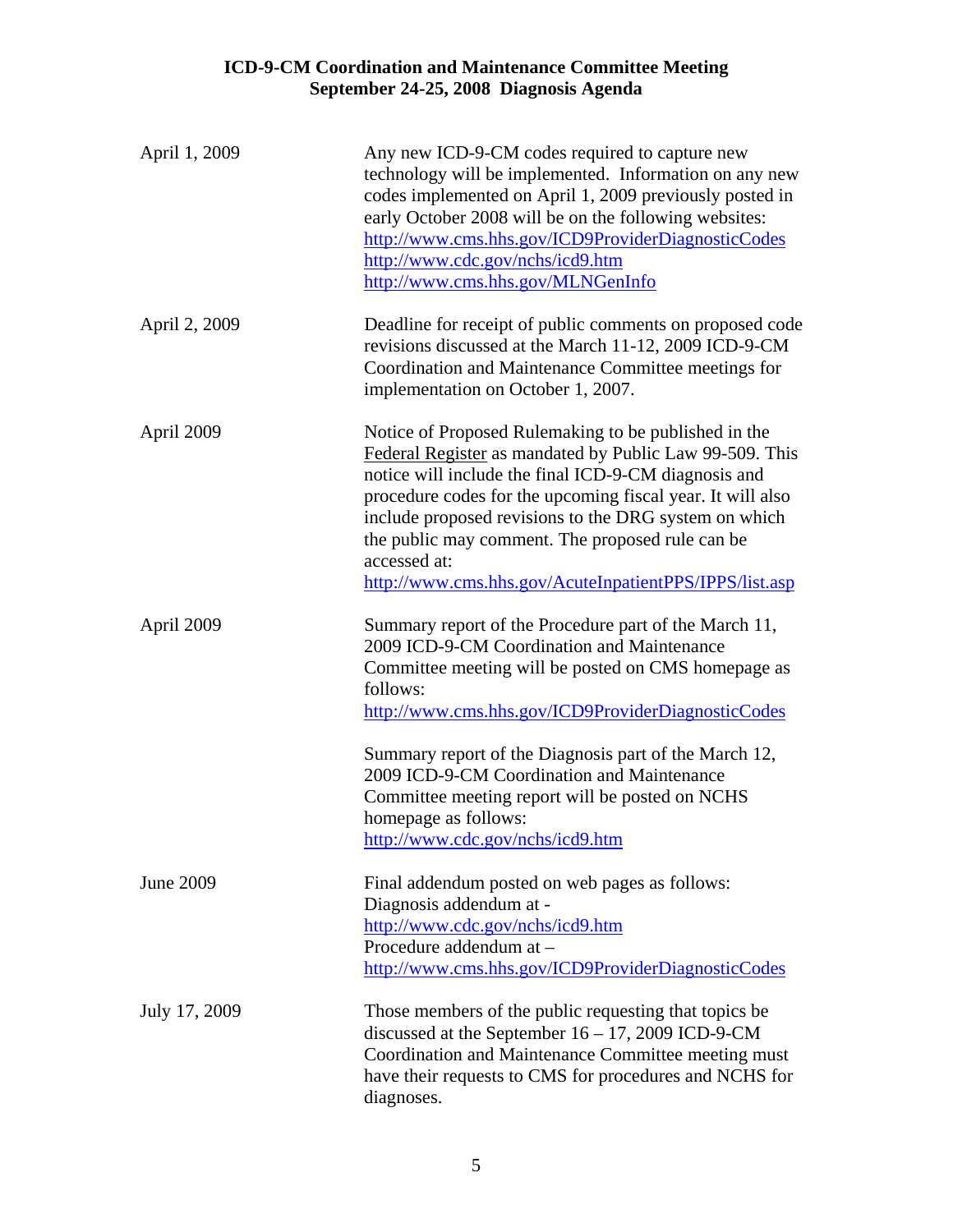| August 1, 2009                | Hospital Inpatient Prospective Payment System final rule to<br>be published in the Federal Register as mandated by Public<br>Law 99-509. This rule will also include all the final codes<br>to be implemented on October 1, 2009.<br>This rule can be accessed at:                                 |
|-------------------------------|----------------------------------------------------------------------------------------------------------------------------------------------------------------------------------------------------------------------------------------------------------------------------------------------------|
|                               | http://www.cms.hhs.gov/AcuteInpatientPPS/IPPS/list.asp                                                                                                                                                                                                                                             |
| August 2009                   | Tentative agenda for the Procedure part of the September<br>16 - 17, 2009 ICD-9-CM Coordination and Maintenance<br>Committee meeting will be posted on CMS homepage at -<br>http://www.cms.hhs.gov/ICD9ProviderDiagnosticCodes                                                                     |
|                               | Tentative agenda for the Diagnosis part of the September<br>16 - 17, 2009 ICD-9-CM Coordination and Maintenance<br>Committee meeting will be posted on NCHS homepage at -<br>http://www.cdc.gov/nchs/icd9.htm                                                                                      |
|                               | Federal Register notice for the September $16 - 17$ , 2009<br>ICD-9-CM Coordination and Maintenance Committee<br>meeting will be published. This will include the tentative<br>agenda.                                                                                                             |
| <b>August 15, 2009</b>        | On-line registration opens for the September 16-17,<br><b>2009 ICD-9-CM Coordination and Maintenance</b><br>Committee meeting at: http://www.cms.hhs.gov/events                                                                                                                                    |
| September 10, 2009            | Because of increased security requirements, those wishing<br>to attend the September 16 - 17, 2009 ICD-9-CM<br>Coordination and Maintenance Committee meeting must<br>register for the meeting online at:<br>http://www.cms.hhs.gov/apps/events                                                    |
|                               | Attendees must register online by September 10, 2009;<br>failure to do so may result in lack of access to the<br>meeting.                                                                                                                                                                          |
| September $16 - 17$ ,<br>2009 | ICD-9-CM Coordination and Maintenance Committee<br>meeting.                                                                                                                                                                                                                                        |
|                               | Those who wish to attend the ICD-9-CM Coordination and<br>Maintenance Committee meeting must have registered for<br>the meeting online by September 10, 2009. You must<br>bring an official form of picture identification (such as a<br>drivers license) in order to be admitted to the building. |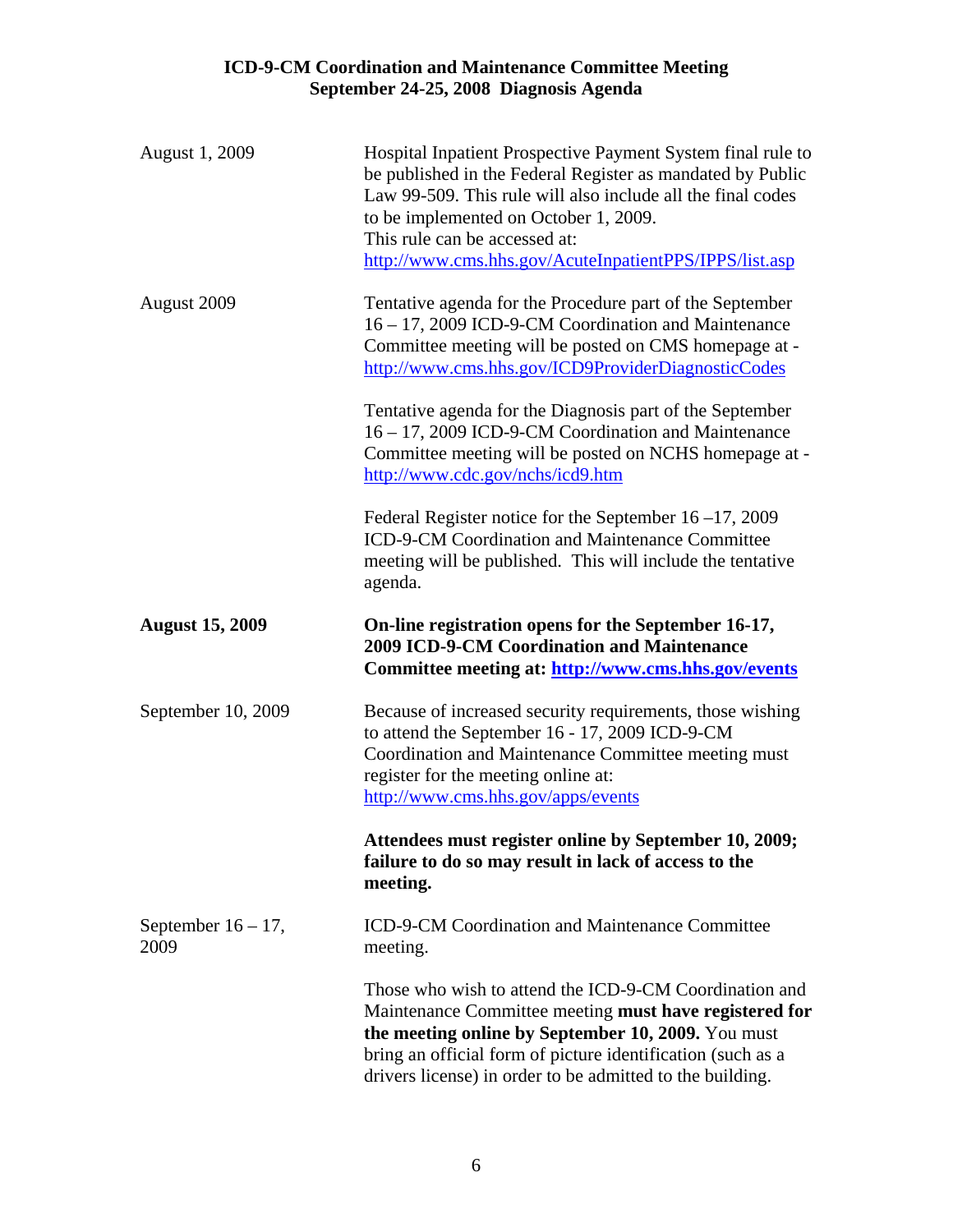| October 2009     | Summary report of the Procedure part of the September 16<br>- 17, 2009 ICD-9-CM Coordination and Maintenance<br>Committee meeting will be posted on CMS homepage as<br>follows:<br>http://www.cms.hhs.gov/ICD9ProviderDiagnosticCodes                                                                                                       |
|------------------|---------------------------------------------------------------------------------------------------------------------------------------------------------------------------------------------------------------------------------------------------------------------------------------------------------------------------------------------|
|                  | Summary report of the Diagnosis part of the September 24–<br>25, 2008 ICD-9-CM Coordination and Maintenance<br>Committee meeting report will be posted on NCHS<br>homepage as follows:<br>http://www.cdc.gov/nchs/icd9.htm                                                                                                                  |
| October 1, 2009  | New and revised ICD-9-CM codes go into effect along<br>with DRG changes. Final addendum posted on web pages<br>as follows:<br>Diagnosis addendum - http://www.cdc.gov/nchs/icd9.htm<br>Procedure addendum at -<br>http://www.cms.hhs.gov/ICD9ProviderDiagnosticCodes                                                                        |
| October 10, 2009 | Deadline for receipt of public comments on proposed<br>code revisions discussed at the September 16-17, 2009<br><b>ICD-9-CM Coordination and Maintenance Committee</b><br>meetings for implementation of April 1, 2009.                                                                                                                     |
| November 2009    | Any new ICD-9-CM codes required to capture new<br>technology that will be implemented on the following April<br>1 will be announced. Information on any new codes to be<br>implemented April 1, 2009 will be posted on the following<br>websites:<br>http://www.cms.hhs.gov/ICD9ProviderDiagnosticCodes<br>http://www.cdc.gov/nchs/icd9.htm |
| December 5, 2009 | Deadline for receipt of public comments on proposed code<br>revisions discussed at the September 16-17, 2009 ICD-9-<br>CM Coordination and Maintenance Committee meetings<br>for implementation of October 1, 2010.                                                                                                                         |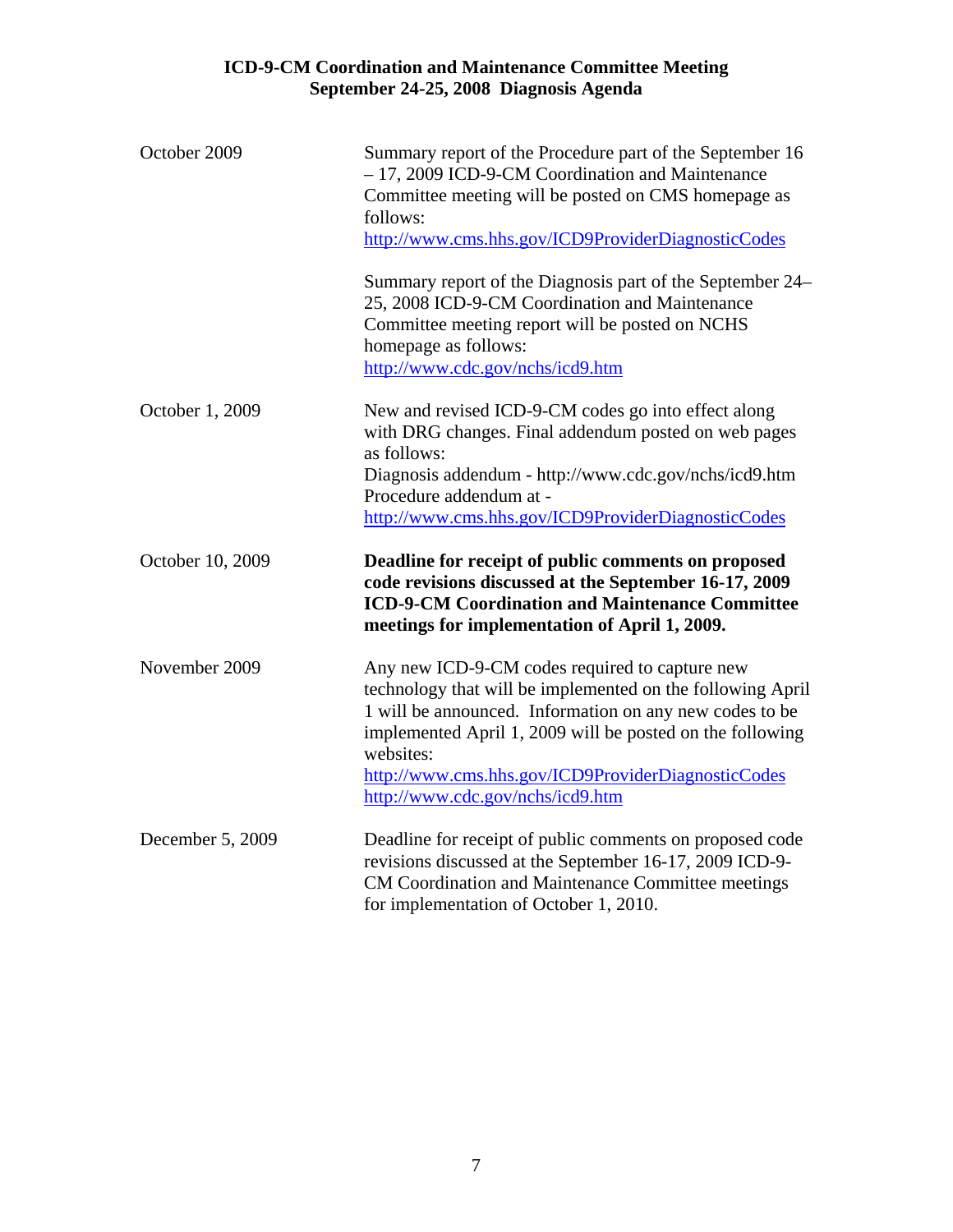Contact Information:

Mailing address:

National Center for Health Statistics ICD-9-CM Coordination and Maintenance Committee 3311 Toledo Road, Room 2402 Hyattsville, Maryland 20782

Fax: (301) 458-4022

| Donna Pickett:  | $(301)$ 458-4434<br>E-mail: $dfp4@cdc.gov$ |
|-----------------|--------------------------------------------|
| Amy Blum:       | $(301)$ 458-4106<br>E-mail $alb8@$ cdc.gov |
| David Berglund  | $(301)$ 458-4095<br>E-mail $zhc2@cdc.gov$  |
| Lizabeth Fisher | $(301)$ 458-4091<br>E-mail $llw4@cdc.gov$  |

NCHS Classifications of Diseases web page: <http://www.cdc.gov/nchs/icd9.htm>

Please consult this web page for updated information.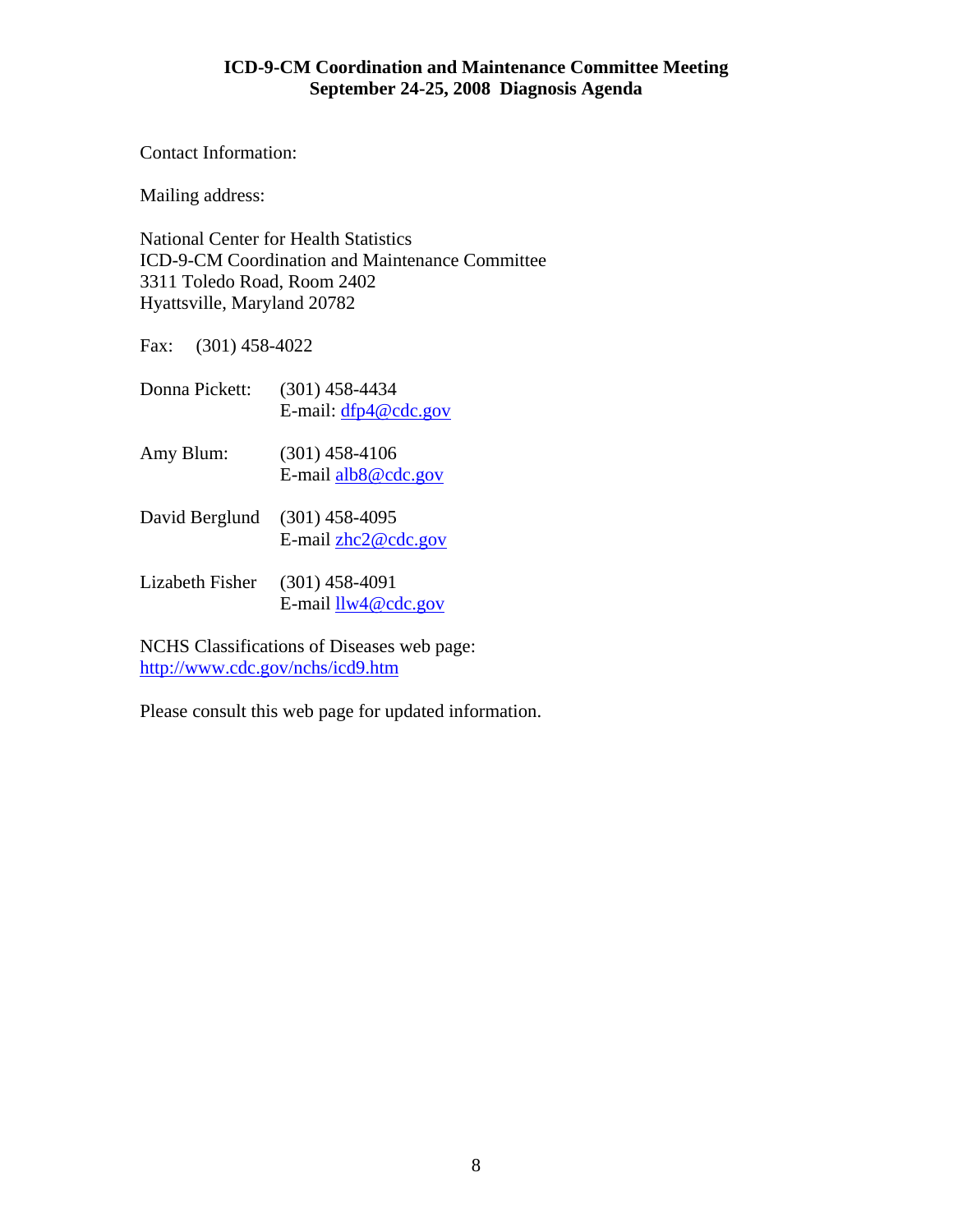#### <span id="page-8-0"></span>**Traumatic Brain Injury (TBI) and related topics**

The Department of Defense (DoD) and the Veteran's Administration (VA) are jointly requesting changes to the ICD-9-CM classification to better represent traumatic brain injury (TBI) and associated manifestations (short and long term). Currently there is no unique ICD-9-CM code titled "traumatic brain injury". However, the classification of TBI is already represented in ICD-9-CM in several ways. The ICD-9-CM index currently has index entries for intracranial injury at "Injury, brain NEC" (with an instruction to see also Injury, intracranial) to default code 854.0, Intracranial injury of other and unspecified nature, without mention of open intracranial wound. The index entry for "Injury, intracranial" has subterm entries for the many types of intracranial injury (concussion, contusion, laceration, subarachnoid hemorrhage, etc) directing the coder to codes within section 850-854, Intracranial injury, excluding those with skull fracture. There are  $5<sup>th</sup>$  digit subclassifications to describe the level of loss of consciousness. Since intracranial injury can occur as the result of skull fracture there are instructional notes (excludes notes) at section 850-854 to use codes in categories 800-801 and 803-804 which also have  $5<sup>th</sup>$  digit subclassifications to describe the level of loss of consciousness. In addition, codes for manifestations associated with intracranial injury can be paired with existing late effect codes 905.0, Late effect of fracture of skull and face bones and 907.0, Late effect of intracranial injury without mention of skull fracture, to show that these conditions are associated with a previous intracranial injury.

It would be difficult to create and properly place a single code titled "traumatic brain injury" since TBI includes the initial injury out of which manifestations may develop over variable time periods. Each person's injury can manifest itself in different ways. The DoD/VA has prepared a detailed request and is presenting an overview of their work in defining TBI at this meeting.

Since these proposed changes crossed over many clinical areas the proposal was sent, for review and comment, to the American Academy of Neurology (AAN), Centers for Disease Control and Prevention/National Center for Injury Prevention and Control (CDC/NCIPC) and the American Psychiatric Association (APA). All responses to this review that there is a recognized need to improve or better recognize TBI in the ICD-9-CM but that it should be done while maintaining the structure and integrity of the classification. The AAN additionally indicated specifically that they support changes proposed at category 349, Other and unspecified disorders of the nervous system. The CDC/NCIPC had concerns about how some changes could negatively impact the surveillance of incident cases of hospitalized TBI. The APA also recognized the potential for developing greater specificity in identifying the sequelae of TBI in the ICD-9-CM but did question the need and placement of the proposed codes in category 349. The APA also indicated that they would like to meet with the DoD/VA Definition and Symptomatic Taxonomy Working Group and NCHS to discuss the most functional approach for coding TBI and related conditions.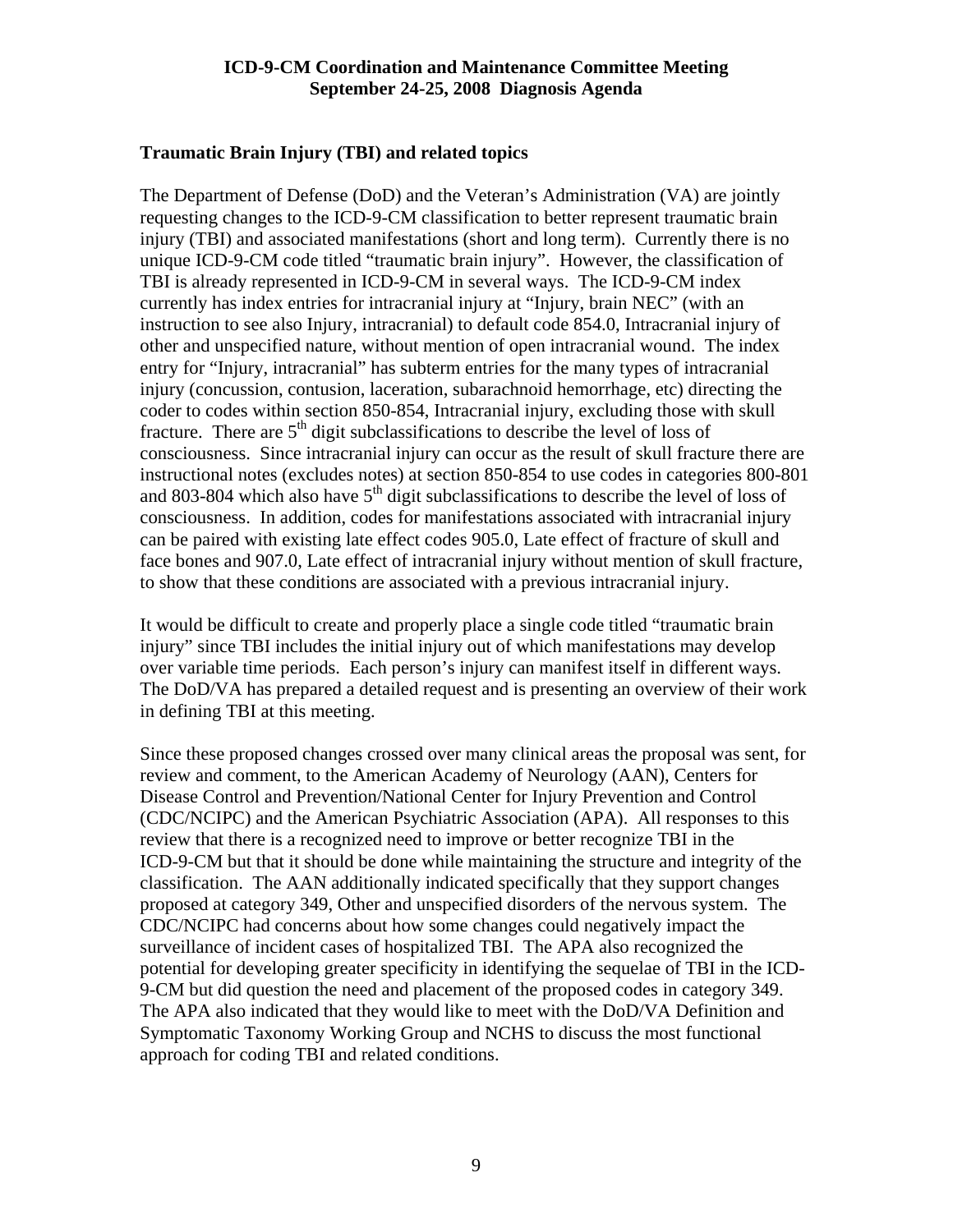The proposed changes are broken out into six smaller proposals. In each of these proposals **Option 1** represents the DoD/VA request with slight modifications to conform to current ICD-9-CM conventions and the established format of showing changes to the classification. The DoD/VA has provided detailed longer descriptions with each proposal and their entire long version of this will be posted on the NCHS website for further review. **Option 2** is presented using the recommendations of NCHS review as well as comments received by the outside reviewers mentioned above. A brief narrative description of each proposal is provided.

# **Proposal 1: Revisions to Intracranial Injury Section Heading titles; revisions to indexing; differentiate TBI under category 850, Concussion; change titles to 851-853 as follows:**

# **Option 1:**

Intracranial injuries are broadly classified into two groups: those associated with skull fracture (801-802, 803-804) and those not associated with skull fracture (850 series, 851- 853 series, and 854 series). Proposal 1 revises the 800-series headings to reflect the organization of intracranial injuries and introduces the term "traumatic brain injury" throughout. This proposal also revises the current 850-series concussion codes to reflect current disease classification and revises the index.

# TABULAR MODIFICATIONS

| Revise | INTRACRANIAL INJURY (TRAUMATIC BRAIN INJURY) DUE TO                                                                                                           |
|--------|---------------------------------------------------------------------------------------------------------------------------------------------------------------|
|        | FRACTURE OF SKULL (800-804)                                                                                                                                   |
|        | The following fifth-digit subclassification is for use with the appropriate codes<br>in categories 800, 801, 803, and 804:                                    |
| Revise | with concussion or TBI, unspecified<br>9                                                                                                                      |
| Revise | INTRACRANIAL INJURY (TRAUMATIC BRAIN INJURY),<br>EXCLUDING THOSE WITH SKULL FRACTURE (850-854)                                                                |
|        | The following fifth-digit subclassification is for use with categories 851-854:                                                                               |
| Revise | with concussion or TBI, unspecified<br>9                                                                                                                      |
| Revise | 850<br>Intracranial Injury (Traumatic Brain Injury) Not Associated with<br>Specific Brain Injury                                                              |
| Revise | With no loss of consciousness<br>850.0<br>Concussion or mild traumatic brain injury with mental<br>confusion or disorientation, without loss of consciousness |
|        | 850.1 With brief loss of consciousness                                                                                                                        |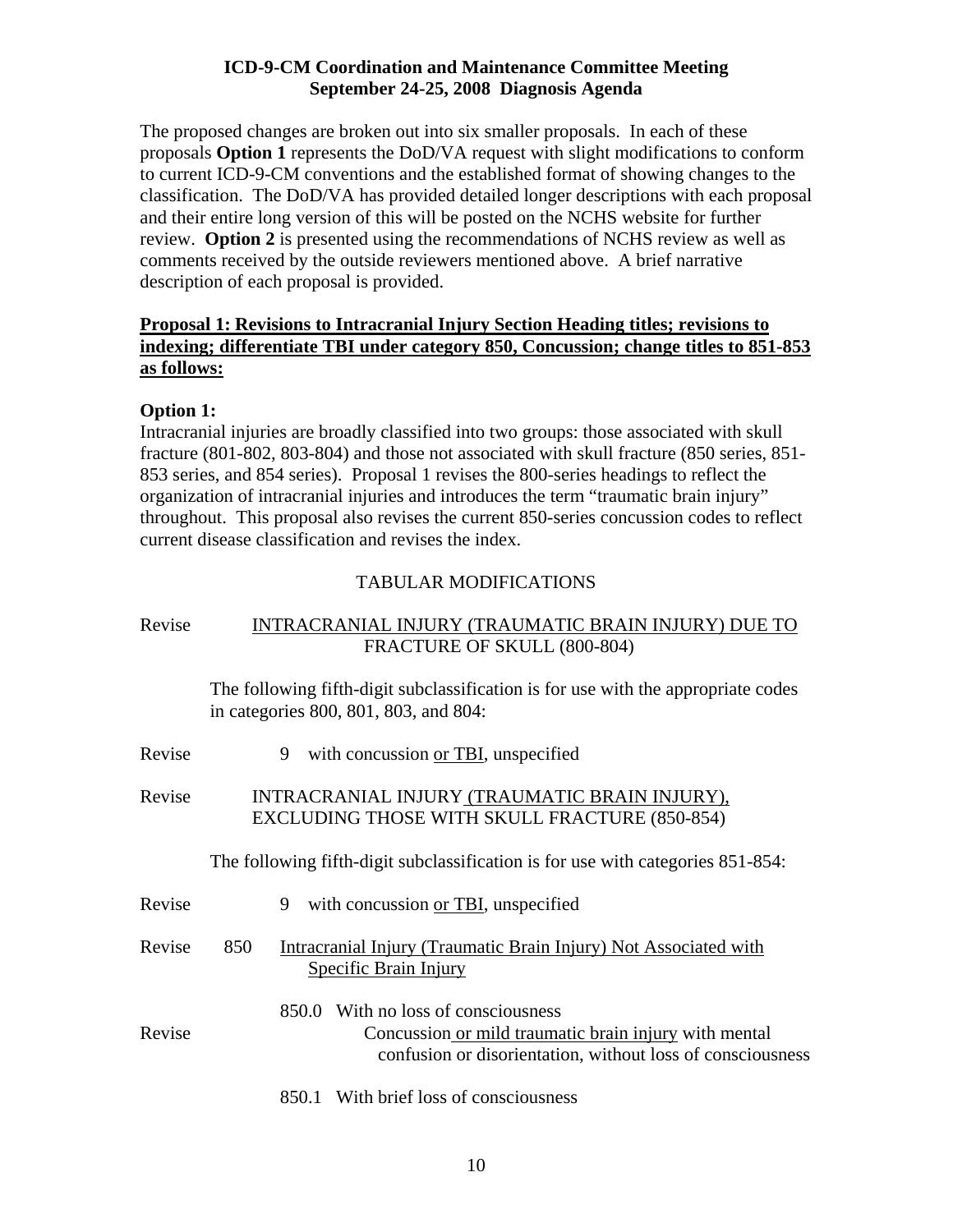| Add    |        |      | 850.11 With loss of consciousness of 30 minutes or less<br>Mild traumatic brain injury with loss of<br>consciousness of 30 minutes or less                                                                   |
|--------|--------|------|--------------------------------------------------------------------------------------------------------------------------------------------------------------------------------------------------------------|
| Add    |        |      | 850.12 With loss of consciousness from 31 to 59 minutes<br>Moderate traumatic brain injury with loss of<br>consciousness from 31 to 59 minutes                                                               |
| Add    |        |      | 850.2 With moderate loss of consciousness<br>Moderate traumatic brain injury                                                                                                                                 |
| Add    |        |      | 850.3 With prolonged loss of consciousness and return to pre-existing<br>conscious level<br>Severe traumatic brain injury, with severe loss of<br>consciousness, with return to pre-existing conscious level |
|        |        |      | 850.4 With prolonged loss of consciousness, without return to pre-<br>existing conscious level                                                                                                               |
| Add    |        |      | Severe traumatic brain injury, with severe loss of<br>consciousness, without return to pre-existing conscious<br>level                                                                                       |
|        |        |      | 850.9 Concussion, unspecified                                                                                                                                                                                |
| Revise | 851    |      | Traumatic brain injury due to cerebral laceration and contusion                                                                                                                                              |
| Revise | 852    |      | Traumatic brain injury due to subarachnoid, subdural, and extradural<br>hemorrhage, following injury                                                                                                         |
| Revise | 853    |      | Traumatic brain injury due to other and unspecified intracranial<br>hemorrhage following injury                                                                                                              |
|        |        |      | <b>INDEX MODIFICATIONS</b>                                                                                                                                                                                   |
| Revise | Injury |      | brain (traumatic brain injury) NEC (see also Injury, intracranial) 850-854                                                                                                                                   |
| Revise |        |      | intracranial (traumatic brain injury) 850-854                                                                                                                                                                |
| Add    |        | with | no loss of consciousness 850.0<br>unspecified duration 850.5<br>mild TBI (loss of consciousness 30 minutes or less) 850.11<br>moderate TBI (loss of consciousness 31-59 minutes) 850.12                      |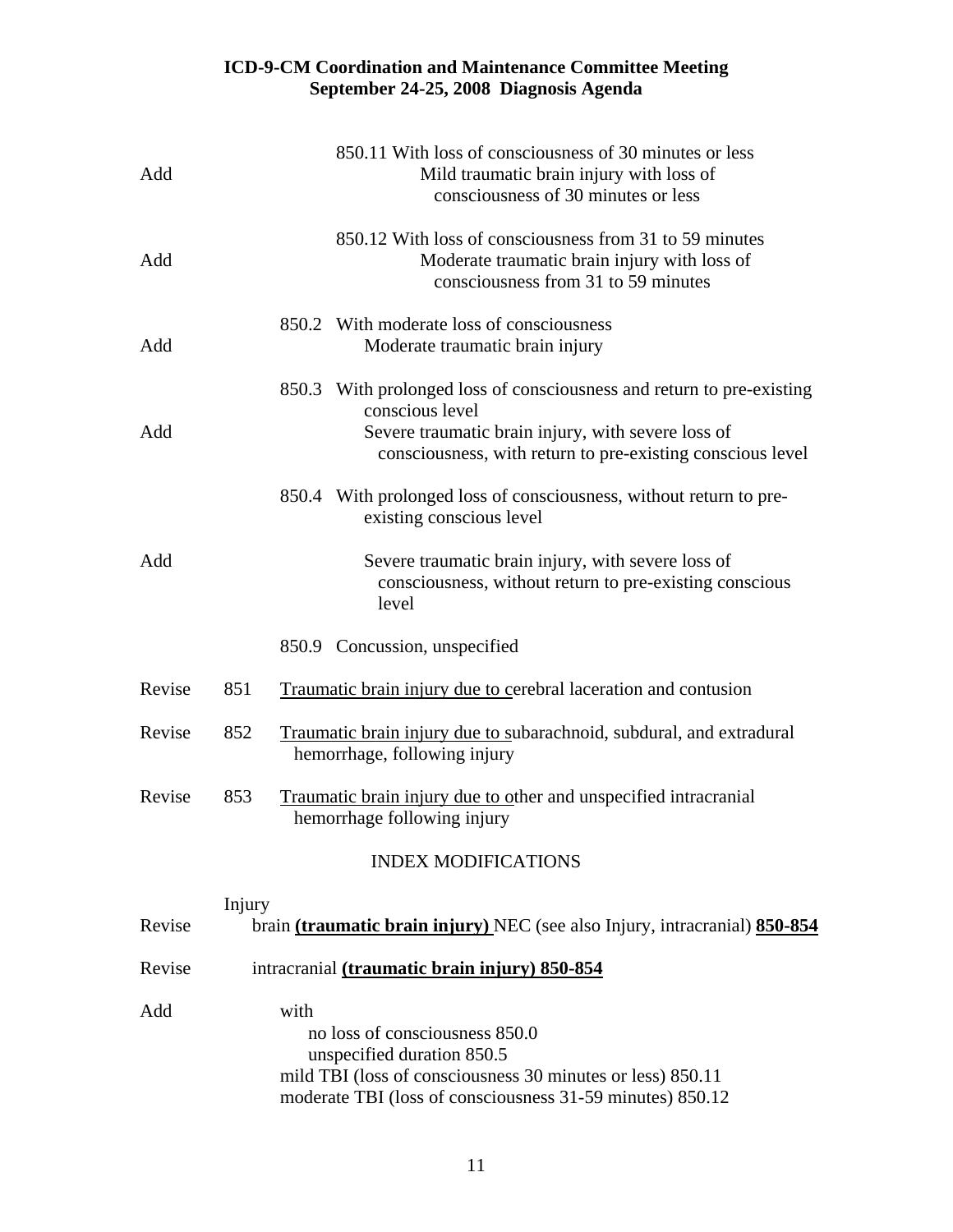moderate TBI (loss of consciousness, 1-24 hours) 850.2 severe TBI (loss of consciousness more than 24 hours) with return to pre-existing level 850.3

 severe TBI (loss of consciousness more than 24 hours) without return to pre-existing level 850.4

TBI, unspecified 850.9

#### **Option 2:**

The 800-804 (Fracture of Skull) codes are a part of the larger grouping of Fractures (800- 829). Therefore to reassign the title away from a fracture to intracranial injury is not recommended. Additionally, category 802, Fracture of face bones, does not include intracranial injury. Not all cases of skull fracture result in intracranial injury or present TBI signs/symptoms. Because traumatic brain injury is already inherent in its placement in the classification, under these sections, it is proposed as an addition as an inclusion term and in the revision to the  $5<sup>th</sup>$  digit. These revisions clarify that TBI is (already) classified within the codes under these sections. This will also retain the coding structure of intracranial injury as the broad "umbrella" into which the initial injury of TBI already fits. If the entire sections were retitled, along with the category titles for 851-854 it may obscure the more specific medical diagnosis (cerebral laceration, contusion, hemorrhage, etc). Concussion is an important subcategory of TBI. To remove the word concussion from category 850 and all but code 850.9, and replace it with the broader category TBI, could cause misclassification into these codes. The insertion of this language will likely draw coders to place a variety of cases into this code series leading to a potential decrease in the quality and value of this code. The terms mild TBI, moderate TBI and severe TBI are not proposed here since consistent definitions and application of this language are an ongoing debate. Addition of this language to the ICD-9-CM could cause inconsistency in coding. The indexing proposed in this option conforms to current indexing conventions. In addition it recognizes that TBI is already represented in the index under intracranial injury, defaulting to 854.0 if there is no further information known about the injury. The addition of the specific term "traumatic brain injury" is done for clarification purposes.

#### TABULAR MODIFICATIONS

#### FRACTURE OF SKULL (800-804)

Add Includes: traumatic brain injury due to fracture of skull

 The following fifth-digit subclassification is for use with the appropriate codes in categories 800, 801, 803, and 804:

Revise 9 with concussion or TBI, unspecified

#### INTRACRANIAL INJURY EXCLUDING THOSE WITH SKULL FRACTURE (850-854)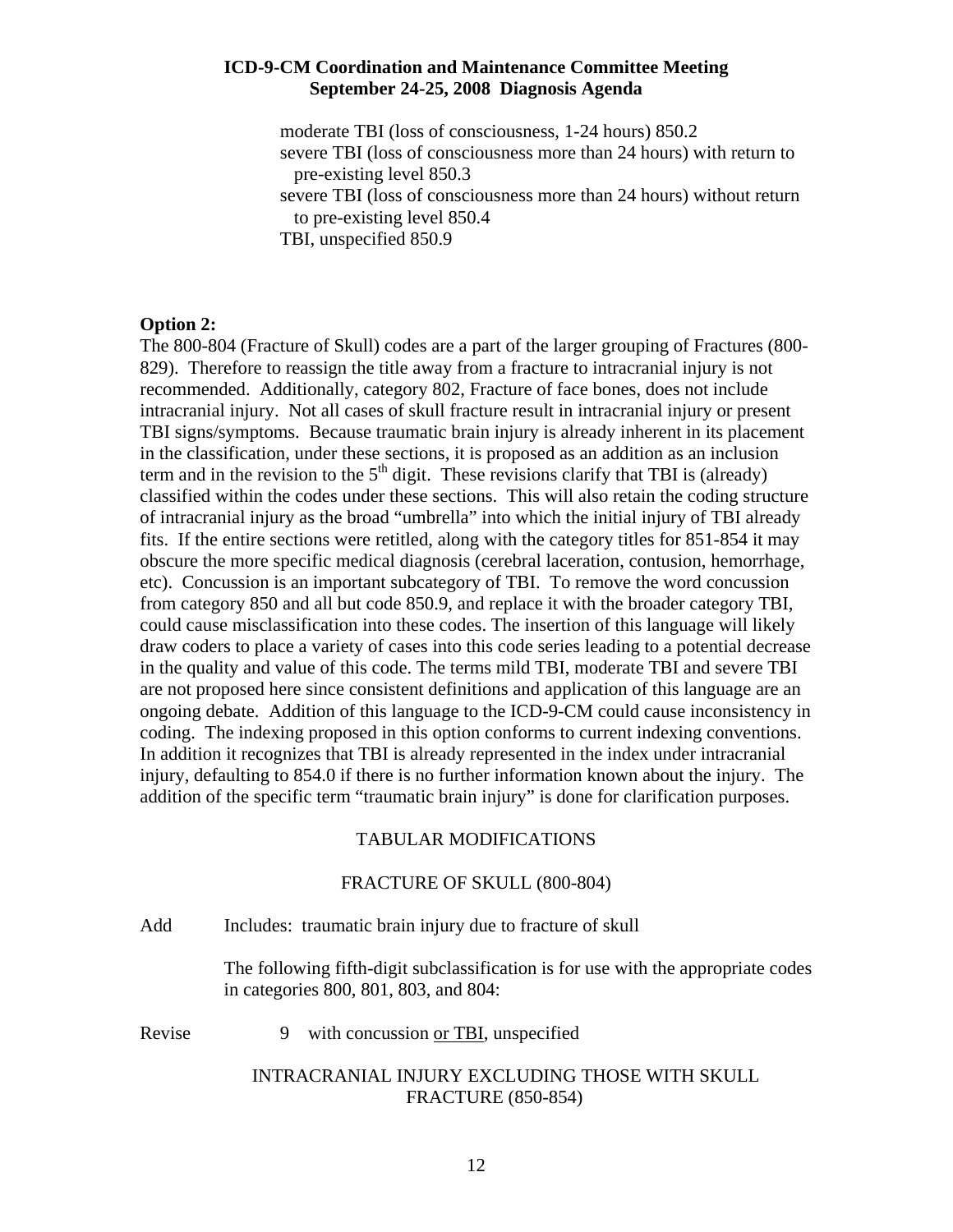#### Add Includes: traumatic brain injury

The following fifth-digit subclassification is for use with categories 851-854:

Revise 9 with concussion or TBI, unspecified

854 Intracranial injury of other and unspecified nature

Includes: Traumatic brain injury, NOS

# INDEX MODIFICATIONS

Injury

Revise brain **(traumatic)** NEC (see also Injury, intracranial) 854.0

Revise intracranial **(traumatic)** 854.0

[Note: specific intracranial injury, contusion, laceration, hemorrhage, etc are already indexed under this term]

Revise Traumatic - see **also** condition

Add brain injury (TBI) (see also Injury, intracranial) NEC 854.0

#### **Proposal 2: Add acute symptoms related to TBI Option 1:**

Common sequelae of TBI include physical or sensory deficits. Under current coding rules, TBI symptoms are not paired with injury codes with every episode of care making it difficult to associate various symptoms to TBI, to track symptoms, identify unusual symptom patterns, or predict cost of care. The DoD/VA proposes a new code to define acute manifestations of TBI. Proposed code 349.4 would be used to describe acute physical, cognitive, or emotional/behavioral manifestations of TBI. The specific symptom or condition observed will be identified by other symptom or condition coded elsewhere in ICD-9-CM. These code pairs are intended to be coded for each episode of care.

# TABULAR MODIFICATIONS

|          | 349 | Other and unspecified disorders of the nervous system |                                                                                                       |
|----------|-----|-------------------------------------------------------|-------------------------------------------------------------------------------------------------------|
| New code |     |                                                       | 349.4 Acute manifestation of traumatic brain injury                                                   |
|          |     |                                                       | Acute manifestation of intracranial injury classifiable to<br>categories 800-801 and 803-804; 850-854 |
|          |     |                                                       | Code first associated injury                                                                          |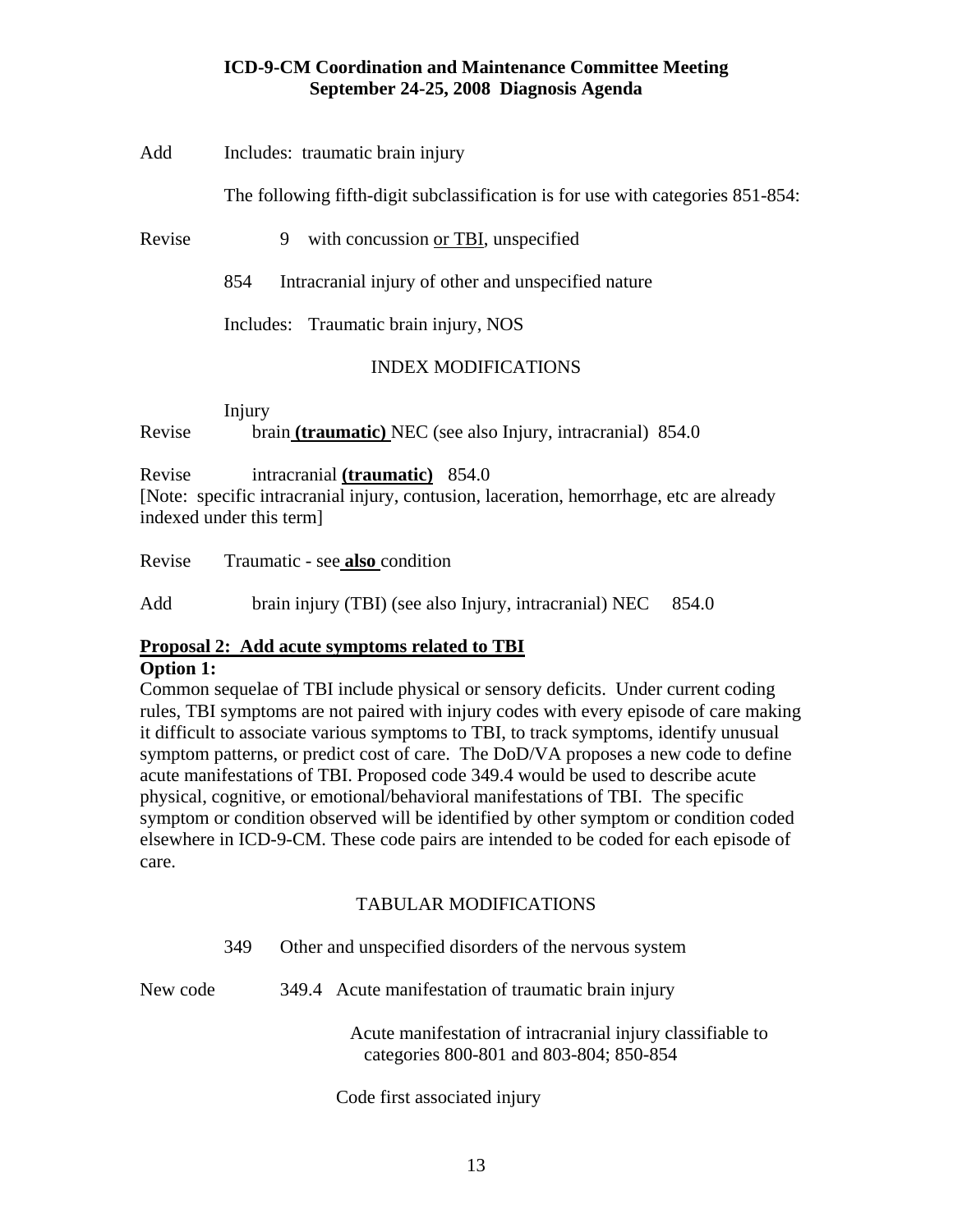Excludes postconcussion syndrome (310.2) late effects of traumatic brain injury (905.0, 907.0)

#### **Option 2:**

Current ICD-9-CM coding guidelines [I.B.12. Late Effects] allow for coding a condition after the acute phase of an illness or injury has terminated. This is done by pairing the symptom or condition with a late effect code to show that it is a residual of another condition. There is no time limit on when a late effect code can be used. The residual may be apparent early, such as in a cerebrovascular accident or may occur months or years after, such as those due to previous injuries. To try and apply an acute aspect to a latent/current manifestation of TBI will cause confusion in code assignment. It is not likely documentation would clearly distinguish an acute vs. non-acute phase of the manifestation. Acute also generally means that it is of short duration, rapidly progressive, and in need of urgent care. It is recommended that this already established coding guideline be followed for coding manifestations of TBI. They would be classified to sub-categories 905.0, Late effect of fracture of skull and face bones and 907.0, Late effect of intracranial injury without mention of skull fracture.

#### **Proposal 3: Add Cognitive Symptom Codes**

#### **Option 1:**

Codes in the proposed subcategory 349.5, Cognitive symptoms due to conditions classified elsewhere would be used to describe cognitive impairment which refers to decreased memory, concentration, attention, and executive function deficits. Cognitive and memory conditions related to brain damage are currently coded in several places in ICD-9-CM. Cognitive and memory deficits are coded as non-psychotic conditions related to mental disorders related to brain damage (310-series). Cognitive conditions are coded as 310.1 (personality changes) and memory changes are coded as 310.8 (other nonpsychotic mental disorders). Unlike 310.2, which is specifically related to TBI, these codes are not specific to TBI and may be due to other organic brain damage. Two other codes exist for memory (780.93) and cognitive impairment (331.83), but these codes have exclusions for brain damage and TBI. This proposal adds new specificity to cognitive deficits due to conditions classified elsewhere. These codes are not specific to TBI and may be used to associate cognitive symptoms due to other conditions. The codes are placed in section in Chapter 6 (Nervous System and Sense Organs) consistent with code 331.83.

#### TABULAR MODIFICATIONS

New 349.5 Cognitive symptoms due to conditions classified elsewhere subcategory

> Code first underlying condition, such as: Alzheimer's disease (331.0) epilepsy (345.0-345.9) traumatic brain injury - injuries classifiable to categories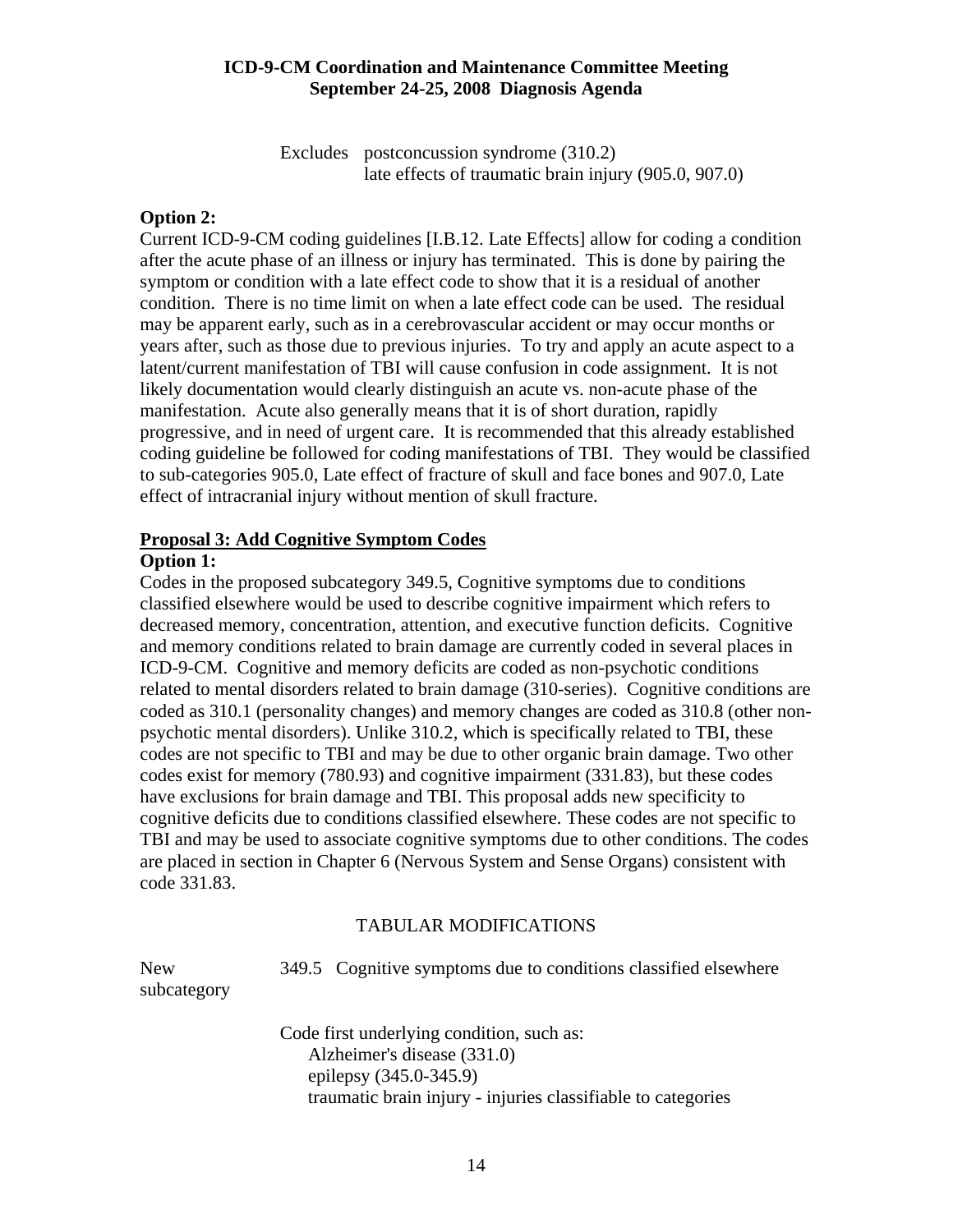800-804, 850-854 multiple sclerosis (340)

Use additional code for late effect of injury (905-909)

 Excludes: conditions classifiable to non-psychotic mental health conditions due to: late effects of cerebrovascular disease (438) memory loss (780.93) memory loss (780.93) mild cognitive impairment, so stated (331.83) organic brain damage (310.0-310.9)

| New code | 349.51 Attention or concentration deficit          |
|----------|----------------------------------------------------|
| New code | 349.52 Memory deficit                              |
| New code | 349.53 Language or speech deficit                  |
| New code | 349.54 Visiospatial deficit                        |
| New code | 349.55 Psychomotor deficit                         |
| New code | 349.56 Frontal lobe and executive function deficit |
| New code | 349.58 Other cognitive symptoms                    |
| New code | 349.59 Unspecified cognitive symptoms              |

# **Option 2:**

There is potential for overlap of these conditions already represented in other areas of the classification (especially some of the individual inclusion terms). Further careful review of these terms should be done to avoid this overlap. The American Academy of Neurology conducted a review of this proposal and specifically supports the proposed changes to category 349.

# **Proposal 4: Coding Other Symptoms**

# **Option 1:**

Codes in the 349.6x series would be used to describe other symptoms associated with conditions classified elsewhere. This proposal adds new specificity to emotional/behavioral symptoms due to conditions classified elsewhere. These codes are not specific to TBI and may be used to associate emotional/behavioral symptoms due to other conditions. These codes would be utilized when specific syndromes, disorders, or conditions were excluded, or while awaiting evaluations of their diagnostic significance by qualified professionals. When such symptoms are noted to be part of a a specific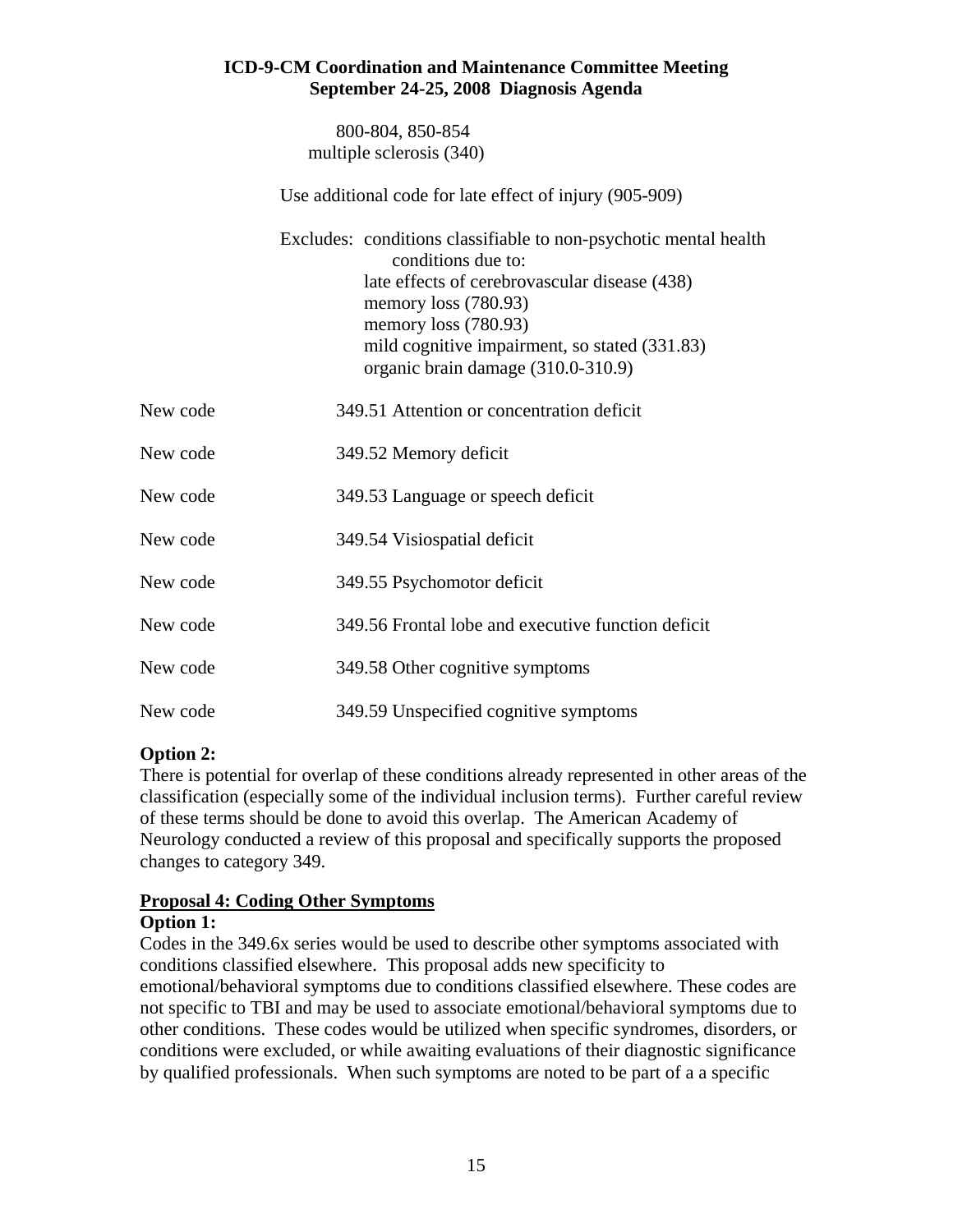disorder or syndrome (such as a mental disorder or syndrome) the appropriate code for the disorder or syndrome would be assigned rather than the symptom code.

#### TABULAR MODIFICATIONS

| <b>New</b><br>subcategory | 349.6 Other symptoms of nervous system due to conditions classified<br>elsewhere                            |
|---------------------------|-------------------------------------------------------------------------------------------------------------|
|                           | Code first underlying condition, such as:                                                                   |
|                           | Alzheimer's disease (331.0)                                                                                 |
|                           | epilepsy (345.0-345.9)                                                                                      |
|                           | traumatic brain injury - injuries classifiable to categories<br>800-804, 850-854                            |
|                           | multiple sclerosis (340)                                                                                    |
|                           | Use additional code for late effect of injury (905-909)                                                     |
|                           | Excludes: non-psychotic mental health syndromes and conditions due<br>to organic brain injury $(290-310.9)$ |
| New code                  | 349.60 Unspecified emotional/behavioral symptoms                                                            |
| New code                  | 349.61 Irritability                                                                                         |
| New code                  | 349.62 Impulsivity or disinhibition                                                                         |
| New code                  | 349.63 Emotional lability                                                                                   |
| New code                  | 349.64 Anxiety or depressive symptoms                                                                       |
| New code                  | 349.65 Apathy or lack of spontaneity                                                                        |
| New code                  | 349.66 Sensitivity to light or noise                                                                        |
| New code                  | 349.68 Other emotional/behavioral symptoms                                                                  |

#### **Option 2:**

Propose expanding existing code 799.2, Nervousness and restlessness, to include these symptoms. If associated as a late effect of TBI, these could be paired with the appropriate category 905.0 or 907.0 following current coding conventions. If these are inherent in an established diagnosis or syndrome they should not be separately coded. The list of codes in this proposed option is similar to ICD-10-CM category R45, Symptoms and signs involving emotional state, except where some codes in that ICD-10-CM category are already represented in existing ICD-9-CM codes. A new code for noise and light sensitivity is not necessary as these conditions can currently be assigned to codes 388.42, Hyperacusis; 388.40, Other abnormal auditory perception; 388.8, Other ear problem; or 368.8, Other specified visual disturbances. Indexing could be modified to specifically indicate which codes to use, if necessary.

#### TABULAR MODIFICATIONS

799 Other ill-defined and unknown causes of morbidity and mortality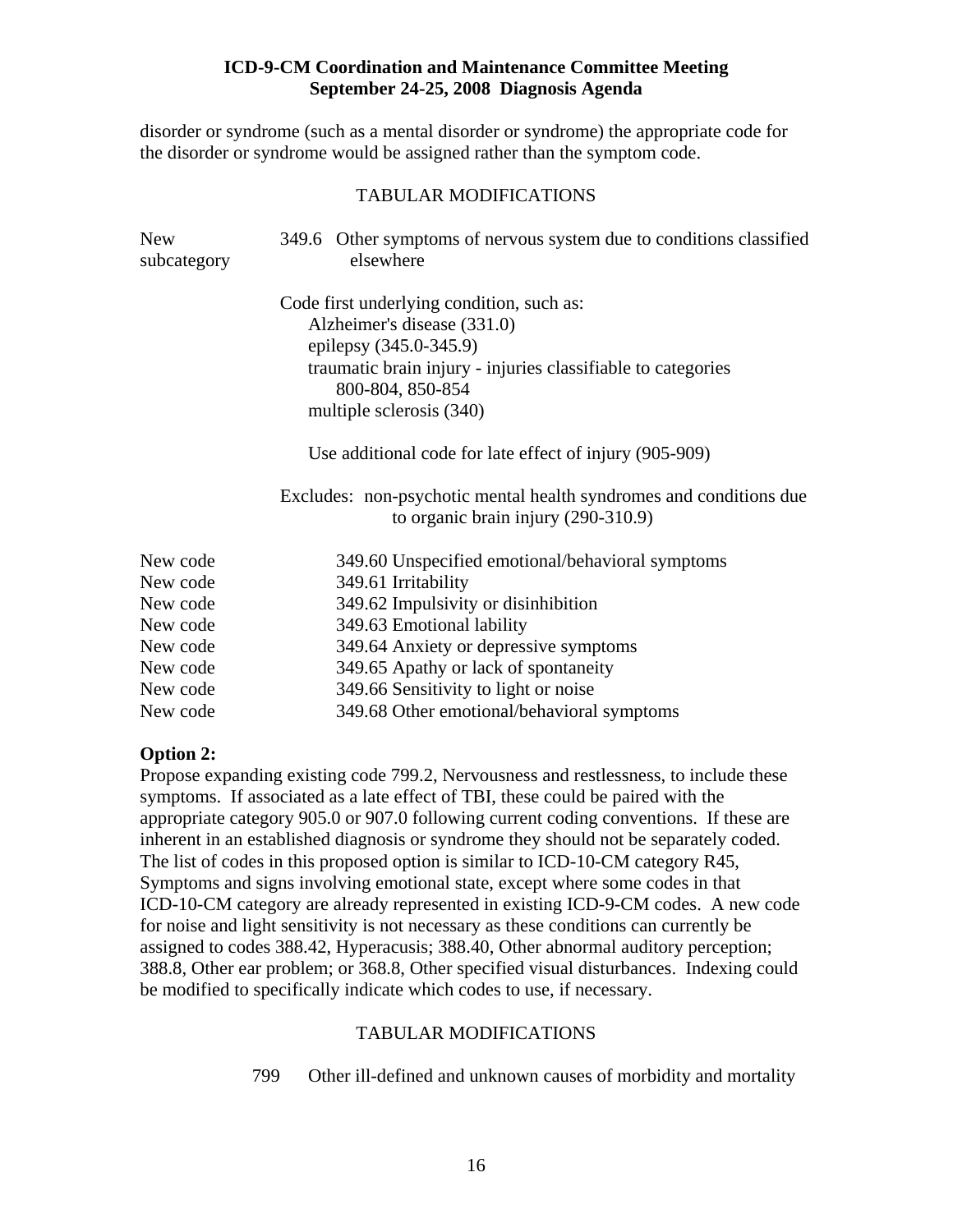| Revise   | 799.2 Nervousness Signs and symptoms involving emotional |
|----------|----------------------------------------------------------|
|          | state                                                    |
| Delete   | "Nerves"                                                 |
| New code | 799.20 Nervousness NOS                                   |
|          | "Nerves"                                                 |
| New code | 799.21 Irritability                                      |
| New code | 799.22 Impulsive                                         |
| New code | 799.23 Emotional lability                                |
| New code | 799.24 Demoralization and apathy                         |
| New code | 799.28 Other symptoms involving emotional state          |

# **Proposal 5: Changes in Late Effects**

#### **Option 1:**

This proposes to clarify the use of the late effects codes 905.0 and 907.0 to exclude acute manifestations of TBI (349.3), post-concussive syndrome (310.2), and late effects of cerebrovascular disease (438).

# TABULAR MODIFICATIONS

|                   | 905       | Late effects of musculoskeletal and connective tissue injuries                                                          |
|-------------------|-----------|-------------------------------------------------------------------------------------------------------------------------|
| Add               |           | Code first condition or symptom                                                                                         |
| Add               | Excludes: | acute manifestations of TBI (349.3)<br>late effects of cerebrovascular disease (438)                                    |
|                   | 907       | Late effects of injuries to the nervous system                                                                          |
| Add               |           | Code first condition or symptom                                                                                         |
| Add<br>Add<br>Add | Excludes: | acute manifestations of TBI (349.3)<br>late effects of cerebrovascular disease (438)<br>postconcussion syndrome (310.2) |

# **Option 2:**

Retain the current description at the section for Late Effects (905-909) which states: "These categories are to be used to indicate conditions classifiable to 800-999 as the cause of late effects, which are themselves classified elsewhere. The "late effects" include those specified as such, or as sequelae, which may occur at any time after the acute injury."

Current guidelines (described earlier in Proposal 2) already indicate the proper use of these codes with the sequela symptom or condition. They could be further reviewed or clarified if warranted.

#### **Proposal 6: Other Miscellaneous and Conforming Changes**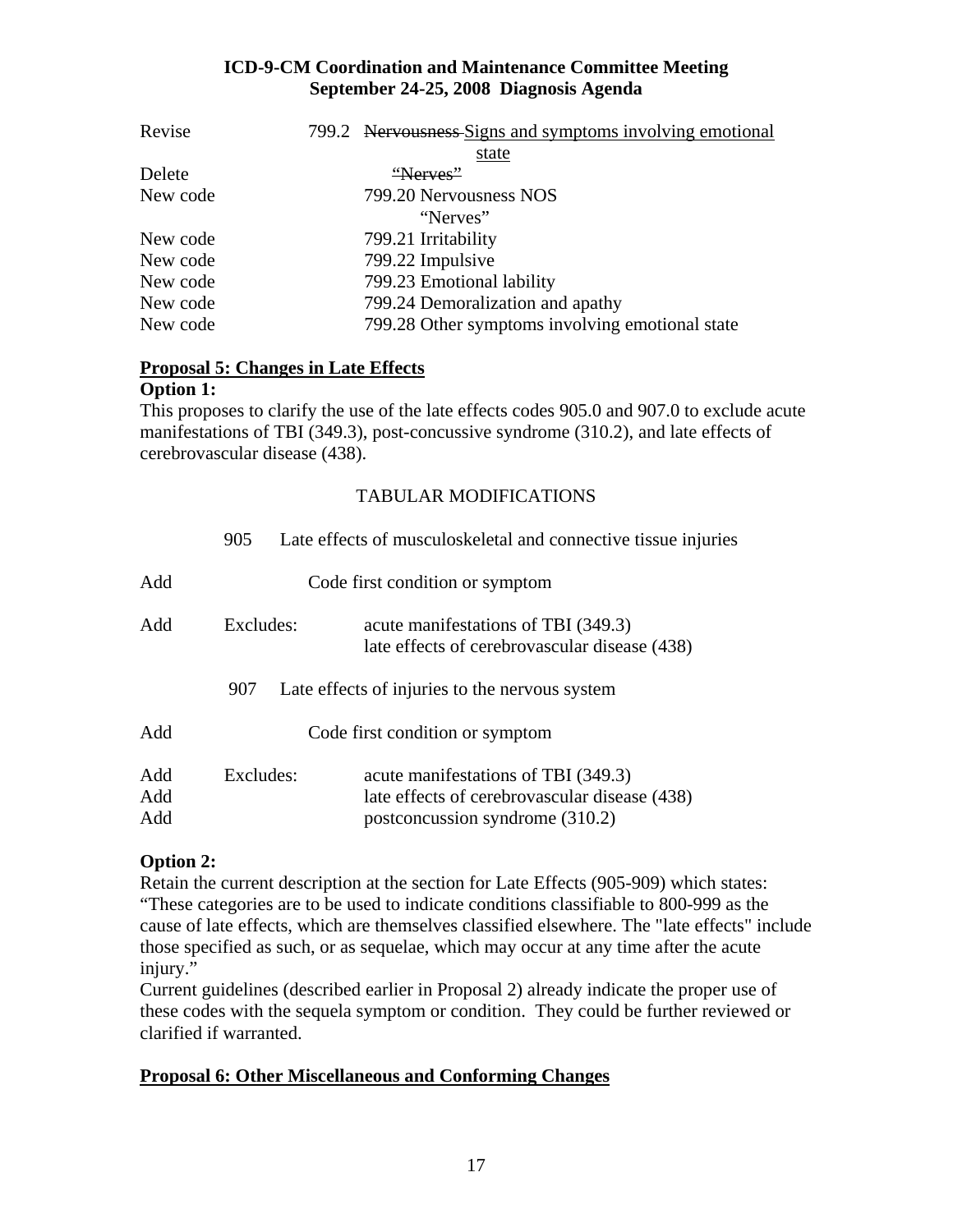This proposal has several miscellaneous changes included. To address the overlap between injury (TBI) codes and mental health diagnoses, it is proposed to reserve postconcussive syndrome (310.2) for a persistent (at least 3 months), complex presentation of cognitive, memory, physical, and personality disturbances related to TBI. In addition, there are proposals for several changes in Chapter 16 (Symptoms, Signs, and Ill-defined Conditions) to add revise inclusion terms at various codes. There are also several new V Codes proposals for combat related stress, history of TBI, blind and low vision rehabilitation; and neurological screening (TBI, and swallowing/feeding disorder).

# TABULAR MODIFICATIONS

|     | 310       | Specific nonpsychotic mental disorders due to brain damage |                                                                                                                                                                                                                |  |
|-----|-----------|------------------------------------------------------------|----------------------------------------------------------------------------------------------------------------------------------------------------------------------------------------------------------------|--|
|     |           |                                                            | 310.1 Personality change due to conditions classified elsewhere                                                                                                                                                |  |
| Add | Excludes: |                                                            | mild cognitive impairment (331.83)<br>postconcussion syndrome (310.2)                                                                                                                                          |  |
|     |           |                                                            | 310.8 Other specified nonpsychotic mental disorders following<br>organic brain damage                                                                                                                          |  |
| Add |           |                                                            | Excludes: memory loss of unknown cause (780.93)                                                                                                                                                                |  |
|     | 331       |                                                            | Other cerebral degenerations                                                                                                                                                                                   |  |
|     |           |                                                            | 331.8 Other cerebral degeneration                                                                                                                                                                              |  |
| Add |           |                                                            | 331.83 Mild cognitive impairment, so stated<br>Excludes: cognitive impairment due to skull fracture<br>$(800-801, 803-804)$<br>cognitive impairments due to conditions classified<br>elsewhere (349.51-349.59) |  |
|     | 780       |                                                            | General symptoms                                                                                                                                                                                               |  |
|     |           |                                                            | 780.0 Alteration of consciousness                                                                                                                                                                              |  |
| Add |           |                                                            | Excludes: alteration of consciousness due to injuries classifiable to<br>800-801, 803-804, or 850-854                                                                                                          |  |
|     |           |                                                            | 780.9 Other general symptoms                                                                                                                                                                                   |  |
| Add |           |                                                            | 780.93 Memory loss<br>Excludes: due to injuries classifiable to 800-801, 803-804, or<br>850-854                                                                                                                |  |
| Add |           |                                                            | memory deficit (349.42)                                                                                                                                                                                        |  |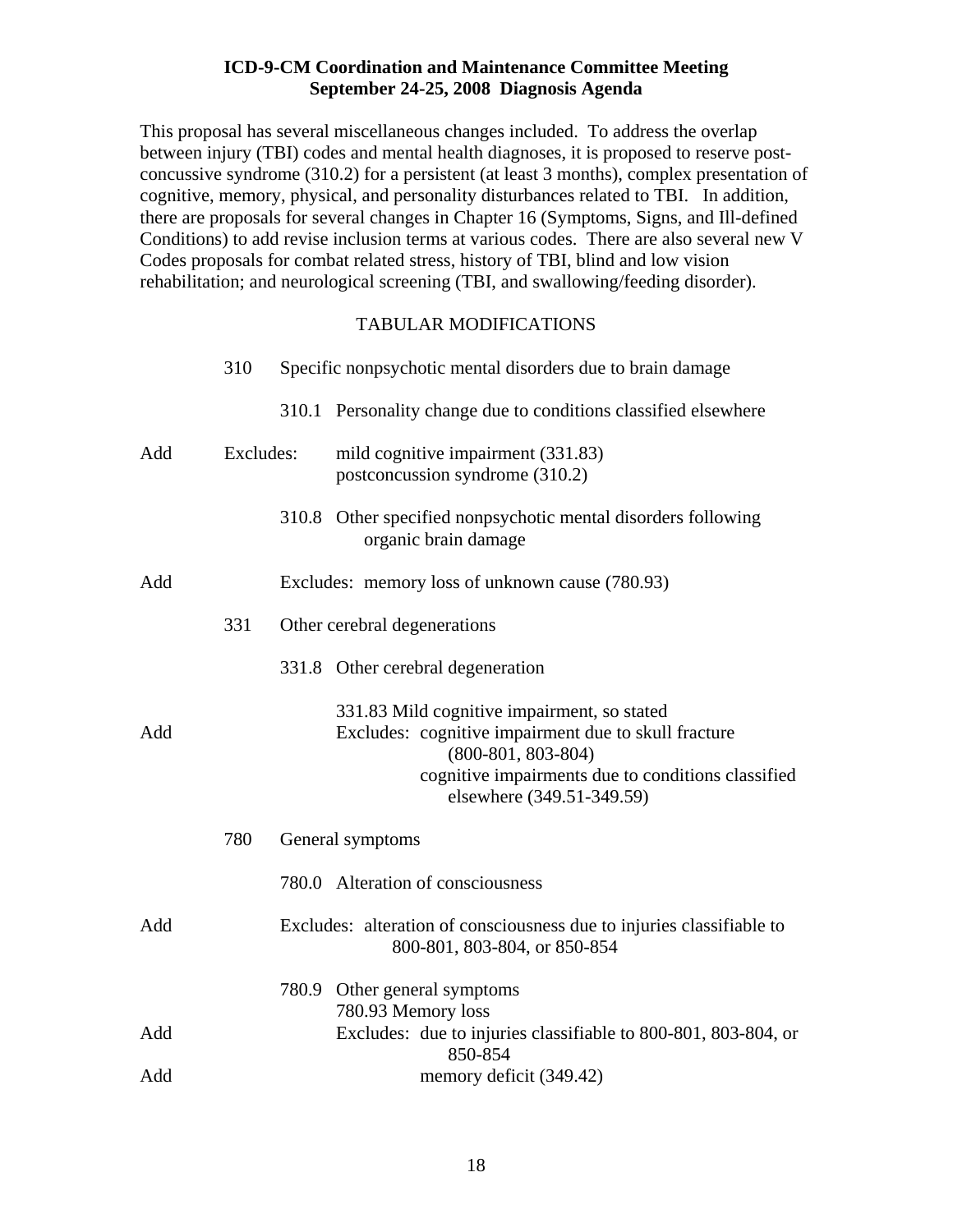| Revise                           |     | mild memory disturbance due to organic brain<br>damage (310.8)                                       |
|----------------------------------|-----|------------------------------------------------------------------------------------------------------|
| V15                              |     | Other personal history presenting hazards to health                                                  |
|                                  |     | V15.4 Psychological trauma                                                                           |
| New code                         |     | V15.43 History of combat and operational stress reaction                                             |
|                                  |     | V15.5 Injury                                                                                         |
| New code                         |     | V15.52<br>History of traumatic brain injury                                                          |
|                                  | V57 | Care involving use of rehabilitation procedures                                                      |
| Revise<br>Add                    |     | V57.3 Encounter with speech-language pathologist<br>Encounter for speech therapy                     |
| New code                         |     | V57.5 Encounter for blind or low-vision rehabilitation                                               |
|                                  | V80 | Special screening for neurological, eye, and ear diseases                                            |
|                                  |     | V80.0 Neurological conditions                                                                        |
| New code<br>New code<br>New code |     | V80.01 Traumatic brain injury<br>V80.02 Swallowing and feeding<br>V80.09Other neurological condition |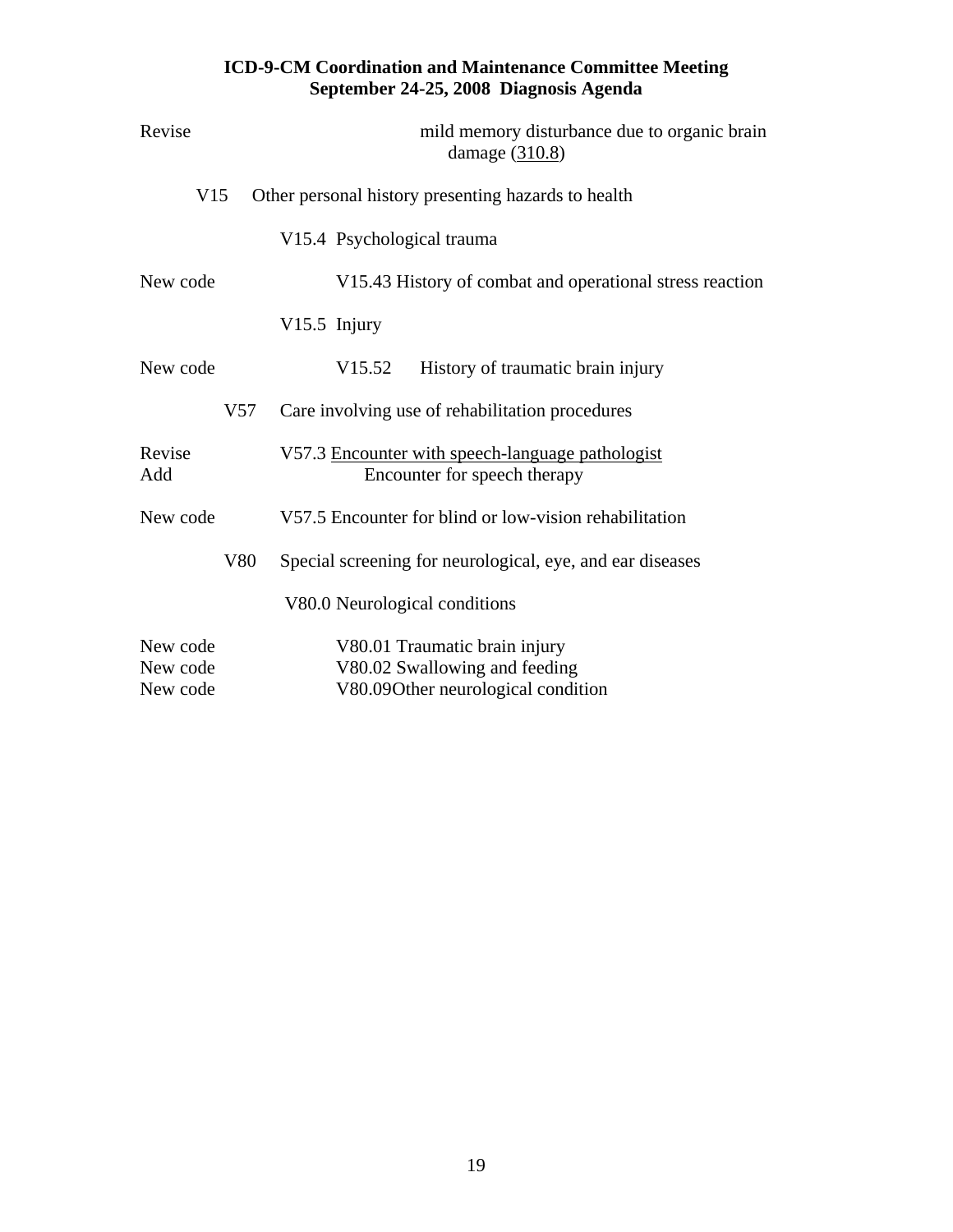# <span id="page-19-0"></span>**External cause status**

At the March 2008 ICD-9-CM C&M meeting a proposal for new external cause categories for activity was presented. A new category for activity status was presented as a component of the full activity proposal. The concept of status, such things as whether a person is paid, unpaid or is a student, was well received independent of the activity proposal.

A number of comments were received on the concept of external cause status. The code for "leisure status" was objected to, as those things done in a non-paid status do not necessarily correlate to a leisure activity as most people think of that term. There was also the request by many experts in the injury community that the concept of external cause status be applied to all external cause categories as the concept could be beneficial to all external cause coding, not just for activity.

Because of the comments received a new, separate proposal for external cause status is being presented. It has been reordered since the March 2008 C&M meeting to accommodate the comments and requests received. Corresponding guidelines are also being developed. The guidelines that would accompany this new category would allow that a code from category, E000, External cause status, could be used with any external cause code to indicate the status of the person at the time the event occurred.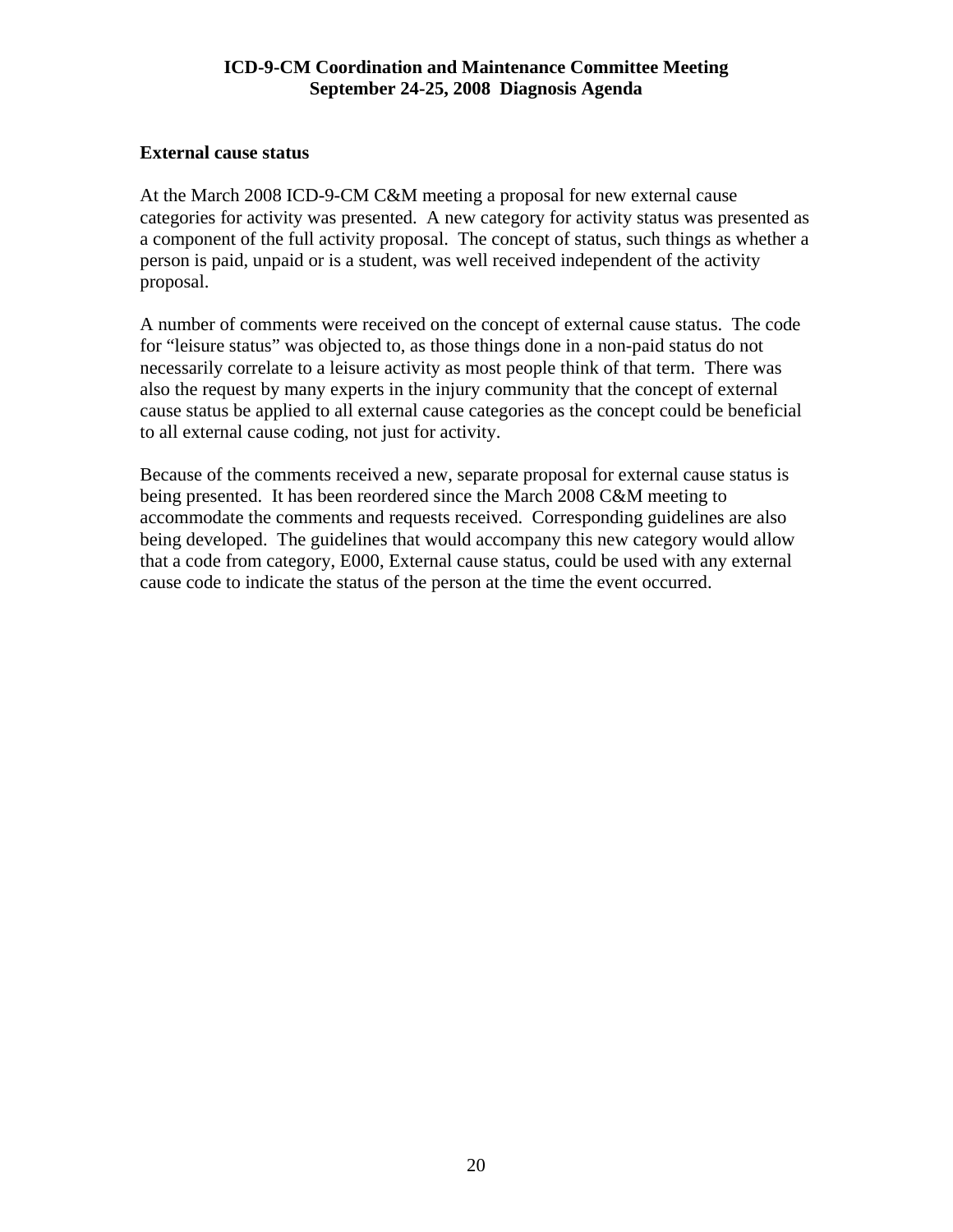#### TABULAR MODIFICATIONS

# Revise SUPPLEMENTARY CLASSIFICATION OF EXTERNAL CAUSES OF INJURY AND POISONING (E000-E999)

# Add **EXTERNAL CAUSE STATUS** (E000)

Add Note: A code from category E000 may be used in conjunction with the external cause code(s) assigned to a record to indicate the status of the person at the time the event occurred. A single code from category E000 should be assigned for an encounter.

| <b>New</b><br>category | E000 | External cause status |                                                                                                                                                                                                                                     |
|------------------------|------|-----------------------|-------------------------------------------------------------------------------------------------------------------------------------------------------------------------------------------------------------------------------------|
| New code               |      | E000.0                | Civilian activity done for income or pay<br>Civilian activity done for financial or other<br>compensation                                                                                                                           |
|                        |      |                       | Excludes: military activity (E000.1)                                                                                                                                                                                                |
| New code               |      | E000.1                | Student activity<br>Activity performed while a student not for income,<br>pay, or other compensation<br>Student in military academy                                                                                                 |
|                        |      |                       | Excludes: student activity for income or pay (E000.0)                                                                                                                                                                               |
| New code               |      | E000.2                | Military activity<br>Excludes: off-duty activity of military personnel (E000.3)<br>military student activity (E000.1)                                                                                                               |
| New code               |      | E000.3                | Non-paid, non-student activity<br><b>Activity NEC</b><br>Hobby not done for income<br>Leisure activity<br>Off-duty activity of military personnel<br>Recreation or sport not for income or while a<br>student<br>Volunteer activity |
|                        |      |                       | Excludes: activity done as a student (E000.1)<br>civilian activity done for income or compensation<br>(E000.0)<br>military activity (E000.2)                                                                                        |
| New code               |      | E000.9                | Unspecified external cause status                                                                                                                                                                                                   |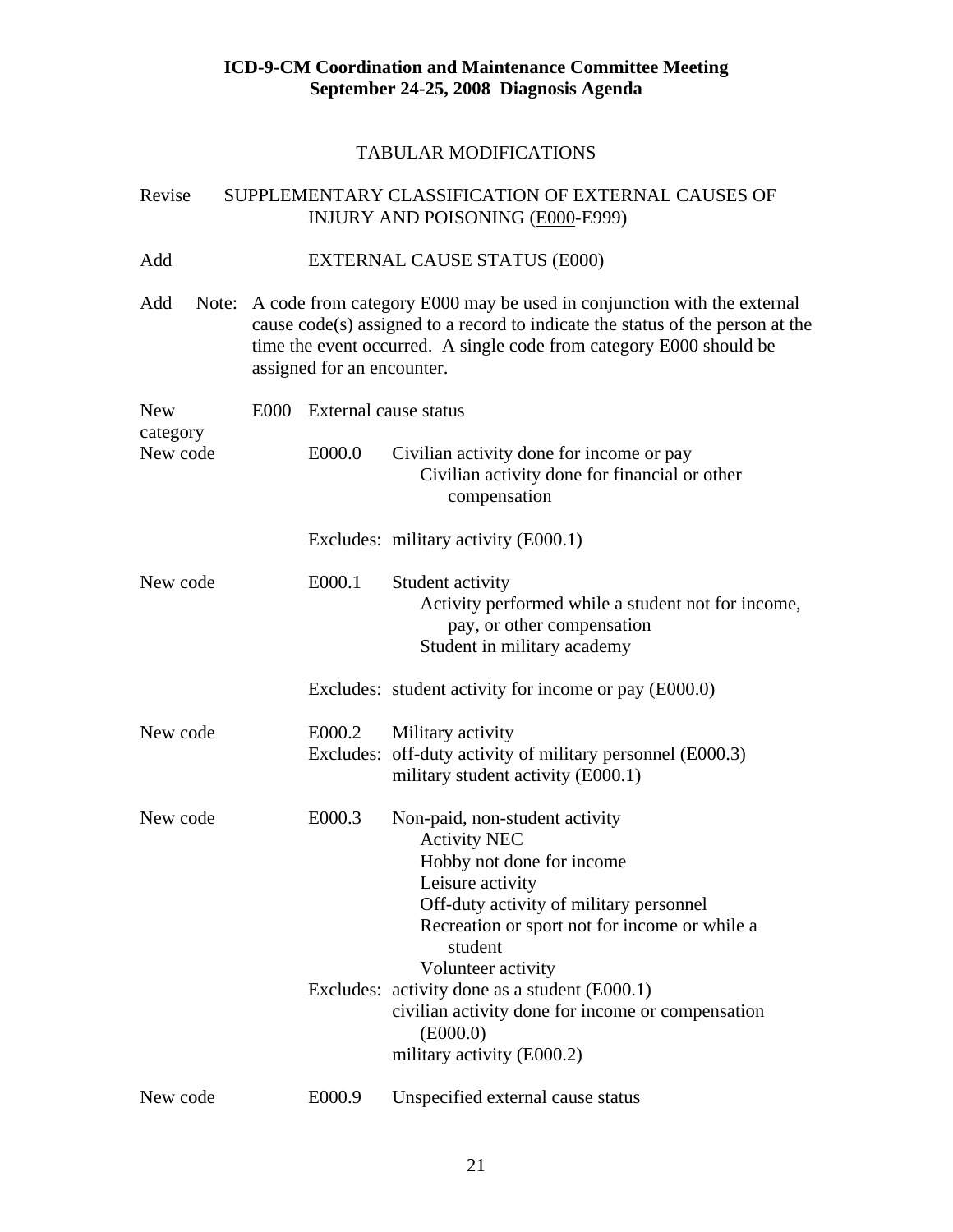# <span id="page-21-0"></span>**Re-presentation of activity codes**

Many comments were received on the proposal for external cause codes for activity that were presented at the March 2008 C&M meeting. The proposal was being considered for expedited implementation on October 1, 2008. There was overwhelming objection to an expedited implementation. The proposal was held-over and a slightly modified version, based on the comments received, is being re-presented. It is being considered for an October 1, 2009 implementation.

This revised proposal includes only proposed categories for activity. The concept of activity code status is being considered as a separate topic.

There were a number of comments questioning the design and structure of the proposal. The design was based on the current structure and conventions of the ICD-9-CM. External cause codes cannot be expanded, they are already 5 digit codes. The only way to include the concept of activity is with new categories. The categories were constructed following extensive discussion and review with injury epidemiologists and rehabilitation experts.

The activity codes are mutually exclusive from all other external cause codes. They do not overlap with falls or transport accidents. For example- a sore back or strained knee resulting from riding a bike would require an activity code for bike riding. If a bike rider is hit by a car that is a transport accident. If a bike rider falls off the bike and breaks a leg that is a fall. The hierarchy of sequencing would be that a transport accident that results in a fall would be classified as a transport accident. This is based on current guidelines.

One of the major concerns expressed in the comments received was the lack of guidelines to accompany the codes. Corresponding guidelines have been developed. The comments also indicated that there was confusion over the use of excludes notes in the original proposal. The revised proposal incorporates instructional notes, not excludes notes, to address this problem.

There was some concern expressed that current paper and electronic systems do not allow for the coding of so many external cause codes. It is correct that current systems generally do not allow for full coding of external cause. The proposal was designed to allow for the current coding of activity for those systems that can accommodate the codes and for future systems that will have the capacity to capture as many codes as are applicable.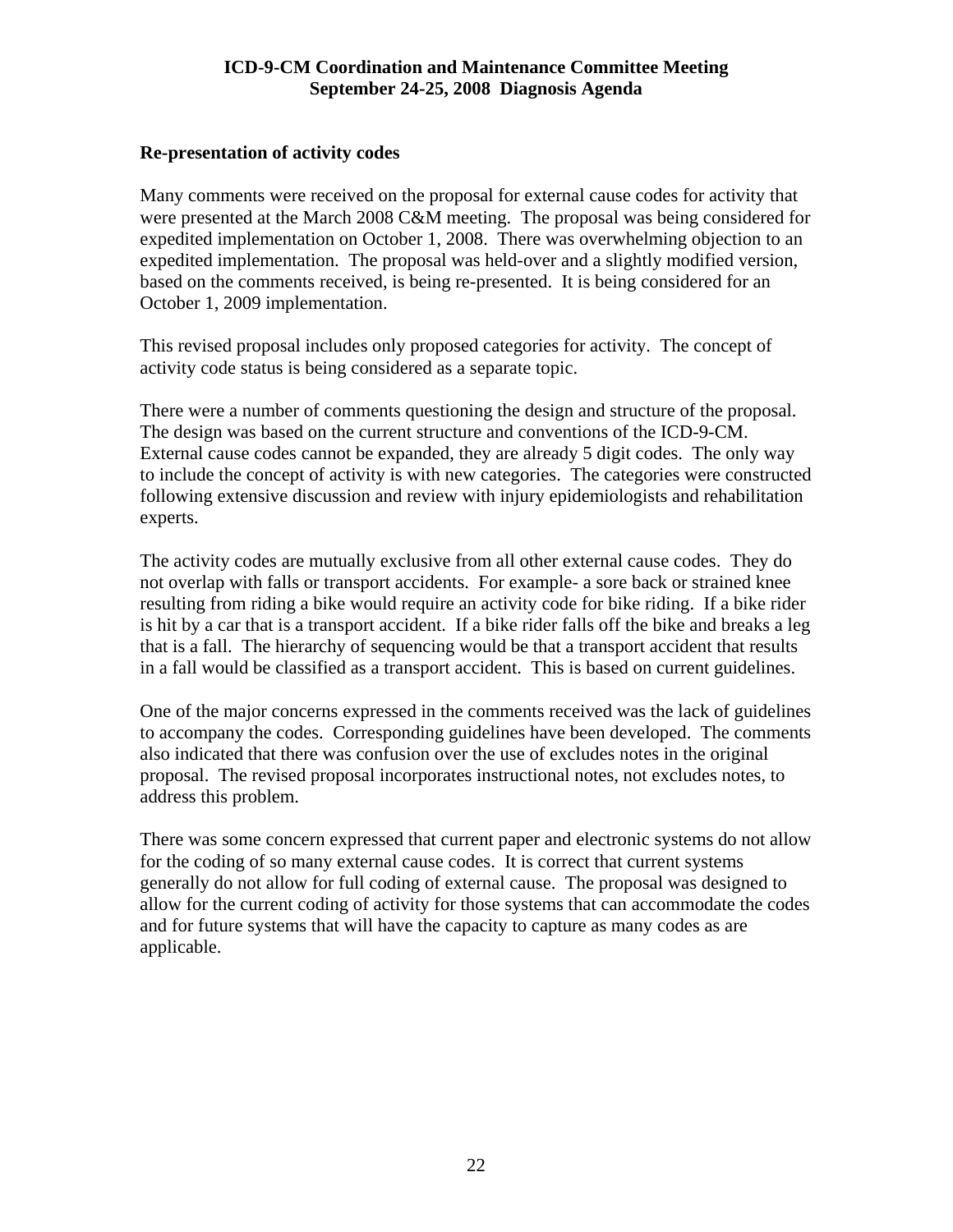# TABULAR MODIFICATIONS

# SUPPLEMENTARY CLASSIFICATION OF EXTERNAL CAUSES OF INJURY AND POISONING (E800-E999)

Revise:Machinery accidents [other than those connected with transport] are classifiable to category E919, in which the fourth digit allows a broad classification of the type of machinery involved. If a more detailed classification of type of machinery is required, it is suggested that the "Classification of Industrial Accidents according to Agency," prepared by the International Labor Office, be used in addition; it is included in this publication.

Categories for "late effects" of accidents and other external causes are to be found at E929, E959, E969, E977, E989, and E999.

# Add ACTIVITY (E001-E030)

 Note: Categories E001 to E030 are provided for use to indicate the activity of the person seeking healthcare for an injury or health condition, such as a heart attack while shoveling snow, which resulted from, or was contributed to, by the activity. These codes are appropriate for use for both acute injuries, such as those from chapter 17, and conditions that are due to the long-term, cumulative affects of an activity, such as those from chapter 13. They are also appropriate for use with external cause codes for cause and intent if identifying the activity provides additional information on the event.

 These codes should be used in conjunction with other external cause codes for external cause status (E000) and place of occurrence (E849).

This section contains the following broad activity categories:

- E001 Activities involving walking and running
- E002 Activities involving other track and field events
- E003 Activities involving calisthenics and fitness and physical training
- E004 Activities involving water
- E005 Activities involving watercraft
- E006 Activities involving ice and snow
- E007 Activities involving climbing, rappelling, and jumping off
- E008 Activities involving weights and exercise machines
- E009 Activities involving other individual sports
- E010 Activities involving other group sports
- E011 Activities involving other specified sports
- E012 Activities involving dancing and other systematic rhythmic bodily exercises
- E013 Activities involving usage of electronic games and equipment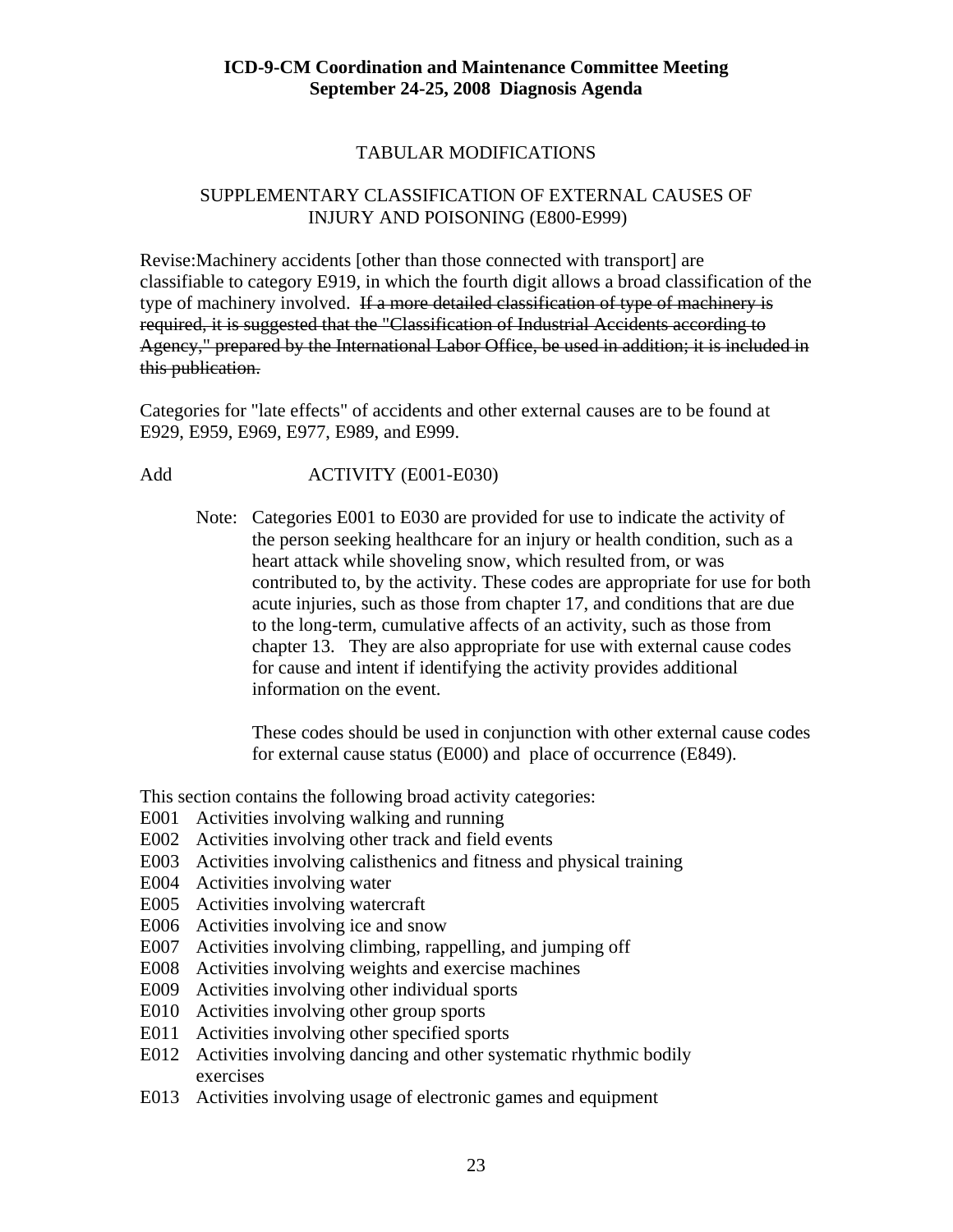- E014 Activities involving repetitive use of fingers, hands, wrists, elbows, and shoulders
- E015 Activities involving personal hygiene and household maintenance
- E016 Activities involving caregiving
- E017 Activities involving cooking and grilling
- E018 Activities involving property and land maintenance, building and construction
- E019 Activities involving roller coasters and other types of external motion
- E020 Activities involving playing musical instrument
- E021 Activities involving animal care
- E022 Activity involving engine or machine repair
- E029 Other activity
- E030 Unspecified activity

| <b>New</b> |        | E001 Activities involving walking and running                            |
|------------|--------|--------------------------------------------------------------------------|
| category   |        | Excludes: dog walking (E021.0)                                           |
|            |        | walking or running on a treadmill (E008.2)                               |
| New code   | E001.0 | Walking or hiking                                                        |
|            |        | Walking or hiking on level or elevated terrain                           |
|            |        | Excludes: marching or drilling (military) (E001.1)                       |
|            |        | mountain climbing (E007.0)                                               |
| New code   | E001.1 | Foot marching or drilling without load                                   |
| New code   | E001.2 | Foot marching or drilling with load                                      |
|            |        | Foot marching or drilling with backpack                                  |
| New code   | E001.3 | Sprinting                                                                |
|            |        | Excludes: hurdling (E001.4)                                              |
| New code   | E001.4 | Hurdles                                                                  |
|            |        | High and intermediate hurdles                                            |
| New code   | E001.5 | Distance running                                                         |
|            |        | Cross country running                                                    |
|            |        | Jogging                                                                  |
|            |        | Trail running                                                            |
| New code   | E001.6 | Non-linear running                                                       |
|            |        | Backward running                                                         |
|            |        | Running not in a straight line                                           |
|            |        | Zigzag running                                                           |
| New code   | E001.9 | Other activity involving walking and running                             |
| <b>New</b> |        | E002 Activities involving other track and field events                   |
| category   |        | Excludes: activities involving walking and running (E001.0-E001.9)       |
| New code   | E002.0 | Pole vaulting                                                            |
| New code   | E002.1 | Shot put                                                                 |
| New code   | E002.2 | Javelin                                                                  |
| New code   | E002.9 | Activity involving other track and field event                           |
| <b>New</b> |        | E003 Activities involving calisthenics and fitness and physical training |
| category   |        |                                                                          |
| New code   | E003.0 | Calisthenics and fitness drills                                          |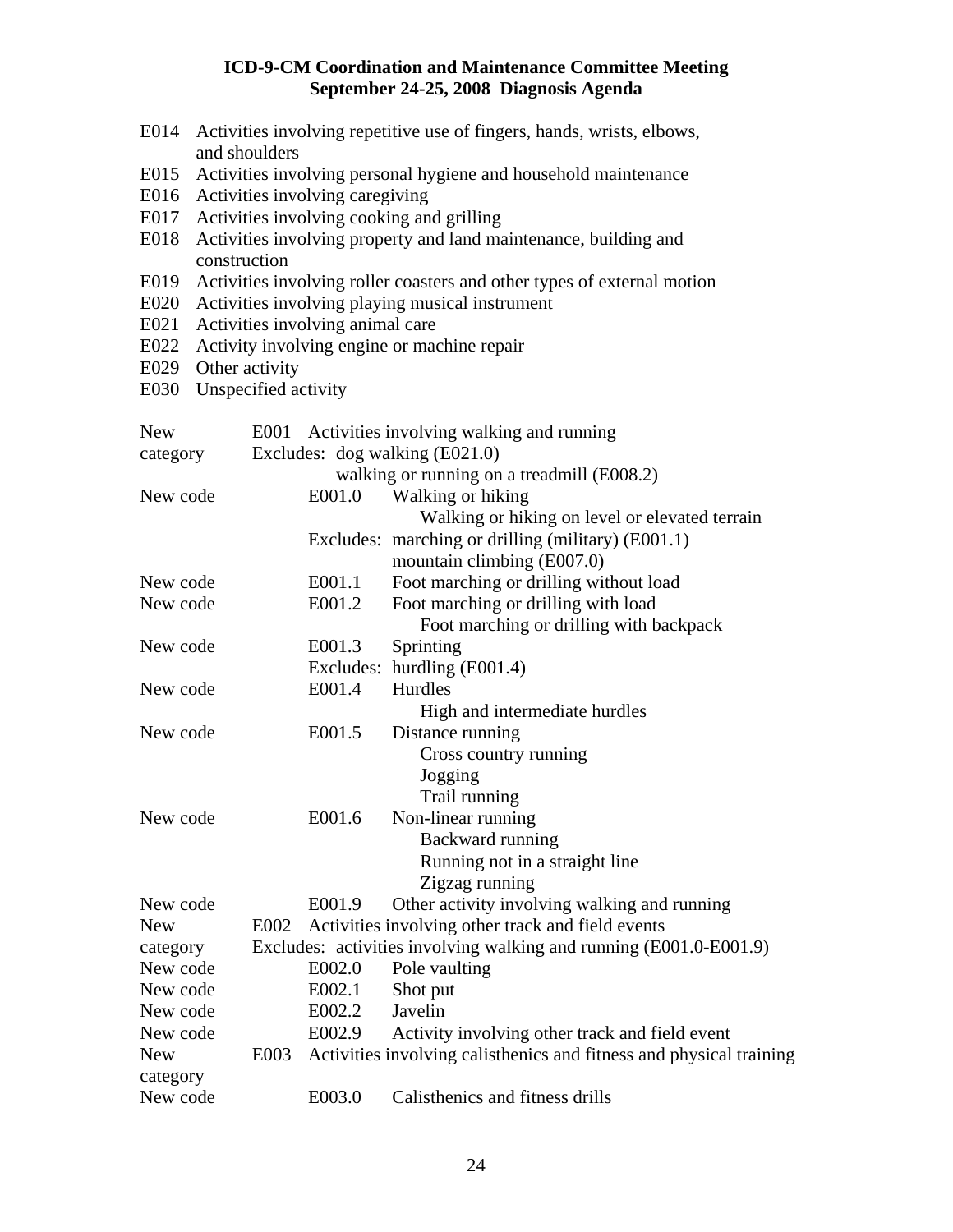|            |      |        | Cooling down                                                           |
|------------|------|--------|------------------------------------------------------------------------|
|            |      |        | Jumping jacks                                                          |
|            |      |        | Grass drills                                                           |
|            |      |        | Guerilla drills                                                        |
|            |      |        | Pull ups                                                               |
|            |      |        | Push ups                                                               |
|            |      |        | Sit ups                                                                |
|            |      |        | Stretching                                                             |
|            |      |        | Warming up                                                             |
| New code   |      | E003.1 | Confidence course                                                      |
|            |      |        | Obstacle course                                                        |
| New code   |      | E003.2 | Combatives                                                             |
|            |      |        | Hand to hand combat training and testing                               |
|            |      |        | Excludes: martial arts (E011.3)                                        |
| New code   |      | E003.3 | Stair climbing                                                         |
|            |      |        | <b>Bleacher climbing</b>                                               |
| New code   |      | E003.9 | Other activity involving fitness and physical training                 |
| <b>New</b> | E004 |        | Activities involving water                                             |
| category   |      |        | Excludes: activities involving ice (E006.0-E006.8)                     |
|            |      |        | activities involving watercraft (E005.0-E005.8)                        |
|            |      |        | boating and other watercraft transport accidents (E830-E838)           |
| New code   |      | E004.0 | Lap swimming                                                           |
| New code   |      | E004.1 | Synchronized swimming                                                  |
| New code   |      | E004.2 | Springboard and platform diving                                        |
| New code   |      | E004.3 | Water polo                                                             |
| New code   |      | E004.4 | Water aerobics                                                         |
| New code   |      | E004.5 | Underwater diving and snorkeling<br><b>SCUBA</b> diving                |
| New code   |      | E004.6 | Water survival training and testing                                    |
| New code   |      | E004.9 | Other activity involving water                                         |
| <b>New</b> | E005 |        | Activities involving watercraft                                        |
| category   |      |        | Excludes: boating and other watercraft transport accidents (E830-E838) |
|            |      |        | water survival practice and training (E004.6)                          |
| New code   |      | E005.0 | Canoeing                                                               |
| New code   |      | E005.1 | Kayaking                                                               |
| New code   |      | E005.2 | Rafting<br>Rafting in calm and turbulent water                         |
| New code   |      | E005.3 | Water skiing and wake boarding                                         |
| New code   |      | E005.4 | Rowing or crew                                                         |
| New code   |      | E005.5 | Parasailing                                                            |
| New code   |      | E005.6 | Jet skiing                                                             |
| New code   |      | E005.9 | Other activity involving watercraft                                    |
| <b>New</b> | E006 |        | Activities involving ice and snow                                      |
| category   |      |        |                                                                        |
| New code   |      | E006.0 | Ice skating                                                            |
|            |      |        | Figure skating (singles) (pairs)                                       |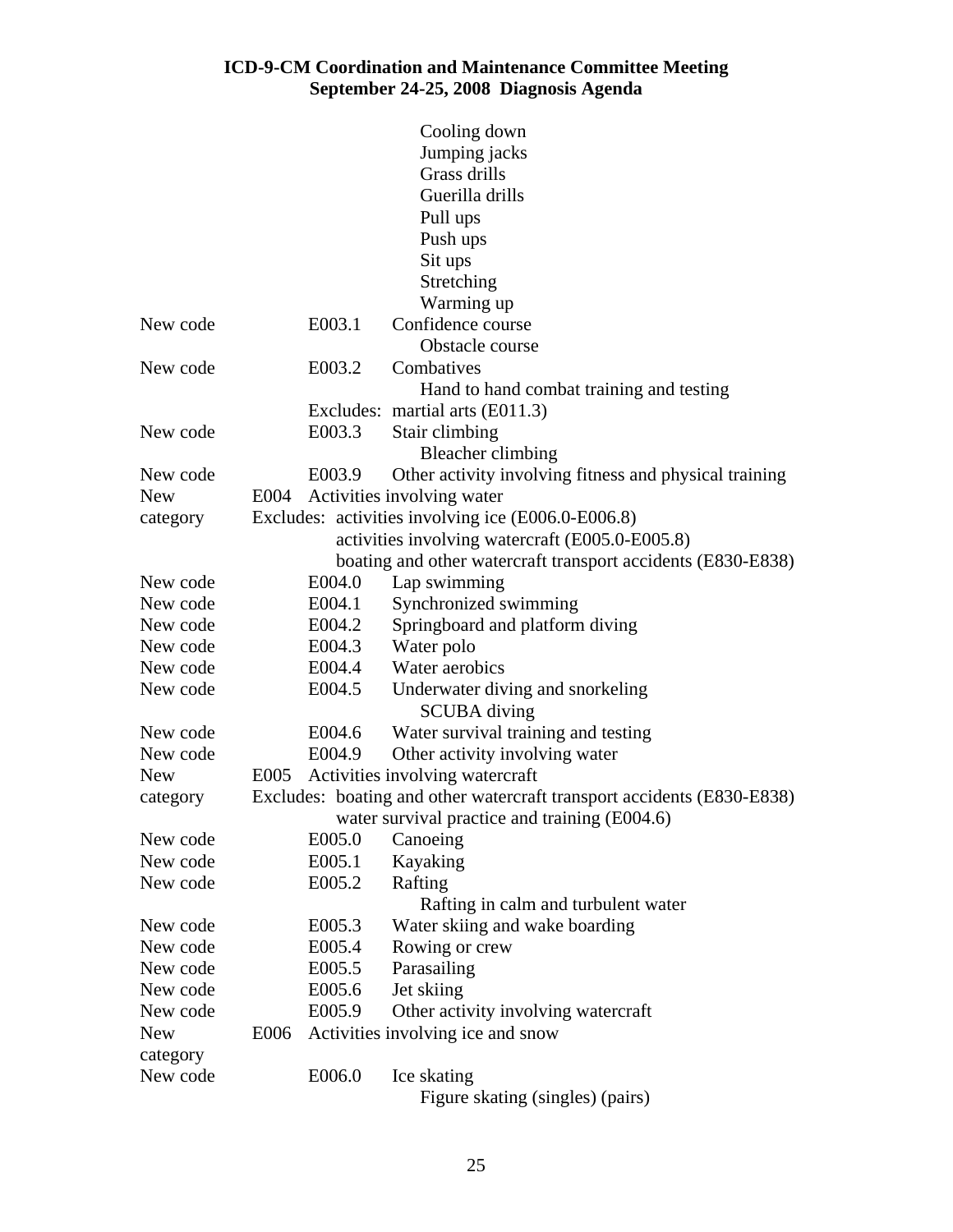|            |        | Ice dancing                                                                                 |
|------------|--------|---------------------------------------------------------------------------------------------|
|            |        | Excludes: ice hockey (E006.1)                                                               |
| New code   | E006.1 | Ice hockey                                                                                  |
| New code   | E006.2 | Snow skiing                                                                                 |
| New code   | E006.3 | Snow boarding                                                                               |
| New code   | E006.4 | Sledding or tobogganing                                                                     |
| New code   | E006.5 | Snow mobiling                                                                               |
| New code   | E006.6 | Curling                                                                                     |
| New code   | E006.9 | Other activity involving ice and snow                                                       |
| <b>New</b> | E007   | Activities involving climbing, rappelling, and jumping off                                  |
| category   |        | Excludes: hiking on level or elevated terrain (E001.0)                                      |
|            |        | jumping in place (E003.7)                                                                   |
| New code   | E007.0 | Mountain climbing                                                                           |
| New code   | E007.1 | Rock climbing                                                                               |
| New code   | E007.2 | Rappelling                                                                                  |
| New code   | E007.3 | Sky diving and BASE jumping                                                                 |
|            |        | Excludes: sky diving associated with transport accident (E840.0-<br>E842.9, E844.0- E844.9) |
| New code   | E007.4 | Bungee jumping                                                                              |
| New code   | E007.5 | Hang gliding                                                                                |
| New code   | E007.9 | Other activity involving climbing, rappelling, and                                          |
|            |        | jumping                                                                                     |
| <b>New</b> |        | E008 Activities involving weights and exercise machines                                     |
| category   |        | Excludes: stair climbing not on a machine (E003.3)                                          |
| New code   | E008.0 | Free weights                                                                                |
|            |        | <b>Barbells</b>                                                                             |
|            |        | Dumbbells                                                                                   |
| New code   | E008.1 | Weight lifting using weight machine                                                         |
| New code   | E008.2 | Walking or running on a treadmill                                                           |
|            |        | Jogging on a treadmill                                                                      |
| New code   | E008.3 | Stationary bike riding                                                                      |
|            |        | Spinning                                                                                    |
| New code   | E008.4 | Stepper and elliptical machine                                                              |
| New code   | E008.9 | Other activity involving weights and exercise machines                                      |
| <b>New</b> | E009   | Activities involving other individual sports                                                |
| category   |        | Excludes: use of individual sports equipment used for transport resulting                   |
|            |        | in an injury – code to transport accident (E800-E848)                                       |
| New code   | E009.0 | Roller skating (inline) and skateboarding                                                   |
| New code   | E009.1 | Horseback riding                                                                            |
| New code   | E009.2 | Golf                                                                                        |
| New code   | E009.3 | Bowling                                                                                     |
| New code   | E009.4 | Bike riding                                                                                 |
|            |        | Excludes: riding on stationary bike (spinning) (E008.3)                                     |
|            |        | transport accident involving bike riding (E800-E829)                                        |
| New code   | E009.5 | Gymnastics                                                                                  |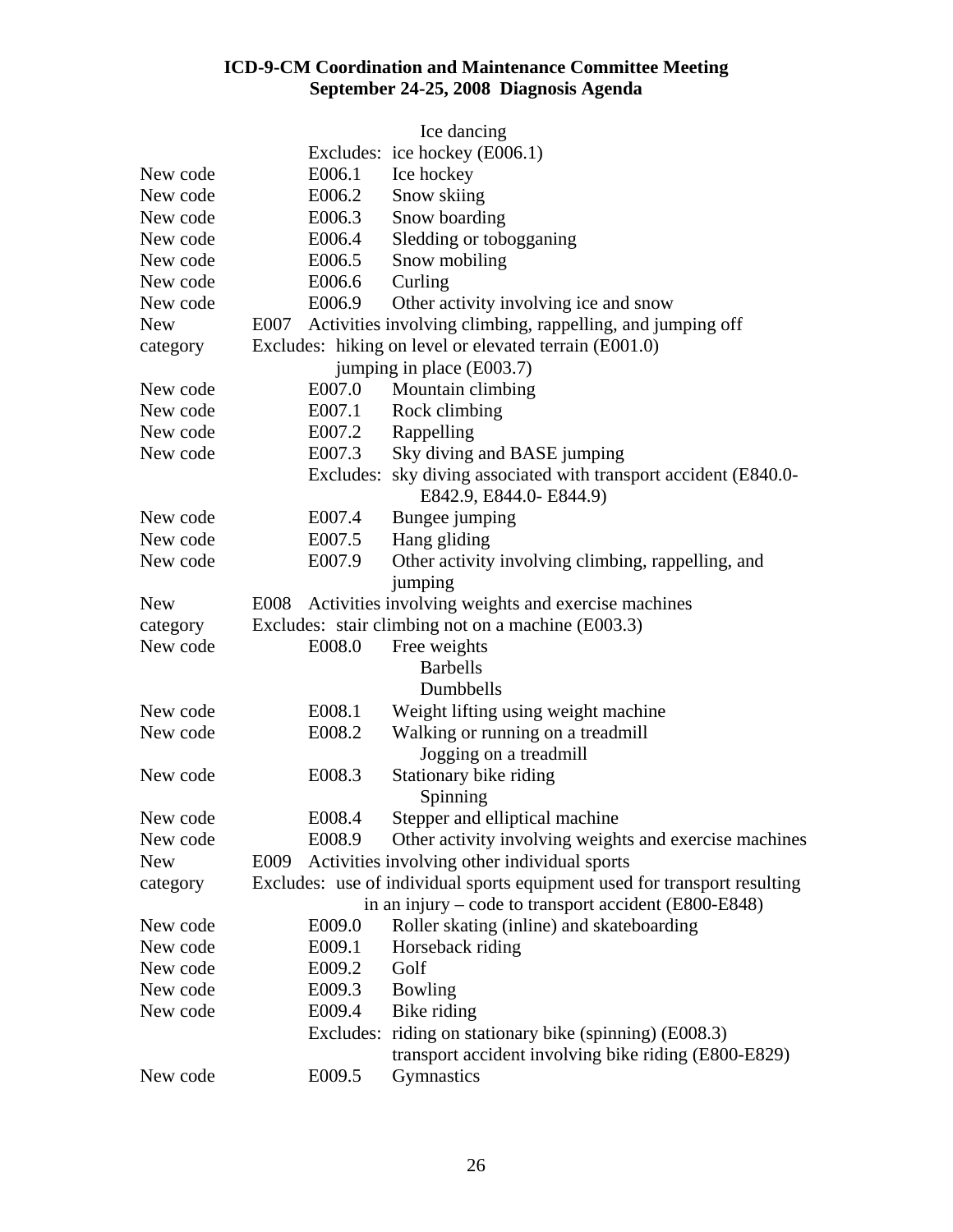| New code             | E009.9           | Other individual sport activity                                        |
|----------------------|------------------|------------------------------------------------------------------------|
|                      |                  | Excludes: activities involving calisthenics and fitness and physical   |
|                      |                  | training (E003.0-E003.9)                                               |
|                      |                  | activities involving climbing, rappelling, and jumping                 |
|                      |                  | $(E007.0-E007.9)$                                                      |
|                      |                  | activities involving ice and snow (E006.0-E006.9)                      |
|                      |                  | activities involving other track and field events<br>$(E002.0-E002.9)$ |
|                      |                  | activities involving walking and running (E001.0-<br>E001.9            |
|                      |                  | activities involving water (E004.0-E004.9)                             |
|                      |                  | activities involving watercraft (E005.0-E005.9)                        |
|                      |                  | activities involving weights and exercise machines                     |
|                      |                  | $(E008.0-E008.9)$                                                      |
| <b>New</b>           | E010             | Activities involving other group sports                                |
| category             |                  |                                                                        |
| New code             | E010.0           | American flag football                                                 |
|                      |                  | American touch football                                                |
| New code             | E010.1           | American tackle football and rugby                                     |
| New code             | E010.2           | <b>Baseball</b>                                                        |
|                      |                  | Softball                                                               |
| New code             | E010.3           | Lacrosse                                                               |
| New code<br>New code | E010.4<br>E010.5 | Soccer<br><b>Basketball</b>                                            |
| New code             | E010.6           | Volleyball (beach) (court)                                             |
| New code             | E010.7           | Field hockey                                                           |
| New code             | E010.9           | Other group sport activity                                             |
|                      |                  | Cricket                                                                |
|                      |                  | Dodge ball                                                             |
|                      |                  | Kick ball                                                              |
| <b>New</b>           |                  | E011 Activities involving other specified sports                       |
| category             |                  | Excludes: bungee jumping (E007.4)                                      |
|                      |                  | mountain climbing (E007.0)                                             |
|                      |                  | refereeing a sport activity (E024.0)                                   |
|                      |                  | rock climbing (E007.1)                                                 |
|                      |                  | sky diving and base jumping (E007.3)                                   |
|                      |                  | yoga (E012.3)                                                          |
| New code             | E011.0           | Boxing                                                                 |
| New code             | E011.1           | Wrestling                                                              |
| New code             | E011.2           | Racket sports                                                          |
|                      |                  | Racketball                                                             |
|                      |                  | Squash                                                                 |
|                      |                  | Tennis                                                                 |
| New code             | E011.3           | Martial arts                                                           |
| New code             | E011.4           | Frisbee<br><b>Ultimate frisbee</b>                                     |
|                      |                  |                                                                        |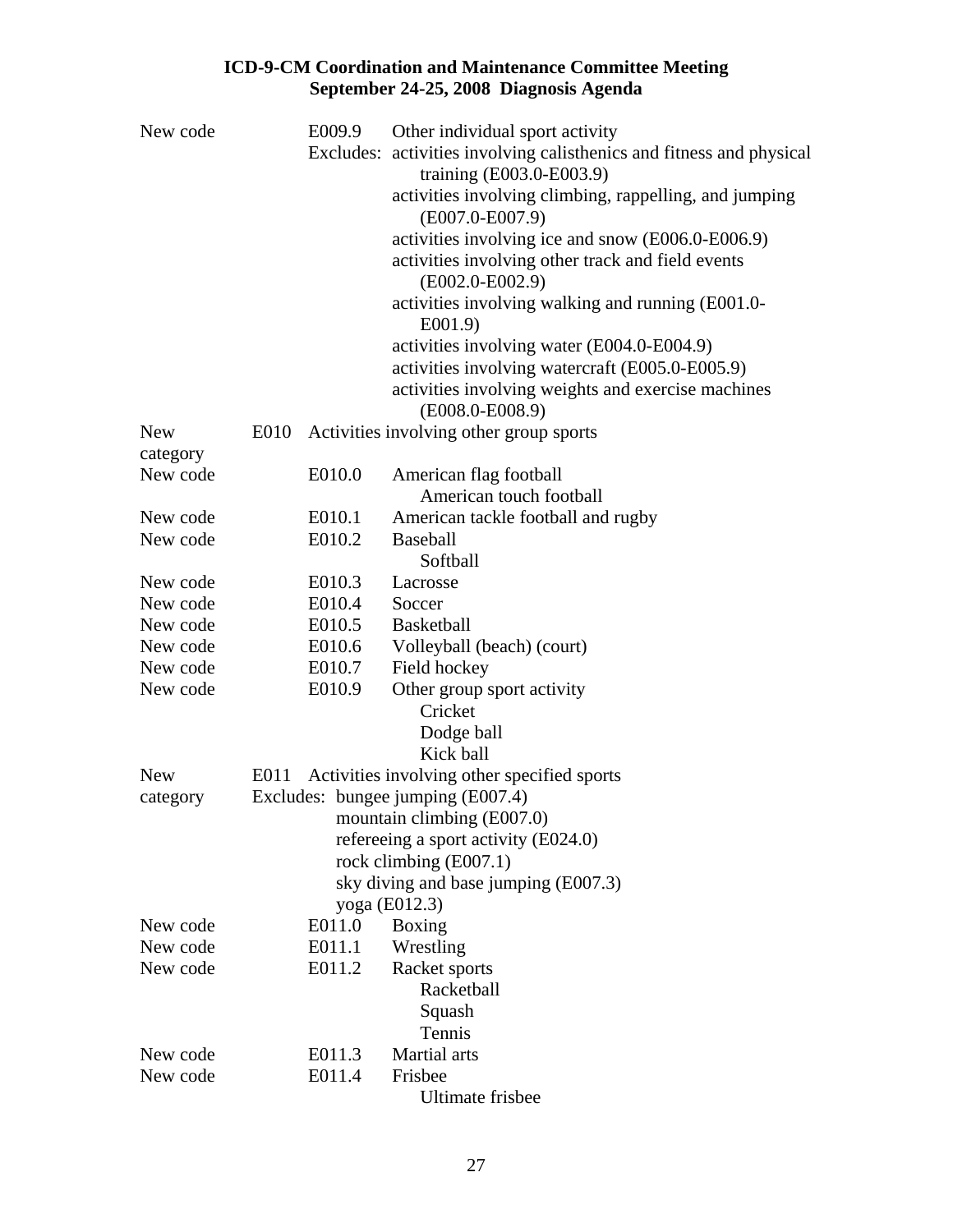| New code   |      | E011.9        | Other specified sport activity<br>Handball                                                                                                |
|------------|------|---------------|-------------------------------------------------------------------------------------------------------------------------------------------|
| <b>New</b> | E012 |               | Activities involving dancing and other systematic rhythmic bodily                                                                         |
| category   |      | exercises     |                                                                                                                                           |
|            |      |               | Excludes: gymnastics (E009.5)                                                                                                             |
| New code   |      | E012.0        | <b>Ballet</b>                                                                                                                             |
| New code   |      | E012.1        | Tap dancing                                                                                                                               |
| New code   |      | E012.2        | <b>Ballroom</b> dancing                                                                                                                   |
| New code   |      | E012.3        | Yoga                                                                                                                                      |
| New code   |      | E012.4        | Pilates                                                                                                                                   |
|            |      |               | Excludes: fall from steps (E880.9)                                                                                                        |
| New code   |      | E012.9        | Other activities involving dancing and other systematic<br>rhythmic bodily exercises<br><b>Aerobics NOS</b>                               |
| <b>New</b> |      |               | E013 Activities involving usage of electronic games and equipment                                                                         |
| category   |      |               | Excludes: playing electronic musical keyboard (E020.0)                                                                                    |
| New code   |      | E013.0        | Electronic game playing using hand held interactive<br>device                                                                             |
| New code   |      | E013.1        | Electronic game playing using keyboard or other<br>stationary device                                                                      |
| New code   |      | E013.2        | Cellular telephone usage                                                                                                                  |
| New code   |      | E013.3        | Headphone and ear bud usage                                                                                                               |
| New code   |      | E013.9        | Other activities involving usage of electronic games<br>and equipment                                                                     |
| <b>New</b> | E014 |               | Activities involving repetitive use of fingers, hands, wrists, elbows,                                                                    |
| category   |      | and shoulders |                                                                                                                                           |
|            |      |               | Excludes: activities involving playing musical instrument (E020.0-<br>E020.9                                                              |
|            |      |               | activity involving usage of electronic games and equipment<br>$(E013.0-E013.9)$                                                           |
|            |      |               | sports activities (E001-E011)                                                                                                             |
| New code   |      | E014.0        | Meat cutting                                                                                                                              |
| New code   |      |               | E014.1 Other cutting, chopping and slicing                                                                                                |
| New code   |      | E014.1        | Knitting and crocheting                                                                                                                   |
| New code   |      | E014.2        | Sewing                                                                                                                                    |
| New code   |      | E014.3        | Typing<br>Computer keyboarding                                                                                                            |
|            |      |               | Excludes: playing of musical keyboard (E020.0)                                                                                            |
| New code   |      | E014.9        | Other activity involving primarily repetitive use of<br>fingers, hands, wrists, elbows and shoulders                                      |
| <b>New</b> | E015 |               | Activities involving personal hygiene and household maintenance                                                                           |
| category   |      |               | Excludes: activities involving cooking and grilling (E017.0-<br>E017.9)                                                                   |
|            |      |               | activities involving property and land maintenance,<br>building and construction (E018.0-E018.9)<br>caregiving activities (E016.0-E016.9) |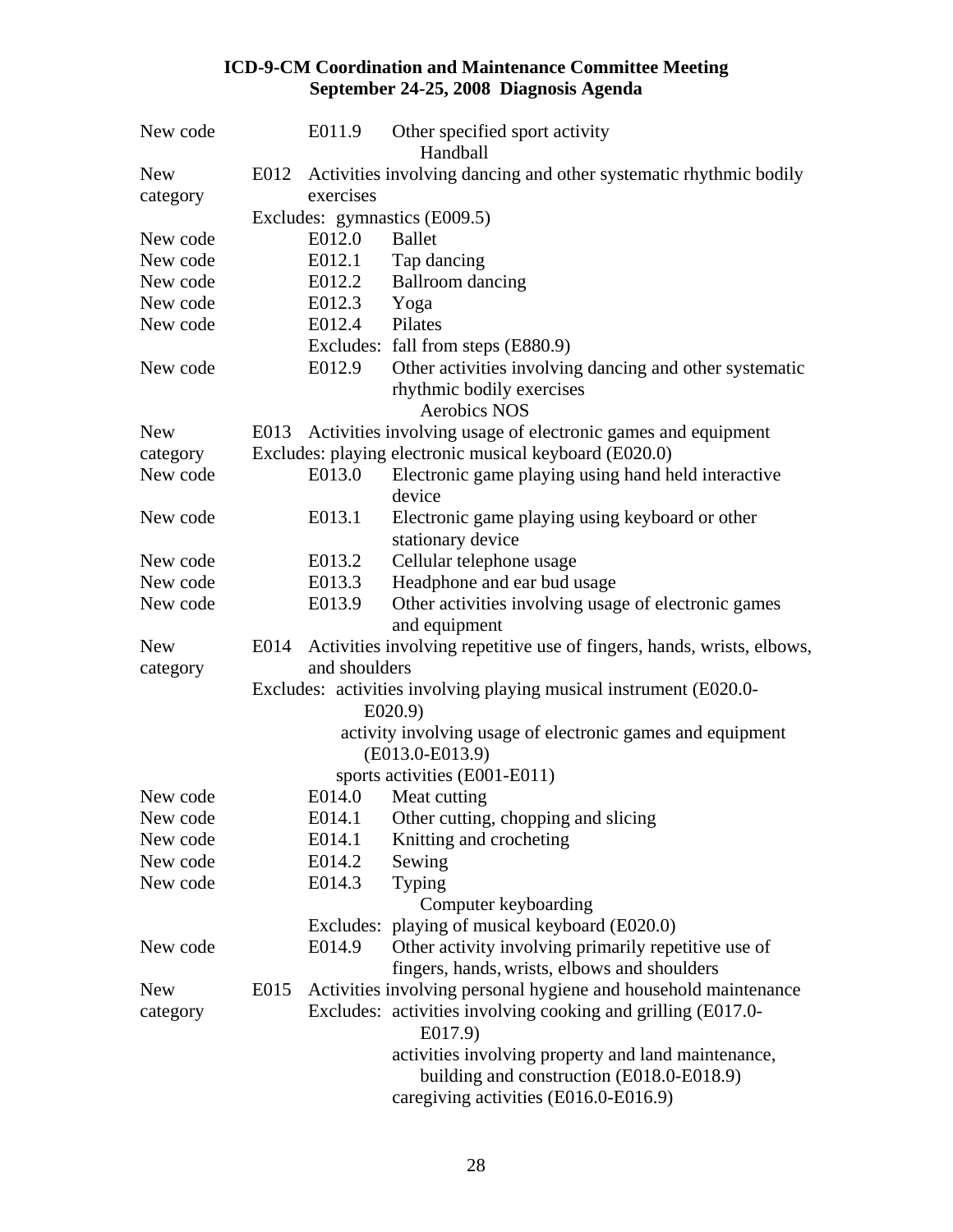|            |      |              | gardening (E018.3)                                                    |
|------------|------|--------------|-----------------------------------------------------------------------|
| New code   |      | E015.0       | Bathing and showering                                                 |
| New code   |      | E015.1       | Laundry                                                               |
| New code   |      | E015.2       | Vacuuming                                                             |
| New code   |      | E015.3       | Ironing                                                               |
| New code   |      | E015.8       | Other personal hygiene activities                                     |
| New code   |      | E015.9       | Other household maintenance                                           |
| <b>New</b> |      |              | E016 Activities involving caregiving                                  |
| category   |      |              |                                                                       |
| New code   |      | E016.0       | Caregiving involving bathing                                          |
| New code   |      | E016.1       | Caregiving involving lifting                                          |
| New code   |      | E016.9       | Other caregiving activity                                             |
| <b>New</b> | E017 |              | Activities involving cooking and grilling                             |
| category   |      |              | Excludes: cutting, chopping, and slicing (E014.1))                    |
|            |      |              | meat cutting (E014.0)                                                 |
| New code   |      | E017.0       | Grilling or smoking food                                              |
| New code   |      | E017.1       | Cooking on stovetop                                                   |
| New code   |      | E017.2       | Cooking using an oven                                                 |
| New code   |      | E017.9       | Other activity involving cooking and grilling                         |
| <b>New</b> |      |              | E018 Activities involving property and land maintenance, building and |
| category   |      | construction |                                                                       |
|            |      |              | Excludes: activities involving animal care (E021.0-E021.9)            |
| New code   |      | E018.0       | Digging and shoveling                                                 |
|            |      |              | Dirt digging                                                          |
|            |      |              | Snow shoveling                                                        |
| New code   |      | E018.1       | Wood chopping                                                         |
| New code   |      | E018.2       | Tree cutting and trimming                                             |
| New code   |      | E018.3       | Gardening                                                             |
|            |      |              | Pruning, shearing, trimming shrubs, weeding                           |
| New code   |      | E018.4       | Construction of mobile, temporary, or fixed building                  |
| New code   |      | E018.5       | Painting                                                              |
|            |      |              | Exterior and interior painting                                        |
|            |      |              | Excludes: fall from building, ladder or scaffolding (E881.0-          |
|            |      |              | E881.1, E882)                                                         |
| New code   |      | E018.6       | Laying tile                                                           |
| New code   |      | E018.7       | Furniture building and finishing                                      |
|            |      |              | Furniture repair                                                      |
| New code   |      | E018.9       | Other activities involving property and land                          |
|            |      |              | maintenance, building and construction                                |
| <b>New</b> | E019 |              | Activities involving roller coasters and other types of external      |
| category   |      | motion       |                                                                       |
| New code   |      | E019.0       | Rollercoaster riding                                                  |
| New code   |      | E019.1       | Riding on other amusement park ride                                   |
|            |      |              | Riding on other theme park ride                                       |
| New code   |      | E019.9       | Other activity involving external motion                              |
| <b>New</b> | E020 |              | Activities involving playing musical instrument                       |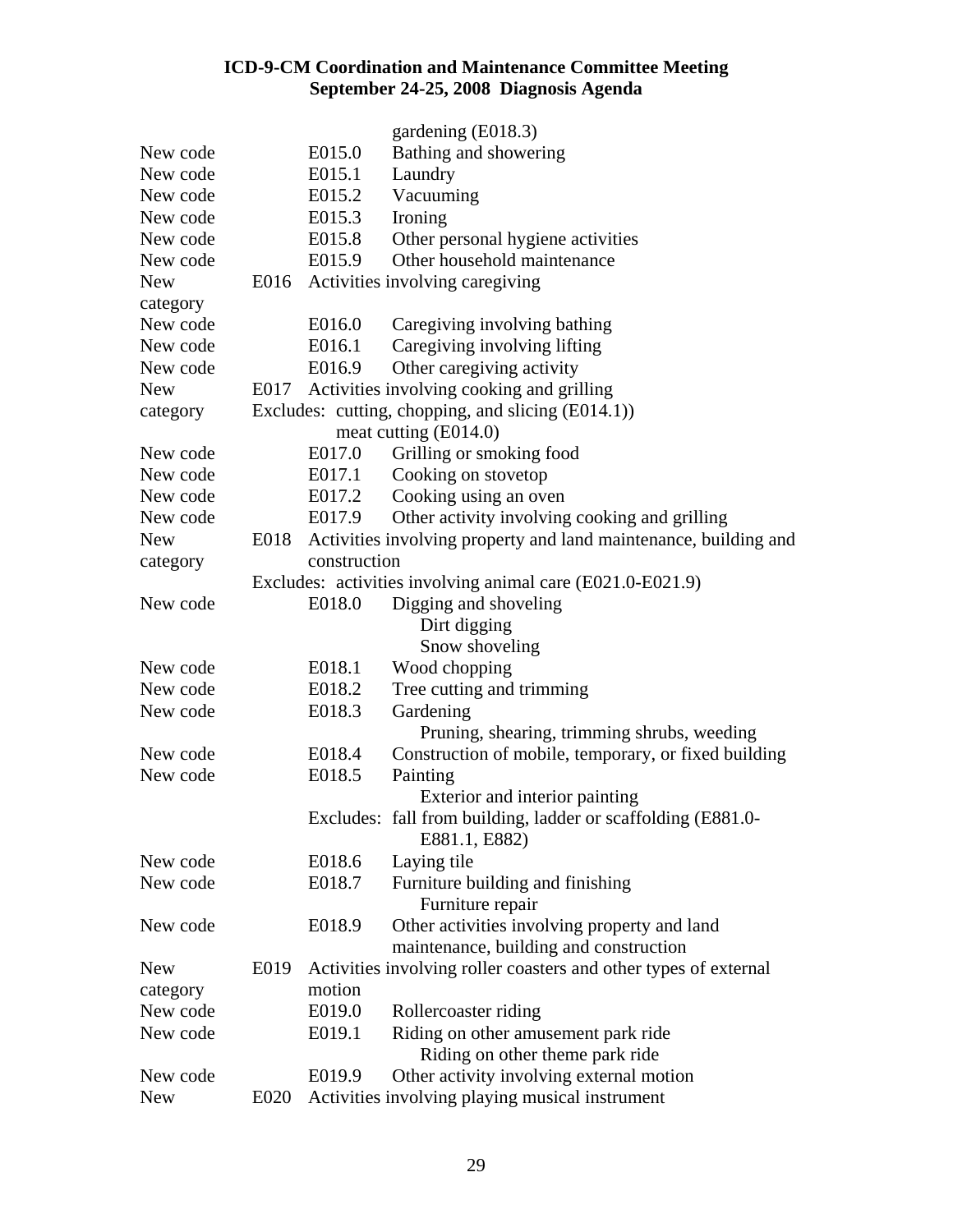| category   |      |                                                      |                                                              |
|------------|------|------------------------------------------------------|--------------------------------------------------------------|
| New code   |      | E020.0                                               | Piano playing                                                |
|            |      |                                                      | Musical keyboard (electronic) playing                        |
| New code   |      | E020.1                                               | Drum playing                                                 |
| New code   |      | E020.2                                               | Playing other percussion instrument                          |
| New code   |      | E020.3                                               | Cello or bass playing                                        |
| New code   |      | E020.4                                               | Tuba playing                                                 |
| New code   |      | E020.8                                               | Playing other string instrument                              |
| New code   |      | E020.9                                               | Playing other wind or brass instrument                       |
| <b>New</b> |      |                                                      | E021 Activities involving animal care                        |
| category   |      |                                                      | Excludes: horseback riding (E009.1)                          |
|            |      |                                                      | injury caused by animal (E905.0-E905.9, E906.0-E906.9)       |
| New code   |      | E021.0                                               | Pet walking                                                  |
| New code   |      | E021.1                                               | Animal grooming                                              |
| New code   |      | E021.2                                               | Animal milking                                               |
| New code   |      | E021.3                                               | Animal shearing                                              |
| New code   |      | E021.9                                               | Other activity involving animal care                         |
| New code   | E022 |                                                      | Activity involving engine or machine repair                  |
| <b>New</b> | E029 | Other activity                                       |                                                              |
| category   |      |                                                      |                                                              |
| New code   |      | E029.0                                               | Refereeing a sports activity                                 |
| New code   |      | E029.1                                               | Spectator at an event                                        |
| New code   |      | E029.9                                               | Other activity                                               |
| New code   | E030 |                                                      | Unspecified activity                                         |
|            | E927 |                                                      | Overexertion and strenuous and repetitive movements or loads |
| Add        |      | Use additional code to identify activity (E000-E030) |                                                              |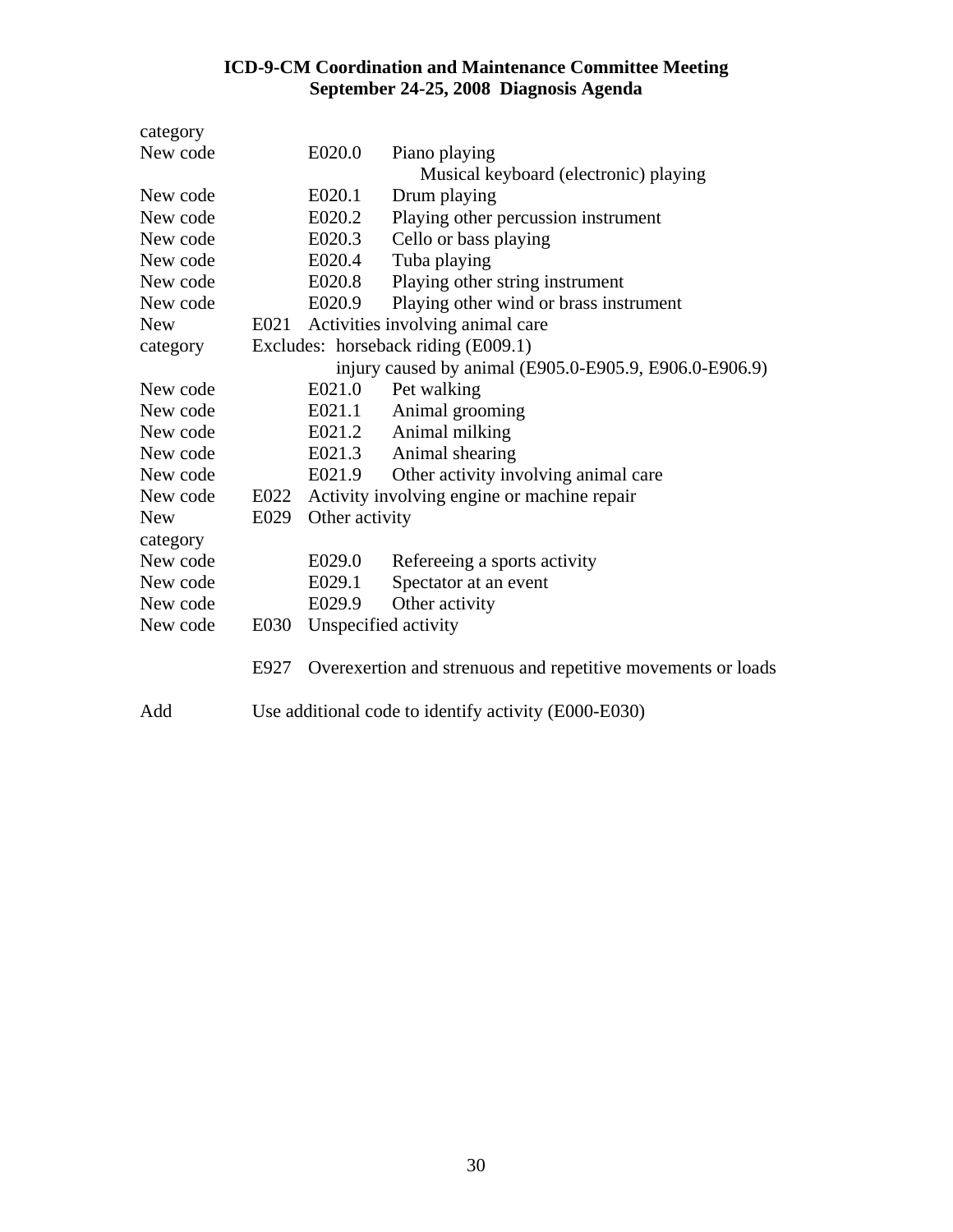#### <span id="page-30-0"></span>**External cause codes for military operations**

At the March 2008 C&M meeting a proposal for new external cause codes for military related injuries was presented in conjunction with a large proposal for new activity codes. Portions of that proposal were approved for implementation October 1, 2008. Due to the length of the remaining items that were not approved for implementation a revised proposal is being brought back to allow more time for additional comments.

The Department of Defense (DoD) has requested these new codes to allow for the identification of the causes of injuries among the military population to assist with prevention of these injuries.

A new fourth-digit subdivision is being proposed for water transport accidents, categories E830-E838, to identify military watercraft. This is in keeping with the structure of the air and space transport accidents categories which have a fourth-digit subdivision for military aircraft.

Codes under category E922, Accident caused by firearm and air gun missile, identify the types of firearms that cause an injury. There is currently no way to identify injuries caused by mechanical malfunctions of these firearms. A new code is being proposed for this concept.

A full expansion of codes under categories E990-E999, injuries resulting from operations of war, is being proposed to allow for more specific identification of these causes.

#### TABULAR MODIFICATIONS

#### WATER TRANSPORT ACCIDENTS (E830-E838)

The following fourth-digit subdivisions are for use with categories E830-E838 to identify the injured person:

New fourth-digit .7 Occupant of military watercraft, any type subdivision

|     | E918 Caught accidentally in or between objects                                        |
|-----|---------------------------------------------------------------------------------------|
| Add | Excludes: injury caused by:<br>mechanism or component of firearm and air gun (E928.7) |
|     | E919 Accidents caused by machinery                                                    |
| Add | Excludes: injury caused by:<br>mechanism or component of firearm and air gun (E928.7) |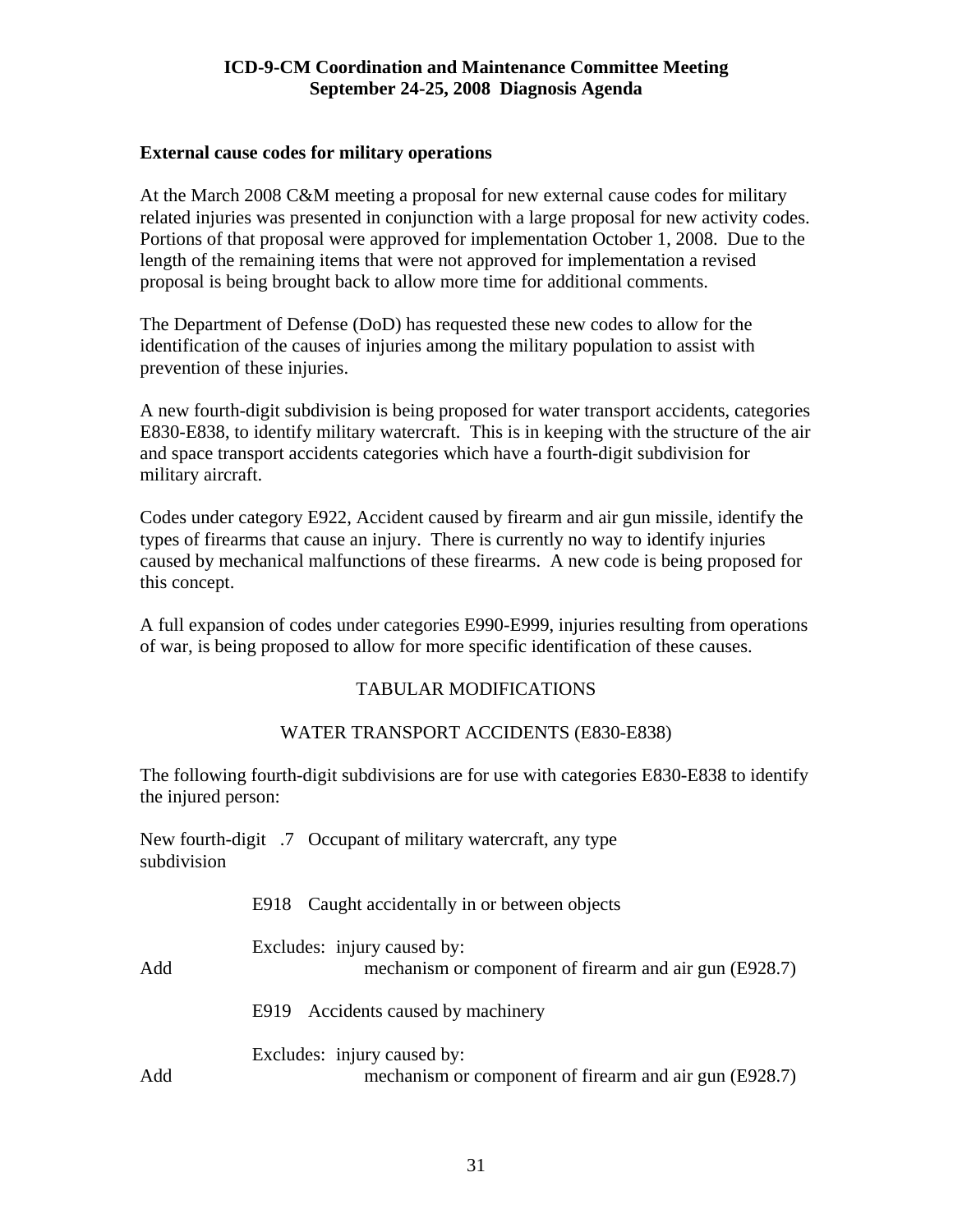|                 |           |        | E920 Accidents caused by cutting and piercing instruments or objects                                                                                                                                                                     |
|-----------------|-----------|--------|------------------------------------------------------------------------------------------------------------------------------------------------------------------------------------------------------------------------------------------|
| Add             |           |        | Excludes: injury caused by mechanism or component of firearm and air<br>gun (E928.7)                                                                                                                                                     |
|                 |           |        | E922 Accident caused by firearm and air gun missile                                                                                                                                                                                      |
| Add             |           |        | Excludes: injury caused by mechanism or component of firearm and air<br>gun (E928.7)                                                                                                                                                     |
|                 |           |        | E923 Accident caused by explosive material                                                                                                                                                                                               |
| Add             |           |        | Excludes: injury caused by mechanism or component of firearm and air<br>gun (E928.7)                                                                                                                                                     |
|                 | E928      |        | Other and unspecified environmental and accidental causes                                                                                                                                                                                |
| New code        |           | E928.7 | Mechanism or component of firearm and air gun<br>Injury due to:<br>recoil<br>explosion of gun parts<br>Pierced, cut, crushed, or pinched by slide, trigger<br>mechanism, scope, or other gun part<br>Powder burn from firearm or air gun |
|                 |           |        | Excludes: accident caused by firearm and air gun missile (E922.0-<br>E922.9)                                                                                                                                                             |
|                 |           |        | INJURY RESULTING FROM OPERATIONS OF WAR (E990-E999)                                                                                                                                                                                      |
| Revise          | Includes: |        | injuries to military personnel and civilians caused by war and civil<br>insurrections and occurring during the time of war and<br>insurrection, and peacekeeping missions                                                                |
|                 | E990      | E990.0 | Injury due to war operations by fires and conflagrations<br>From gasoline bomb                                                                                                                                                           |
| Add<br>New code |           | E990.1 | Incendiary bomb<br>From flamethrower                                                                                                                                                                                                     |
| New code        |           | E990.2 | From incendiary bullet                                                                                                                                                                                                                   |
| New code        |           | E990.3 | From fire caused indirectly from conventional weapon                                                                                                                                                                                     |
|                 |           |        | Excludes: fire aboard military aircraft (E994.3)                                                                                                                                                                                         |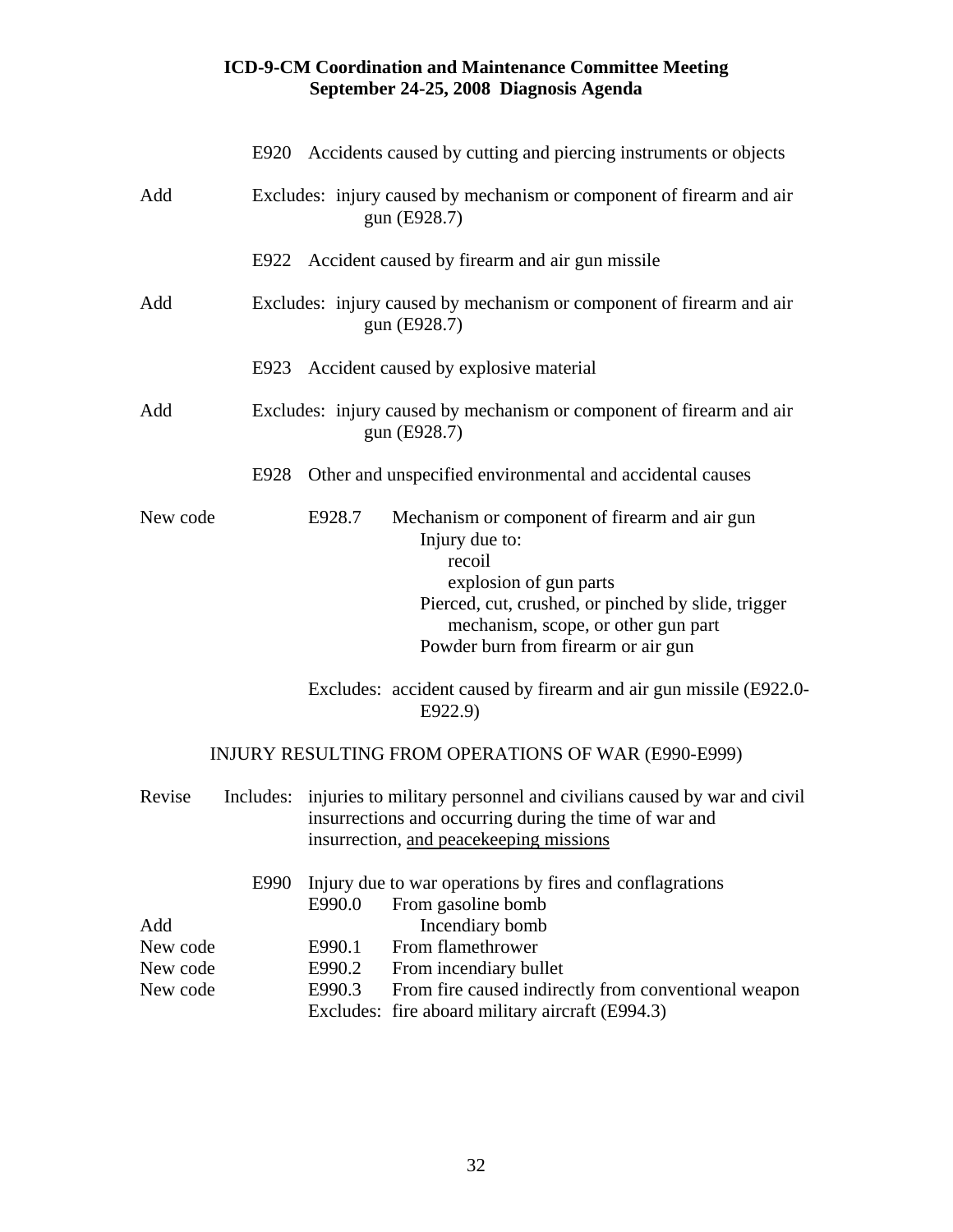| Add      | E991   | Injury due to war operations by bullets and fragments<br>Excludes: injury due to bullets and fragments due to war operations, but<br>occurring after cessation of hostilities (E998.0)<br>injury due to explosion of artillery shells and mortars (E993.2)<br>injury due to explosion of improvised explosive device (IED)<br>(E993.3-E993.5)<br>injury due to sea-based artillery shell (E992.3) |
|----------|--------|---------------------------------------------------------------------------------------------------------------------------------------------------------------------------------------------------------------------------------------------------------------------------------------------------------------------------------------------------------------------------------------------------|
| New code | E991.4 | Fragments from munitions<br>Fragments from:<br>artillery shell<br>bombs, except antipersonnel<br>detonation of unexploded ordnance (UXO)<br>grenade<br>guided missile<br>land mine<br>rockets<br>shell                                                                                                                                                                                            |
| New code | E991.5 | Fragments from person-borne improvised explosive<br>device (IED)                                                                                                                                                                                                                                                                                                                                  |
| New code | E991.6 | Fragments from vehicle-borne improvised explosive<br>device (IED)<br>IED borne by land, air, or water transport vehicle                                                                                                                                                                                                                                                                           |
| New code | E991.7 | Fragments from other improvised explosive device<br>(IED)<br>Roadside IED                                                                                                                                                                                                                                                                                                                         |
| New code | E991.8 | Fragments from weapons<br>Fragments from:<br>artillery<br>autocannons<br>automatic grenade launchers<br>missile launchers<br>mortars<br>small arms                                                                                                                                                                                                                                                |
| Delete   | E991.9 | Other and unspecified fragments<br>Fragments from:<br>artillery shell<br>bombs, except antipersonnel<br>grenade<br>guided missile<br>land mine<br>rockets<br>shell                                                                                                                                                                                                                                |
| Revise   |        | Shrapnel NOS                                                                                                                                                                                                                                                                                                                                                                                      |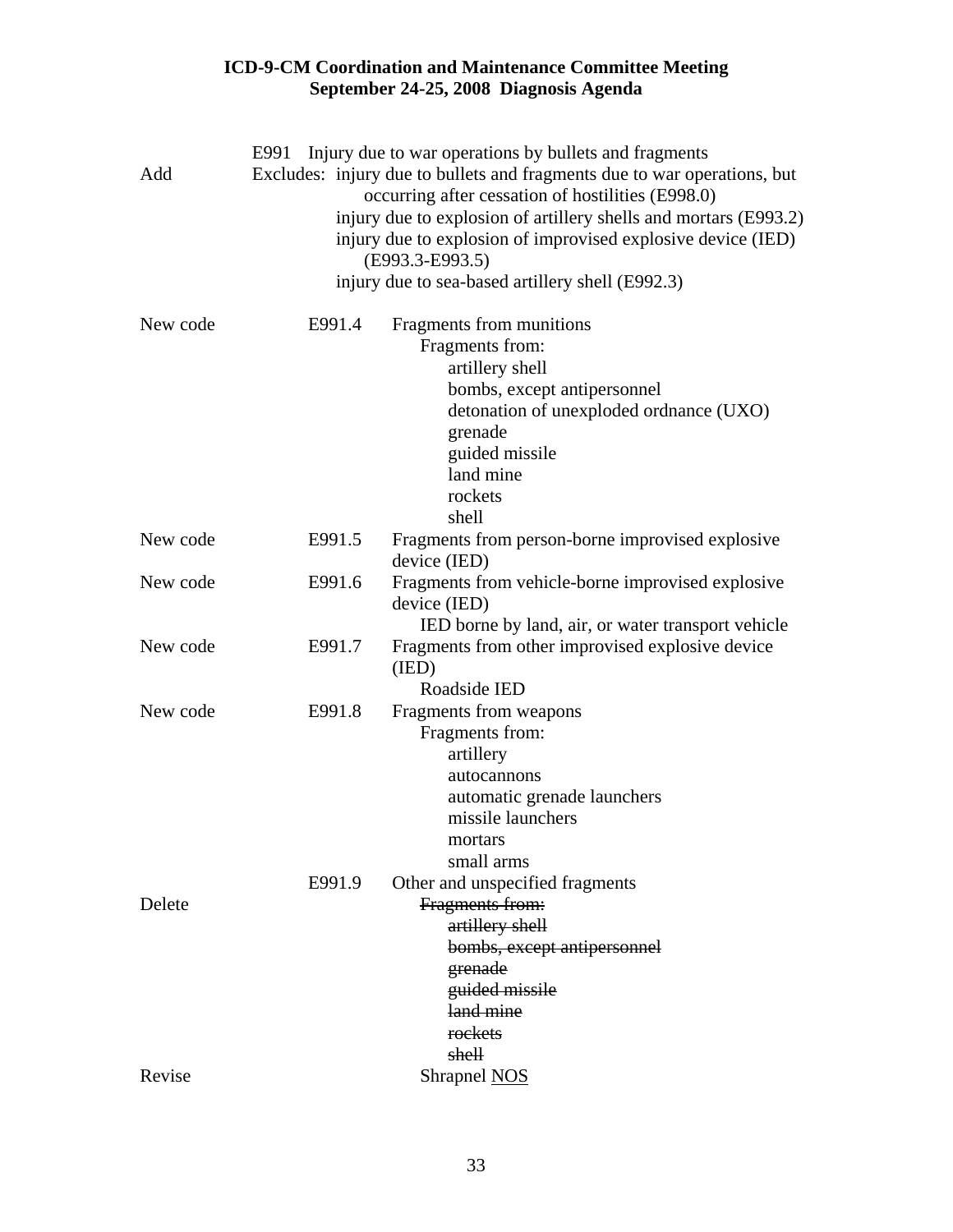| Delete   | E992                                                                             | <b>Torpedo</b>                                | Injury due to war operations by explosion of marine weapons<br>Depth charge<br>Marine mines<br>Mine NOS, at sea or in harbor<br>Sea-based artillery shell<br>Underwater blast |  |  |
|----------|----------------------------------------------------------------------------------|-----------------------------------------------|-------------------------------------------------------------------------------------------------------------------------------------------------------------------------------|--|--|
| New code |                                                                                  | E992.0                                        | Torpedo                                                                                                                                                                       |  |  |
| New code |                                                                                  | E992.1                                        | Depth charge                                                                                                                                                                  |  |  |
| New code |                                                                                  | E992.2                                        | Marine mines<br>Marine mines at sea or in harbor                                                                                                                              |  |  |
| New code |                                                                                  | E992.3                                        | Sea-based artillery shell                                                                                                                                                     |  |  |
| New code |                                                                                  | E992.8                                        | Other by other marine weapons                                                                                                                                                 |  |  |
| New code |                                                                                  | E992.9                                        | Unspecified marine weapon                                                                                                                                                     |  |  |
|          |                                                                                  |                                               | <b>Underwater blast NOS</b>                                                                                                                                                   |  |  |
| Delete   | E993                                                                             |                                               | Injury due to war operations by other explosion<br>Accidental explosion of munitions being used in war                                                                        |  |  |
|          |                                                                                  | Accidental explosion of own weapons           |                                                                                                                                                                               |  |  |
|          |                                                                                  | Air blast NOS                                 |                                                                                                                                                                               |  |  |
|          |                                                                                  | <b>Blast NOS</b>                              |                                                                                                                                                                               |  |  |
|          |                                                                                  | <b>Explosion NOS</b>                          |                                                                                                                                                                               |  |  |
|          |                                                                                  | Explosion of:                                 |                                                                                                                                                                               |  |  |
|          |                                                                                  | artillery shell                               |                                                                                                                                                                               |  |  |
|          |                                                                                  | breech block                                  |                                                                                                                                                                               |  |  |
|          |                                                                                  |                                               | cannon block                                                                                                                                                                  |  |  |
|          |                                                                                  |                                               | mortar bomb                                                                                                                                                                   |  |  |
|          |                                                                                  |                                               | <b>Injury by weapon burst</b>                                                                                                                                                 |  |  |
| Add      |                                                                                  |                                               | Injuries due to direct or indirect pressure or air blast of an<br>explosion occurring during war operations                                                                   |  |  |
| Add      | Excludes: injury due to fragments resulting from an explosion<br>(E991.0-E991.9) |                                               |                                                                                                                                                                               |  |  |
|          |                                                                                  | injury due to nuclear weapons (E996.0-E996.9) |                                                                                                                                                                               |  |  |
|          |                                                                                  |                                               | injury due to detonation of unexploded ordnance but occurring<br>after cessation of hostilities (E998.0-E998.9)                                                               |  |  |
| New code |                                                                                  | E993.0                                        | Aerial bomb                                                                                                                                                                   |  |  |
| New code |                                                                                  | E993.1                                        | Guided missile                                                                                                                                                                |  |  |
| New code |                                                                                  | E993.2                                        | Mortar<br>Artillery shell                                                                                                                                                     |  |  |
| New code |                                                                                  | E993.3                                        | Person-borne improvised explosive device (IED)                                                                                                                                |  |  |
| New code |                                                                                  | E993.4                                        | Vehicle-borne improvised explosive device (IED)                                                                                                                               |  |  |
|          |                                                                                  |                                               | IED borne by land, air, or water transport vehicle                                                                                                                            |  |  |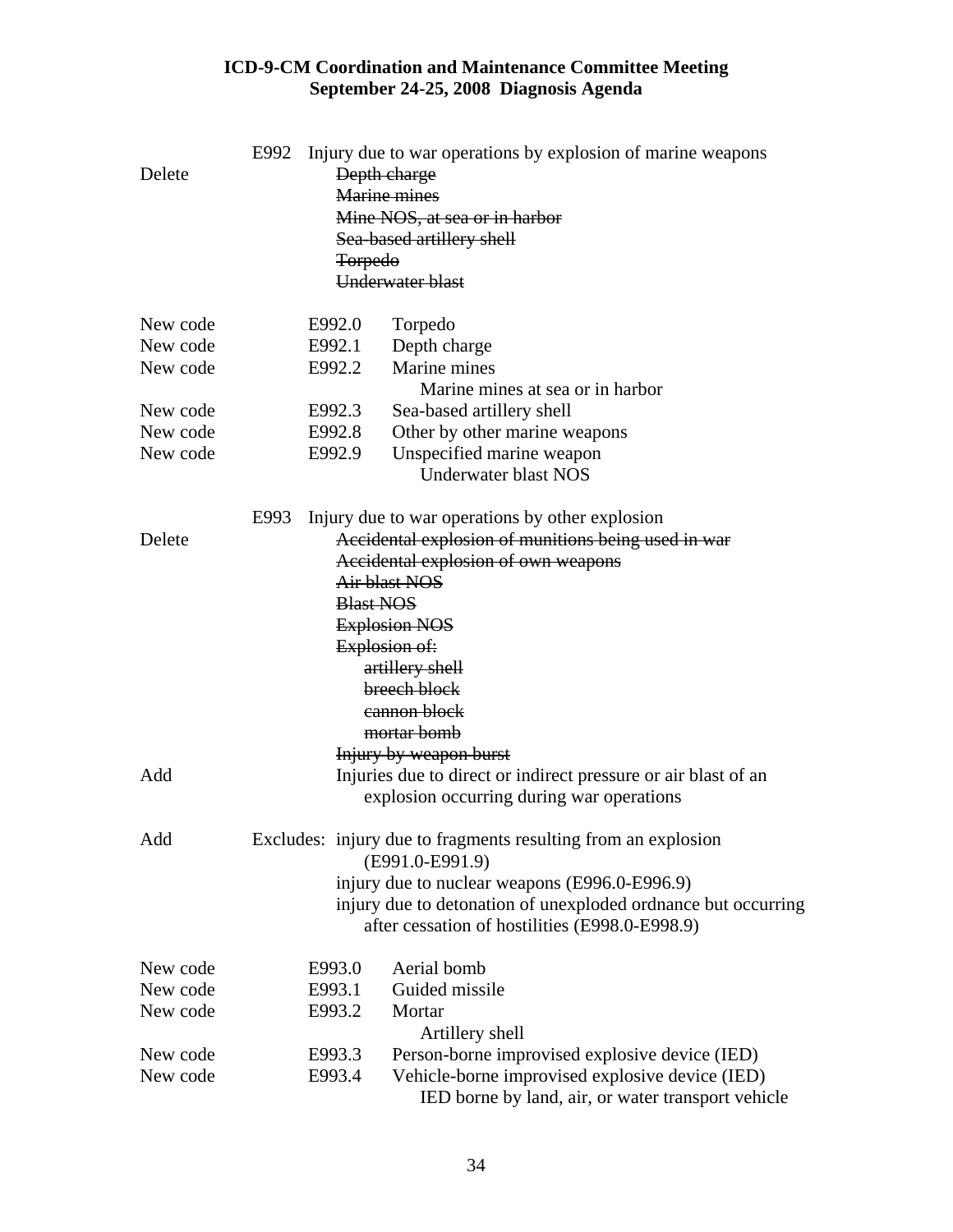| New code | E993.5    | Other improvised explosive device (IED)<br>Roadside IED                                                          |
|----------|-----------|------------------------------------------------------------------------------------------------------------------|
| New code | E993.6    | Unintentional detonation of own munitions<br>Unintentional detonation of own ammunition<br>(artillery) (mortars) |
| New code | E993.7    | Unintentional discharge of own munitions launch<br>device                                                        |
|          |           | Unintentional explosion of own:                                                                                  |
|          |           | Auto cannons                                                                                                     |
|          |           | Automatic grenade launchers                                                                                      |
|          |           | Missile launchers<br>Small arms                                                                                  |
| New code | E993.8    | Other specified explosion                                                                                        |
|          |           | <b>Bomb</b>                                                                                                      |
|          |           | Grenade                                                                                                          |
|          |           | Land mine                                                                                                        |
| New code | E993.9    | Unspecified explosion                                                                                            |
|          |           | Air blast NOS                                                                                                    |
|          |           | <b>Blast NOS</b>                                                                                                 |
|          |           | <b>Blast wave NOS</b>                                                                                            |
|          |           | <b>Blast wind NOS</b>                                                                                            |
|          |           | <b>Explosion NOS</b>                                                                                             |
| E994     |           | Injury due to war operations by destruction of aircraft                                                          |
| Delete   | Airplane: |                                                                                                                  |
|          |           | burned                                                                                                           |
|          |           | exploded<br>shot down                                                                                            |
|          |           | Crushed by falling airplane                                                                                      |
|          |           |                                                                                                                  |
| New code | E994.0    | Destruction of aircraft due to enemy fire or explosives<br>Air to air missile                                    |
|          |           | Explosive device placed on aircraft                                                                              |
|          |           | Rocket propelled grenade (RPG)                                                                                   |
|          |           | Small arms fire                                                                                                  |
|          |           | Surface to air missile                                                                                           |
| New code | E994.1    | Unintentional destruction of aircraft due to own                                                                 |
|          |           | onboard explosives                                                                                               |
| New code | E994.2    | Destruction of aircraft due to collision with other<br>aircraft                                                  |
| New code | E994.3    | Destruction of aircraft due to onboard fire.                                                                     |
| New code | E994.8    | Other destruction of aircraft                                                                                    |
| New code | E994.9    | Unspecified destruction of aircraft                                                                              |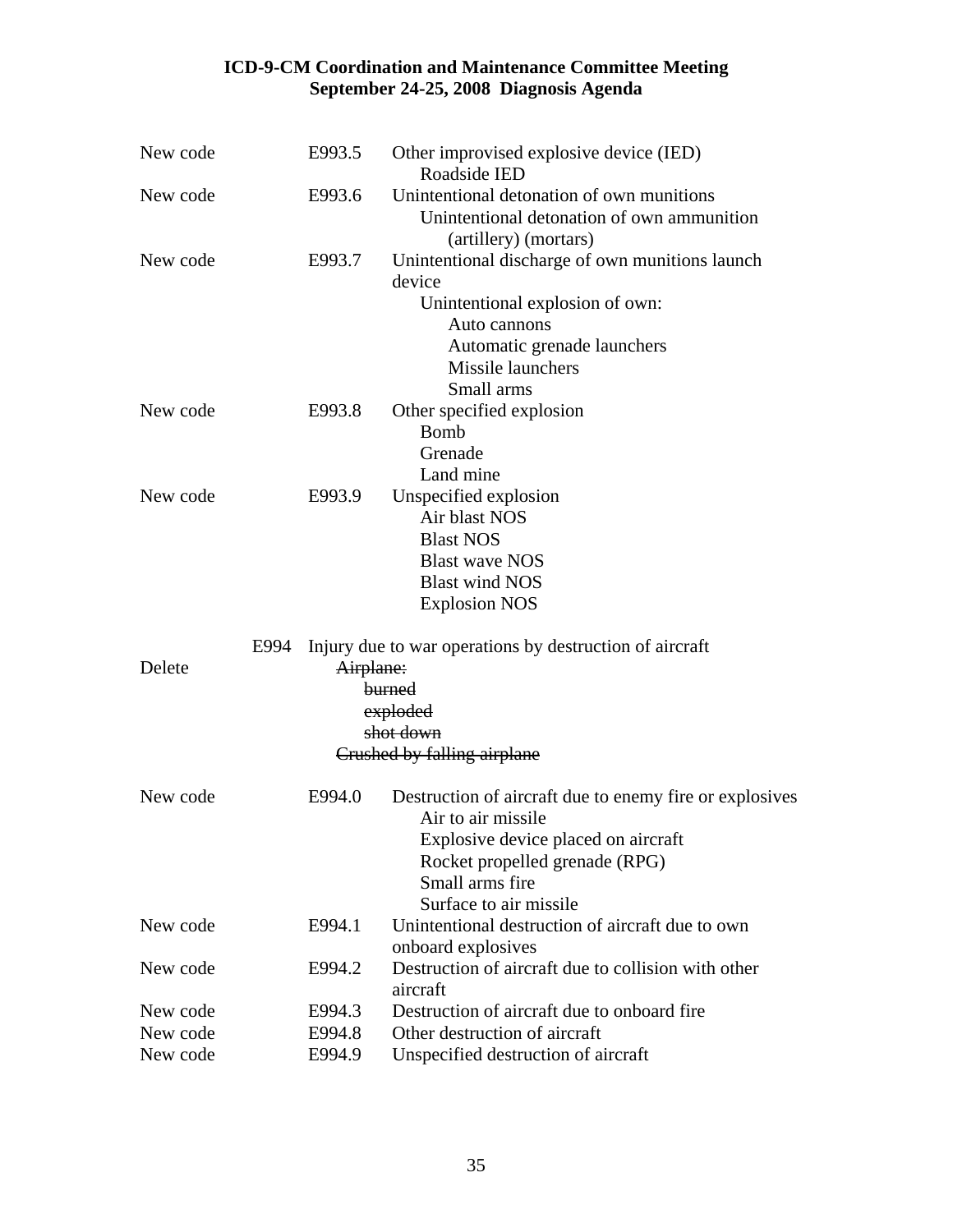| Delete   | E995         | Injury due to war operations by other and unspecified forms of<br>conventional warfare<br><b>Battle wounds</b><br>Bayonet injury<br>Drowned in war operations                            |
|----------|--------------|------------------------------------------------------------------------------------------------------------------------------------------------------------------------------------------|
| New code | E995.0       | Unarmed hand-to-hand combat                                                                                                                                                              |
|          |              | Excludes: intentional restriction of airway (E995.3)                                                                                                                                     |
| New code | E995.1       | Struck by blunt object<br>Baton (nightstick)<br><b>Stave</b>                                                                                                                             |
| New code | E995.2       | Piercing object<br>Knife<br><b>Bayonet</b><br>Sword                                                                                                                                      |
| New code | E995.3       | Intentional restriction of air and airway<br>Intentional submersion<br>Strangulation<br>Suffocation                                                                                      |
| New code | E995.4       | Unintentional drowning due to inability to surface or<br>obtain air<br>Submersion                                                                                                        |
| New code | E995.8       | Other forms of conventional warfare                                                                                                                                                      |
| New code | E995.9       | Unspecified form of conventional warfare                                                                                                                                                 |
| Delete   | E996<br>Heat | Injury due to war operations by nuclear weapons<br><b>Blast effects</b><br><b>Exposure to ionizing radiation from nuclear weapons</b><br><b>Fireball effects</b>                         |
| Add      |              | Other direct and secondary effects of nuclear weapons<br>Dirty bomb NOS<br>Excludes: late effects of injury due to nuclear weapons (E999.1, E999.0)                                      |
| New code | E996.0       | Direct blast effect of nuclear weapon                                                                                                                                                    |
| New code | E996.1       | Injury to bodily organs due to blast pressure<br>Indirect blast effect of nuclear weapon<br>Injury due to being thrown by blast<br>Injury due to being struck or crushed by blast debris |
| New code | E996.2       | Thermal radiation effect of nuclear weapon<br>Burns due to thermal radiation<br>Flash burns<br>Fireball effects<br>Heat effects                                                          |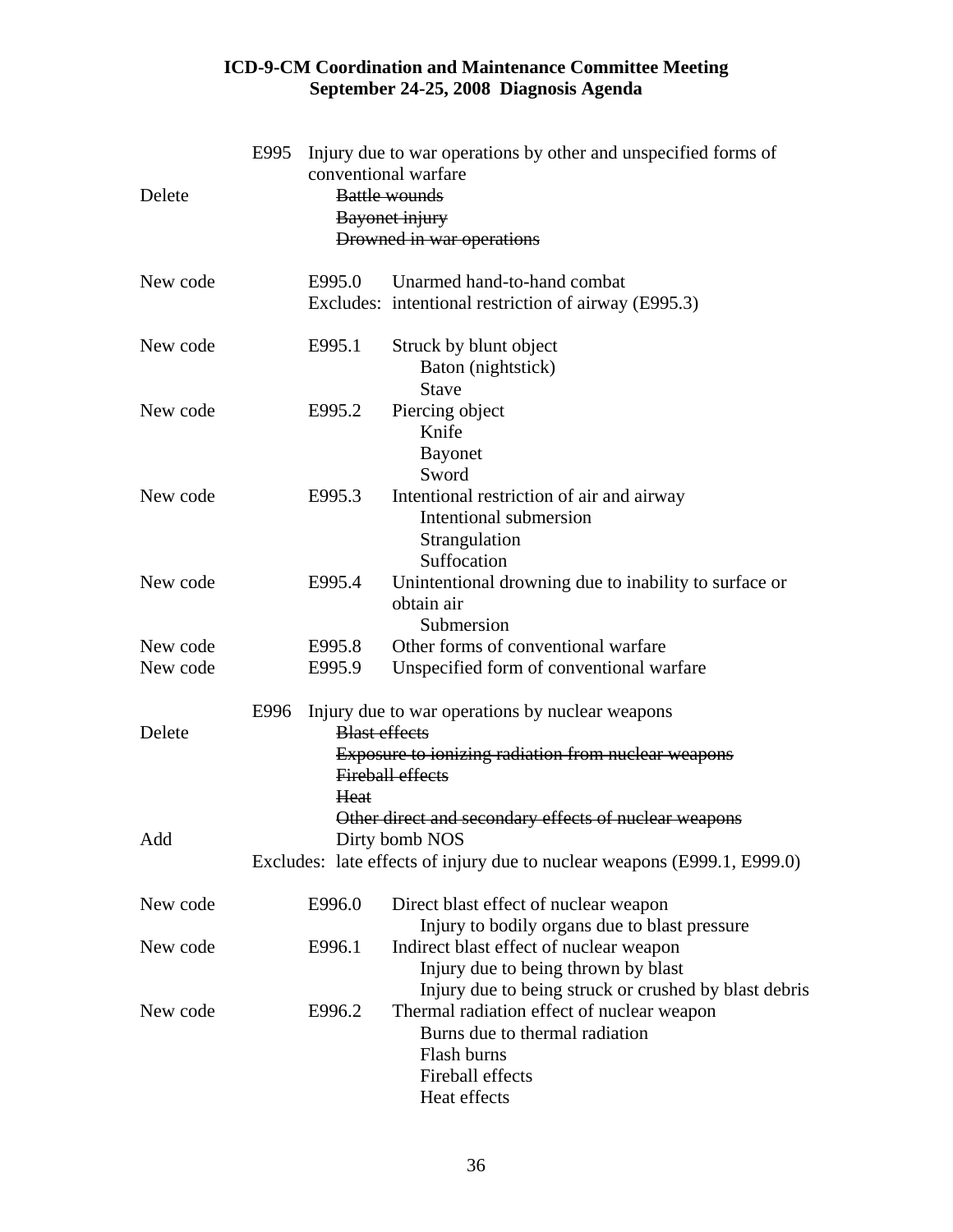| New code |      | E996.3      | Nuclear radiation effects<br>Acute radiation exposure                                    |
|----------|------|-------------|------------------------------------------------------------------------------------------|
|          |      |             | Beta burns                                                                               |
|          |      |             | <b>Fallout</b> exposure                                                                  |
|          |      |             | <b>Radiation sickness</b>                                                                |
|          |      |             | Secondary effects of nuclear weapons                                                     |
| New code |      | E996.8      | Other effects of nuclear weapons                                                         |
| New code |      | E996.9      | Unspecified effect of nuclear weapon                                                     |
|          | E997 |             | Injury due to war operations by other forms of unconventional                            |
|          |      | warfare     |                                                                                          |
| New code |      | E997.3      | Weapon of mass destruction (WMD), unspecified                                            |
|          | E998 | hostilities | Injury due to war operations but occurring after cessation of                            |
| New code |      | E998.0      | Explosion of mines                                                                       |
| New code |      | E998.1      | Explosion of bombs                                                                       |
| New code |      | E998.8      | Injury due to other war operations but occurring after<br>cessation of hostilities       |
| New code |      | E998.9      | Injury due to unspecified war operations but occurring<br>after cessation of hostilities |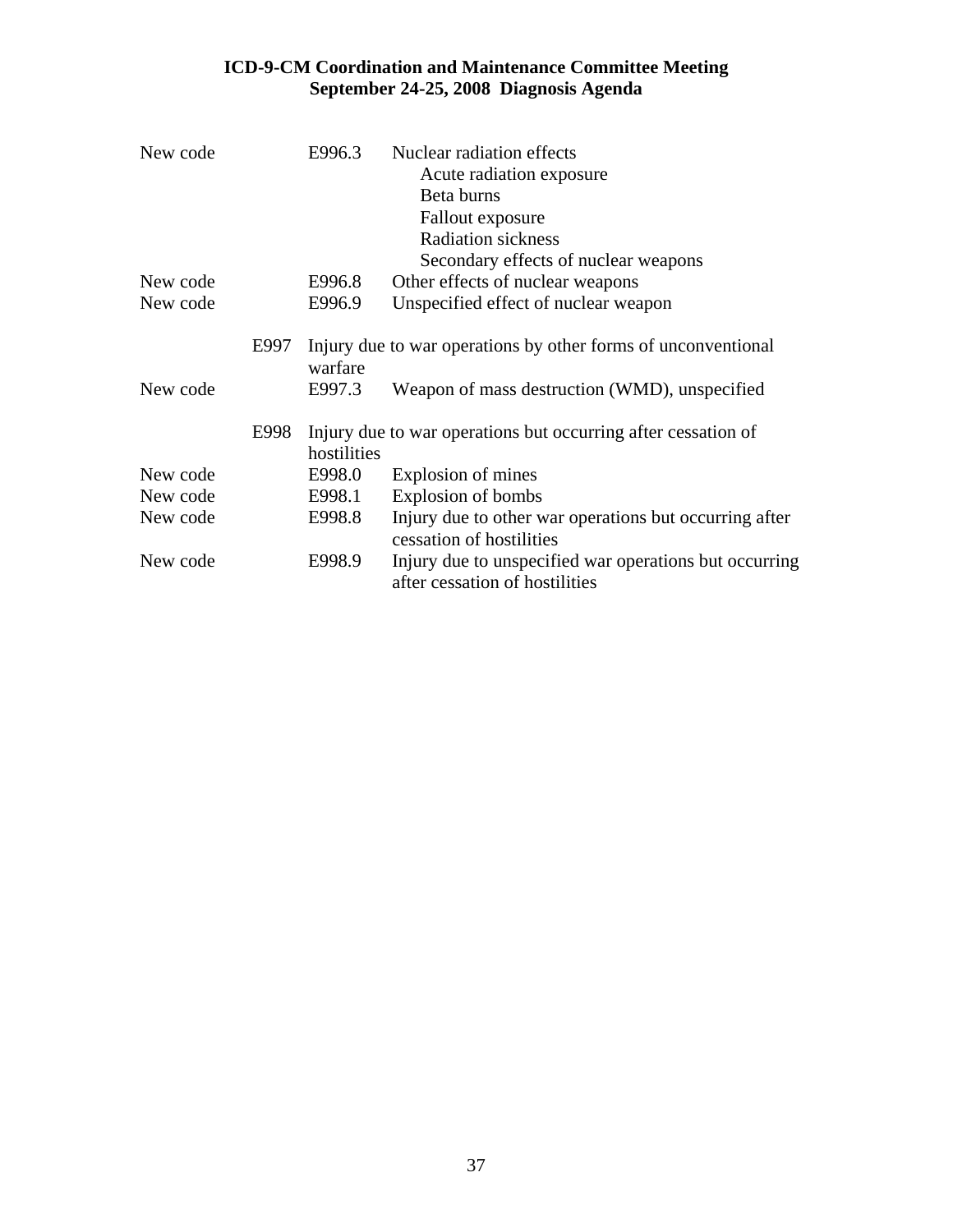#### **Embedded fragments status**

Injuries from explosions often include fragments or splinters from the explosive device embedding in the injured person. In some cases the fragments can be removed. In other cases they are too difficult to remove because of their number or their location in the body. Any embedded object has the potential to cause infection due to the object itself or any organism present on it when it entered the body. An embedded magnetic object is a relative contraindication to an MRI exam. Some types of embedded fragments, such as those composed of lead, pose long-term health risks. Certain metal alloys, including some containing tungsten, may also be long-term toxicological hazards. One tungsten alloy has been linked to rhabdomyosarcoma in animals.

The Department of Defense has requested new codes for embedded fragment status to identify the type of embedded material. Though this category would be useful primarily for the military, the codes would also be applicable to any injury resulting in embedded fragments. These new codes would not be applicable to or overlap with internal medical devices.

A new category is being proposed for embedded fragments status. These codes would be used as secondary status codes for cases such as injury codes that include the presence of a foreign body, or with toxic effect codes.

A new code is also being proposed for personal history of embedded fragment removal. This would be a status code that would be used to identify potential health hazards associated with having had embedded fragments.

|                   | 796 | Other nonspecific abnormal findings                                                                                                                    |
|-------------------|-----|--------------------------------------------------------------------------------------------------------------------------------------------------------|
|                   |     | 796.0 Nonspecific abnormal toxicological findings                                                                                                      |
| Add               |     | Use additional code for embedded fragments, if applicable,<br>$(V90.0-V90.9)$                                                                          |
|                   |     | TOXIC EFFECTS OF SUBSTANCES CHIEFLY NONMEDICINAL AS<br><b>TO SOURCE (980-989)</b>                                                                      |
| Add<br>Add<br>Add |     | Use additional code to identify:<br>embedded fragments status, if applicable, (V90.0-V90.9)<br>personal history of embedded fragments removed (V87.32) |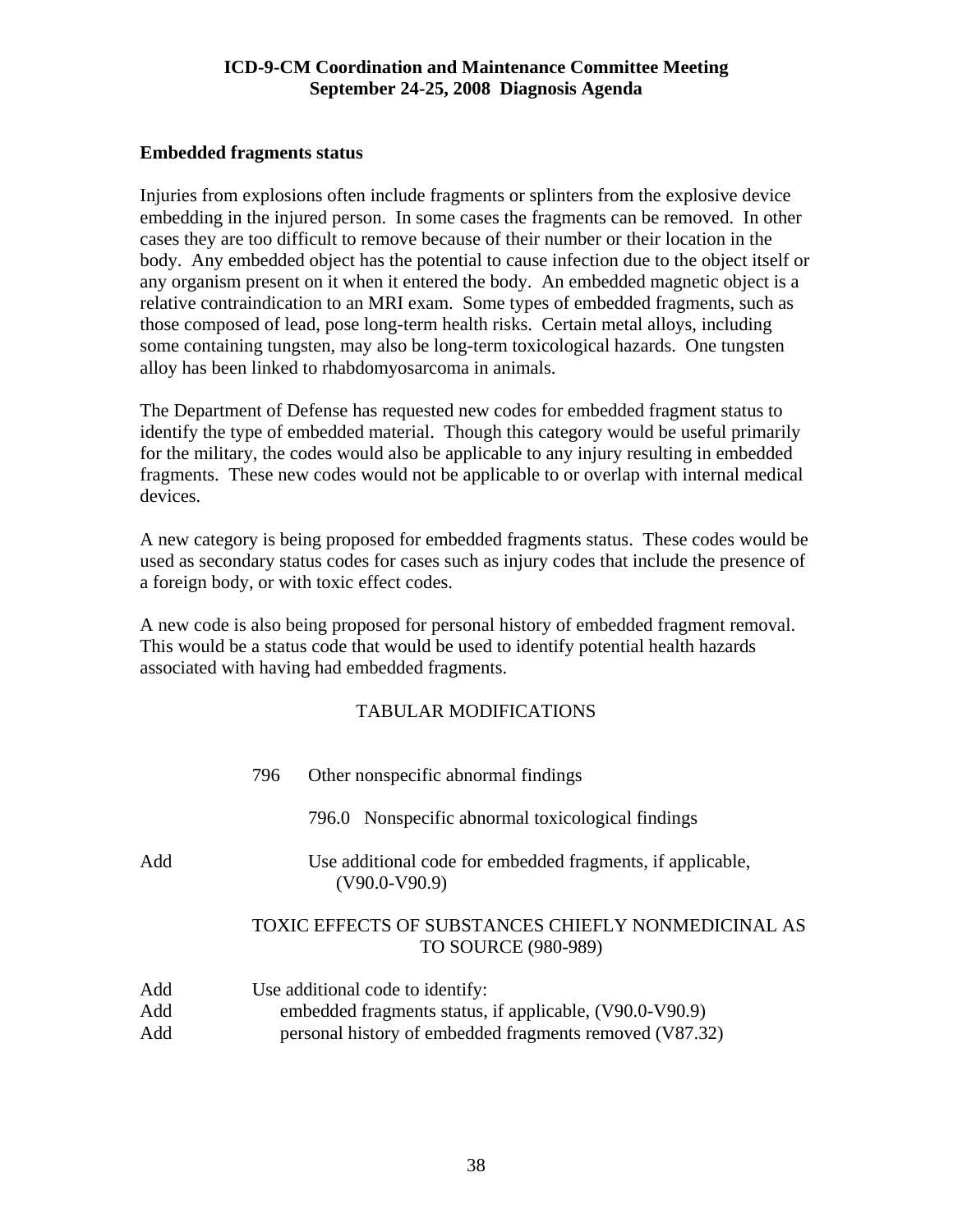|                                                                 | V87<br>to health |                                                       | Other specified personal exposures and history presenting hazards                                                                                                  |
|-----------------------------------------------------------------|------------------|-------------------------------------------------------|--------------------------------------------------------------------------------------------------------------------------------------------------------------------|
|                                                                 |                  | hazardous substances                                  | V87.3 Contact with and (suspected) exposure to other potentially                                                                                                   |
| New code                                                        |                  | V87.32                                                | Personal history of embedded fragments fully<br>removed                                                                                                            |
| <b>New</b><br>Category                                          | V90              | Embedded fragments status<br>Embedded splinter status | Embedded foreign body status                                                                                                                                       |
|                                                                 |                  |                                                       | Excludes: artificial joint prosthesis status (V43.60-V43.69)<br>in situ cardiac devices (V45.00-V45.09)<br>personal history of embedded fragments removed (V87.32) |
| New code                                                        |                  | V90.0 Radioactive fragments                           |                                                                                                                                                                    |
| New code                                                        |                  |                                                       | V90.1 Depleted uranium fragments                                                                                                                                   |
|                                                                 |                  |                                                       | Excludes: radioactive uranium fragments (V90.0)                                                                                                                    |
| New code                                                        |                  | V90.2 Magnetic fragments                              | Iron (ferrous) containing fragments<br>Tungsten-nickel-cobalt alloy fragments                                                                                      |
| New code                                                        |                  | V90.3 Other metal fragments<br>Tin fragments          | Copper fragments<br>Lead fragments<br>Mercury fragments                                                                                                            |
| New subcategory<br>New code<br>New code<br>New code<br>New code |                  | V90.81<br>V90.82<br>V90.83<br>V90.84                  | V90.8 Other embedded fragments<br><b>Glass fragments</b><br>Wood fragments<br>Plastic fragments<br>Stone or crystalline fragments<br>Concrete or cement fragments  |
| New code                                                        |                  | V90.89                                                | Other embedded fragments                                                                                                                                           |
| New code                                                        |                  |                                                       | V90.9 Embedded fragment, unspecified material                                                                                                                      |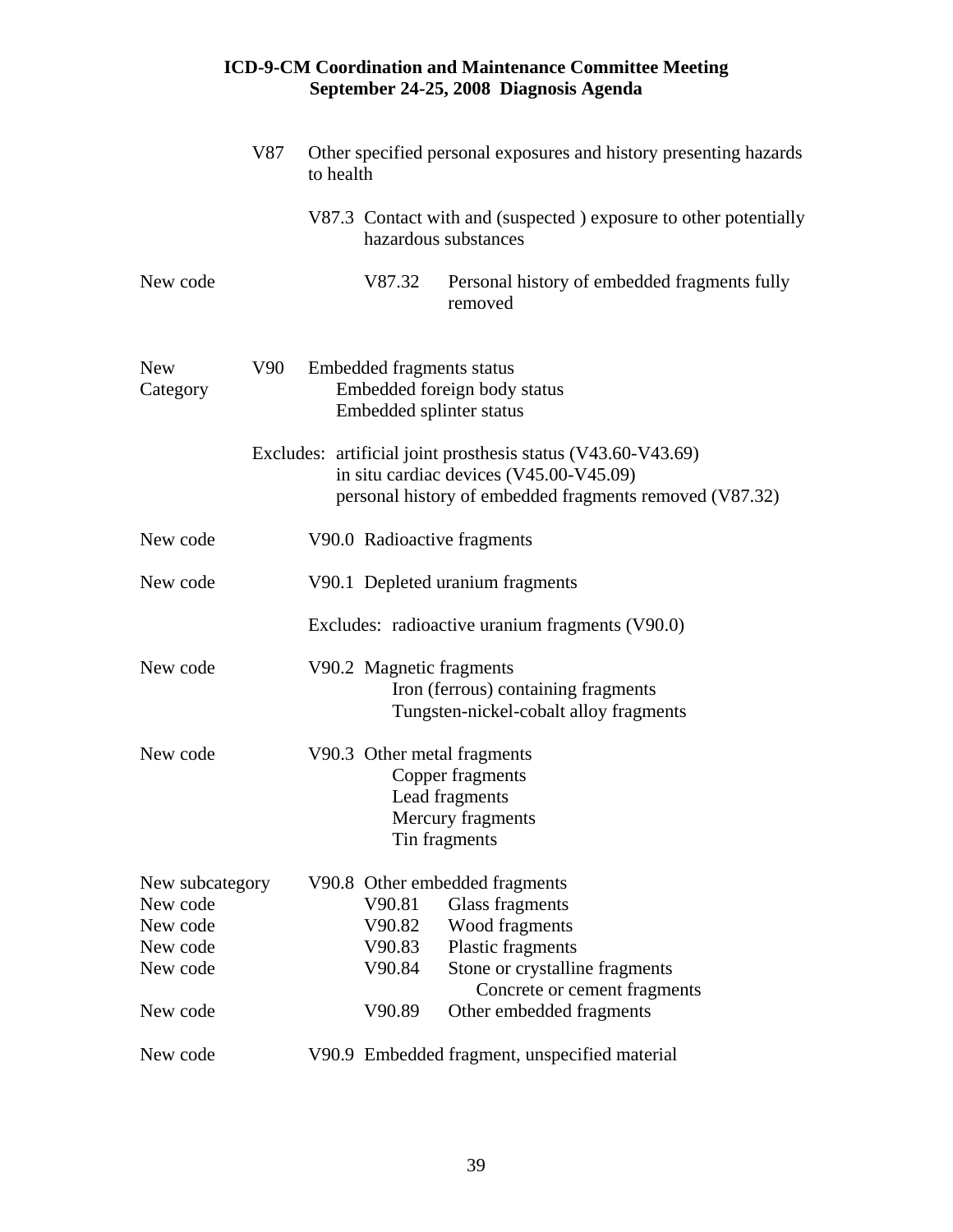## **Venous thrombosis and embolism**

At the March 2008 ICD-9-CM Coordination and Maintenance Committee meeting the Agency for Healthcare Research and Quality (AHRQ) proposed changes be made to coding venous thrombosis and embolism. Following that meeting comments received were reviewed and shared with AHRQ. Using the input from the comments and AHRQ two new options have been prepared and are being presented today. To view the background of the original request, please refer to the March ICD-9-CM Coordination and Maintenance Committee meeting proposals document located at: http://www.cdc.gov/nchs/about/otheract/icd9/maint/classifications of diseases and1.htm

The goals of the request are:

- Create codes to define venous thrombosis affecting the vessels in the thorax, neck and upper extremities.
- Create codes for superficial thromboses of lower extremities similar to codes created in 2004 for venous embolism and thrombosis of deep vessels of lower extremity (codes 453.40-453.42).
- Identify patients with acute or chronic deep vein thrombosis or chronic pulmonary embolism who are receiving anticoagulation treatment but are no longer in the initial episode of care.
- To better track these patients because they are at high risk for recurrence of thrombosis or embolism particularly in the first 1-3 months after the initial diagnosis.

Note: A separate request was received from an individual requesting removal of the excludes note "that with inflammation, phlebitis, and thrombophlebitis" (451.0-451.9) currently at category 453, Other venous embolism and thrombosis. The requestor indicated the reason for this request is that often there are patients who have thrombosis of a specific vein at one site and thrombosis of a separate site during the same encounter. It is included in request though it was not submitted by AHRQ.

# **OPTION 1:**

There were many comments received that opposed the March 2008 proposal, as presented, because of the concern about lack of medical record documentation of and difficulty defining acute, sub-acute, and chronic phases of the disease. Option 1 proposes codes for acute and chronic venous thrombosis and embolism with a default to the acute code when acuity is not specified. This would allow the ability to select "chronic" when a thrombosis is clearly documented as such. There was also a comment that suggested creating acute and chronic thrombosis codes for the upper extremities and thoracic vessels, as well as lower extremities. This is also included in Option 1. The expansion of code 453.8, Venous embolism and thrombosis of other specified veins has been retained in the proposal as it received favorable comments. Additionally, a simplified proposal to the OB category 671, Venous complications in pregnancy and the puerperium is also included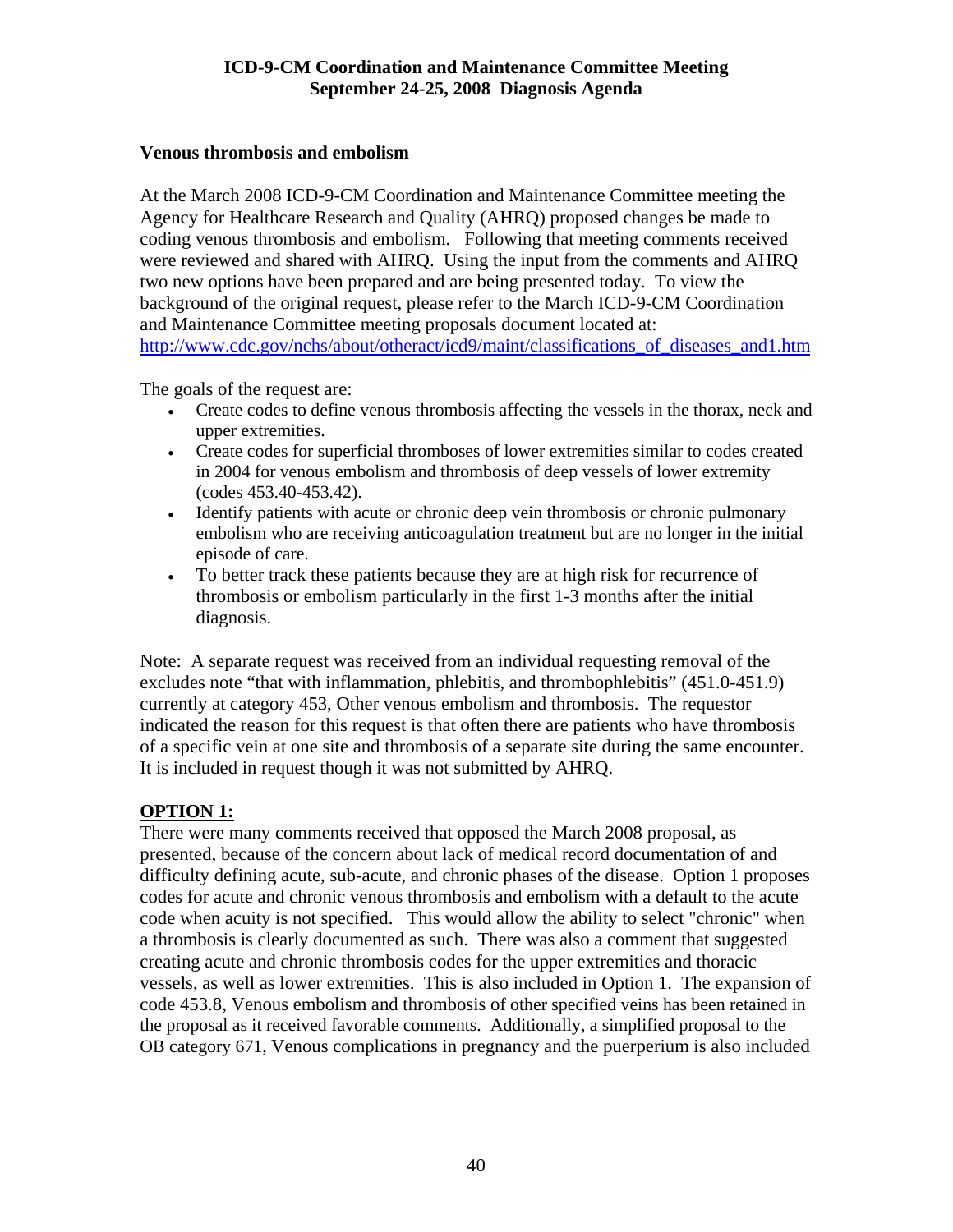The problem AHRQ is attempting solve is the need to distinguish a new thrombus, requiring initiation of or intensified anticoagulant therapy, from an old or chronic thrombus, which requires continuation of established therapy.

|                 | 416 |                    | Chronic pulmonary heart disease                                                                          |
|-----------------|-----|--------------------|----------------------------------------------------------------------------------------------------------|
| New code        |     |                    | 416.2 Chronic pulmonary embolism                                                                         |
|                 |     |                    | Use additional code, if applicable, for associated long-term (current)<br>use of anticoagulants (V58.61) |
|                 |     |                    | Excludes: personal history of pulmonary embolism (V12.51)                                                |
|                 | 453 |                    | Other venous embolism and thrombosis                                                                     |
| Delete          |     | $(451.0 - 451.9)$  | Excludes: that with inflammation, phlebitis, and thrombophlebitis                                        |
| Revise          |     | lower extremity    | 453.4 Acute venous embolism and thrombosis of deep vessels of                                            |
| Revise          |     | 453.40             | Acute venous embolism and thrombosis of<br>unspecified deep vessels of lower extremity                   |
| Revise          |     | 453.41             | Acute venous embolism and thrombosis of deep<br>vessels of proximal lower extremity                      |
| Revise          |     | 453.42             | Acute venous embolism and thrombosis of deep<br>vessels of distal lower extremity                        |
| New subcategory |     | of lower extremity | 453.5 Chronic venous embolism and thrombosis of deep vessels                                             |
|                 |     |                    | Use additional code, if applicable, for associated long-term<br>(current) use of anticoagulants (V58.61) |
|                 |     |                    | Excludes: personal history of venous thrombosis and embolism<br>(V12.51)                                 |
| New code        |     | 453.50             | Chronic venous embolism and thrombosis of<br>unspecified deep vessels of lower extremity                 |
| New code        |     | 453.51             | Chronic venous embolism and thrombosis of<br>deep vessels of proximal lower extremity                    |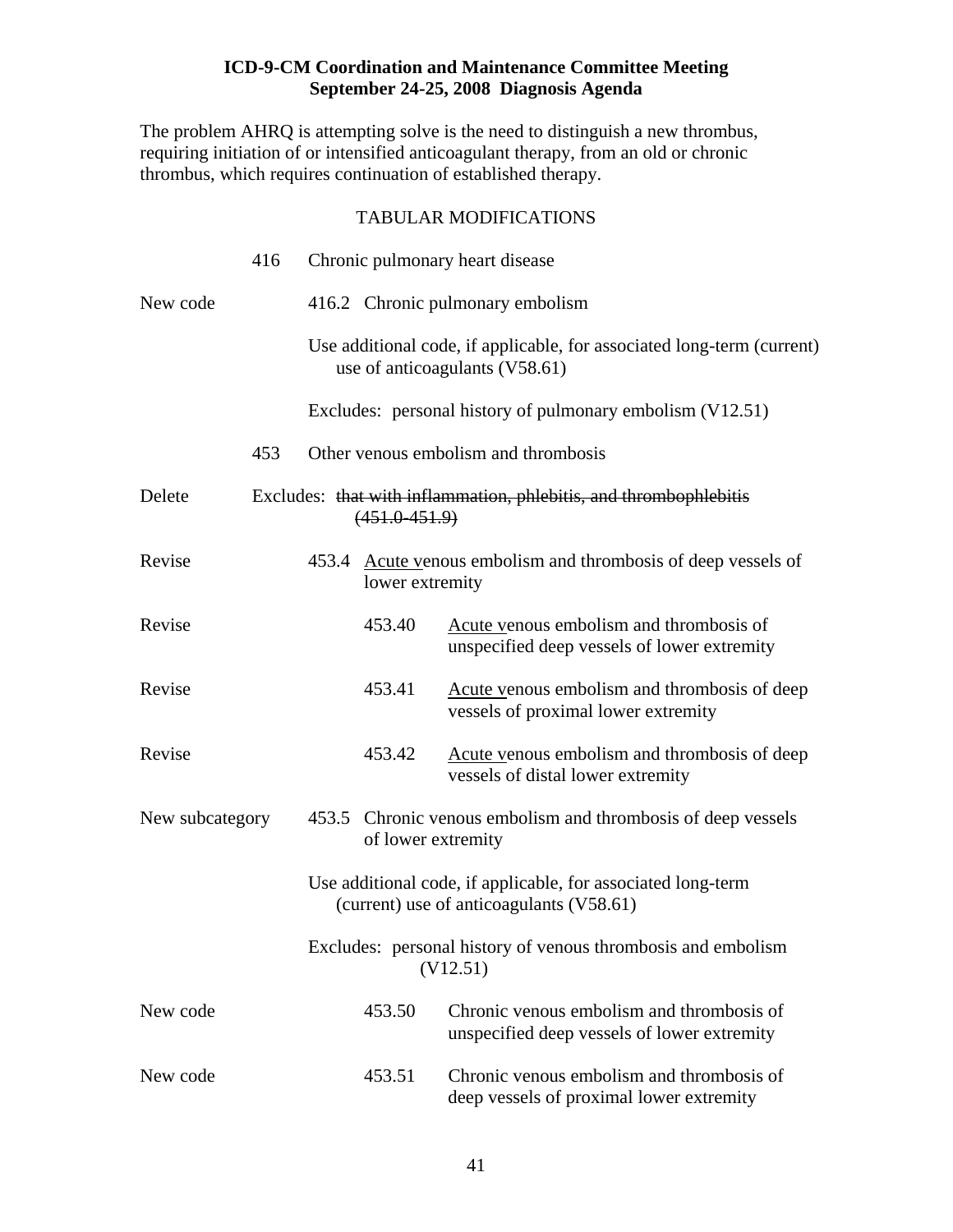| New code        | 453.52            | Chronic venous embolism and thrombosis of<br>deep vessels of distal lower extremity                                                             |
|-----------------|-------------------|-------------------------------------------------------------------------------------------------------------------------------------------------|
| New code        | lower extremities | 453.6 Venous embolism and thrombosis of superficial vessels of<br>Saphenous vein (greater) (lesser)                                             |
| New subcategory | specified vessels | 453.7 Chronic venous embolism and thrombosis of other                                                                                           |
|                 |                   | Use additional code, if applicable, for associated long-term<br>(current) use of anticoagulants (V58.61)                                        |
|                 |                   | Excludes: personal history of venous thrombosis and embolism<br>(V12.51)                                                                        |
| New code        | 453.71            | Chronic venous embolism and thrombosis of<br>superficial veins of upper extremities<br>Antecubital vein<br><b>Basilic</b> vein<br>Cephalic vein |
| New code        | 453.72            | Chronic venous embolism and thrombosis of<br>deep veins of upper extremities<br>Brachial vein<br>Radial vein<br>Ulnar vein                      |
| New code        | 453.73            | Chronic venous embolism and thrombosis of<br>upper extremities, unspecified                                                                     |
| New code        | 453.74            | Chronic venous embolism and thrombosis of<br>axillary veins                                                                                     |
| New code        | 453.75            | Chronic venous embolism and thrombosis of<br>subclavian veins                                                                                   |
| New code        | 453.76            | Chronic venous embolism and thrombosis of<br>internal jugular veins                                                                             |
| New code        | 453.77            | Chronic venous embolism and thrombosis of<br>other thoracic veins<br>Brachiocephalic (innominate)<br>Superior vena cava                         |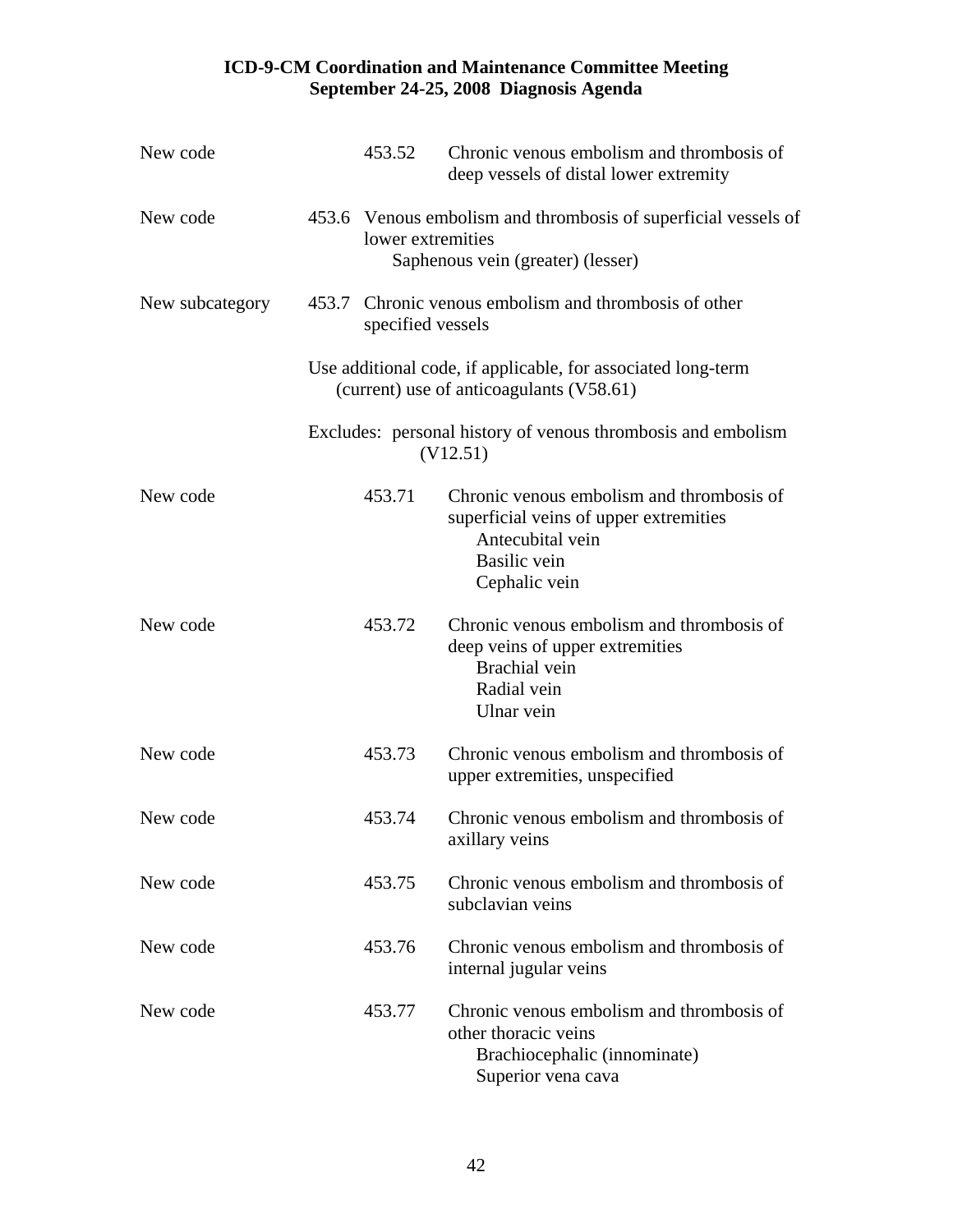| New code |     | 453.79   | Chronic venous embolism and thrombosis of<br>other specified veins                                                                            |
|----------|-----|----------|-----------------------------------------------------------------------------------------------------------------------------------------------|
| Revise   |     | veins    | 453.8 Acute venous embolism and thrombosis of other specified                                                                                 |
| New code |     | 453.81   | Acute venous embolism and thrombosis of<br>superficial veins of upper extremities<br>Antecubital vein<br><b>Basilic</b> vein<br>Cephalic vein |
| New code |     | 453.82   | Acute venous embolism and thrombosis of<br>deep veins of upper extremities<br>Brachial vein<br>Radial vein<br>Ulnar vein                      |
| New code |     | 453.83   | Acute venous embolism and thrombosis of<br>upper extremities, unspecified                                                                     |
| New code |     | 453.84   | Acute venous embolism and thrombosis of<br>axillary veins                                                                                     |
| New code |     | 453.85   | Acute venous embolism and thrombosis of<br>subclavian veins                                                                                   |
| New code |     | 453.86   | Acute venous embolism and thrombosis of<br>internal jugular veins                                                                             |
| New code |     | 453.87   | Acute venous embolism and thrombosis of<br>other thoracic veins<br>Brachiocephalic (innominate)<br>Superior vena cava                         |
| New code |     | 453.89   | Acute venous embolism and thrombosis of<br>other specified veins                                                                              |
|          | 671 |          | Venous complications in pregnancy and the puerperium                                                                                          |
| Add      |     | such as: | Excludes: personal history of venous complications prior to pregnancy,<br>thrombophlebitis $(V12.52)$<br>thrombosis and embolism (V12.51)     |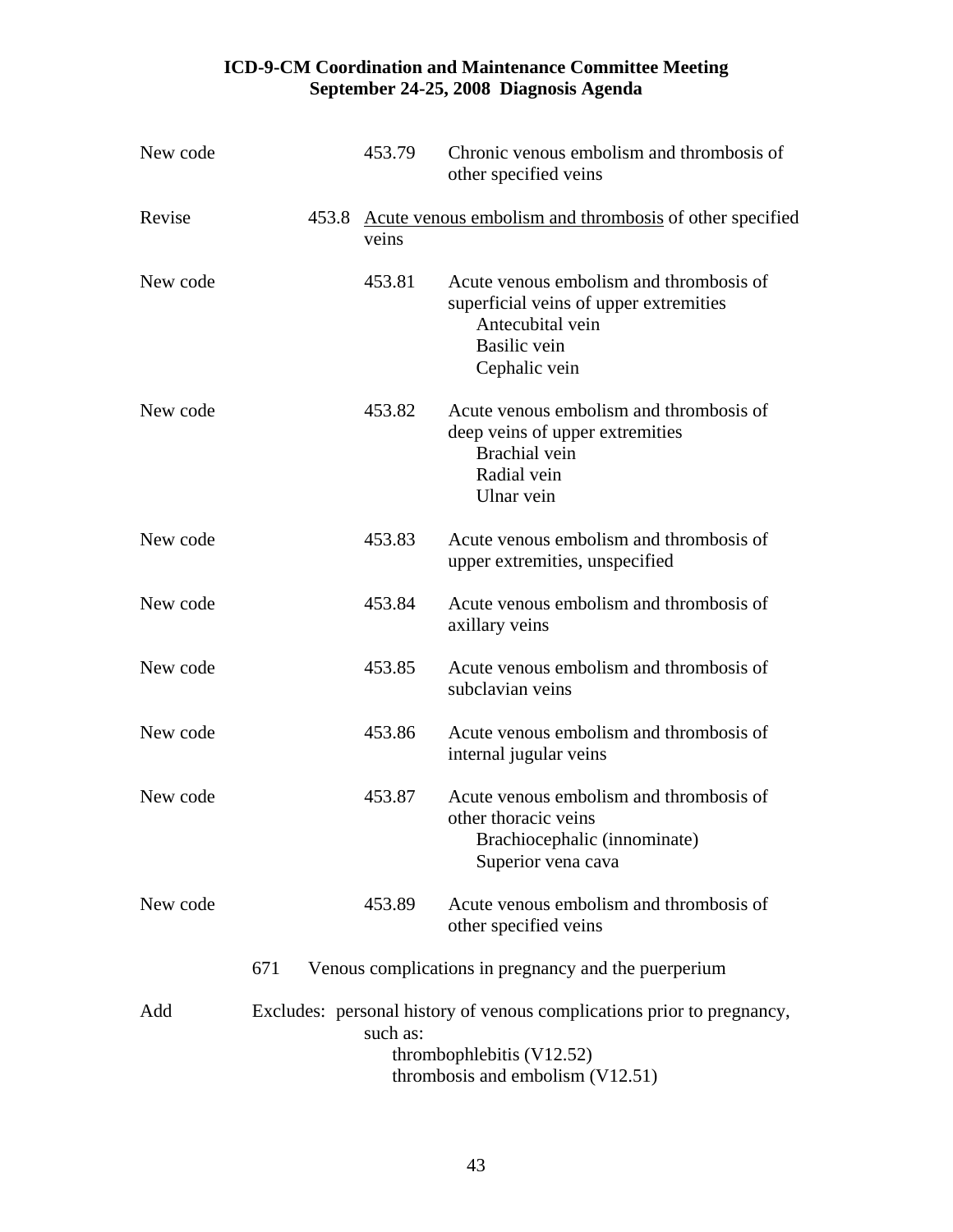| Add<br>Add | 671.2 Superficial thrombophlebitis<br>Phlebitis NOS<br>Thrombosis NOS                                                    |
|------------|--------------------------------------------------------------------------------------------------------------------------|
|            | 671.3 Deep phlebothrombosis, antepartum<br>[0,1,3]                                                                       |
| Add        | Use additional code to identify the deep vein thrombosis<br>(453.40-453.42, 453.50-453.52, 453.72-453.79, 453.82-453.89) |
| Add        | Use additional code for long term (current) use of anticoagulants,<br>if applicable $(V58.61)$                           |
|            | 671.4 Deep phlebothrombosis, postpartum<br>[0,2,4]                                                                       |
| Delete     | Pelvic thrombophlebitis, postpartum                                                                                      |
| Add        | Use additional code to identify the deep vein thrombosis<br>(453.40-453.42, 453.50-453.52, 453.72-453.79, 453.82-453.89) |
| Add        | Use additional code for long term (current) use of anticoagulants,<br>if applicable $(V58.61)$                           |
|            | Unspecified venous complication<br>671.9<br>$[0-4]$                                                                      |
| Delete     | Phlebitis NOS<br><b>Thrombosis NOS</b>                                                                                   |
| 996        | Complications peculiar to certain specified procedures                                                                   |
|            | Other complications of internal (biological) (synthetic)<br>996.7<br>prosthetic device, implant, and graft               |
| Add        | Use additional code to identify complication, such as:<br>venous embolism and thrombosis (453.2-453.9)                   |

# **OPTION 2:**

This option addresses the comments received to the original March 2008 proposal, again regarding documentation of and difficulty defining acute, sub-acute and chronic venous thrombosis and embolism. This option adds indexing under the terms thrombosis, thrombophlebitis, and embolism to better reference use of history codes V12.51, Personal history of venous thrombosis and embolism or V12.52, Personal history of thrombophlebitis. This indexing revision would serve as a reminder to clearly establish whether the thrombosis or embolism is a new (acute) diagnosis or an old diagnosis.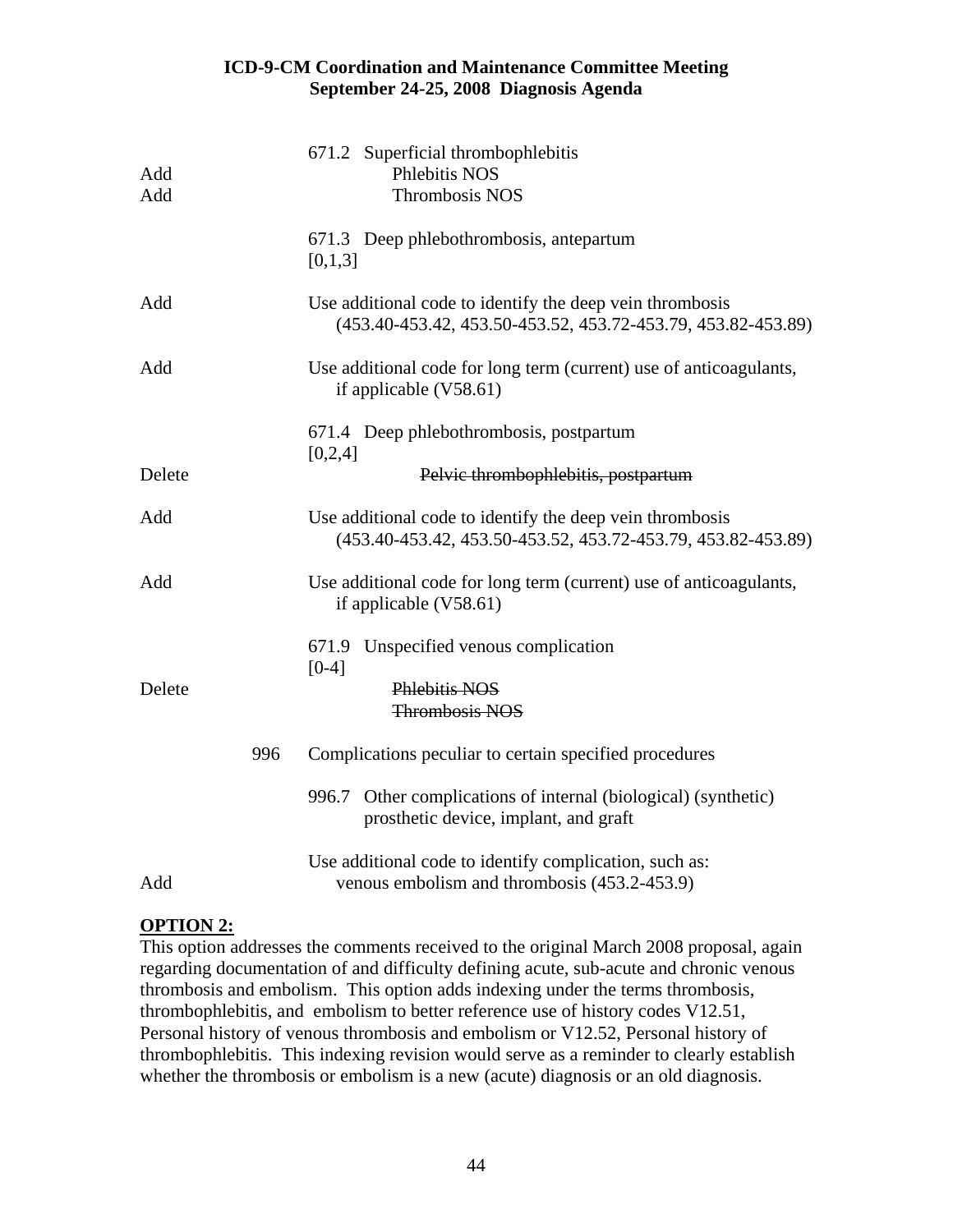Additionally an "excludes" note in the tabular at 451 and 453 is being added as a reminder that history of or a resolved thrombosis should be coded to the subcategory V12.5, Personal history of circulatory system diseases and not to codes in categories 451 or 453. The proposal to the OB category 671, Venous complications in pregnancy and the puerperium is also included in this option.

|          | 415 |                   | Acute pulmonary heart disease                                                                                                           |
|----------|-----|-------------------|-----------------------------------------------------------------------------------------------------------------------------------------|
|          |     |                   | 415.1 Pulmonary embolism and infarction                                                                                                 |
| Add      |     |                   | Excludes: personal history of pulmonary embolism (V12.51)                                                                               |
|          | 453 |                   | Other venous embolism and thrombosis                                                                                                    |
| Delete   |     | 451.9             | Excludes: that with inflammation, phlebitis, and thrombophlebitis (451.0-                                                               |
|          |     | extremity         | 453.4 Venous embolism and thrombosis of deep vessels of lower                                                                           |
| Add      |     |                   | Excludes: personal history of venous thrombosis and embolism<br>(V12.51)                                                                |
| New code |     | lower extremities | 453.7 Venous embolism and thrombosis of superficial vessels of<br>Saphenous vein (greater) (lesser)                                     |
| Add      |     |                   | Excludes: personal history of venous thrombosis and embolism<br>(V12.51)                                                                |
|          |     |                   | 453.8 Venous embolism and thrombosis of other specified veins                                                                           |
| Add      |     |                   | Excludes: personal history of venous thrombosis and embolism<br>(V12.51)                                                                |
| New code |     | 453.81            | Venous embolism and thrombosis of superficial<br>veins of upper extremities<br>Antecubital vein<br><b>Basilic</b> vein<br>Cephalic vein |
| New code |     | 453.82            | Venous embolism and thrombosis of deep veins<br>of upper extremities<br>Brachial vein                                                   |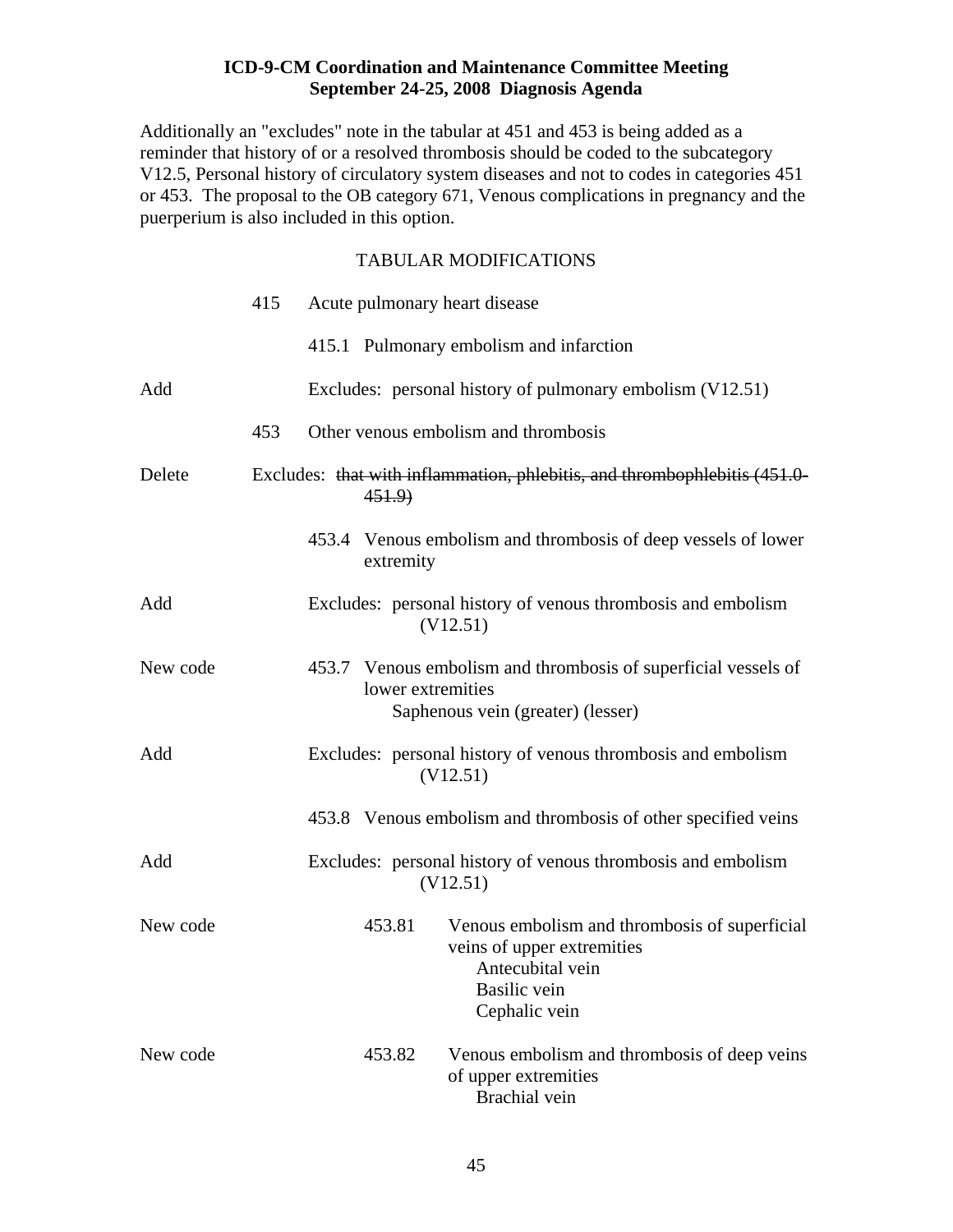|            | Radial vein<br>Ulnar vein                                                                                                                             |
|------------|-------------------------------------------------------------------------------------------------------------------------------------------------------|
| New code   | 453.83<br>Venous embolism and thrombosis of upper<br>extremities, unspecified                                                                         |
| New code   | 453.84<br>Venous embolism and thrombosis of axillary<br>veins                                                                                         |
| New code   | Venous embolism and thrombosis of subclavian<br>453.85<br>veins                                                                                       |
| New code   | Venous embolism and thrombosis of internal<br>453.86<br>jugular veins                                                                                 |
| New code   | Venous embolism and thrombosis of other<br>453.87<br>thoracic veins<br>Brachiocephalic (innominate)<br>Superior vena cava                             |
| New code   | Venous embolism and thrombosis of other<br>453.89<br>specified veins                                                                                  |
|            | Venous complications in pregnancy and the puerperium<br>671                                                                                           |
| Add        | Excludes: personal history of venous complications prior to pregnancy,<br>such as:<br>thrombophlebitis $(V12.52)$<br>thrombosis and embolism (V12.51) |
| Add<br>Add | 671.2 Superficial thrombophlebitis<br>Phlebitis NOS<br>Thrombosis NOS                                                                                 |
|            | 671.3 Deep phlebothrombosis, antepartum<br>[0,1,3]                                                                                                    |
| Add        | Use additional code to identify the deep vein thrombosis<br>$(453.40 - 453.42, 453.82)$                                                               |
| Add        | Use additional code for long term (current) use of anticoagulants,<br>if applicable $(V58.61)$                                                        |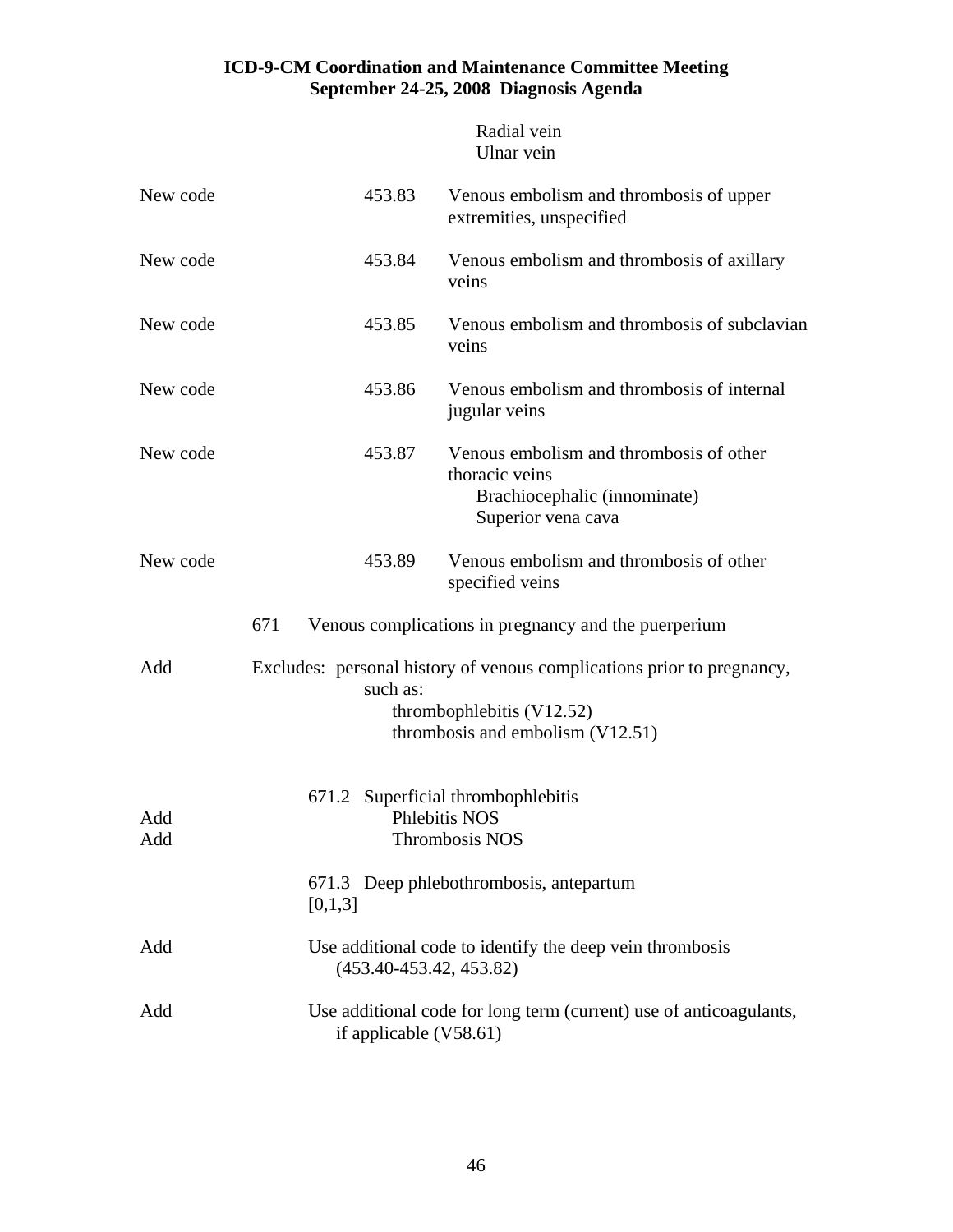|        |     | Embolism 444.9<br>pulmonary (artery) (vein) 415.19                                                         |
|--------|-----|------------------------------------------------------------------------------------------------------------|
|        |     | Related index changes to better emphasize coding history of thrombosis if not acute:                       |
| Add    |     | Use additional code to identify complication, such as:<br>venous embolism and thrombosis (453.2-453.9)     |
|        |     | Other complications of internal (biological) (synthetic)<br>996.7<br>prosthetic device, implant, and graft |
|        | 996 | Complications peculiar to certain specified procedures                                                     |
| Delete |     | Phlebitis NOS<br><b>Thrombosis NOS</b>                                                                     |
|        |     | 671.9 Unspecified venous complication<br>$[0-4]$                                                           |
| Add    |     | Use additional code for long term (current) use of anticoagulants,<br>if applicable $(V58.61)$             |
| Add    |     | Use additional code to identify the deep vein thrombosis<br>$(453.40 - 453.42, 453.82)$                    |
| Delete |     | [0,2,4]<br>Pelvic thrombophlebitis, postpartum                                                             |
|        |     | 671.4 Deep phlebothrombosis, postpartum                                                                    |

|     | $\mu$ umional y (ariery) (veni) 415.19 |
|-----|----------------------------------------|
| Add | healed or old V12.51                   |
| Add | personal history of V12.51             |
|     | Thrombosis, thrombotic  453.9          |
|     | artery 444.9                           |
|     | pulmonary 415.19                       |
| Add | personal history of V12.51             |
|     | axillary (vein) 453.8                  |
| Add | personal history of V12.51             |
|     | femoral (vein)                         |
| Add | personal history of V12.51             |
|     | iliac (vein) 453.8                     |
| Add | personal history of V12.51             |
|     | $leg$ (vein) 453.8                     |
| Add | personal history of V12.51             |
|     | lower extremity (vein) 453.8           |
| Add | personal history of V12.51             |
|     | lung 415.19                            |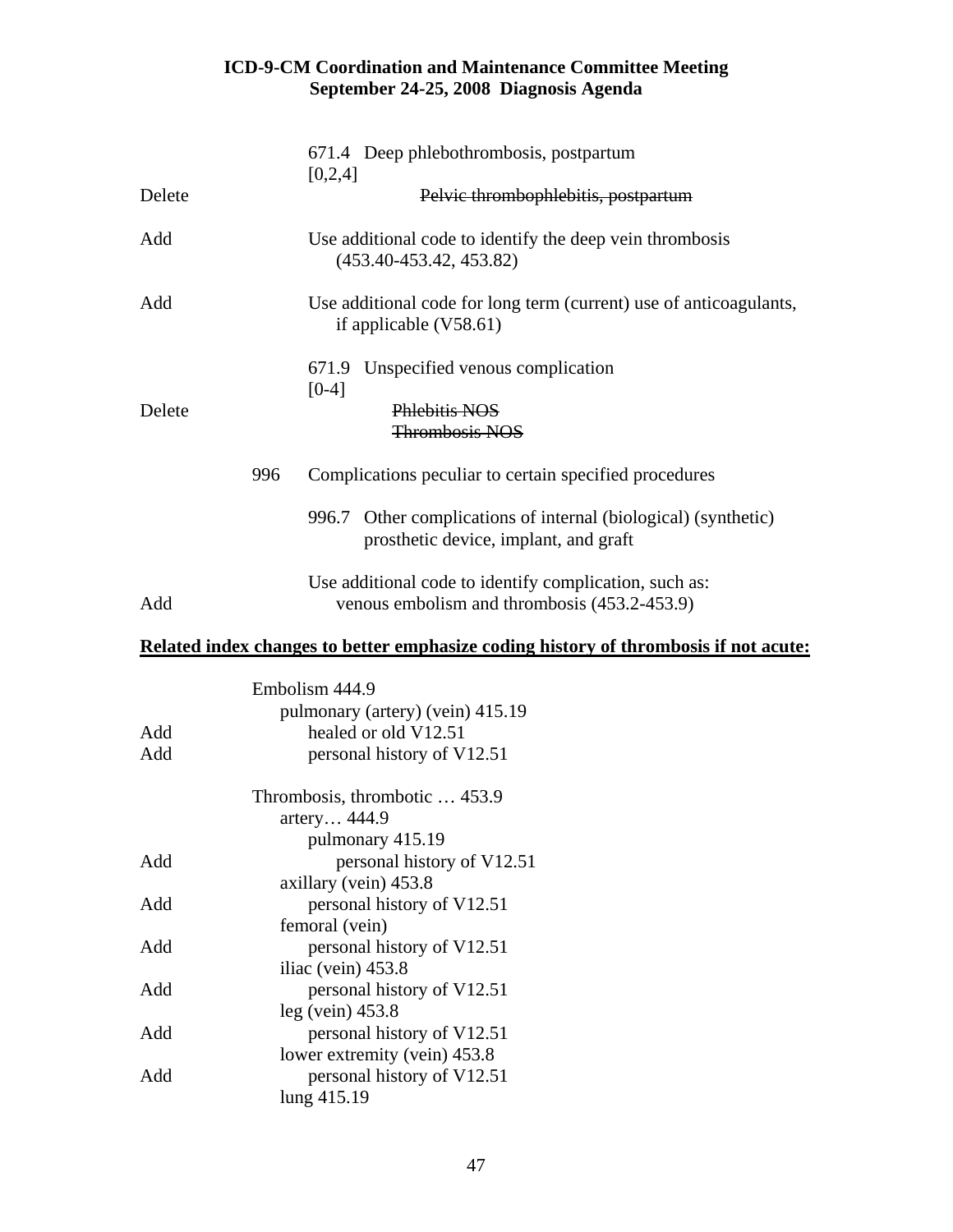| Add | personal history of V12.51            |
|-----|---------------------------------------|
|     | pulmonary (artery) (vein) 415.19      |
| Add | personal history of V12.51            |
|     | vein                                  |
|     | deep 453.40                           |
| Add | personal history of V12.51            |
| Add | personal history of V12.51            |
|     | vena cava (inferior) (superior) 453.2 |
| Add | personal history of V12.51            |
|     |                                       |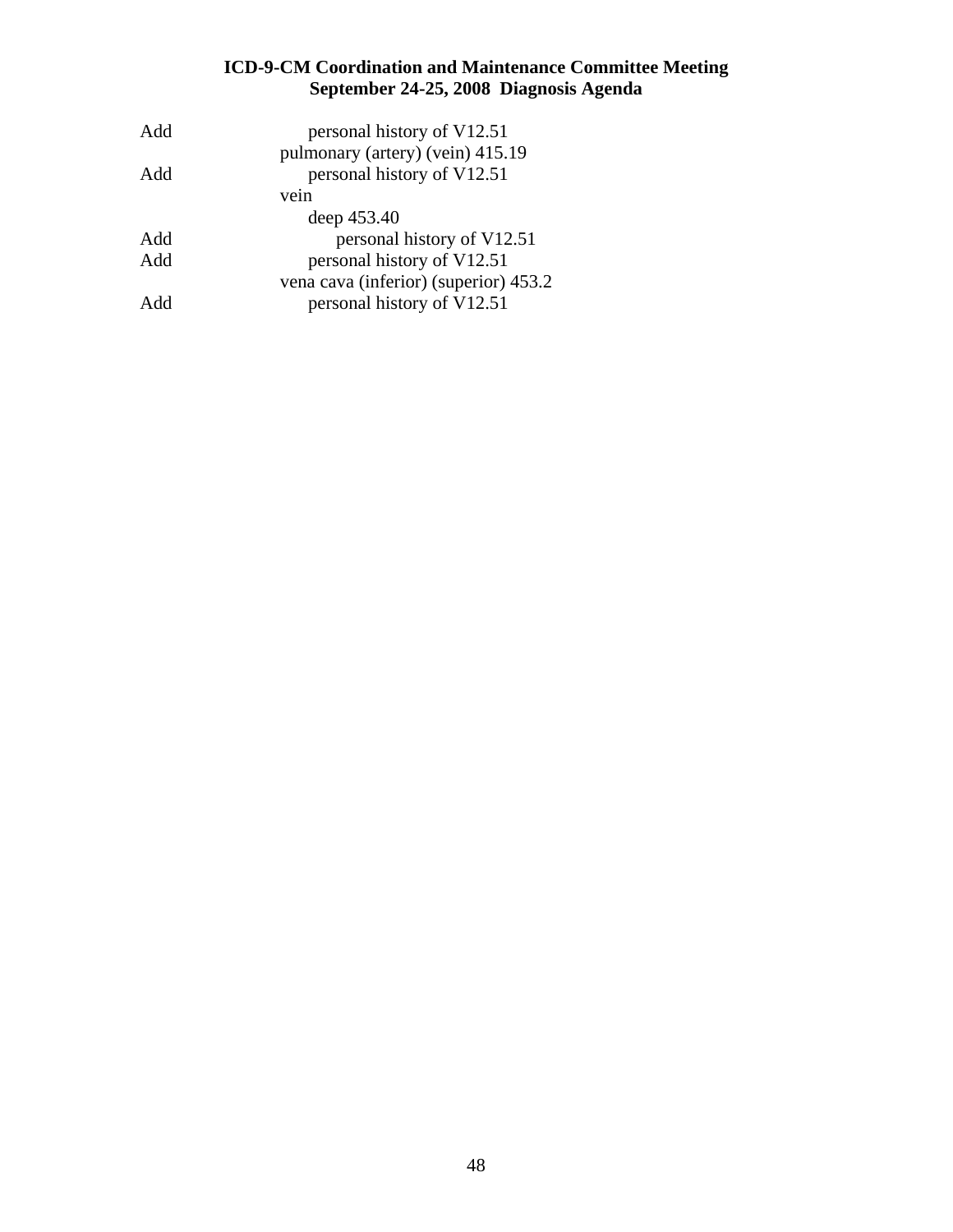# **Epilepsy versus seizure**

Two years ago an extensive modification to the epilepsy codes was implemented. With it were index changes that lead all recurrent seizures to an epilepsy code. There have been many objections to this default. Gregory L. Barkley M.D., an epileptologist at the Comprehensive Epilepsy Program at the Henry Ford Health System and current Vice President of the National Association of Epilepsy Centers (NAEC) will discuss the issue of non-epileptic seizures, the difference between repetitive and recurrent seizures, intractability, and what changes to the tabular and index may be recommended.

All proposed changes are only addenda changes, not new codes, but these changes are being presented as a topic due to the many issues involved. This discussion is supported by the American Academy of Neurology.

# TABULAR MODIFICATIONS

345 Epilepsy and recurrent seizures

 The following fifth-digit subclassification is for use with categories 345.0, .1, .4-.9:

 0 without mention of intractable epilepsy 1 with intractable epilepsy Add pharmacoresistant (pharmacologically resistant) Add treatment resistant Add refractory (medically) Add poorly controlled

#### INDEX MODIFICATIONS

Below are the index entries that need to be reconsidered or added based on the discussion at the meeting:

|     | Epilepsy, epileptic (idiopathic) 345.9                                                                       |
|-----|--------------------------------------------------------------------------------------------------------------|
|     | use the following fifth-digit subclassifications with categories<br><b>Note</b><br>345.0, 345.1, 345.4-345.9 |
|     | without mention of intractable epilepsy<br>$\theta$                                                          |
|     | with intractable epilepsy                                                                                    |
| Add | pharmacoresistant (pharmacologically resistant)                                                              |
| Add | treatment resistant                                                                                          |
| Add | refractory (medically)                                                                                       |
| Add | poorly controlled                                                                                            |
|     |                                                                                                              |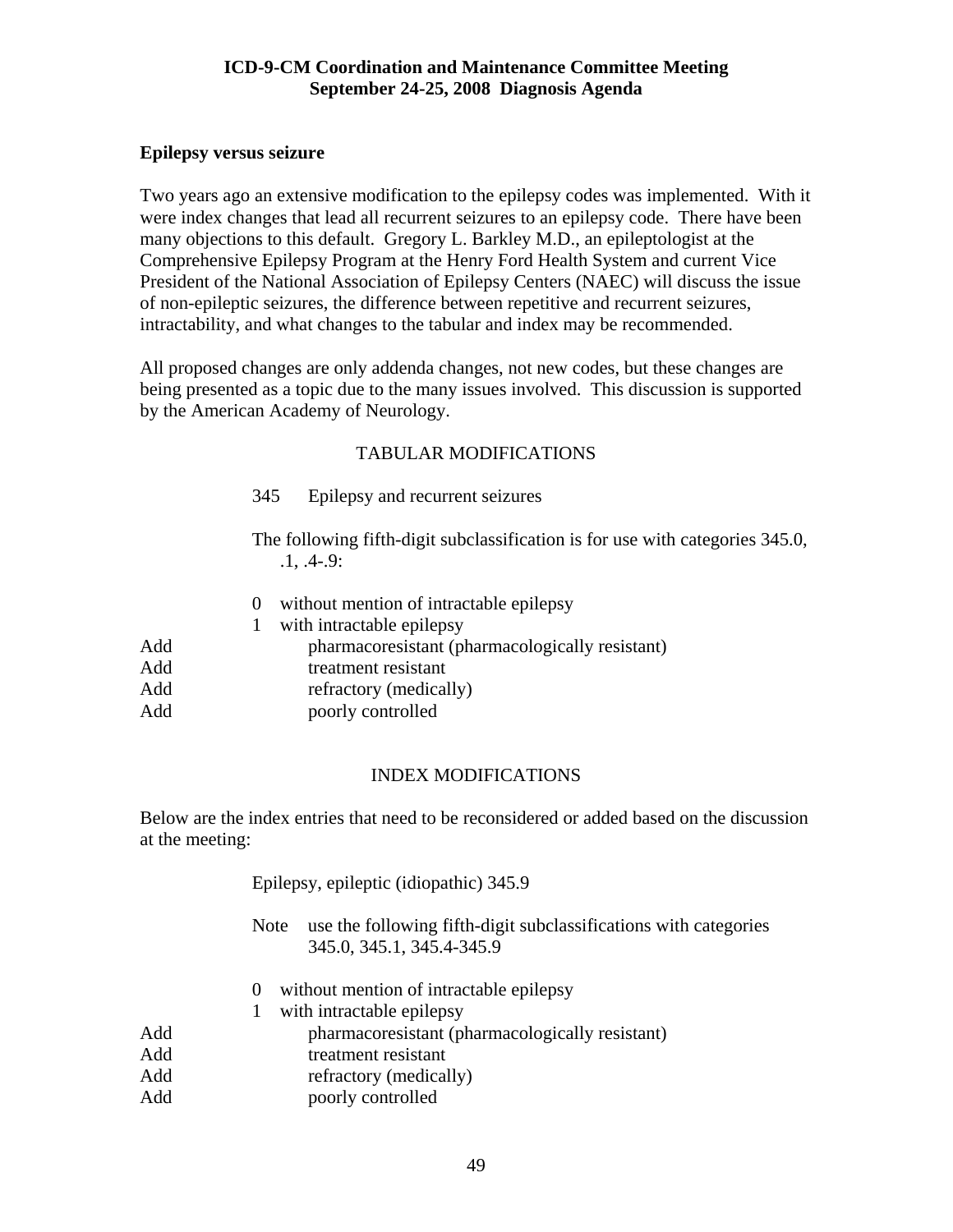#### **Insomnia, initiating versus maintaining sleep**

The National Sleep Foundation (NSF) has requested modifications to subcategory 327.0, Organic disorders of initiating and maintaining sleep, to better reflect the evolving understanding of sleep medicine. The subcategory now includes both disorders of initiating sleep and disorders of maintaining sleep so it is not possible to distinguish these two distinct forms of insomnia.

The NSF states that this additional specificity will allow providers to design a better course of treatment. It will also permit researchers to make inferences about sleep maintenance versus sleep initiation and add greater depth to the analyses of these conditions.

|          | 327 |       | Organic sleep disorders |                                                                                                |
|----------|-----|-------|-------------------------|------------------------------------------------------------------------------------------------|
|          |     | 327.0 | [Organic insomnia]      | Organic disorders of initiating and maintaining sleep                                          |
| Add      |     |       | 327.00                  | Organic insomnia, unspecified<br>Disorder of initiating sleep NOS                              |
| Revise   |     |       | 327.01                  | <b>Insomnia</b> Disorder of initiating sleep, due to<br>medical condition classified elsewhere |
| Revise   |     |       |                         | Excludes: insommia disorder of initiating sleep due to<br>mental disorder (327.02)             |
| Revise   |     |       | 327.02                  | <b>Insomnia Disorder of initiating sleep, due to</b><br>mental disorder                        |
| New code |     |       | 327.03                  | Disorder of maintaining sleep, unspecified                                                     |
| New code |     |       | 327.04                  | Disorder of maintaining sleep due to medical<br>condition classified elsewhere                 |
|          |     |       |                         | Code first underlying condition                                                                |
|          |     |       |                         | Excludes: disorder of maintaining sleep due to mental<br>disorder $(327.05)$                   |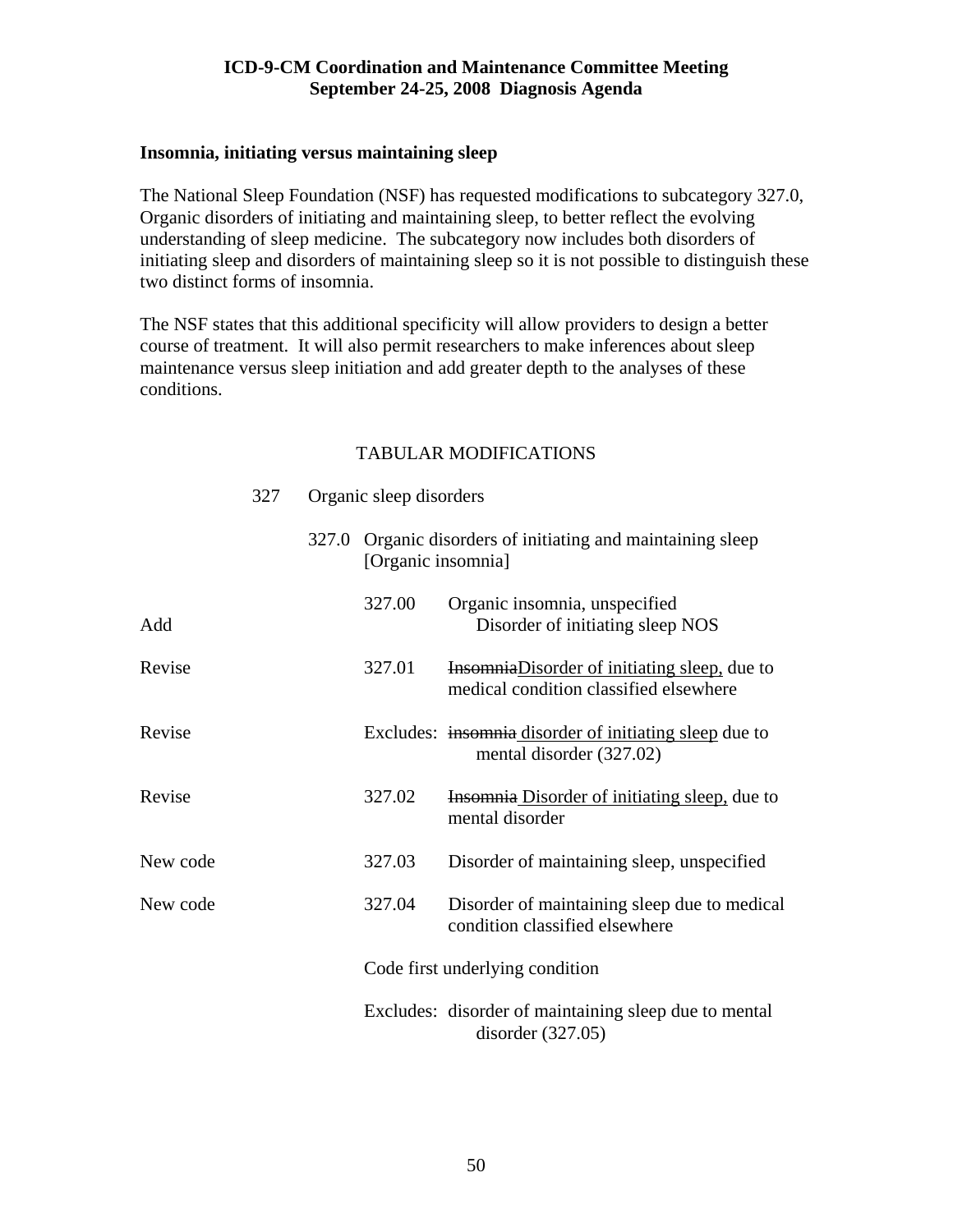| New code | 327.05 | Disorder of maintaining sleep due to mental<br>disorder                       |
|----------|--------|-------------------------------------------------------------------------------|
|          |        | Code first mental disorder                                                    |
|          |        | Excludes: alcohol induced insomnia (291.82)<br>drug induced insomnia (292.85) |
| Revise   | 327.09 | Other organic disorder of initiating and<br>maintaining sleep                 |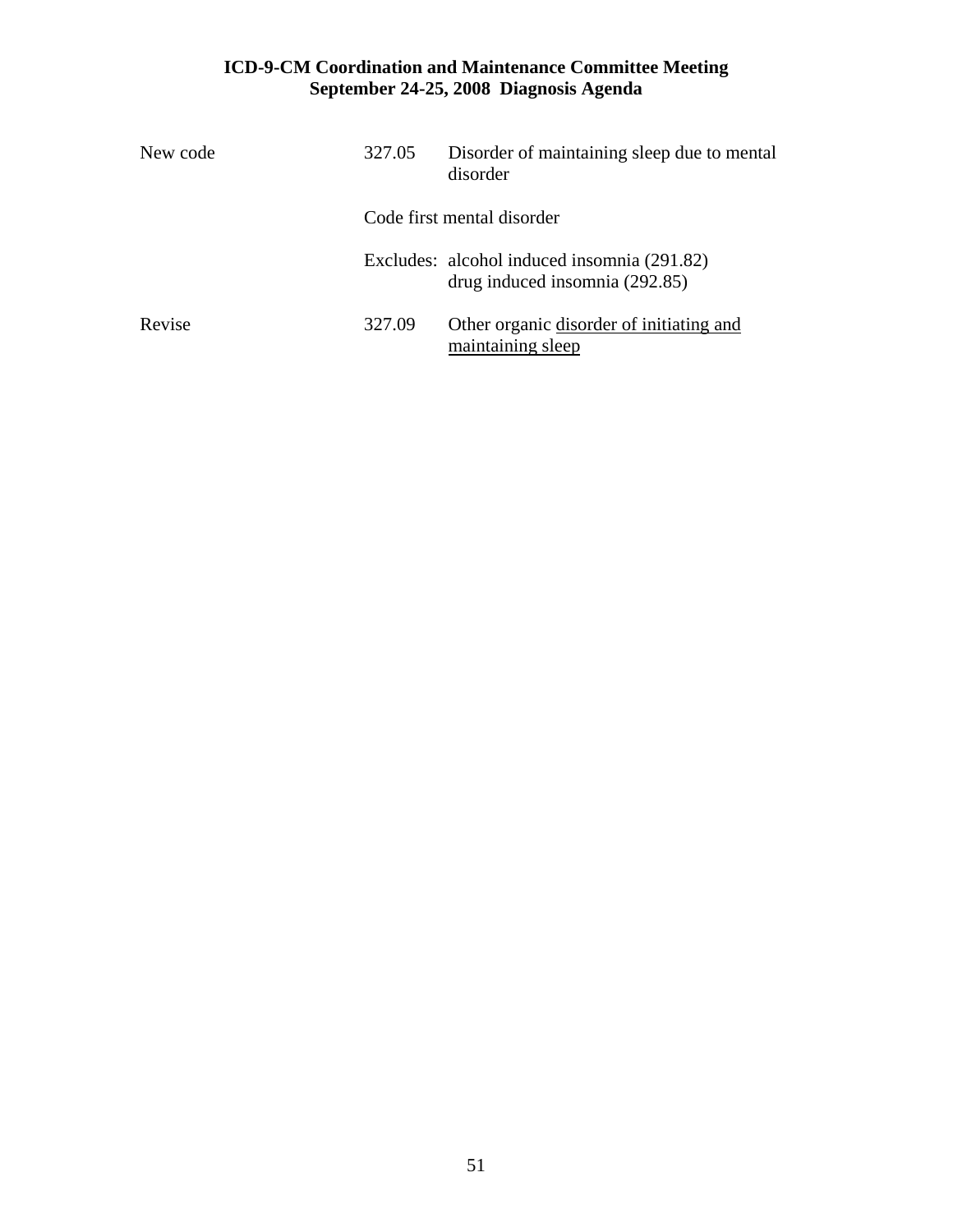#### **Endometrial intraepithelial neoplasia [EIN]**

In the past, both generalized endometrial hormonal responses and localized premalignant lesions were lumped under the general term "endometrial hyperplasia" with various modifiers such as mild, moderate, severe and atypical that had no uniform meaning. The 1994 4-class WHO hyperplasia diagnostic system which is based on a classic 1985 study (but in which some subsets of patients had very small numbers), subdivided "hyperplasias" by architectural complexity (simple versus complex) and cytologic atypia (present or absent). Although this practice has been widespread, and has had a benefit of unifying terminology, it fails to optimally stratify patients according to those pathologic mechanisms and cancer risks necessary to appropriate therapeutic triaging. Diagnoses are poorly reproducible. Recent molecular studies have shown that bona fide premalignant lesions are mutation-bearing monoclonal neoplasms, and computerized image analysis has defined new histologic features for their accurate diagnosis. For these reasons, pathologists and gynecologists are increasingly using a practically oriented disease classification that distinguishes the benign hormonal effects of unopposed estrogens (benign hyperplasia) from emergent precancerous lesions (endometrial intraepithelial neoplasia [EIN]) through the use of non-overlapping terminology and discrete criteria. The subset of largely polyclonal proliferations that result from a physiologic response of the endometrium to an abnormal estrogenic stimulus precisely fits the general definition of hyperplasia and is a benign process. In contrast, the clonal subset has the characteristics of a non-invasive neoplasm, and should be diagnosed as EIN. Compelling genetic, biologic, and histologic evidence supports the use of two diagnostic entities in lieu of a 4-group hyperplasia strategy.

Revised diagnostic criteria must be associated with the new diagnostic terms to avoid confusion with legacy methods. This is the main reason that simple rebundling of subsets of the old "hyperplasias" into two clinicopathologic entities is not appropriate. Differing diagnostic criteria cannot be directly extrapolated to a contemporary diagnosis of EIN or benign endometrial hyperplasia. Additionally, ICD conventions and the need for longitudinal data integrity prohibit the deletion of existing ICD-9-CM codes or the changing of meaning of existing codes. And though EIN, rather than the 1994 hyperplasia schema, is what is now taught to pathologists and gynecologists in training, the old terminology is still used by older practicing physicians. For these reasons it is being proposed that two new codes be added to subcategory 621.3, Endometrial hyperplasia, for benign endometrial hyperplasia, and endometrial intraepithelial neoplasia [EIN]. These new codes would be excluded from the appropriate existing codes. It is hope that over time documentation would migrate over to the use of the new terminology.

George Mutter, M.D., Associate Professor of Pathology at Harvard Medical School, and a pathologist at Brigham and Women's Hospital, has submitted this proposal.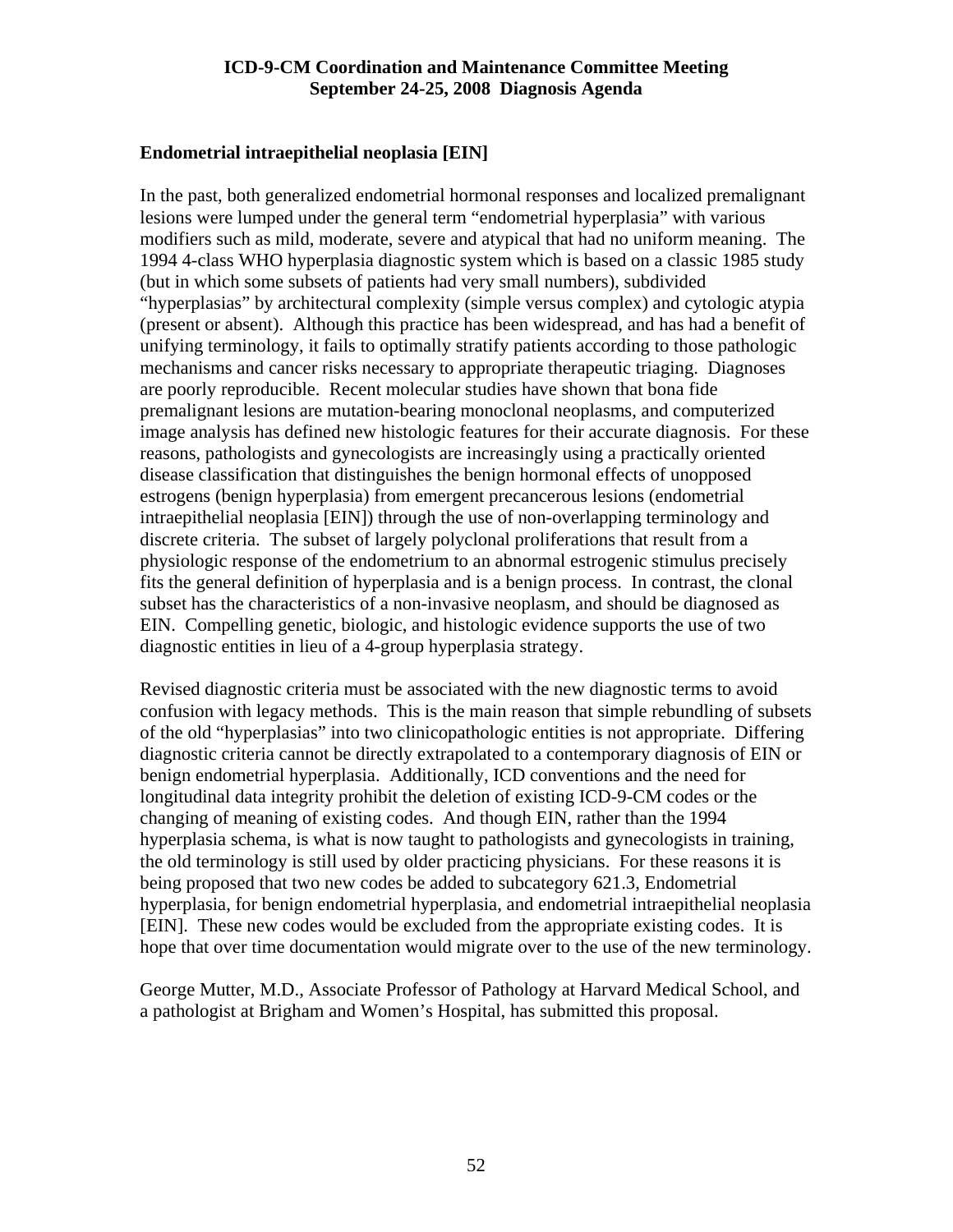|          | 621 |        | Disorders of uterus, not elsewhere classified                                                                                         |
|----------|-----|--------|---------------------------------------------------------------------------------------------------------------------------------------|
| Delete   |     |        | 621.3 Endometrial hyperplasia<br>Hyperplasia (adenomatous) (cystic) (glandular) of<br>endometrium<br>Hyperplastic endometritis        |
| Add      |     | 621.30 | Endometrial hyperplasia, unspecified<br>Hyperplasia (adenomatous) (cystic)<br>(glandular) of endometrium<br>Hyperplastic endometritis |
|          |     | 621.31 | Simple endometrial hyperplasia without atypia                                                                                         |
| Add      |     |        | Excludes: benign endometrial hyperplasia (621.34)                                                                                     |
|          |     | 621.32 | Complex endometrial hyperplasia without<br>atypia                                                                                     |
| Add      |     |        | Excludes: benign endometrial hyperplasia (621.34)                                                                                     |
|          |     | 621.33 | Endometrial hyperplasia with atypia                                                                                                   |
| Add      |     |        | Excludes: endometrial intraepithelial neoplasia [EIN]<br>(621.35)                                                                     |
| New code |     | 621.34 | Benign endometrial hyperplasia                                                                                                        |
| New code |     | 621.35 | Endometrial intraepithelial neoplasia [EIN]                                                                                           |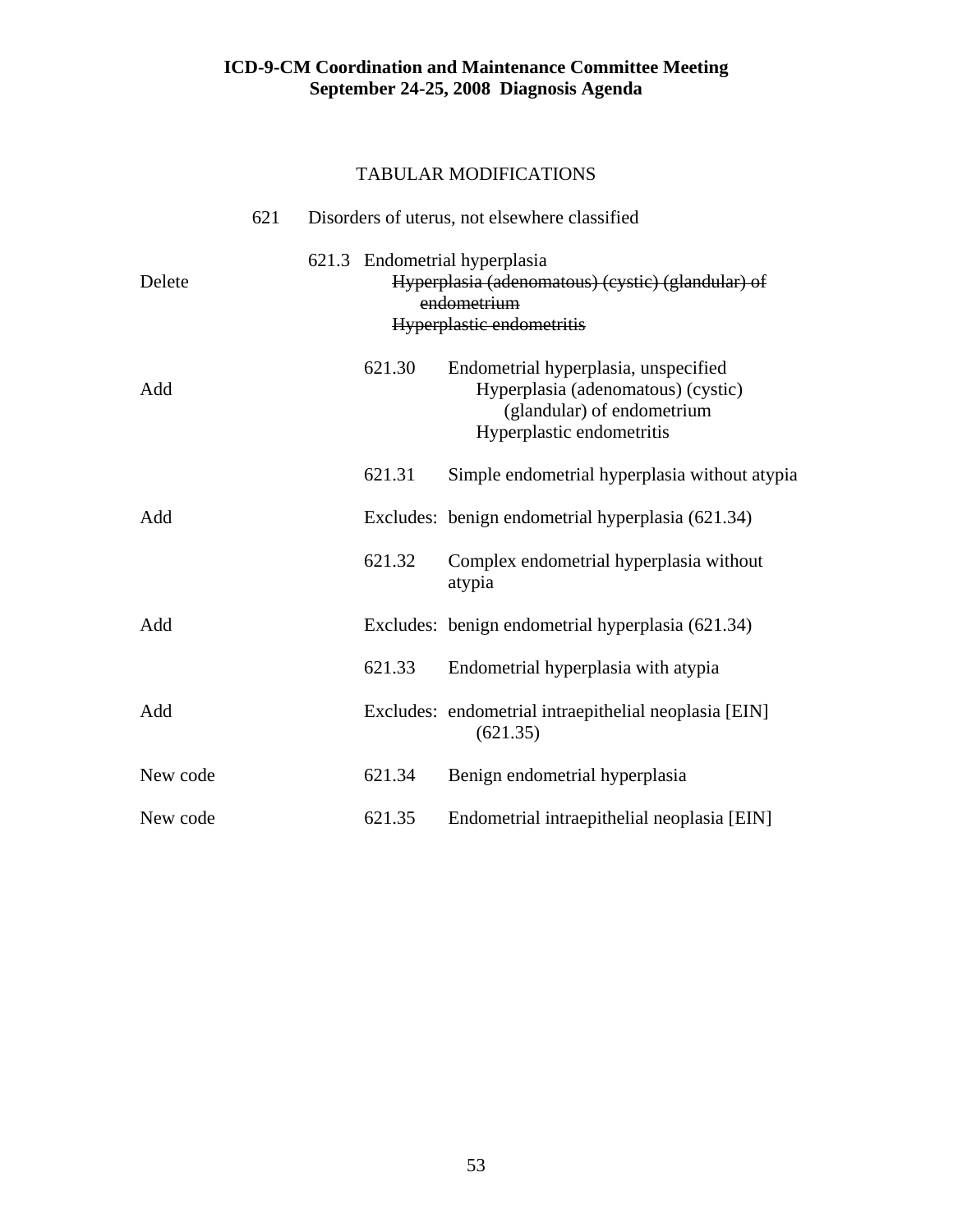# **Dysphonia**

The American Speech Language Hearing Association (ASHA) recommends changes to in ICD-9-CM so that diagnostic information may be coded that clarifies and delineates the disorders of phonation and resonance.

Currently in ICD-9-CM dysphonia, hoarseness, hypernasality, hyponasality, and change in voice all are included in code 784.49, Other voice disturbance (under subcategory 784.4, Voice disturbance). Voice disturbance is a disorder of phonation; whereas, hypernasality and hyponasality are disorders of resonance. Dysphonia and hyper/hyponasality are distinct manifestations and should not be grouped together as voice disturbances.

Dysphonia is a disorder of phonation; that is, voice production. Like aphonia, which is a complete loss of voice, dysphonia is a symptom of a laryngeal disorder affecting the structure and/or function of the larynx. Dysphonia is distinct and separate from impairments of resonance and nasal air flow.

Disorders of resonance and nasal air flow may be due to impairment(s) affecting the structure and/or function of the oral cavity, nasal airway, and/or the velopharyngeal port. Hypernasality is excessive nasality while hyponasality is diminished nasality.

|                                      | 784 |        | Symptoms involving head and neck                                                                      |
|--------------------------------------|-----|--------|-------------------------------------------------------------------------------------------------------|
| Revise                               |     |        | 784.4 Voice disturbance and resonance disorders                                                       |
| Revise                               |     | 784.40 | Voice disturbance and resonance disorder,<br>unspecified                                              |
| New code                             |     | 784.42 | Dysphonia<br><b>Hoarseness</b>                                                                        |
| New code                             |     | 784.43 | <b>Hypernasality</b>                                                                                  |
| New code                             |     | 784.44 | Hyponasality                                                                                          |
| Revise<br>Delete<br>Delete<br>Delete |     | 784.49 | Other voice and resonance disorders<br><b>D</b> syphonia<br><b>Hoarseness</b><br><b>Hypernasality</b> |
| Delete                               |     |        | <b>Hyponasality</b>                                                                                   |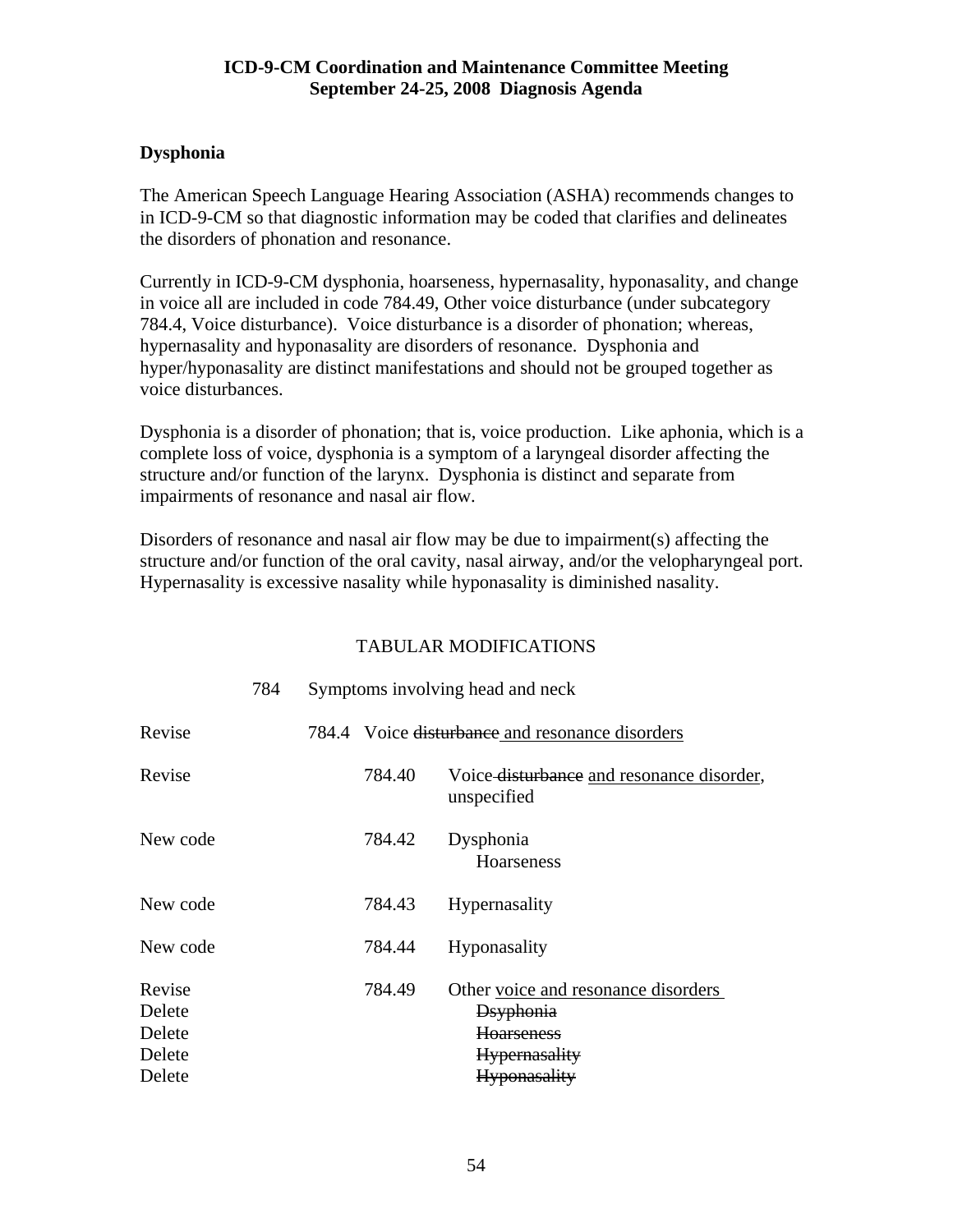# **Fluency problems**

The American Speech-Language-Hearing Association (ASHA) recommends additions and revisions to the ICD-9-CM so that diagnostic information can be coded that clarifies and augments the nature and description of a variety of fluency disorders, including stuttering.

Stuttering is defined as a disruption in speech production characterized by primary behavioral symptoms that include sound and syllable repetitions, blocks (articulatory fixations that prevent the speaker from moving forward in his or her speech), and inappropriate prolongations of speech sounds. The speaker's inability to initiate or continue speaking may cause secondary reactions characterized by visible signs of awareness, tension and struggle.

Presently there are three major recognized forms of stuttering: stuttering with onset in early childhood, psychogenic stuttering and fluency disorder subsequent to brain lesion or disease, most typically as a result of cerebral vascular events (sometimes called neurogenic stuttering).

The prevalence of stuttering in the general population, both in the United States and in other surveyed regions, is approximately 1% of the general population. There is a higher incidence, approximately 4%, with onset in early childhood that spontaneously resolves. It is not currently possible to predict which children will experience remission or become persistent stutterers. Persistent stuttering is a potentially handicapping and disabling condition with significant educational, social and vocational consequences

In contrast, psychogenic stuttering and neurogenic stuttering are much less frequently observed speech fluency disorders. Psychogenic stuttering, a form of conversion reaction, has been documented in relatively few published reports with virtually all reported cases showing onset in adulthood. The number of documented cases of stuttering secondary to central nervous system damage or disease is growing. Stuttering is most commonly observed subsequent to cerebral vascular events, but may be seen in neurodegenerative diseases, among a variety of causes.

Currently the only code in ICD-9-CM for stuttering is in Chapter 5, Mental Disorders. ASHA recognizes the appropriateness of this code for individuals showing postchildhood onset of stuttering symptoms secondary to emotional stress or trauma, but proposes to add codes for stuttering to two additional categories. ASHA is proposing a new code for stuttering with onset in childhood in category 784, Symptoms involving head and neck, and another for fluency disorders subsequent to CVA disturbances, in category 438 Late effects of cerebrovascular disease. Epidemiological, research and treatment efforts could improve considerably if more specificity were available in the ICD-9-CM to distinguish among types of fluency disturbances. In particular, it is timely and important to establish the proposed additional codes, especially that for the most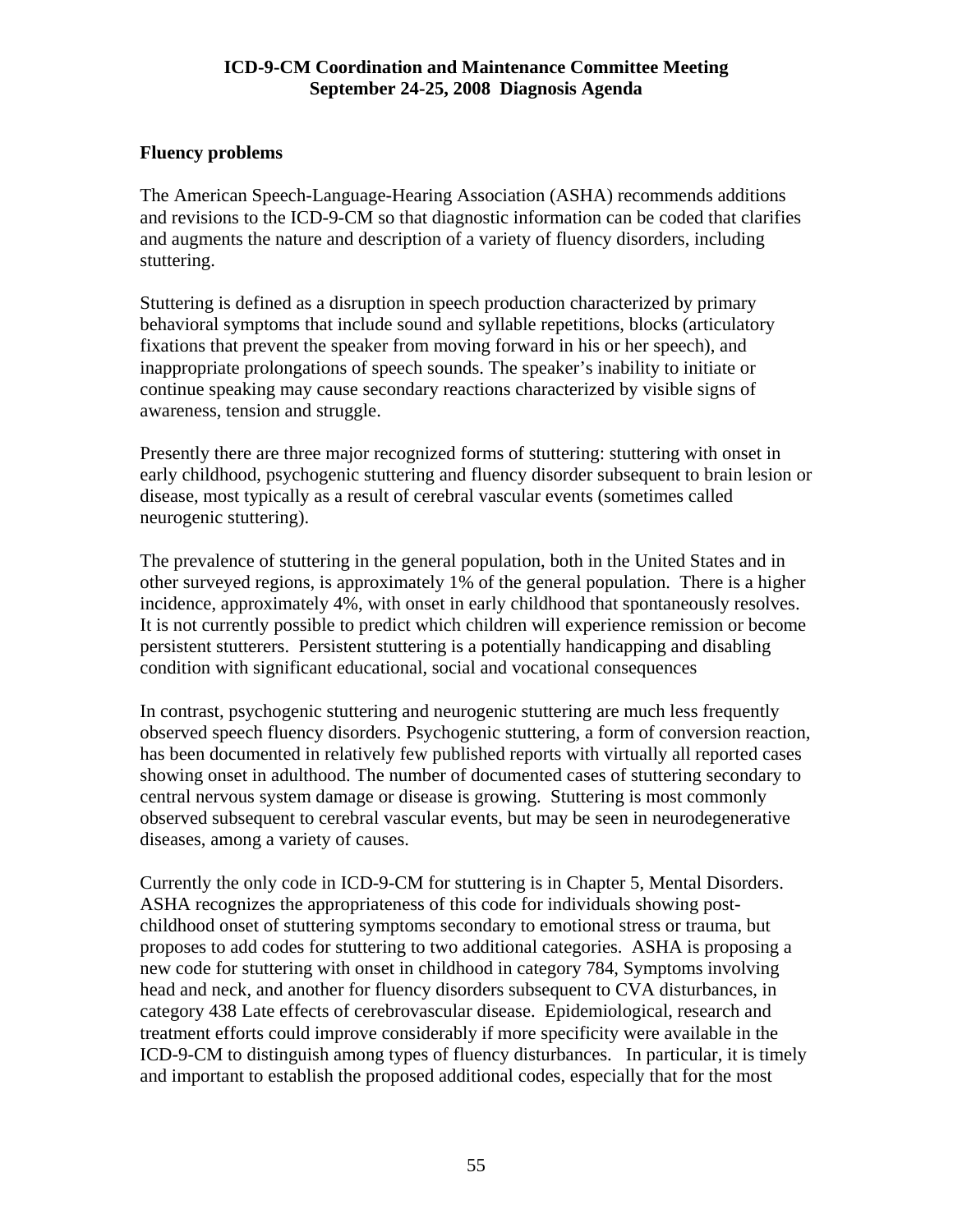typical presentation of stuttering, appropriately among other speech and language disorders.

The American Academy of Neurology has reviewed this proposal and has no objections to the proposed changes.

|                                             | 307 | Special symptoms or syndromes, not elsewhere classified                                                                                                                                                                                      |
|---------------------------------------------|-----|----------------------------------------------------------------------------------------------------------------------------------------------------------------------------------------------------------------------------------------------|
| Revise                                      |     | 307.0 Psychogenic stuttering                                                                                                                                                                                                                 |
| Add<br>Add                                  |     | Excludes: stuttering with onset in childhood (784.52)<br>fluency disorder due to late effect of cerebrovascular<br>accident (438.14)                                                                                                         |
|                                             | 438 | Late effects of cerebrovascular disease                                                                                                                                                                                                      |
|                                             |     | 438.1 Speech and language deficits                                                                                                                                                                                                           |
| New code                                    |     | 438.13<br>Dysarthria                                                                                                                                                                                                                         |
| New code                                    |     | 438.14<br>Fluency disorder<br>Stuttering                                                                                                                                                                                                     |
|                                             | 784 | Symptoms involving head and neck                                                                                                                                                                                                             |
| Delete<br>Delete<br>Delete<br>Add<br>Revise |     | 784.5 Other speech disturbance<br><b>Dysarthria</b><br><b>Dysphasia</b><br>Slurred speech<br>Excludes: speech disorder due to late effect of cerebrovascular<br>accident, (438.10 - 438.19)<br>psychogenic stammering and stuttering (307.0) |
| New code                                    |     | 784.51<br>Dysarthria<br>Excludes: dysarthria due to late effect of cerebrovascular<br>accident (438.13)                                                                                                                                      |
| New code                                    |     | 784.52<br>Stuttering with onset in childhood<br>Excludes: psychogenic stuttering (307.0)                                                                                                                                                     |
| New code                                    |     | 784.59<br>Other speech disturbance<br>Dysphasia<br>Slurred speech<br>Speech disturbance NOS                                                                                                                                                  |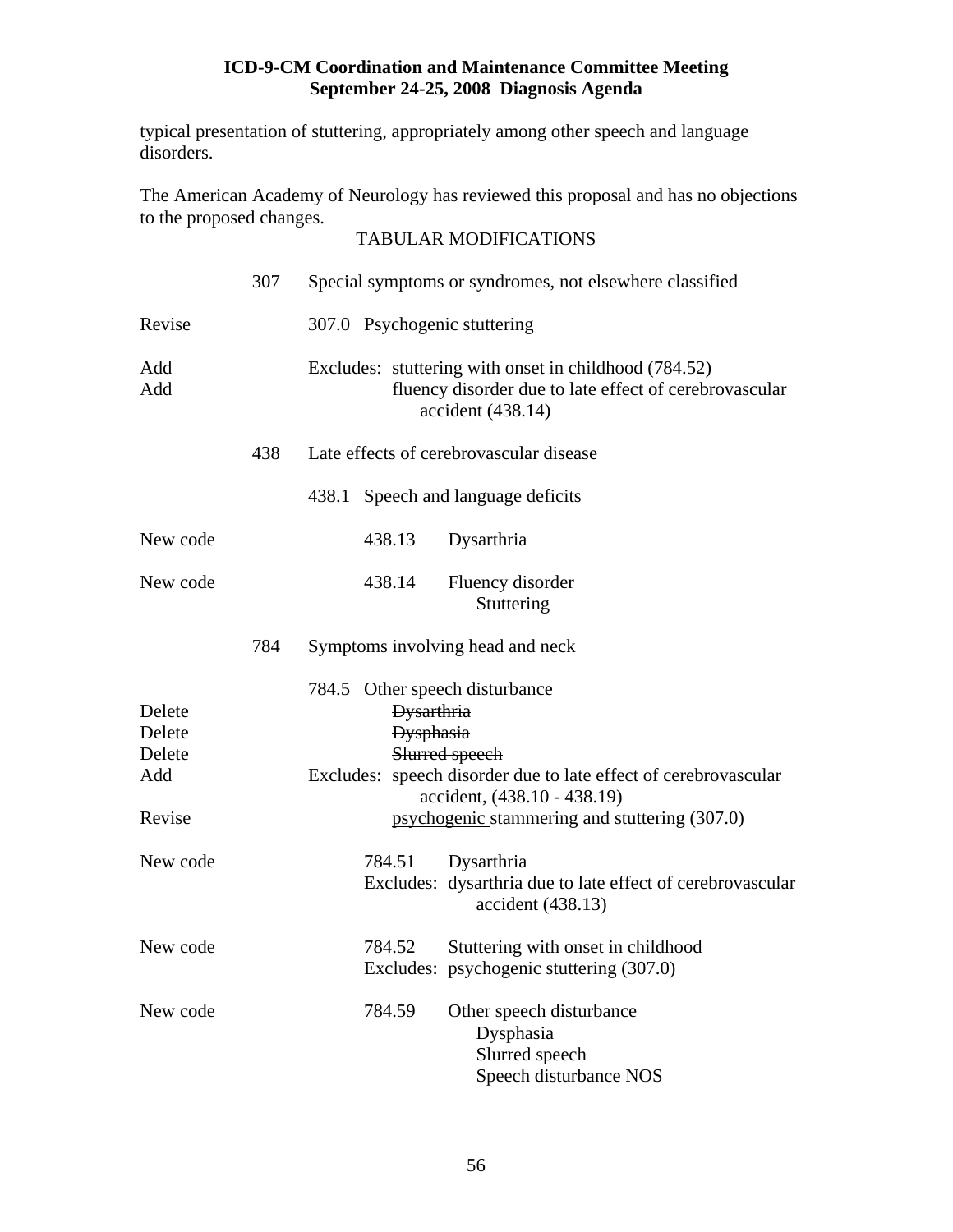#### **Wrong site, wrong surgery, wrong patient**

Wrong site, wrong surgery, wrong patient, also described in literature as wrongside/wrong-side, wrong procedure, and wrong-patient adverse events is among the list of 28 "never events". The list of "never events" is a National Quality Forum (NQF) endorsed list of adverse events that are serious, largely preventable, and of concern to both the public and healthcare providers. The Joint Commission on Accreditation on Healthcare Organizations (JCAHO), the Agency for Healthcare Research and Quality (AHRQ) and several states use the list as the basis for quality indicators and state-based reporting systems. Policies and programs have been implemented by several professional medical organizations to reduce wrong site surgery.

Some events are already identified by unique codes in ICD-9-CM (e.g., E871.0-E871.9, Foreign object left in body during procedure), while others are captured more broadly. New codes have been recently introduced into the classification (pressure ulcer stages) or are being proposed in separate topics during today's meeting that relate to events on the list. It should be noted that some "never events" cannot be captured using the ICD-9-CM because the event is outside the scope of the ICD (e.g., infant discharged to the wrong person, abduction of patient).

The Centers for Medicare and Medicaid Services (CMS) is requesting that ICD-9-CM codes be created to better identify and track wrong site, wrong surgery and wrong patient. The proposed modification should also compliment and enhance prevention and surveillance activities currently being undertaken by a number of public and private sector healthcare organizations.

|          |        | E876 Other and unspecified misadventures during medical care                                                                    |
|----------|--------|---------------------------------------------------------------------------------------------------------------------------------|
| Add      | E876.5 | Performance of inappropriate operation<br>Wrong procedure performed on patient                                                  |
| Add      |        | Excludes: performance of operation on wrong body part (E876.7)                                                                  |
| New code | E876.6 | Performance of operation on wrong patient<br>Performance of procedure on wrong patient                                          |
| New code | E876.7 | Performance of operation on wrong body part<br>Performance of procedure on wrong side<br>Performance of procedure on wrong site |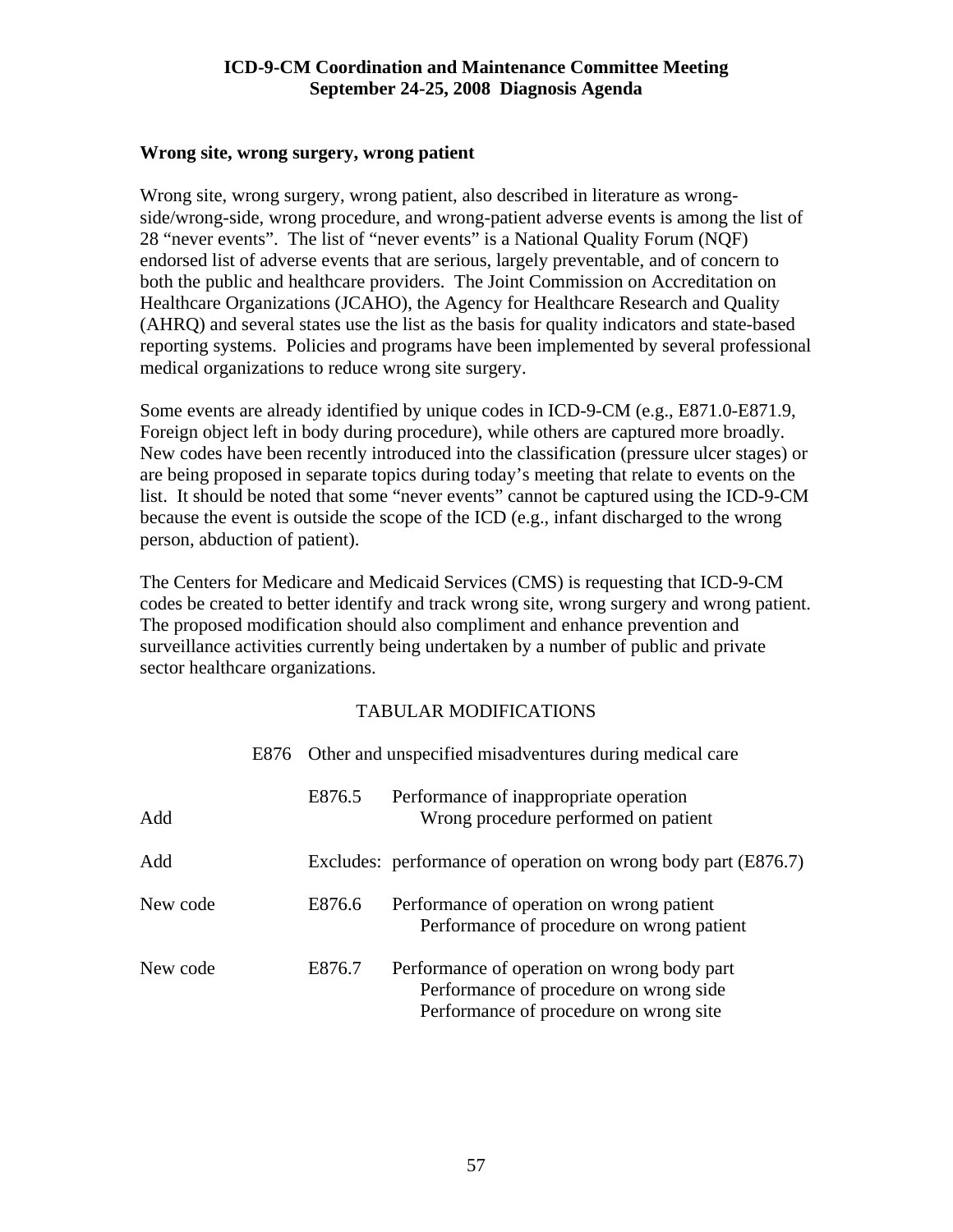# **Tumor lysis syndrome**

Tumor lysis syndrome is a very serious and sometimes life-threatening complication of cancer therapy. It is not specifically indexed in ICD-9-CM. Advice given in the American Hospital Association's *Coding Clinic for ICD-9-CM.* (Nov/Dec 1985, page 1) advised coders to use code 584.8, Acute renal failure with other specified pathological lesion in kidney, along with external cause code E933.1, Adverse effects of antineoplastic and immunosuppressive drugs, if the tumor lysis syndrome is post-chemotherapy.

Recent literature shows that tumor lysis syndrome is a group of metabolic complications that can occur after treatment of cancer, usually lymphomas and leukemias, and sometimes even without treatment. These complications are caused by the breakdown products of dying cancer cells and include hyperkalemia, hyperphosphatemia, hyperuricemia, hypocalcemia and acute renal failure. Furthermore, pretreatment spontaneous tumor lysis syndrome is associated with acute renal failure due to uric acid nephropathy prior to the institution of chemotherapy. The important distinction between this syndrome and the post-chemotherapy syndrome is that spontaneous tumor lysis syndrome is not associated with hyperphosphatemia.

The Ministry of Health of the State of Israel is requesting the following tabular modifications in subcategory 277.8 , Other specified disorders of metabolism:

# TABULAR MODIFICATIONS

|          | 277 | Other and unspecified disorders of metabolism |        |                                                                                                                           |  |  |  |
|----------|-----|-----------------------------------------------|--------|---------------------------------------------------------------------------------------------------------------------------|--|--|--|
|          |     |                                               |        | 277.8 Other specified disorders of metabolism                                                                             |  |  |  |
| New code |     |                                               | 277.88 | Tumor lysis syndrome<br>Spontaneous tumor lysis syndrome<br>Tumor lysis syndrome following<br>antineoplastic drug therapy |  |  |  |
|          |     |                                               |        | Use additional code for associated conditions                                                                             |  |  |  |

Use additional E code to identify cause, if drug-induced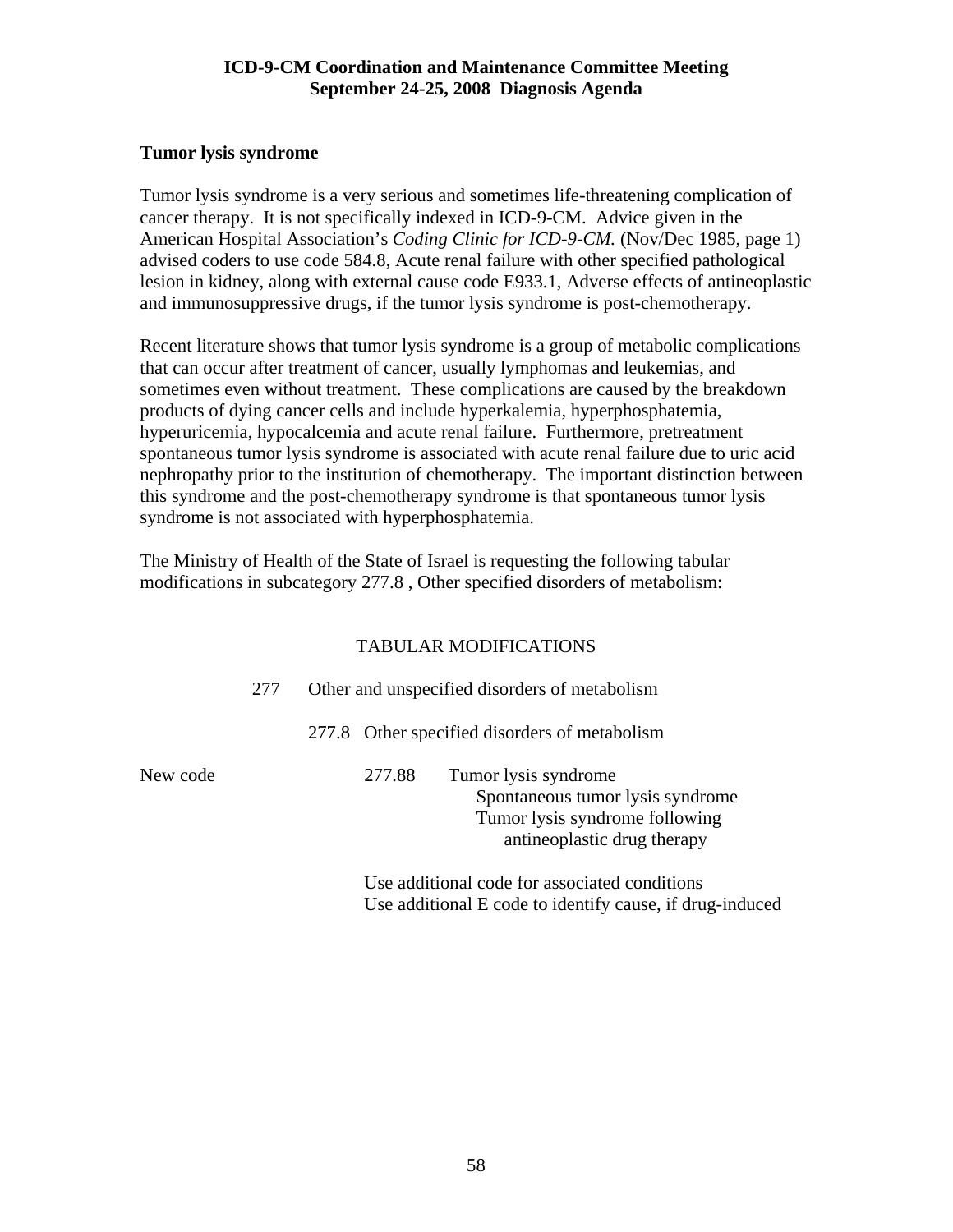#### **Fertility preservation prior to antineoplastic therapy**

More and more patients are living significant portions of their life following the diagnosis of cancer. Some types of cancer treatment can affect a person's ability to conceive a child or maintain a pregnancy. Infertility following cancer treatment may be temporary or permanent and may depend on the type and dose of drugs given, how drugs are given, dose of radiation therapy and the area being irradiated, type of cancer, patient's age and gender, and whether a patient had fertility problems before cancer treatment.

The first goal is to cure the cancer, even if the treatment causes sterility. However since it may be possible to preserve fertility before and after cancer treatments patients are advised to talk with their doctor, or may be referred to a fertility specialist, to become informed about options available before starting treatment (chemotherapy, surgery or radiation). Discussion points may include: whether the patient should try to conceive before cancer treatment, should he/she try to bank sperm/eggs/ovarian tissue/embryos, should the surgery be modified so as to spare the uterus (possible in some types of cervical cancer), and the pros and cons of attempting to undergo fertility preservation or tissue/gamete banking.

The American Society for Reproductive Medicine (ASRM) in collaboration with the American College of OB-GYN (ACOG) is requesting codes for encounters for fertility preservation. The use of these codes need not be limited to those seeking this advice prior to cancer treatment. They may be applied to individuals seeking this advice prior to other treatments that could affect fertility.

|          |  | V26 Procreative management |                                                                                                                                                                               |
|----------|--|----------------------------|-------------------------------------------------------------------------------------------------------------------------------------------------------------------------------|
|          |  |                            | V26.4 General counseling and advice                                                                                                                                           |
| New code |  | V26.42                     | Fertility preservation counseling<br>Fertility preservation counseling prior to<br>cancer therapy<br>Fertility preservation counseling prior to<br>surgical removal of gonads |
|          |  |                            | V26.8 Other specified procreative management                                                                                                                                  |
| New code |  | V26.82                     | Fertility preservation<br>Fertility preservation procedure prior to<br>cancer therapy<br>Fertility preservation procedure prior to<br>surgical removal of gonads              |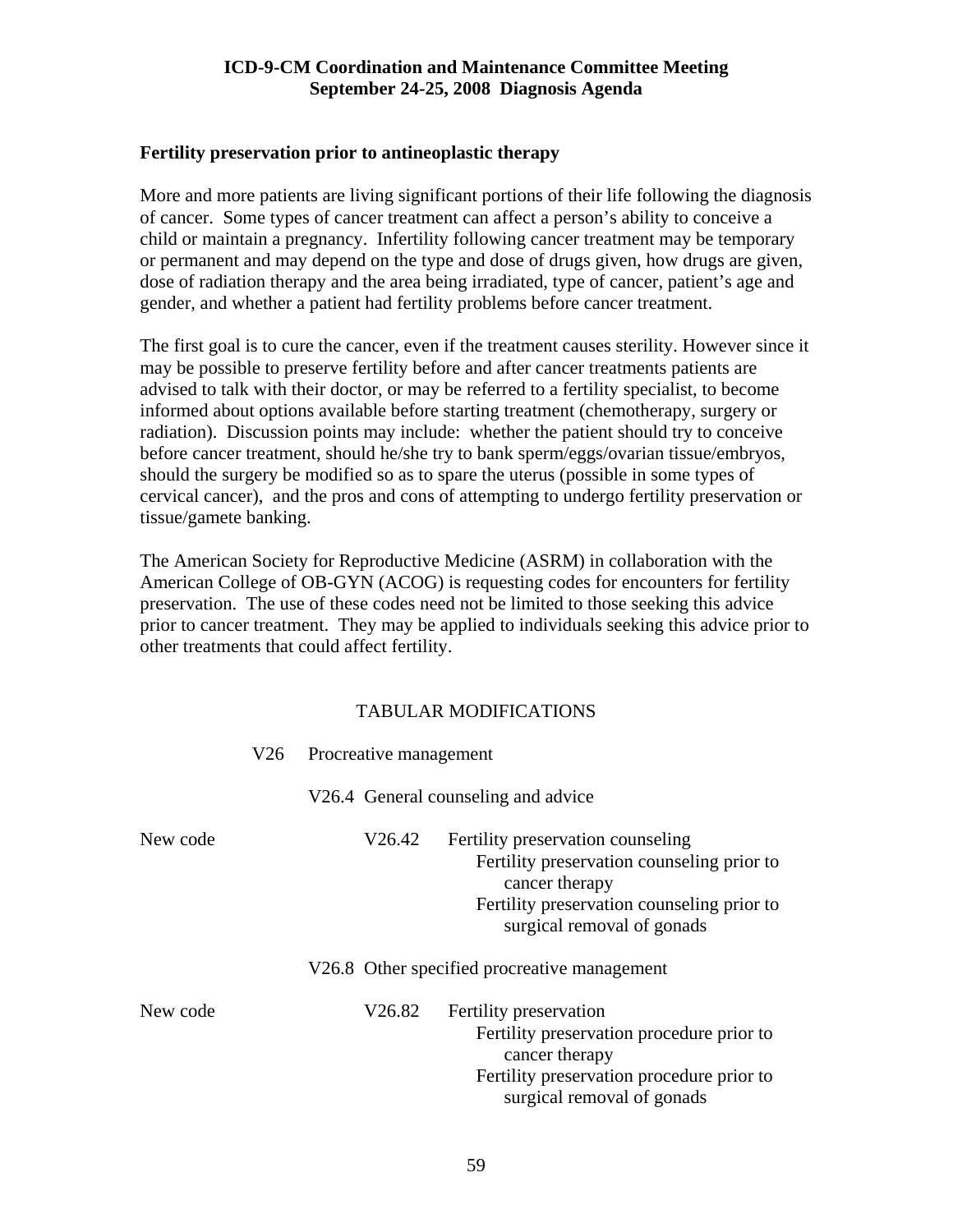#### **Fitting/adjustment of gastric lap band**

Gastric banding ("lap band") is a type of bariatric surgery used to treat obesity. The restrictive device, which is an inflatable silicone prosthesis, is placed around the top portion of the stomach. This reduces the size of the stomach, thus restricting food intake and causing weight loss. The band may be periodically adjusted to achieve the optimal restriction of food intake necessary for weight loss while still allowing adequate nutrition. During pregnancy a gastric lap band patient may need to adjust the band to allow additional intake to assure optimal nutrition for mother and baby. Although a port is inserted to allow patients to "self-adjust" the band, often a physician office visit is required to achieve optimal adjustments described above. Currently there is no unique code for these encounters and it has been advised, through the American Hospital Association's *Coding Clinic for ICD-9-CM* Editorial Advisory Board to use existing code V53.5, Fitting and adjustment of other intestinal appliance or device. It has been suggested to expand this code to allow for creation of a unique code for these encounters. The following modifications are being proposed at this time.

|          | V53 | Fitting and adjustment of other device |                                                             |  |  |  |
|----------|-----|----------------------------------------|-------------------------------------------------------------|--|--|--|
|          |     |                                        | V53.5 Other intestinal appliance or device                  |  |  |  |
| New code |     | V53.50                                 | Fitting and adjustment of intestinal appliance or<br>device |  |  |  |
| New code |     | V53.51                                 | Fitting and adjustment of gastric lap band                  |  |  |  |
| New code |     | V53.59                                 | Fitting and adjustment of other abdominal<br>device         |  |  |  |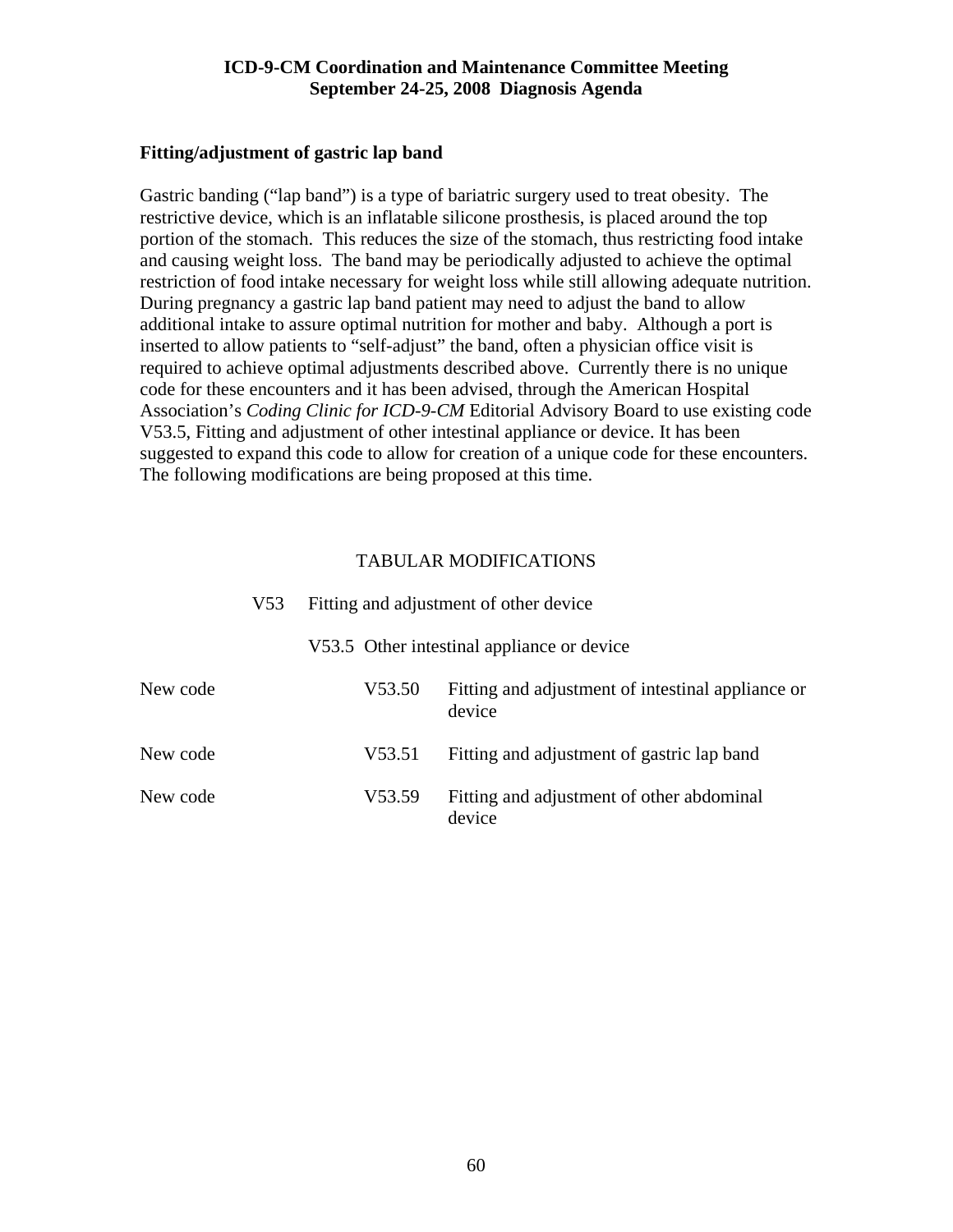# **Failed sedation**

The American Society of Anesthesiologists (ASA**)** is requesting a unique ICD-9-CM diagnosis code to describe instances of failed sedation. Under some circumstances, moderate (conscious) sedation by non-anesthesia providers can be sufficient to provide safe and satisfactory pain relief and/or amnesia to patients undergoing noxious procedures that do not ordinarily require a full anesthetic. In some situations, however, this may produce inadequate sedation making the procedure more difficult to perform and less satisfactory to the patient. This may also produce unsafe conditions for the patient. Reasons for this may include, but are not limited to, situations where, maximum prudent and safe medication doses are administered but the patient remains inadequately sedated for the procedure; patient exhibits idiosyncratic responses to the mediations administered; patient becomes more deeply sedated than intended; patient is unable to adequately maintain a patent airway but respirations are depressed such that adequate air exchange is compromised; hemodynamic changes occur posing potential risks to the patient; other situations arise that are beyond the experience or expertise of the provider administering sedation.

Such situations may have arisen during a previous procedure performed under moderate (conscious) sedating, necessitating planned intervention during subsequent procedures. Alternatively this situation may occur during a procedure currently in progress, making urgent intervention necessary to ensure a safe outcome for the patient and satisfactory conditions for completion of the procedure. In such circumstances, it may be necessary to enlist the services of an anesthesiologist or other provider with the training to administer adequate moderate (conscious) sedation or to administer deep sedation and/or anesthesia.

The following tabular changes are being requested:

|                  | 995 |                                                                                                                                                | Certain adverse effects not elsewhere classified                                                               |  |
|------------------|-----|------------------------------------------------------------------------------------------------------------------------------------------------|----------------------------------------------------------------------------------------------------------------|--|
| Revise<br>Delete |     | 995.4 Shock and other adverse effects due to anesthesia<br>Shock due to anesthesia in which the correct substance<br>was properly administered |                                                                                                                |  |
| New code         |     | 995.41                                                                                                                                         | Shock due to anesthesia<br>Shock due to anesthesia in which the correct<br>substance was properly administered |  |
| New code         |     |                                                                                                                                                | 995.42 Failed moderate sedation during procedure<br>Failed conscious sedation during procedure                 |  |
| New code         |     | 995.49                                                                                                                                         | Other adverse effect of anesthesia or sedation                                                                 |  |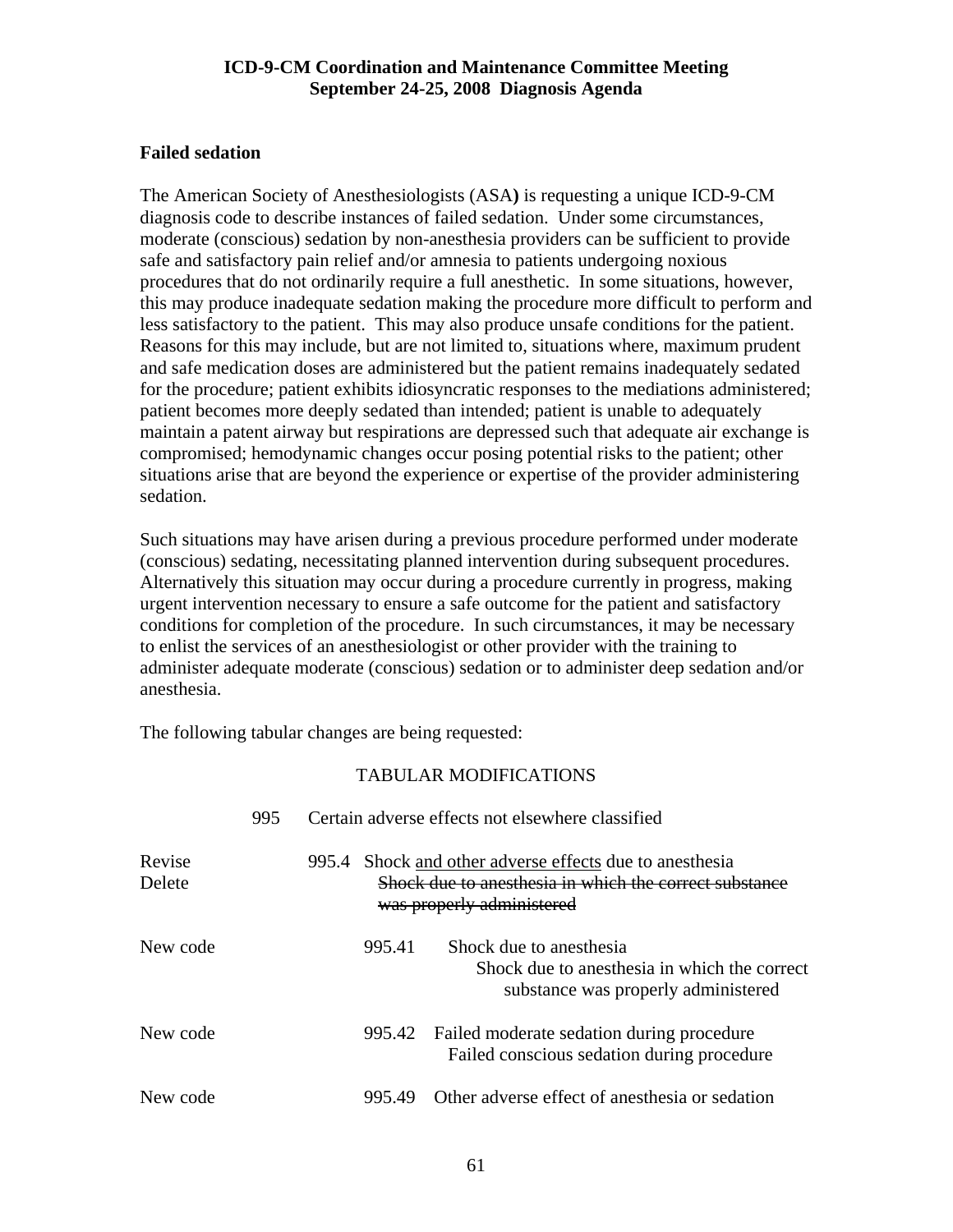|          | V <sub>15</sub> | Other personal history presenting hazards to health |                    |                                                                             |  |
|----------|-----------------|-----------------------------------------------------|--------------------|-----------------------------------------------------------------------------|--|
|          |                 |                                                     | health             | V15.8 Other specified personal history presenting hazards to                |  |
| New code |                 |                                                     | V <sub>15.83</sub> | History of failed moderate sedation<br>History of failed conscious sedation |  |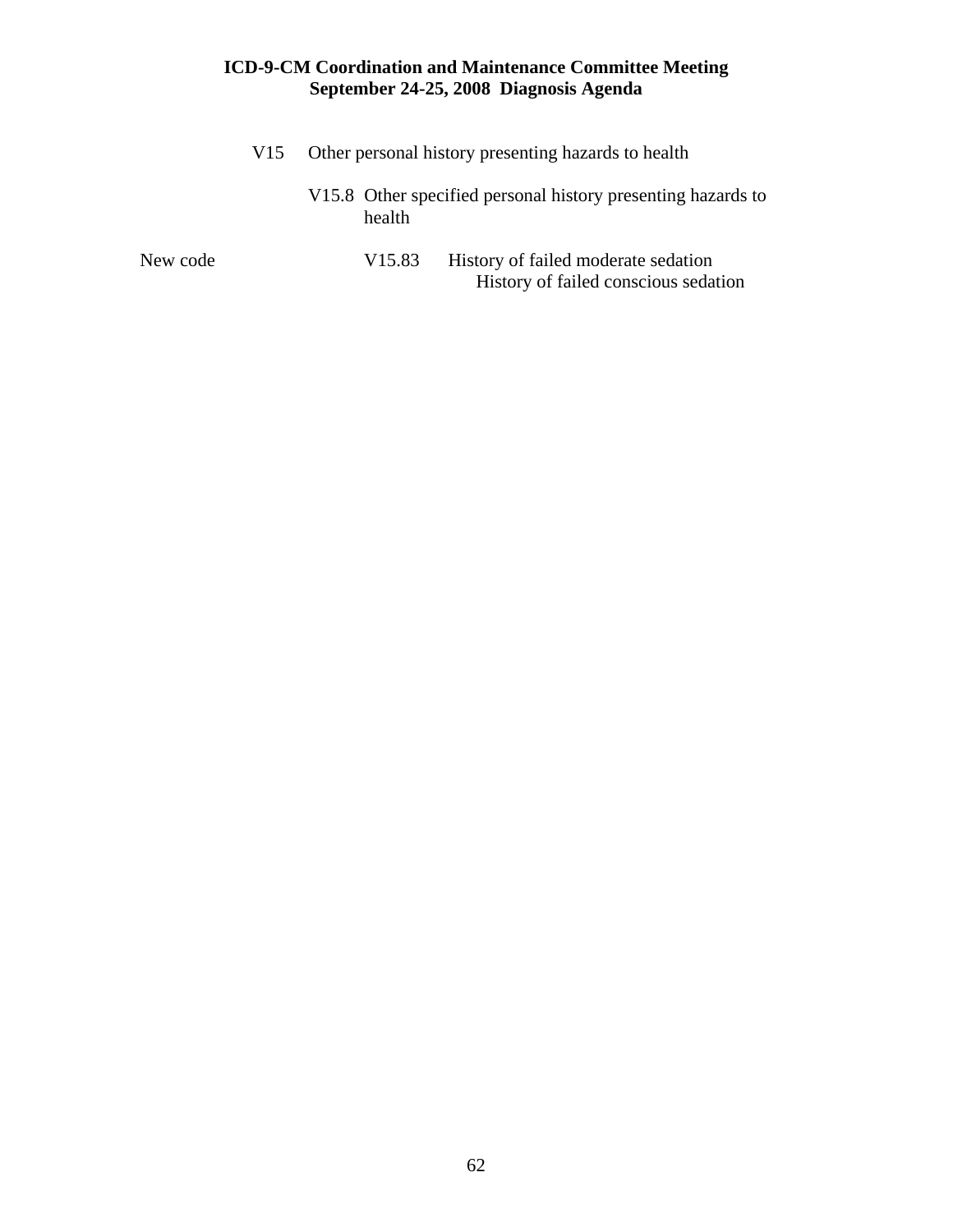# **Transfusion reaction**

Immunologic transfusion reactions result from the interaction(s) of inherited or acquired antibodies with foreign antigens associated with cellular or humoral components of transfused blood products. When administering blood, hospitals routinely type and crossmatch blood for ABO and Rh antigens, unless emergent needs do not allow for it (e.g. serious trauma). However, other minor antigens (e.g., Kell, Duffy, Kidd, Lewis, E, M, N, P, S) may also cause acute or delayed hemolytic transfusion reactions. These reactions can result in similar clinical findings as ABO or Rh transfusion reactions. Most patients do not develop antibodies to these minor antigens and therefore are not susceptible to these reactions. Patients who receive frequent blood transfusions may develop antibodies to these minor antigens and subsequent reactions. Hospitals may choose to screen blood for these minor antigens and process the blood appropriately before administering the transfusion but this is generally limited to patients who have already experienced a transfusion reaction to a minor antigen. Therefore, the reactions to minor antigens are generally not considered preventable. ABO incompatibility reactions are generally considered preventable events and tend to be more severe than the minor antigen reactions. The Agency for Healthcare Research and Quality (AHRQ) has a Patient Safety Indicator that relies on codes 999.6, ABO incompatibility reaction and 999.7, Rh incompatibility reaction to identify potentially preventable transfusion reactions. These reactions, when they occur inpatients for whom cross-matching is possible, have been targeted as "serious reportable events" by the Joint Commission and the National Quality Forum.

Currently, ICD-9-CM indexing combines ABO incompatibility reactions with the minor blood group antigen reactions. Given the increasing focus on ABO and Rh transfusion reactions as potentially preventable complications of transfusion therapy there is a need to have separate codes for the reactions to minor blood antigens. To use code 999.6 as a tool for surveillance, it must be restricted to ABO-related transfusion reactions. Therefore, AHRQ proposes the following changes for coding transfusion reaction so as to separate ABO incompatibility reactions from minor blood group antigens.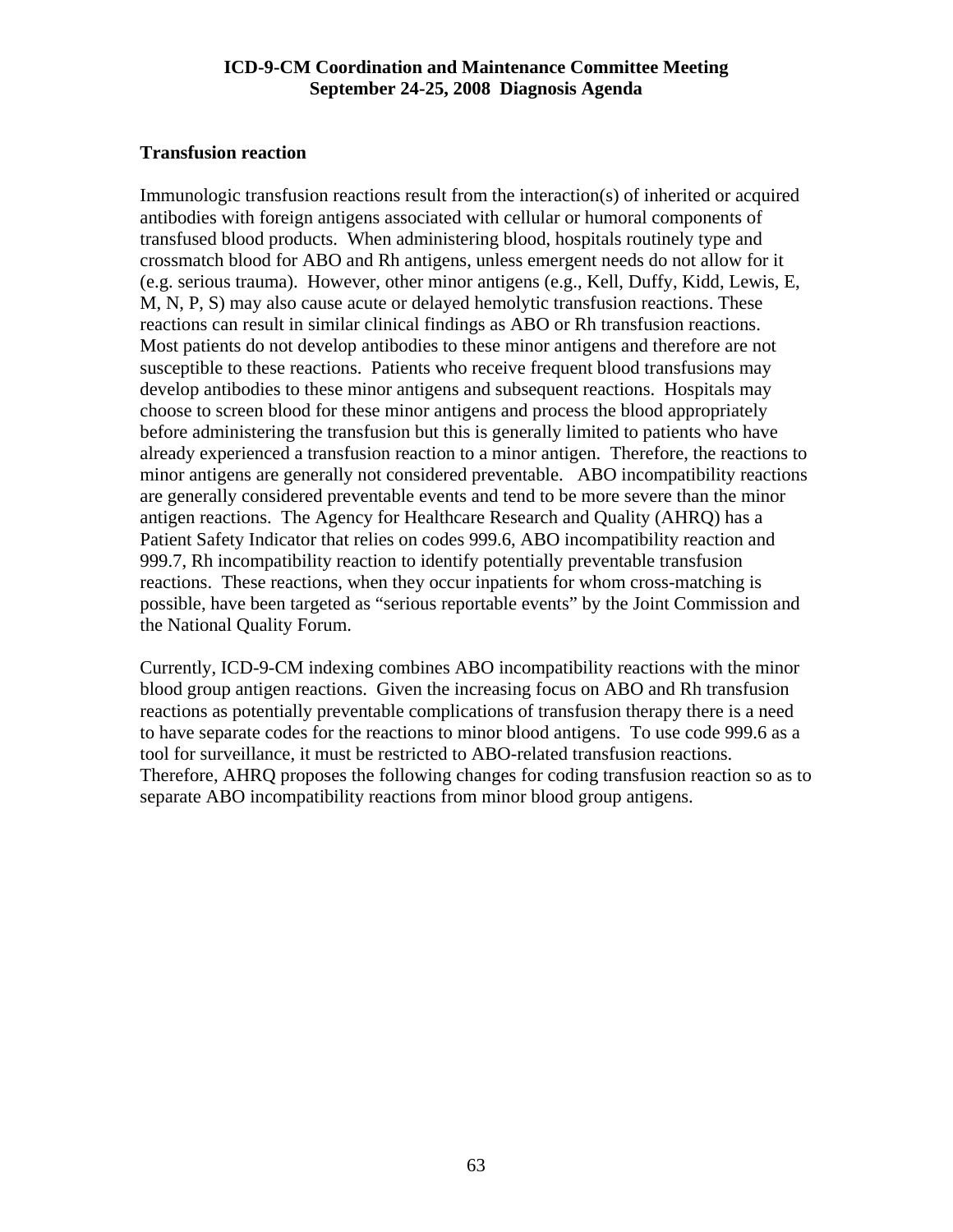|          | 999 | Complications of medical care, not elsewhere classified                                                          |                                                                                                                                    |  |
|----------|-----|------------------------------------------------------------------------------------------------------------------|------------------------------------------------------------------------------------------------------------------------------------|--|
|          |     | 999.6 ABO incompatibility reaction                                                                               |                                                                                                                                    |  |
| Add      |     | Excludes: minor blood group antigens reactions (Duffy) (E)<br>$(K(ell))$ (Kidd) (Lewis) (M) (N) (P) (S) (999.87) |                                                                                                                                    |  |
|          |     |                                                                                                                  | 999.8 Other infusion and transfusion reaction                                                                                      |  |
| New code |     | 999.87                                                                                                           | Other specified transfusion reaction<br>Minor antigens reaction (Duffy) $(E)$ (K(ell))<br>$(Kidd)$ (Lewis) $(M)$ $(N)$ $(P)$ $(S)$ |  |
| Revise   |     | 999.89                                                                                                           | Unspecified Other transfusion reaction                                                                                             |  |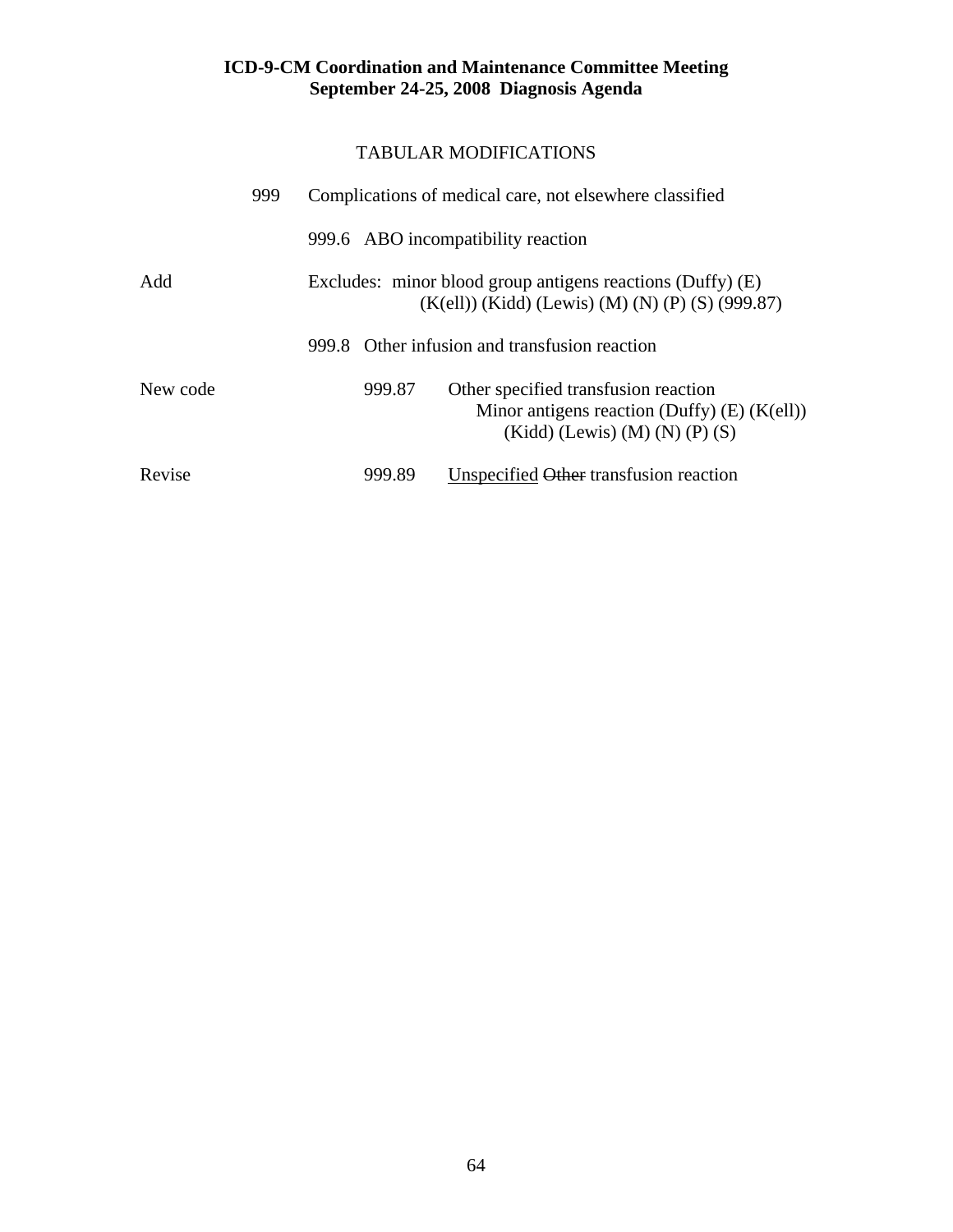## **Hypoxic-ischemic encephalopathy (HIE)**

Hypoxic-ischemic encephalopathy (HIE) has well defined clinical definitions (mild, moderate, severe) based on clinical presentation and imaging findings. Since code 768.7, hypoxic-ischemic encephalopathy (HIE) was added in 2006, the lack of these specific diagnostic terms has made it difficult to track the specific clinical conditions. The American Academy of Pediatrics requests that this code be expanded to the  $5<sup>th</sup>$  digit level to allow adding new codes for the specific clinical definitions.

|          | 768 |       | Intrauterine hypoxia and birth asphyxia |                                              |
|----------|-----|-------|-----------------------------------------|----------------------------------------------|
|          |     | 768.7 |                                         | Hypoxic-ischemic encephalopathy (HIE)        |
| New code |     |       | 768.70                                  | Hypoxic-ischemic encephalopathy, unspecified |
| New code |     |       | 768.71                                  | Mild hypoxic-ischemic encephalopathy         |
| New code |     |       | 768.72                                  | Moderate hypoxic-ischemic encephalopathy     |
| New code |     |       | 768.73                                  | Severe hypoxic-ischemic encephalopathy       |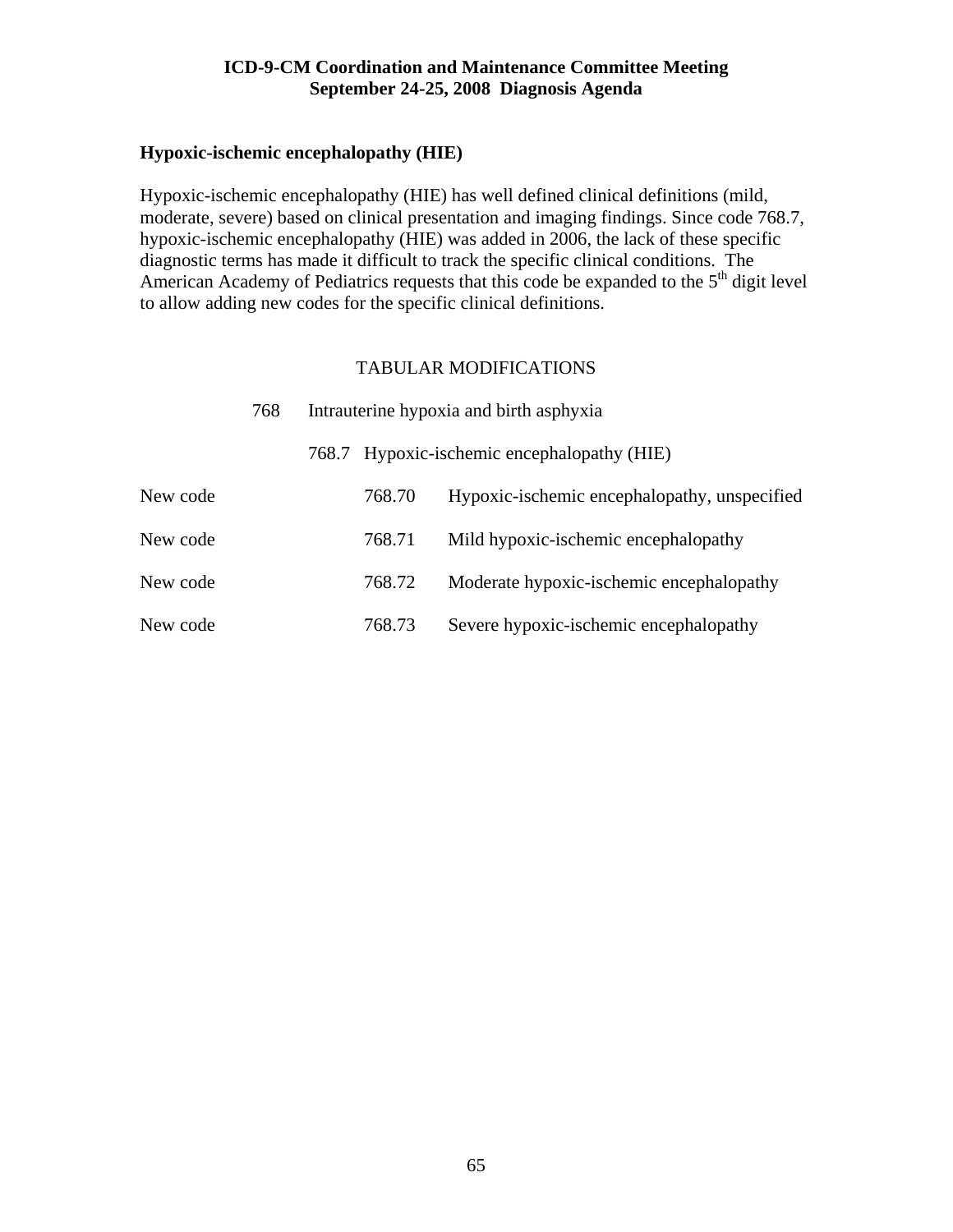#### **Antineoplastic chemotherapy induced anemia**

Antineoplastic chemotherapy induced anemia is anemia acquired secondary to the administration of antineoplastic chemotherapy. Cancer and its treatment can interfere with the supply of red blood cells - by inhibiting the production of bone marrow. This type of anemia is only rarely a hemolytic process and is not truly an aplastic process, aplasia implying that the bone marrow is "wiped out". Antineoplastic chemotherapy induced changes are usually short-term and they do not commonly reduce the marrow cellularity to a point of aplasia. This type of anemia can be diagnosed with a blood test which measures the volume of red blood cells in whole blood.

It is estimated that chemotherapy-induced anemia is one of the most common side effects caused by treatment with antineoplastic chemotherapy, affecting between 20%-60% of cancer patients. Patients afflicted with antineoplastic chemotherapy induced anemia often have a lower quality of life resulting in fatigue and an inability to perform everyday activities including work, social and leisure activities.

At this time, there are no ICD-9-CM codes to differentiate antineoplastic chemotherapy induced anemia from other anemias. This void leads to a lack of specificity in coding that causes limitations in the specificity of the reporting of both chemotherapy induced anemia and other anemia. The University of Texas MD Anderson Cancer Center proposes that a new code be added for chemotherapy induced anemia.

# TABULAR MODIFICATION

285 Other and unspecified anemias

New code 285.3 Antineoplastic chemotherapy induced anemia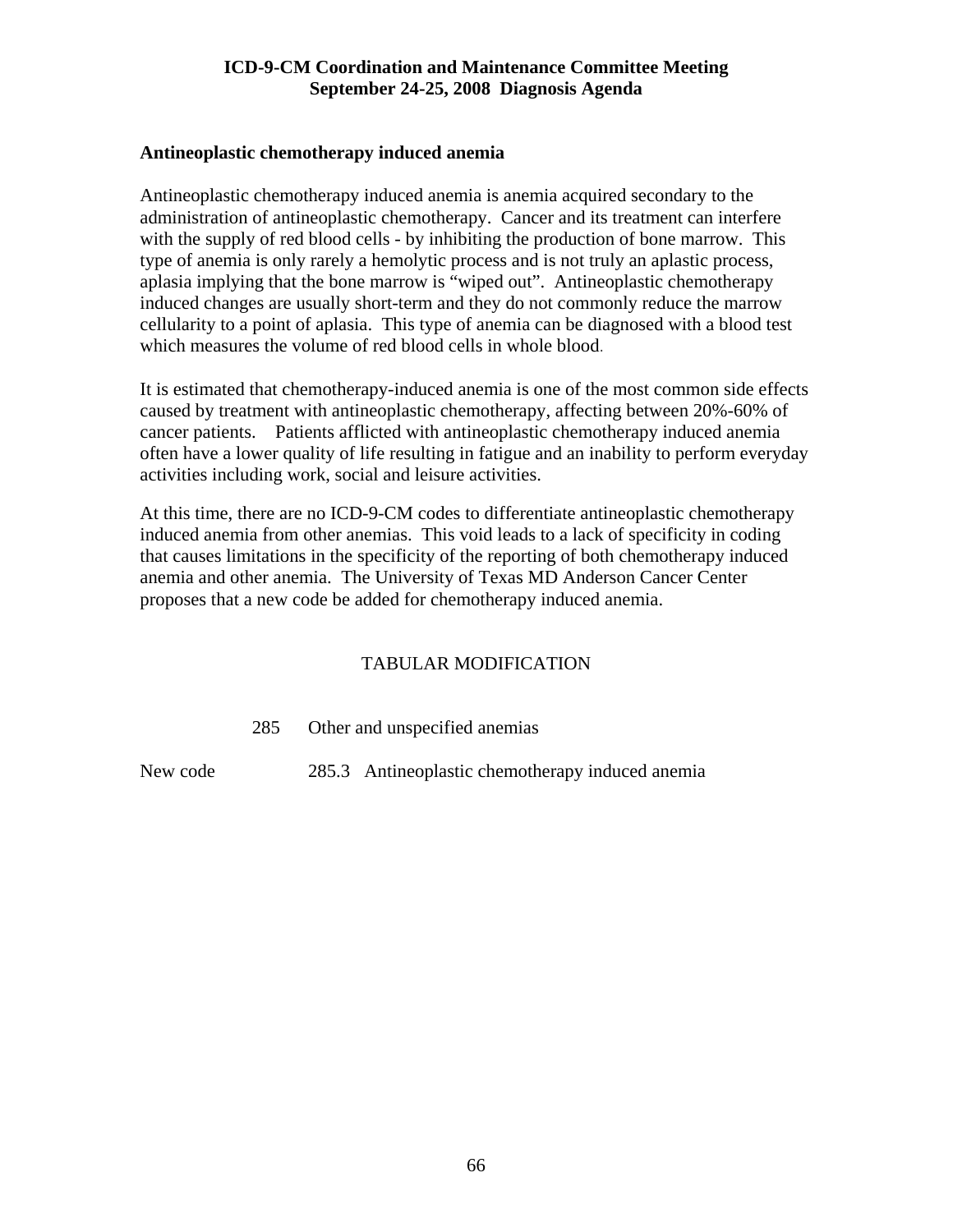# **Family circumstances**

At the March 2008 C&M meeting, at the request of the American Academy of Pediatrics (AAP), a proposal was presented to expand subcategory V61.0, Family disruption, to allow for codes to describe specific disruptive family situations. The proposal received positive comments and the codes were approved for implementation for October 1, 2008. A comment was received asking for an additional code for family disruption due to the death of a family member. This code is being proposed now. It will be excluded from code V62.82, Bereavement. The bereavement code will be appropriate for the grieving process. The proposed new code would be for the disruption to household routine that results from the death of a family member.

Another topic presented at the March 2008 C&M meeting at the request of the Department of Defense, DOD, were codes for family disruption due to military deployment and return from deployment of a family member. These codes were also approved for implementation on October 1, 2008. A comment on this proposal asked for a parallel code for family disruption due to extended absence of a non-military family member. This code is being presented at this time.

Also presented at the March 2008 C&M meeting, also at the request of the AAP, was an expansion of subcategory V61.2, Parent-child problems. The AAP was particularly interested in problems between parents and foster children. The proposal as presented did not fully conform to the structure of the subcategory and there were many comments that an additional code for parent-biological child would also be helpful. A revised proposal for expanding subcategory V61.2 is now being presented.

|          | V61 | Other family circumstances |                                                                                                             |  |
|----------|-----|----------------------------|-------------------------------------------------------------------------------------------------------------|--|
|          |     | V61.0 Family disruption    |                                                                                                             |  |
|          |     | V61.01                     | Family disruption due to family member on<br>military deployment                                            |  |
| Add      |     |                            | Excludes: family disruption due to family member on non-<br>military extended absence from home<br>(V61.08) |  |
| New code |     | V61.07                     | Family disruption due to death of family<br>member                                                          |  |
|          |     |                            | Excludes: bereavement (V62.82)                                                                              |  |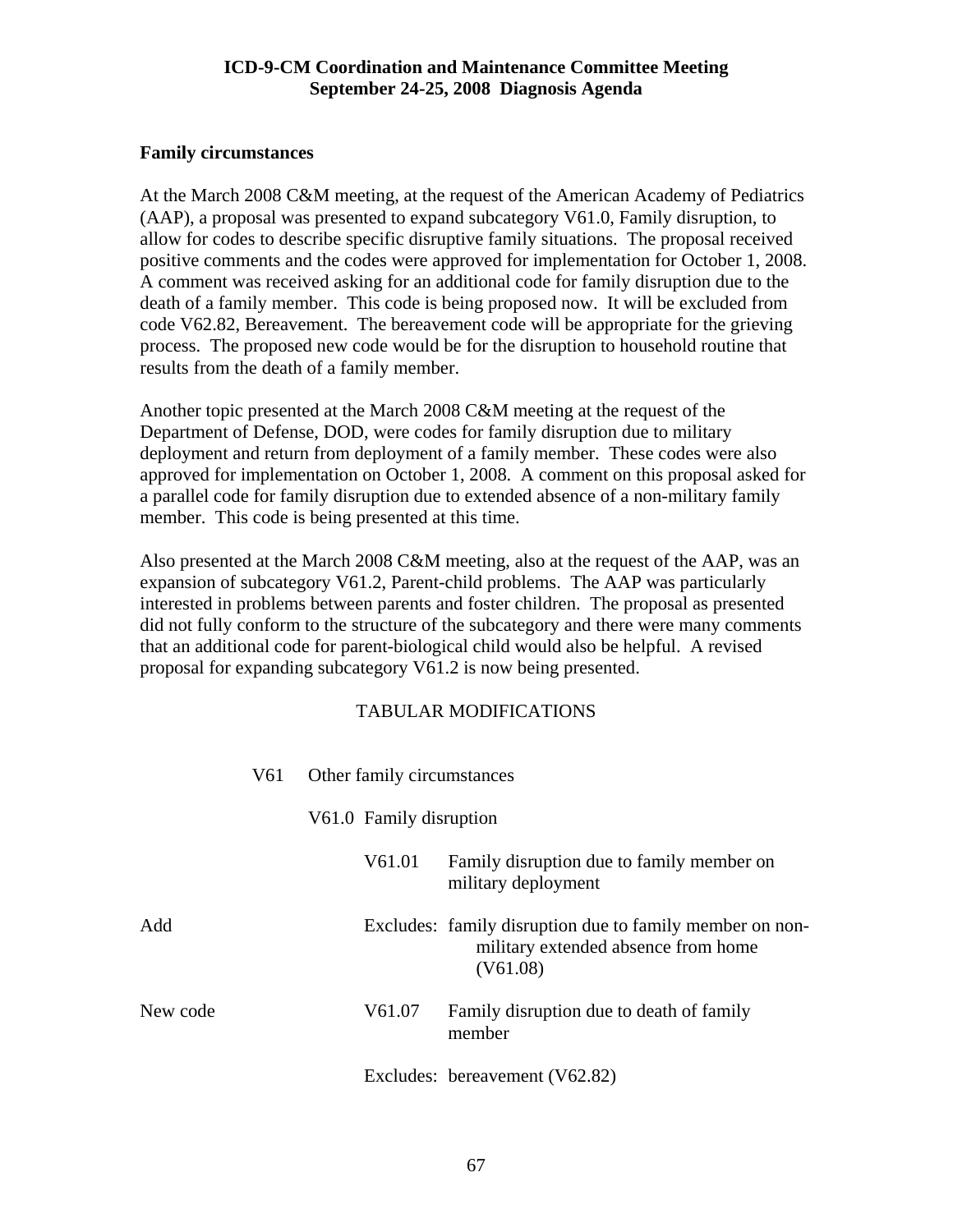| New code |                 | V61.08     | Family disruption due to extended absence of<br>family member                                                                                                                                           |
|----------|-----------------|------------|---------------------------------------------------------------------------------------------------------------------------------------------------------------------------------------------------------|
|          |                 |            | Excludes: family disruption due to family member on<br>military deployment (V61.01)                                                                                                                     |
|          |                 |            | V61.2 Parent-child problems                                                                                                                                                                             |
|          |                 | V61.20     | Counseling for parent-child problem,<br>unspecified<br>Concern about behavior of child<br>Parent-child conflict<br>Parent-child relationship problem                                                    |
| New code |                 | V61.23     | Counseling for parent-biological child problem<br>Concern about behavior of biological child<br>Parent-biological child conflict<br>Parent-biological child relationship problem                        |
| New code |                 | V61.24     | Counseling for parent-adopted child problem<br>Concern about behavior of adopted child<br>Parent-adopted child conflict<br>Parent-adopted child relationship problem                                    |
| New code |                 | V61.25     | Counseling for parent (guardian)-foster child<br>problem<br>Concern about behavior of foster child<br>Parent (guardian)-foster child conflict<br>Parent (guardian)-foster child relationship<br>problem |
| Delete   |                 | V61.29     | Other<br>Problem concerning adopted or foster child                                                                                                                                                     |
|          | V <sub>62</sub> |            | Other psychosocial circumstances                                                                                                                                                                        |
|          |                 | classified | V62.8 Other psychological or physical stress, not elsewhere                                                                                                                                             |
|          |                 | V62.82     | Bereavement, uncomplicated                                                                                                                                                                              |
| Add      |                 |            | Excludes: family disruption due to death of family<br>member $(V61.07)$                                                                                                                                 |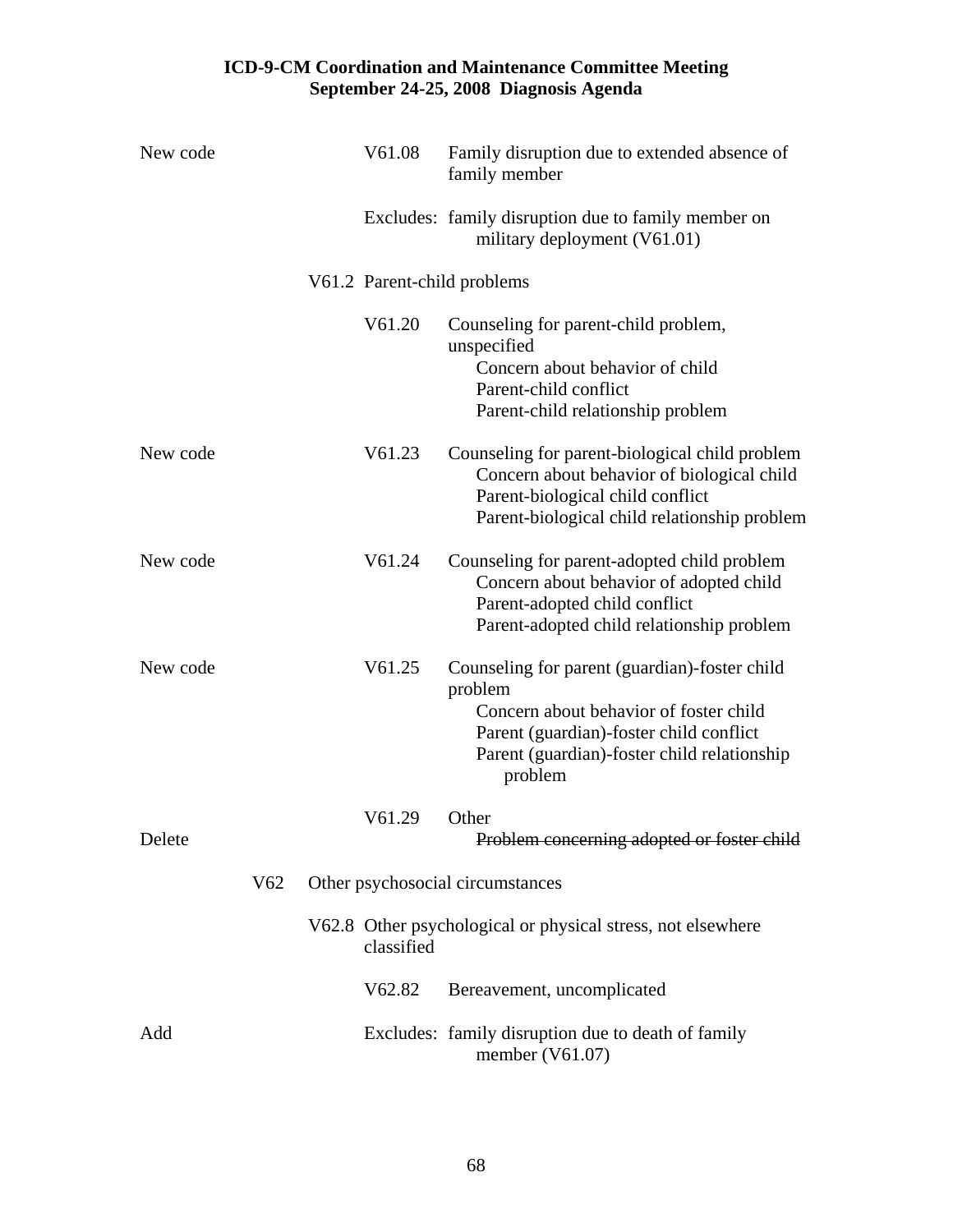#### **Personal history of immunosuppression, estrogen, and steroid therapy**

Effective October 1, 2008 a new subcategory V87.4, Personal history of drug therapy, will become effective, as will codes for personal history of antineoplastic and monoclonal drug therapy. Comments received when this proposed new category was presented at the March 2008 C&M meeting requested additional codes for other past drug therapies that may present hazards to health in the long term.

|          | V87 | Other specified personal exposures and history presenting hazards<br>to health |                                               |
|----------|-----|--------------------------------------------------------------------------------|-----------------------------------------------|
|          |     |                                                                                | V87.4 Personal history of drug therapy        |
| New code |     | V87.43                                                                         | Personal history of immunosuppression therapy |
| New code |     | V87.44                                                                         | Personal history of estrogen therapy          |
| New code |     | V87.45                                                                         | Personal history of steroid therapy           |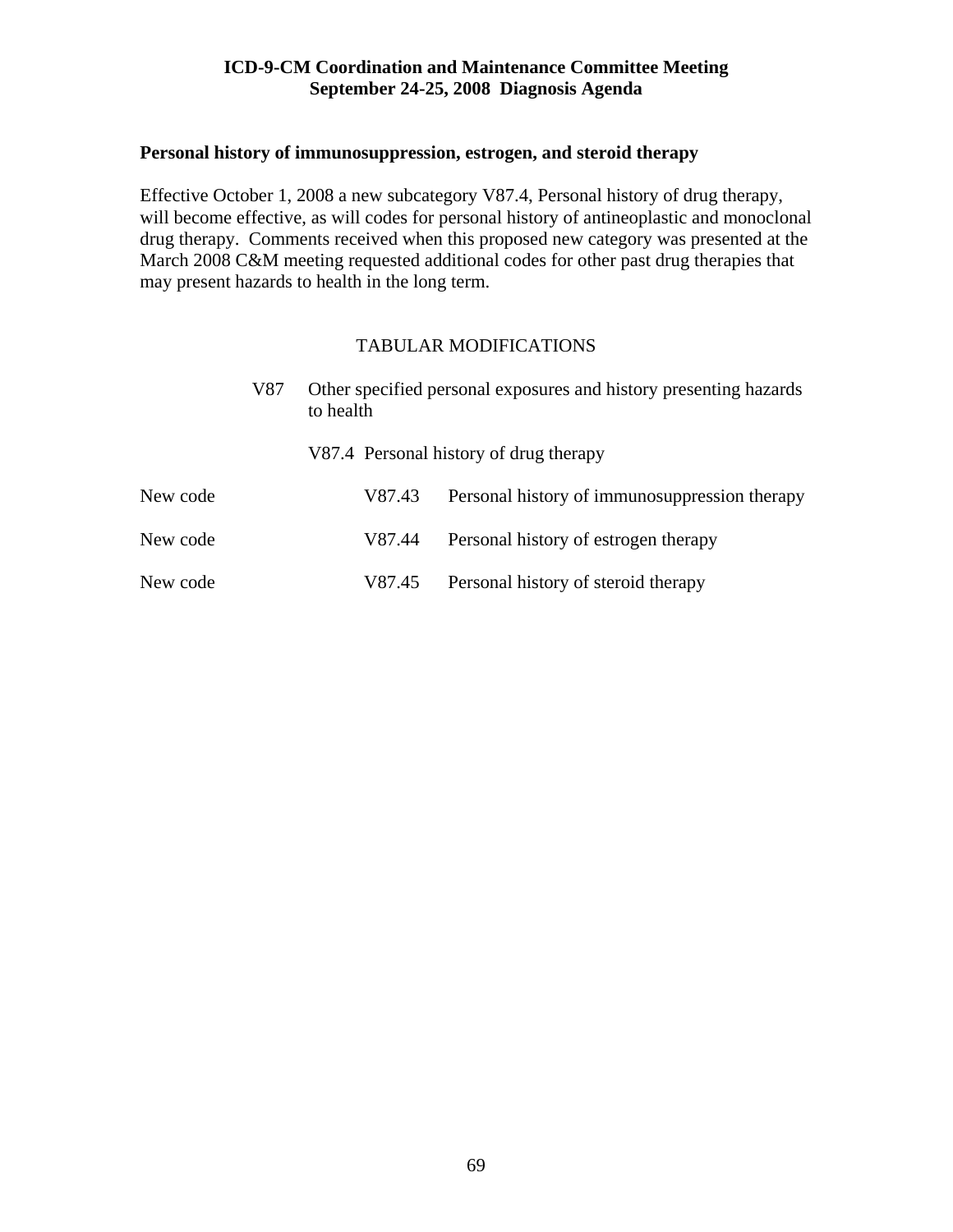# **Apparent Life Threatening Event (ALTE) in an Infant**

An Apparent Life Threatening Event (ALTE) in an infant has been defined by a National Institutes of Health (NIH) Consensus Development Conference as, "An episode that is frightening to the observer and that is characterized by some combination of apnea (central or occasionally obstructive), color change (usually cyanotic or pallid but occasionally erythematous or plethoric), marked change in muscle tone (usually marked limpness), choking, or gagging. In some cases, the observer fears that the infant has died." Some previously used terms include "aborted crib death" and "near-miss SIDS," but according to the NIH Consensus Development Conference, such terminology "should be abandoned because it implies a possibly misleadingly close association between this type of spell and SIDS."

The term ALTE describes a clinical syndrome. A variety of identifiable diseases or conditions can cause such episodes (e.g., gastroesophageal reflux, respiratory disease or seizures), but in approximately one-half of the cases, despite extensive workup, no cause can be identified. These episodes can occur during sleep, wakefulness, or feeding and are in infants who were generally born at greater than 37 weeks gestational age.

In one study of ALTE (by Davies and Gupta), cyanosis and apnea were the predominant presenting symptoms (71% and 70% respectively) while significant numbers of patient also presented with difficulty breathing, pallor, stiffness, floppiness, choking, red face, limb jerking and vomiting. Over half of the episodes (58%) occurred while the child was awake.

Infants on home cardiorespiratory monitoring for ALTEs have been shown to have an increased risk of repeated significant events. The American Academy of Pediatrics (AAP) has found that infants who have experienced an ALTE are one of the few groups in which use of a home monitor is appropriate.

Because of current reporting methods, the true incidence of ALTE is unknown. Reported incidence ranges from 0.05 to 6 percent in reports published in the medical literature. Current coding guidelines and Coding Clinic advice has directed that the particular signs and symptoms be used when coding for an ALTE. Because of the wide variety of presentations of this condition, current coding recommendations do not allow this significant condition to be well tracked.

The AAP has expressed strong concern that without an adequate method of tracking this condition, there will never be a truly good idea of its incidence, and that the only way that this condition can be properly monitored is through a unique code. Therefore, AAP has asked that this be considered for the next edition of ICD-9-CM.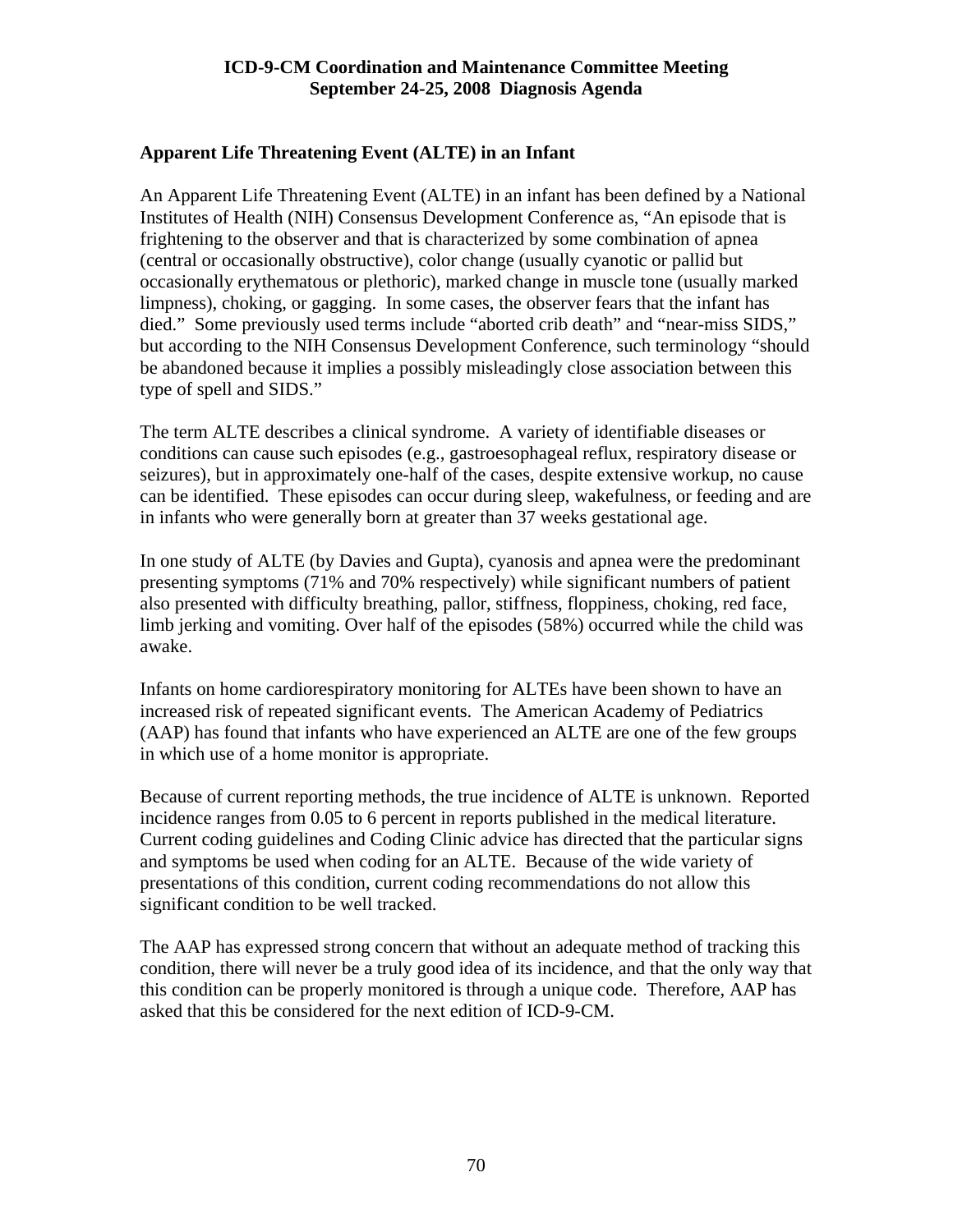References on ALTE:

1. *National Institutes of Health Consensus Development Conference on Infantile Apnea and Home Monitoring, Sept 29 to Oct 1, 1986.* Pediatrics.1987; 79:292–299.

2. McGovern MC, Smith MBH. *Causes of apparent life threatening events in infants: a systematic review*. Arch Dis Child 2004; 89:1043–1048.

3. Davies F, Gupta R. *Apparent life threatening events in infants presenting to an emergency department*. Emerg Med J 2002; 19:11-6.

4. Committee on Fetus and Newborn, American Academy of Pediatrics. *Apnea, Sudden Infant Death Syndrome, and Home Monitoring*. Pediatrics 2003; 111:914-917.

5. Wennergren G, Milerad J, Lagercrantz H, et al. *The epidemiology of sudden infant death syndrome and attacks of lifelessness in Sweden*. Acta Paediatr Scand 1987; 76:898-906.

6. Sunkaran K, McKenna A, O'Donnell M, et al. *Apparent life-threatening prolonged infant apnea in Saskatchewan*. West J Med 1989; 150:293-5.

7. Brooks JG. *Apparent life-threatening events and apnea of infancy*. Clin Perinatol 1992;19:809-38.

8. Carroll JL. *Apparent Life Threatening Event (ALTE) assessment*. Pediatr Pulmonol Suppl 2004;26:108- 9.).

#### TABULAR MODIFICATIONS

799 Other ill-defined and unknown causes of morbidity and mortality

799.8 Other ill-defined conditions

New code 799.82 Apparent life threatening event in infant ALTE Apparent life threatening event in newborn and infant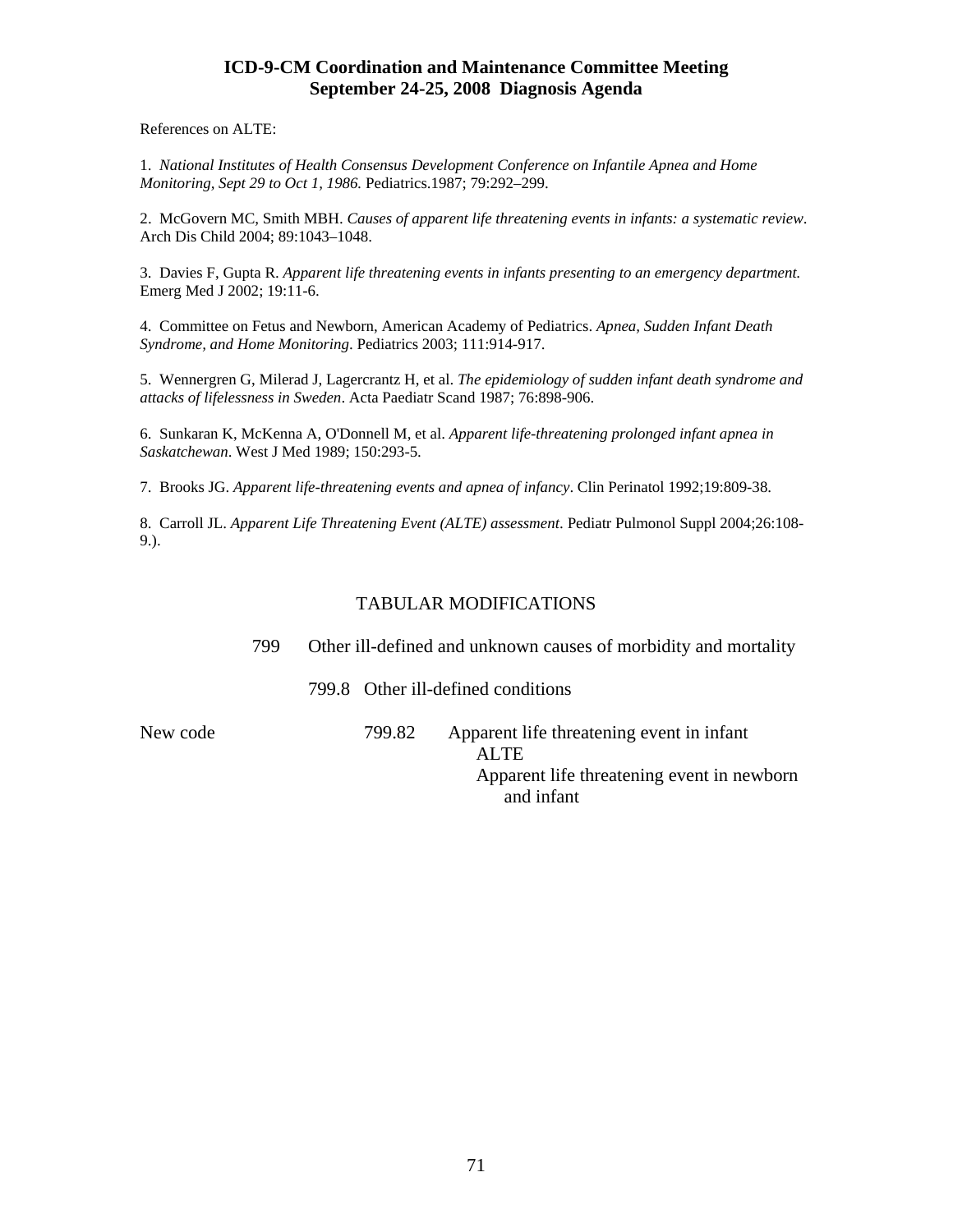## **Newborn Post-discharge Health Check**

The American Academy of Pediatrics (AAP) recommends that all otherwise healthy newborns that are discharged from the hospital less then 48 hours from delivery should be examined by their primary care provider within 2 days of that discharge.

The purpose of the follow-up visit is to:

Weigh the infant; assess the infant's general health, hydration, and degree of jaundice; identify any new problems; review feeding pattern and technique, including observation of breastfeeding for adequacy of position, latch-on, and swallowing; and obtain historical evidence of adequate urination and defecation patterns for the infant.

Assess quality of mother-infant interaction and details of infant behavior.

Reinforce maternal or family education in infant care, particularly regarding infant feeding.

Review the outstanding results of laboratory tests performed before discharge.

Perform screening tests in accordance with state regulations and other tests that are clinically indicated, such as serum bilirubin.

Verify the plan for health care maintenance, including a method for obtaining emergency services, preventive care and immunizations, periodic evaluations and physical examinations, and necessary screenings.

AAP raised the concern that existing codes do not adequately describe the reason for the encounter, including codes for the well child exam (V20.2), observation for other specified condition (V29.8) and other specified aftercare (V58.89). Therefore, AAP has asked that a new specific code be established for this type of visit. Based on recently published guidelines from AAP for post-hospital newborn care for both vaginal and caesarian deliveries, modifications to the previous proposal were made, to consider infants in the first 7 days of life, and 8 to 28 days.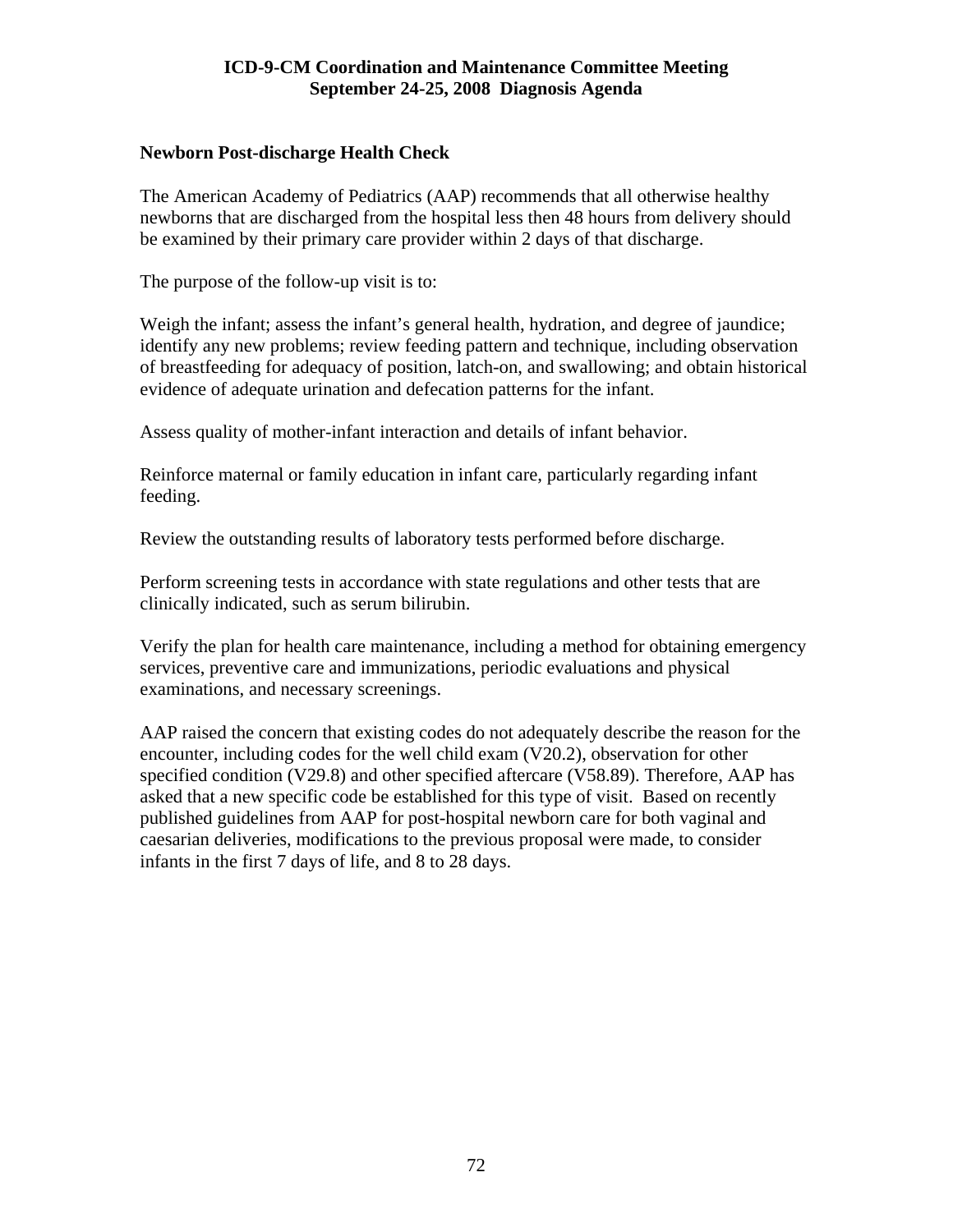|                  | V20 |        | Health supervision of infant or child                                                                                                                                                                              |
|------------------|-----|--------|--------------------------------------------------------------------------------------------------------------------------------------------------------------------------------------------------------------------|
| Revise<br>Delete |     |        | V20.2 Routine infant or child health checks<br>Developmental testing of infant or child<br>Immunizations appropriate for age<br>Initial and subsequent routine newborn check<br>Routine vision and hearing testing |
| New code         |     | V20.21 | Routine health check for newborn under 8 days<br>old                                                                                                                                                               |
| New code         |     | V20.22 | Routine health check for newborn 8 to 28 days<br>old<br>Newborn weight check                                                                                                                                       |
| New code         |     | V20.23 | Routine health check for infant and child over<br>28 days old<br>Developmental testing of infant or child<br>Immunizations appropriate for age<br>Routine vision and hearing testing                               |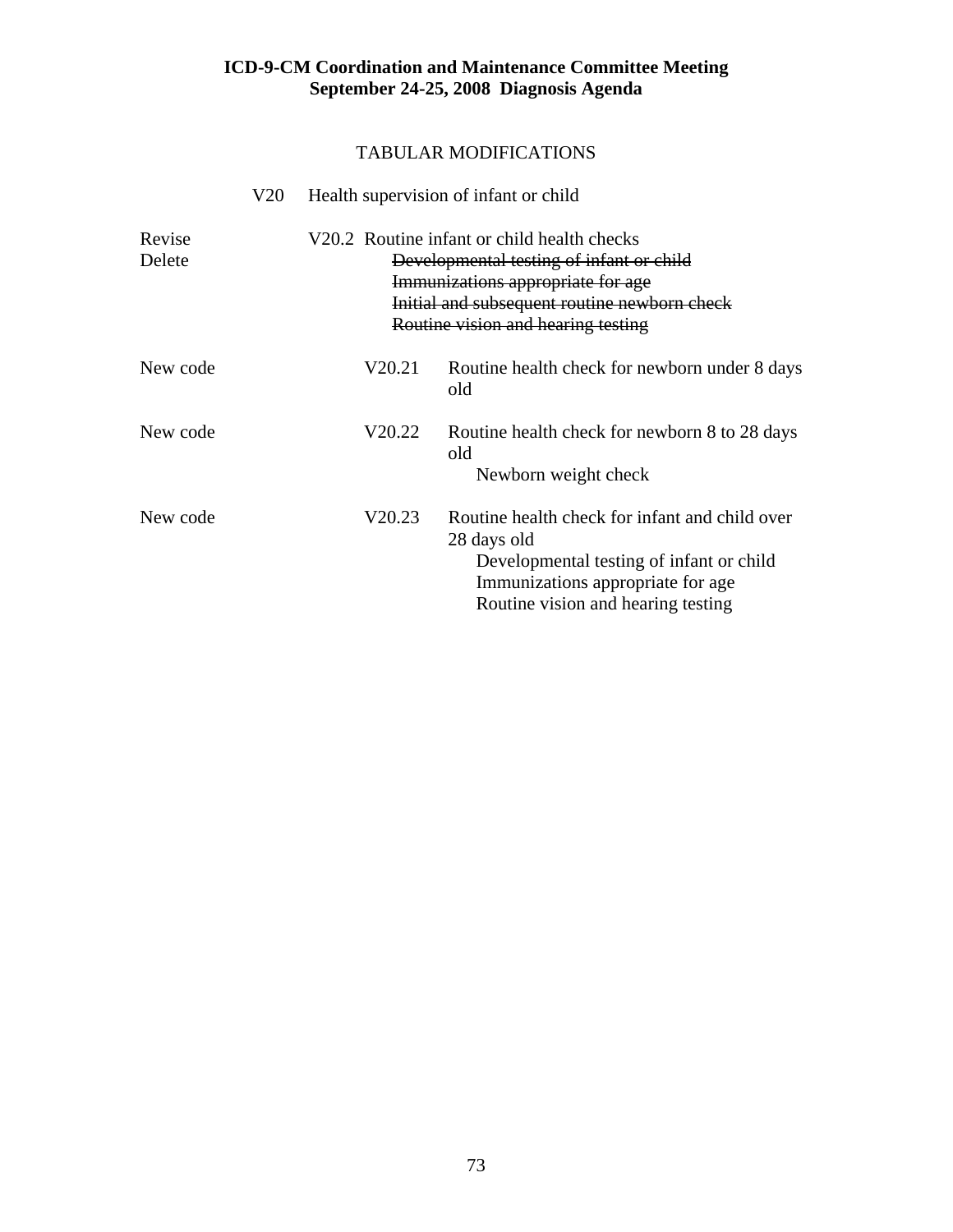## **Torus fracture**

In 2002 a new code was added for torus fracture of radius, 813.45. Torus or buckle fractures generally occur from axial loading on a long bone of an extremity, such as falling on an outstretched arm. They are most common in children. While torus fractures are most common in the radius, they can also involve either the ulna alone, or both the radius and ulna. The American Academy of Pediatrics (AAP)has requested that additional codes be created for torus fractures of these other sites.

The term buckle fracture has not been indexed, so it is also proposed that it be indexed, referring to torus fracture. Also, as torus fractures can occur in the humerus it is being proposed to index torus fracture of the humerus to code 812.49, Other fracture of lower end of the humerus, closed.

|          | 813      |          |                              | Fracture of radius and ulna       |
|----------|----------|----------|------------------------------|-----------------------------------|
|          |          |          | 813.4 Lower end, closed      |                                   |
| New code |          |          | 813.46                       | Torus fracture of ulna            |
| New code |          |          | 813.47                       | Torus fracture of radius and ulna |
|          |          |          |                              | <b>INDEX MODIFICATIONS</b>        |
|          | Fracture |          |                              |                                   |
| Add      |          |          | buckle – see Fracture, torus |                                   |
|          |          | torus    |                              |                                   |
| Add      |          |          | humerus 812.49               |                                   |
|          | Torus    |          |                              |                                   |
|          |          | fracture |                              |                                   |
| Add      |          |          | humerus 812.49               |                                   |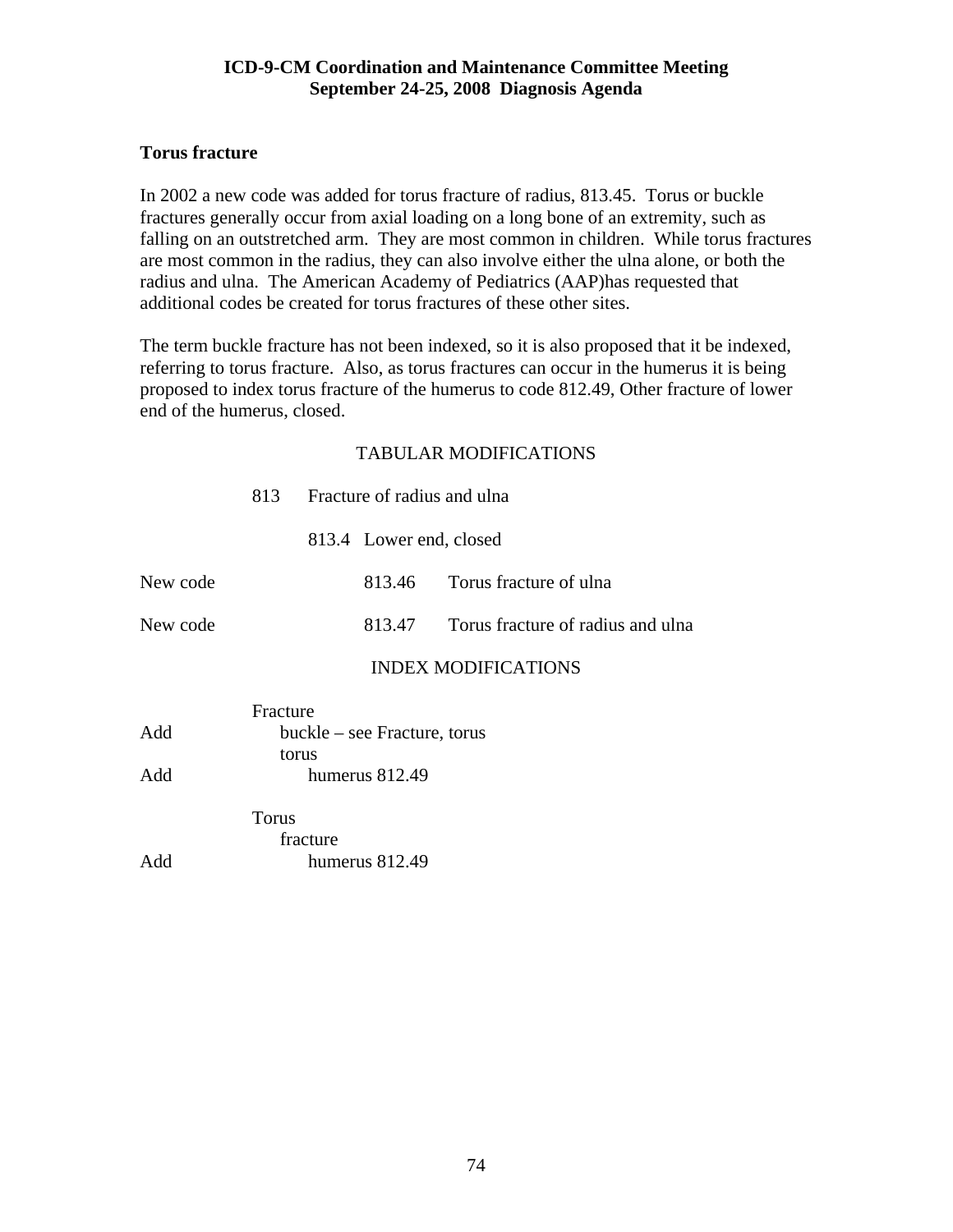# **Pouchitis**

Pouchitis is a nonspecific inflammation of an internal ileoanal pouch, which has been created following removal of part of the colon. The surgical procedure is a restorative proctocolectomy with ileal pouch anal anastomosis, and it may be done for treatment of ulcerative colitis or familial adenomatous polyposis. Creation of the pouch means that the patient does not need a permanent ileostomy, but can have preserved continence.

One of the most common complications of the pouch is pouchitis. Presenting symptoms of pouchitis include diarrhea, which may be bloody, along with urgency and incontinence. This may be accompanied by abdominal pain, fever, loss of appetite, and general malaise. Pouchitis may usually be treated successfully with antibiotics. However, relapse is common. The cause of pouchitis is not understood.

A code for pouchitis was requested by two physicians from Tel Aviv Medical Center.

| 569             | Other disorders of intestine                                                         |  |  |  |
|-----------------|--------------------------------------------------------------------------------------|--|--|--|
| New subcategory | 569.7 Complications of intestinal pouch                                              |  |  |  |
| New code        | <b>Pouchitis</b><br>569.71<br>Inflammation of internal ileoanal pouch                |  |  |  |
| New code        | 569.79<br>Other complications of intestinal pouch                                    |  |  |  |
| 997             | Complications affecting specified body systems, not elsewhere<br>classified          |  |  |  |
|                 | 997.4 Digestive system complications                                                 |  |  |  |
|                 | Excludes: specified gastrointestinal complications classified<br>elsewhere, such as: |  |  |  |
| Add<br>Add      | complications of intestinal pouch (569.71-569.79)<br>pouchitis (569.71)              |  |  |  |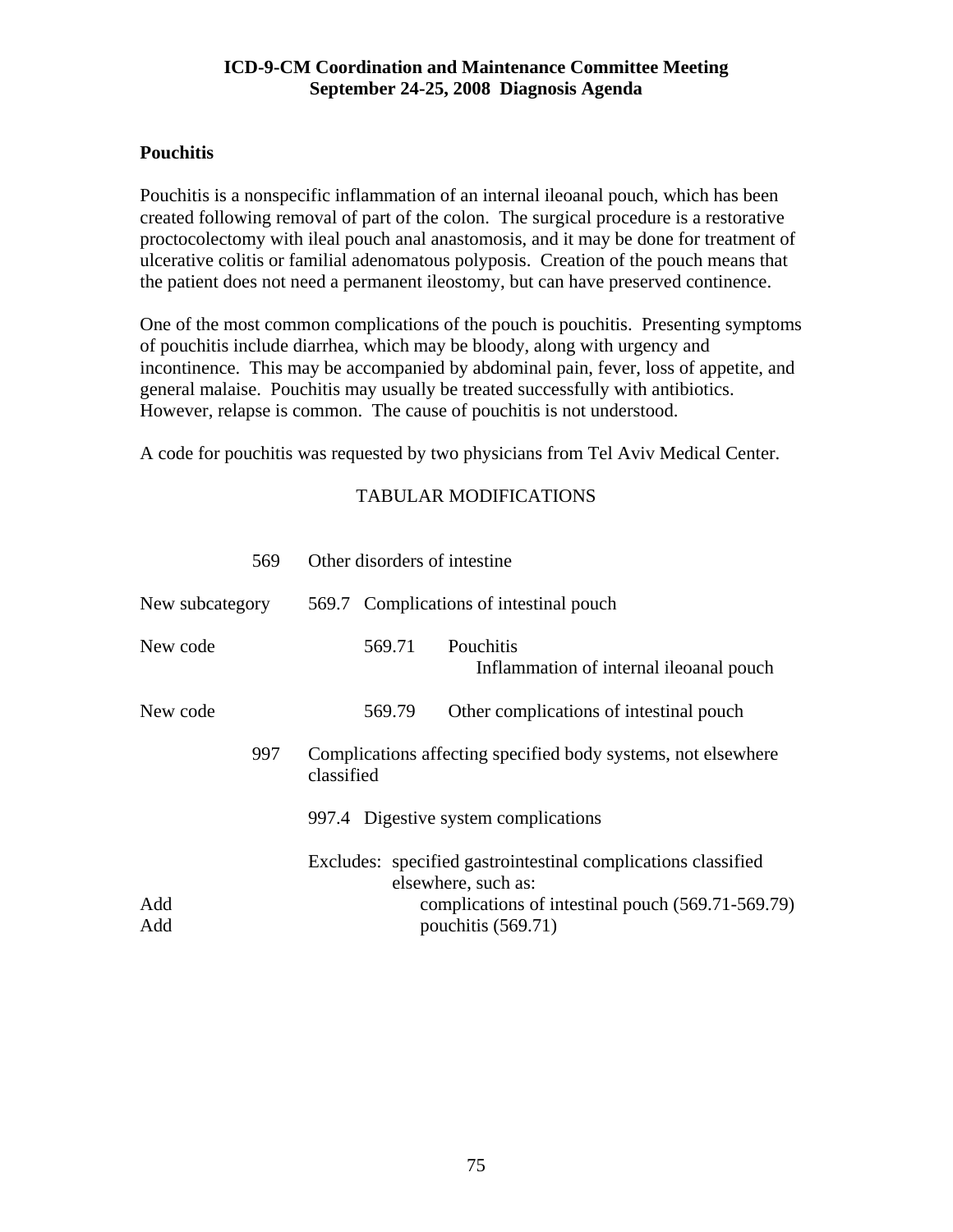# **Gout**

Gout is a disorder in which urate (uric acid) crystals are deposited in joints and soft tissues with accompanying inflammation and degenerative changes. This is generally associated with hyperuricemia, excessive uric acid in the blood, although hyperuricemia does not always progress to gout. While definitions continue to evolve, current literature routinely describes four progressive stages of gout:

- Asymptomatic urate deposition or accumulation: This is documented evidence of uric acid accumulation in the tissues of a patient with concomitant hyperuricemia, but without an asyet established diagnosis of gout.
- Acute gout (also known as gout attacks or gout flares): Acute gout is an acute symptomatic inflammation caused by urate crystals in one or more joints. Acute gout is generally intermittent, unpredictable, extremely painful and at times debilitating. Acute gout (attack, flare) clinically corresponds to acute gouty arthropathy.
- Intercritical gout: This includes the interval between gout flares during which time joints symptomatically return to normal, often in the face of persistent hyperuricemia.
- Chronic tophaceous gout: This stage of chronic arthritis is associated with tophi, concentrated urate crystal deposits in and around joints and in subcutaneous tissue. The arthritis is characterized by tender and swollen joints. Tophi usually appear only after a patient has had gout for several years.

Asymptomatic urate deposition and intercritical gout are terms usually reserved for academic discussion and literature. However, acute gout and chronic gout with and without tophi are diagnoses in general clinical usage and are commonly documented in medical records. The currently available ICD-9-CM codes do not differentiate these distinctly different clinical aspects of gout.

There have been no new therapeutic agents to treat gout and hyperuricemia since 1964, so that there has been relatively little reason to update gout-related codes. However, there are currently a number of new agents in the final stage of development for use in various aspects of gout management (e.g., a selective xanthine oxidase inhibitor; a PEGylated uricase enzyme (with polyethylene glycol, PEG, strands attached to prolong the time the enzyme stays in the circulation), an interluekin-1 receptor antagonist, and cyclooxygenase-2 inhibitors).

The majority of individuals with gout are treated by primary care physicians and not specialists, with the many gout-related visits based on the acute exacerbations of the disease, such as flares, tender and swollen joints, or complications of tophi. Together with new agents targeted at different aspects of gout management, the ability to appropriately code for the relevant aspect of the disease is important in addressing patient outcomes, determining the appropriateness of treatment, and performing precise health care services research of many types.

New codes to differentiate the stages of gouty arthropathy have been requested by Savient Pharmaceuticals Inc.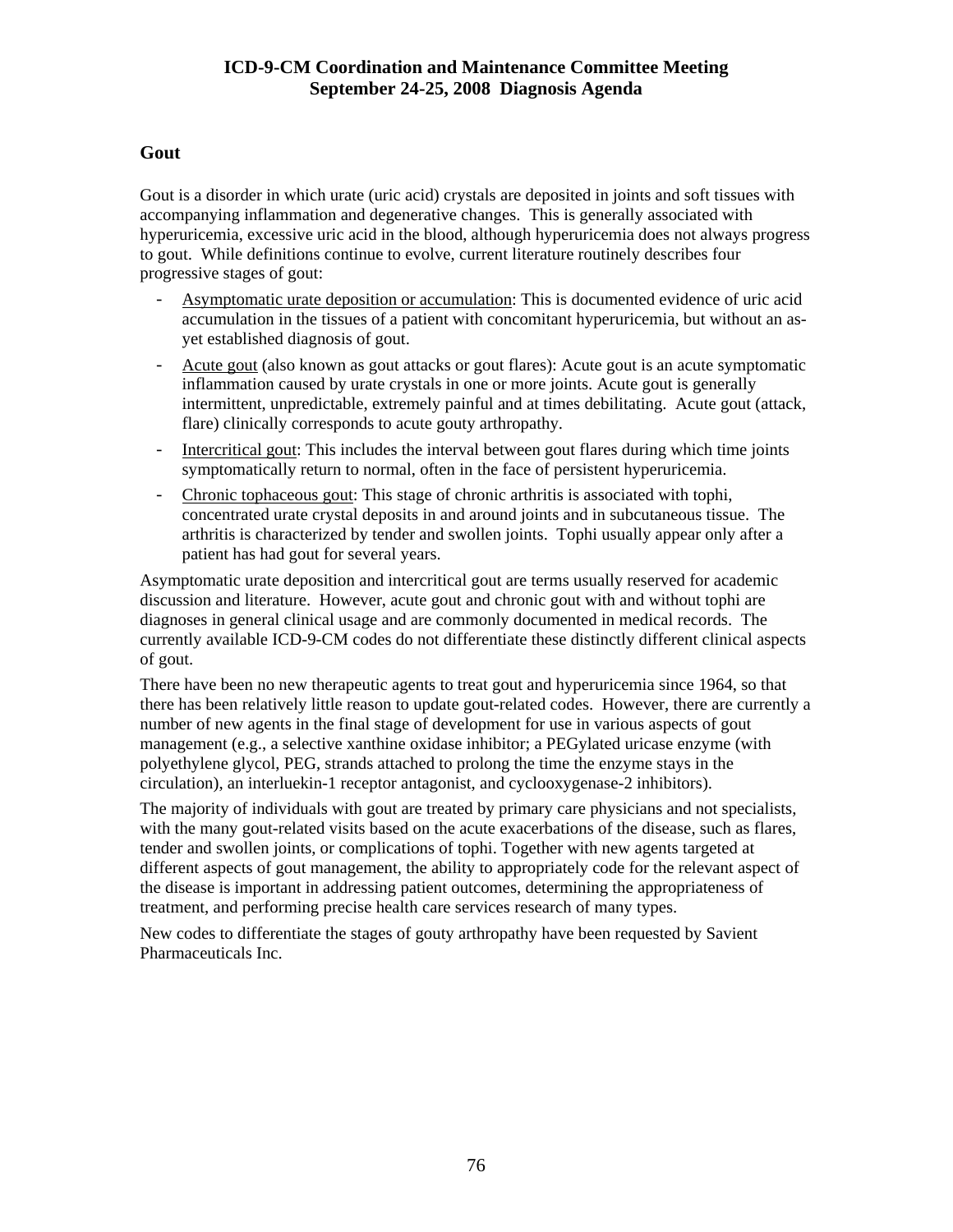|          | 274 | Gout |                         |                                                                                                 |
|----------|-----|------|-------------------------|-------------------------------------------------------------------------------------------------|
|          |     |      | 274.0 Gouty arthropathy |                                                                                                 |
| New code |     |      | 274.00                  | Gouty arthropathy, unspecified                                                                  |
| New code |     |      | 274.01                  | Acute gouty arthropathy<br>Acute gout<br>Gout attack<br>Gout flare<br>Podagra                   |
| New code |     |      | 274.02                  | Chronic gouty arthropathy without mention of<br>tophus (tophi)<br>Chronic gout                  |
| New code |     |      | 274.03                  | Chronic gouty arthropathy with tophus (tophi)<br>Chronic tophaceous gout<br>Gout with tophi NOS |
|          |     |      |                         | 274.8 Gout with other specified manifestations                                                  |
|          |     |      | 274.82                  | Gouty tophi of other sites                                                                      |
| Add      |     |      |                         | Excludes: gout with tophi NOS (274.03)<br>gouty arthropathy with tophi (274.03)                 |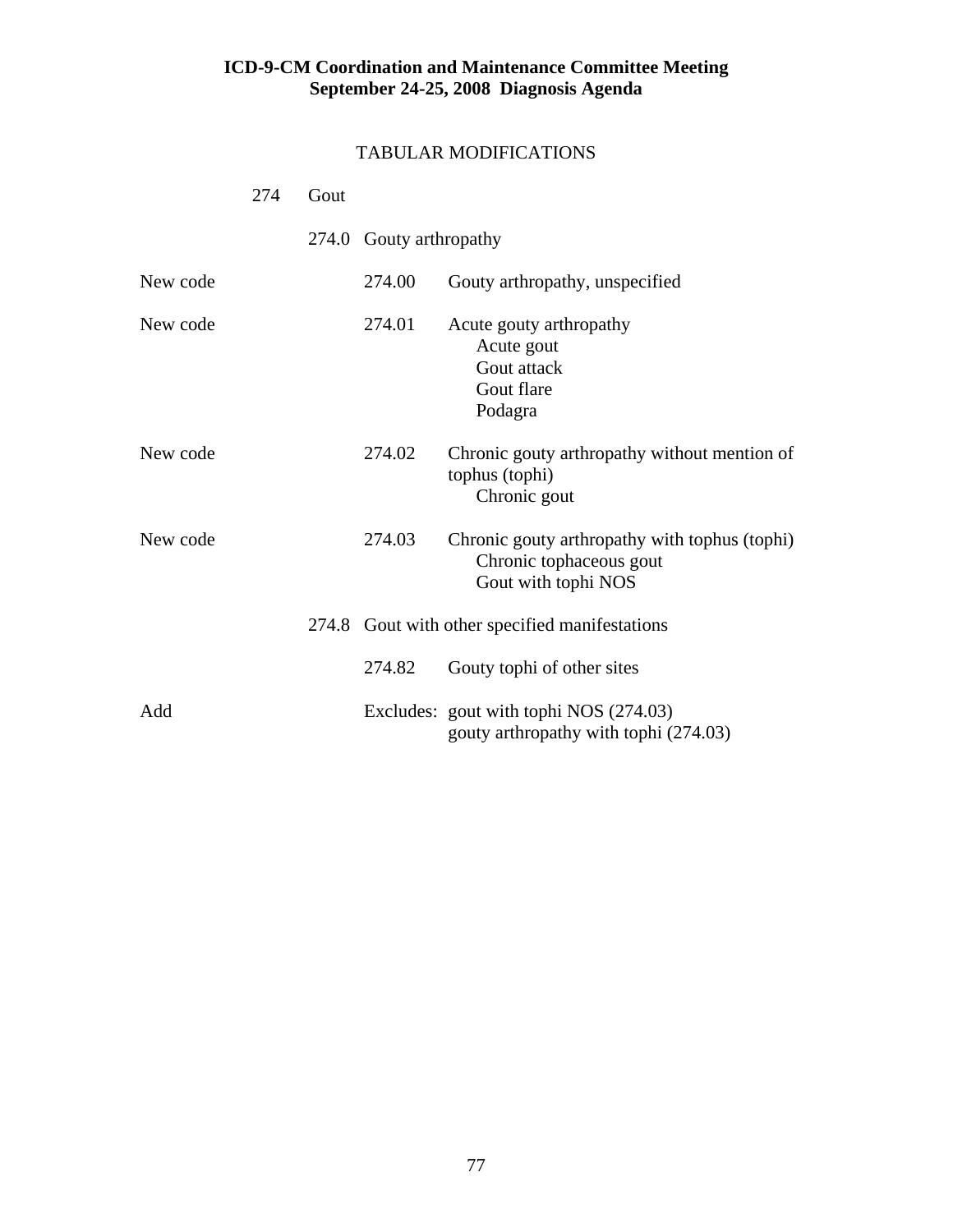# **Colic**

Colic generally affects newborns and infants between 3 and 12 weeks of age. While very concerning to most parents, it is a benign condition. The etiology is unclear. Currently infantile colic is coded to 789.0x, Abdominal pain, with a fifth-digit for site.

The American Academy of Pediatrics (AAP) has stated that this does not appear appropriate, especially since the underlying cause may not be related to abdominal pain. The AAP has recommended removing the term colic as an inclusion term at code 789.0 and providing it with its own code. This would allow for better tracking of this condition.

# TABULAR MODIFICATIONS

|          | 789 | Other symptoms involving abdomen and pelvis                     |
|----------|-----|-----------------------------------------------------------------|
| Delete   |     | 789.0 Abdominal pain<br>$[0-7,9]$<br><u>`olic`</u><br>infantile |
| New code |     | 789.7 Colic                                                     |

Infantile colic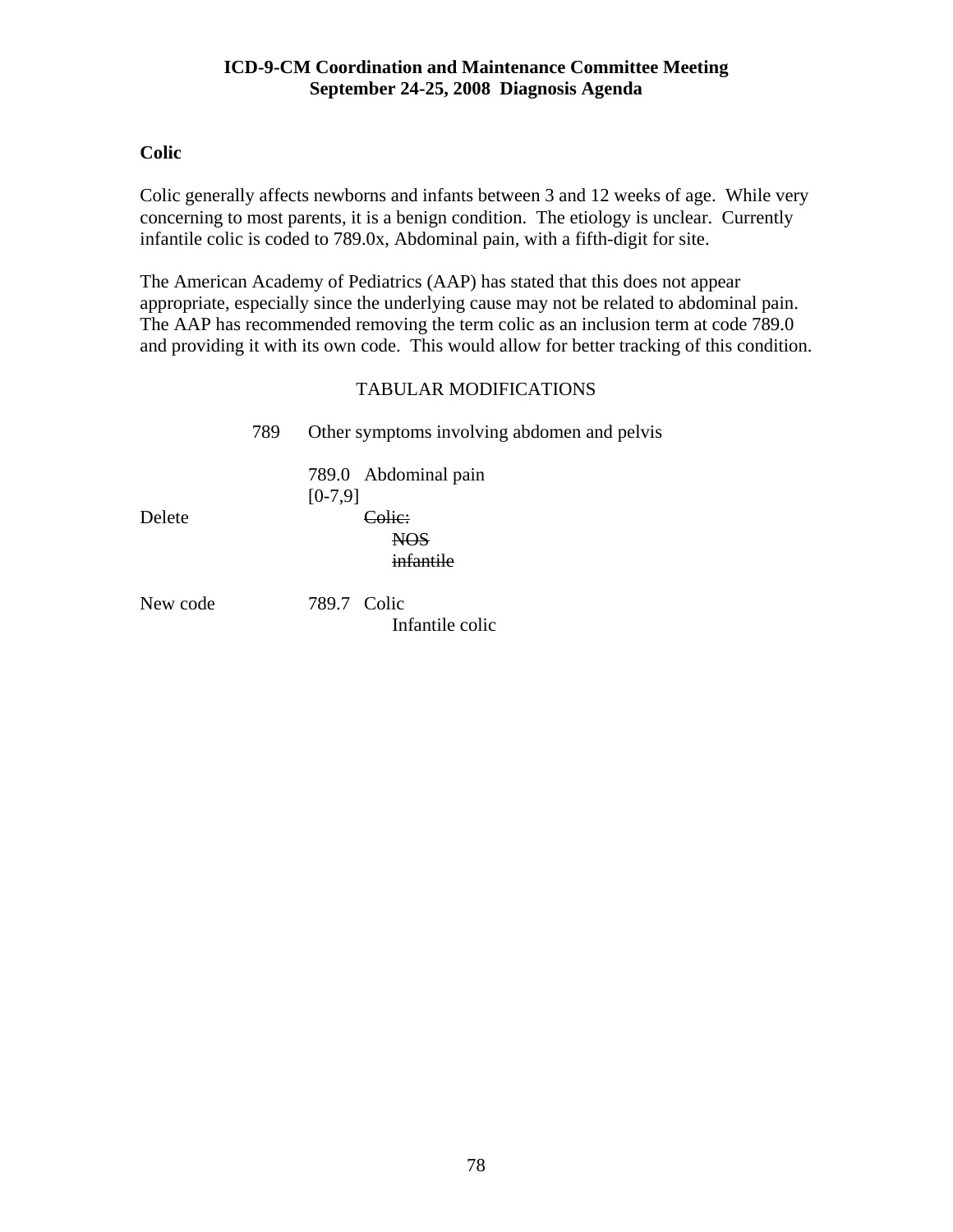## **Vomiting expansion**

Vomiting can be a very non-specific complaint with many different conditions. However, in the same way that persistent vomiting (536.2) can indicate a more significant problem, bilious emesis can also be indicative of a serious condition that may require an extensive evaluation. Currently, vomiting fecal matter is indexed to a non-specific "Other disorders of intestine, other" (569.89). Also, with the current neonatal ICD-9-CM codes there is no ability to differentiate vomiting, bilious emesis or similar problems from feeding issues in the newborn.

The American Academy of Pediatrics has requested ICD-9-CM modifications to enable better tracking of these conditions.

|          | 536 | Disorders of function of stomach                                                  |
|----------|-----|-----------------------------------------------------------------------------------|
|          |     | 536.2 Persistent vomiting                                                         |
| Add      |     | Excludes: bilious emesis (vomiting) (787.04)<br>vomiting of fecal matter (787.05) |
|          | 787 | Symptoms involving digestive system                                               |
|          |     | 787.0 Nausea and vomiting                                                         |
| Add      |     | Excludes: persistent vomiting (536.2)                                             |
| New code |     | <b>Bilious</b> emesis<br>787.04<br>Bilious vomiting                               |
|          |     | Excludes: bilious emesis (vomiting) in newborn (779.32)                           |
| New code |     | 787.05<br>Vomiting of fecal matter                                                |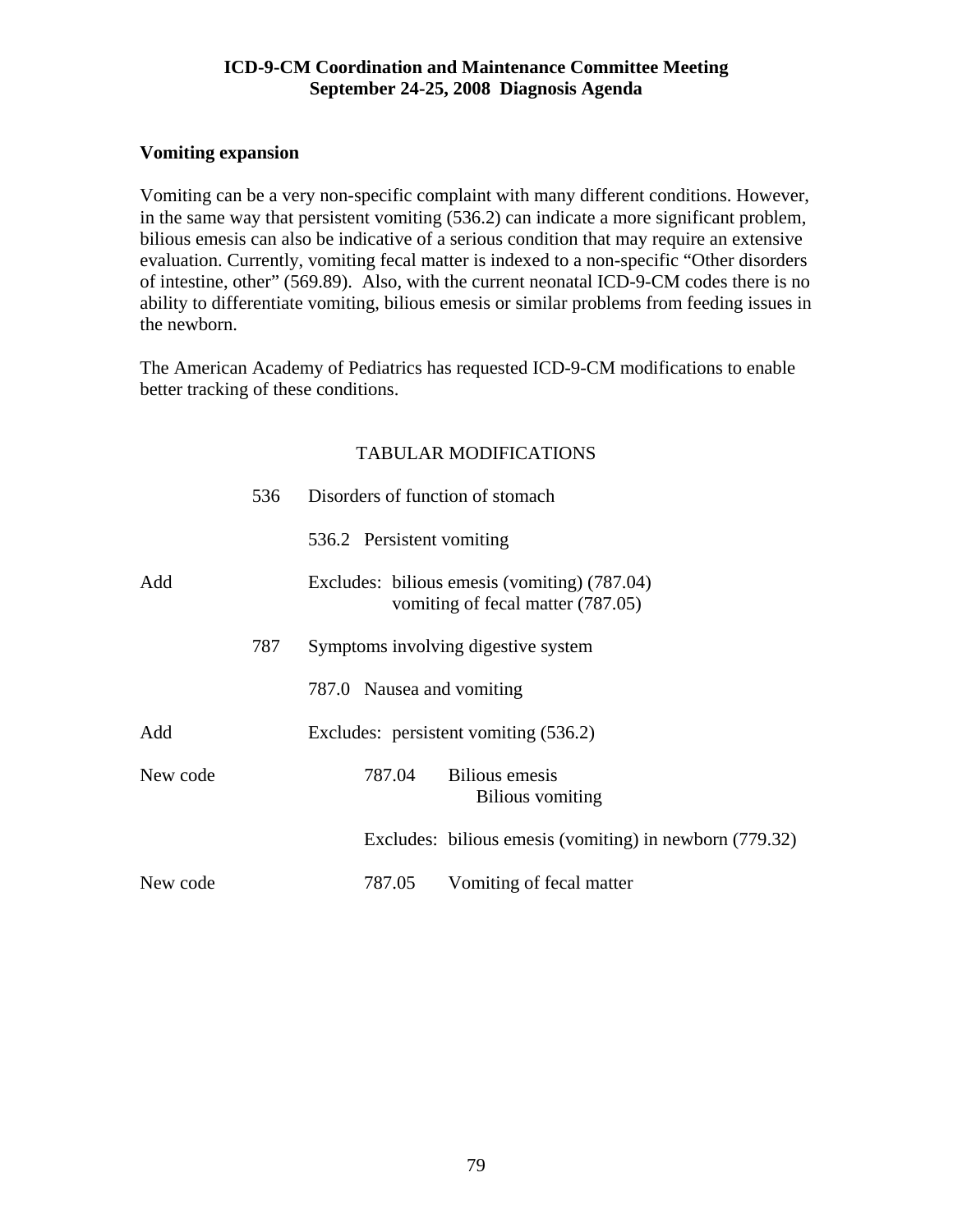|                            | 779 | Other and ill-defined conditions originating in the perinatal period     |           |                                                                                    |  |  |
|----------------------------|-----|--------------------------------------------------------------------------|-----------|------------------------------------------------------------------------------------|--|--|
| Revise                     |     | 779.3<br>Disorder of stomach function and feeding problems in<br>newborn |           |                                                                                    |  |  |
| Delete<br>Delete<br>Delete |     |                                                                          |           | Regurgitation of food in newborn<br>Slow feeding in newborn<br>Vomiting in newborn |  |  |
| New code                   |     |                                                                          | 779.31    | Feeding problems in newborn                                                        |  |  |
| New code                   |     |                                                                          | 779.32    | Bilious vomiting in newborn                                                        |  |  |
| New code                   |     |                                                                          | 779.33    | Other vomiting in newborn<br>Regurgitation of food in newborn                      |  |  |
| New code                   |     |                                                                          | 779.34    | Failure to thrive in newborn                                                       |  |  |
|                            | 783 |                                                                          |           | Symptoms concerning nutrition, metabolism, and development                         |  |  |
|                            |     |                                                                          | childhood | 783.4 Lack of expected normal physiological development in                         |  |  |
|                            |     |                                                                          | 783.41    | Failure to thrive                                                                  |  |  |
| Add                        |     |                                                                          |           | Excludes: failure to thrive in newborn (779.34)                                    |  |  |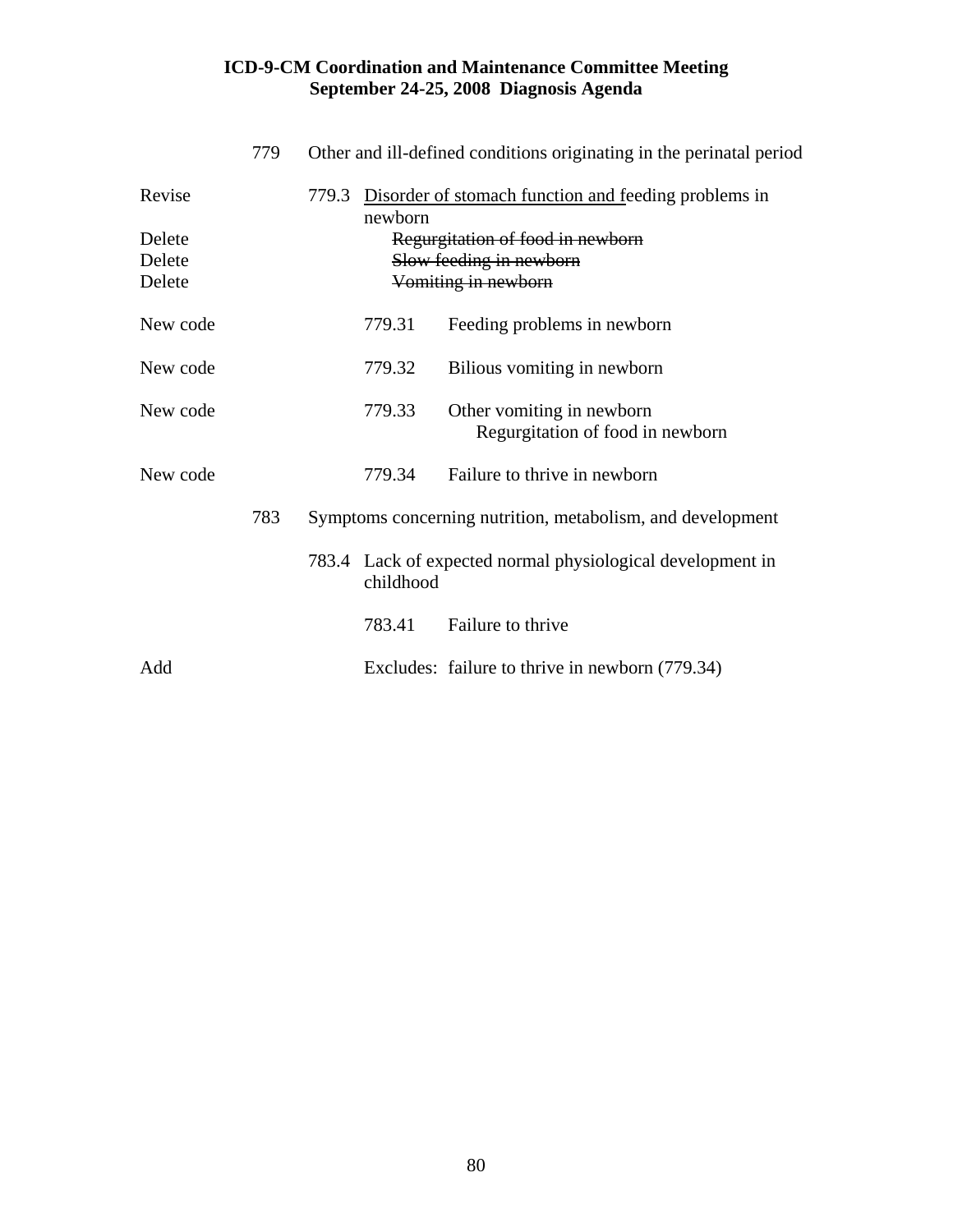## **Merkel cell carcinoma**

Paul Nghiem, M.D., an associate professor and researcher at the University of Washington, Fred Hutchinson Cancer Research Center has requested distinct diagnosis codes for Merkel cell carcinoma. Merkel cell carcinoma is an aggressive neuroendocrine skin cancer with a rising incidence. In the United States there are about 1500 new cases per year, approximating cutaneous T-cell lymphoma. This lethal cancer of the skin has a 33% disease specific mortality which is much higher than that of melanoma  $(\sim 15\%)$ making it the most common cause of non-melanoma skin cancer death in the United States. The incidence of Merkel cell carcinoma has more than tripled in the past 20 years. Both melanoma and cutaneous T-cell lymphoma (CTCL/mycosis fungoides) have their own ICD-9-CM codes.

Currently the index directs the coder to code Merkel cell carcinoma to malignant neoplasm, by site which for the skin is category 173, Other malignant neoplasm of the skin. This category is also used for far more common skin tumors such as basal and squamous cell carcinoma. This can make it difficult for Merkel cell carcinoma patients to be tracked and receive appropriate medical care needed for this more aggressive cancer. Merkel cell carcinoma does have a unique pathology code (8247) used by tumor registries across the country. Since there are no unique ICD-9-CM diagnosis codes for Merkel cell carcinoma, these proposed codes would improve the accuracy and consistency of coding this and help improve identifying and tracking these patients.

|          | 209 | Neuroendocrine tumors |                                                             |
|----------|-----|-----------------------|-------------------------------------------------------------|
|          |     |                       | 209.3 Malignant poorly differentiated neuroendocrine tumors |
| New code |     | 209.31                | Merkel cell carcinoma of the face                           |
|          |     |                       | Merkel cell carcinoma of the ear                            |
|          |     |                       | Merkel cell carcinoma of the eyelid,                        |
|          |     |                       | including canthus                                           |
|          |     |                       | Merkel cell carcinoma of the lip                            |
| New code |     | 209.32                | Merkel cell carcinoma of the scalp and neck                 |
| New code |     | 209.33                | Merkel cell carcinoma of the upper limb                     |
| New code |     | 209.34                | Merkel cell carcinoma of the lower limb                     |
| New code |     | 209.35                | Merkel cell carcinoma of the trunk                          |
| New code |     | 209.36                | Merkel cell carcinoma of other sites                        |
|          |     |                       | Merkel cell carcinoma of the buttock                        |
|          |     |                       | Merkel cell carcinoma of the genitals                       |
| New code |     | 209.37                | Merkel cell carcinoma, unknown primary site                 |
|          |     |                       | Merkel cell carcinoma nodal presentation                    |
|          |     |                       | Merkel cell carcinoma visceral metastatic                   |
|          |     |                       | presentation                                                |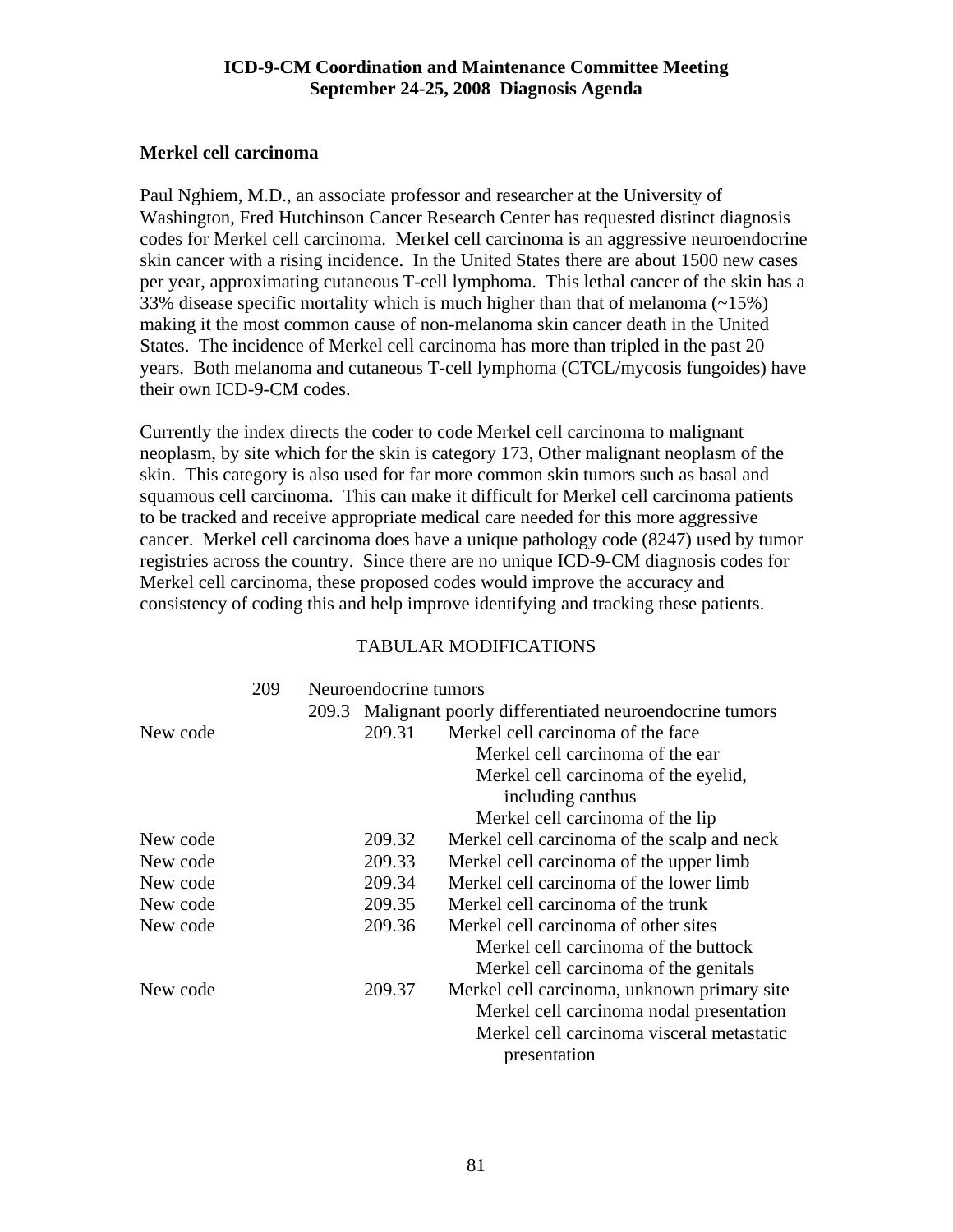#### **Secondary neuroendocrine tumors and personal history of neuroendocrine tumors**

On October 1, 2008 category 209, Neuroendocrine tumors, will become effective. This new category includes codes for primary neuroendocrine tumors. M.D. Anderson Cancer Center, the facility that requested the category, has asked that additional codes be created for secondary neuroendocrine tumors and personal history of neuroendocrine tumors to fully classify these types of neoplasms. An additional subcategory under 209 is being proposed for the secondary sites, and a new code under category V10, Personal history of malignant neoplasm, is also being proposed. The use of these codes would follow the same guidelines as for all malignant neoplasms.

|                 | 196 |                                                                               | Secondary and unspecified malignant neoplasm of lymph nodes |                                                                                                                             |  |  |  |  |
|-----------------|-----|-------------------------------------------------------------------------------|-------------------------------------------------------------|-----------------------------------------------------------------------------------------------------------------------------|--|--|--|--|
| Add             |     |                                                                               | (207.71)                                                    | Excludes: secondary neuroendocrine tumor of (distant) lymph nodes                                                           |  |  |  |  |
|                 | 197 | systems                                                                       |                                                             | Secondary malignant neoplasm of respiratory and digestive                                                                   |  |  |  |  |
| Add<br>Add      |     |                                                                               |                                                             | Excludes: secondary neuroendocrine tumor of liver (207.72)<br>secondary neuroendocrine tumor of respiratory organs (207.79) |  |  |  |  |
|                 | 198 |                                                                               |                                                             | Secondary malignant neoplasm of other specified sites                                                                       |  |  |  |  |
| Add             |     | Excludes: secondary neuroendocrine tumor of other specified sites<br>(207.79) |                                                             |                                                                                                                             |  |  |  |  |
|                 | 209 |                                                                               | Neuroendocrine tumors                                       |                                                                                                                             |  |  |  |  |
| New subcategory |     |                                                                               |                                                             | 209.7 Secondary neuroendocrine tumors<br>Secondary carcinoid tumors                                                         |  |  |  |  |
| New code        |     |                                                                               | 209.70                                                      | Secondary neuroendocrine tumor, unspecified<br>site                                                                         |  |  |  |  |
| New code        |     |                                                                               | 209.71                                                      | Secondary neuroendocrine tumor of distant<br>lymph nodes<br>Mesentery metastasis of neuroendocrine<br>tumor                 |  |  |  |  |
| New code        |     |                                                                               | 209.72                                                      | Secondary neuroendocrine tumor of liver                                                                                     |  |  |  |  |
| New code        |     |                                                                               | 209.73                                                      | Secondary neuroendocrine tumor of bone                                                                                      |  |  |  |  |
| New code        |     |                                                                               | 209.74                                                      | Secondary neuroendocrine tumor of peritoneum                                                                                |  |  |  |  |
| New code        |     |                                                                               | 209.79                                                      | Secondary neuroendocrine tumor of other sites                                                                               |  |  |  |  |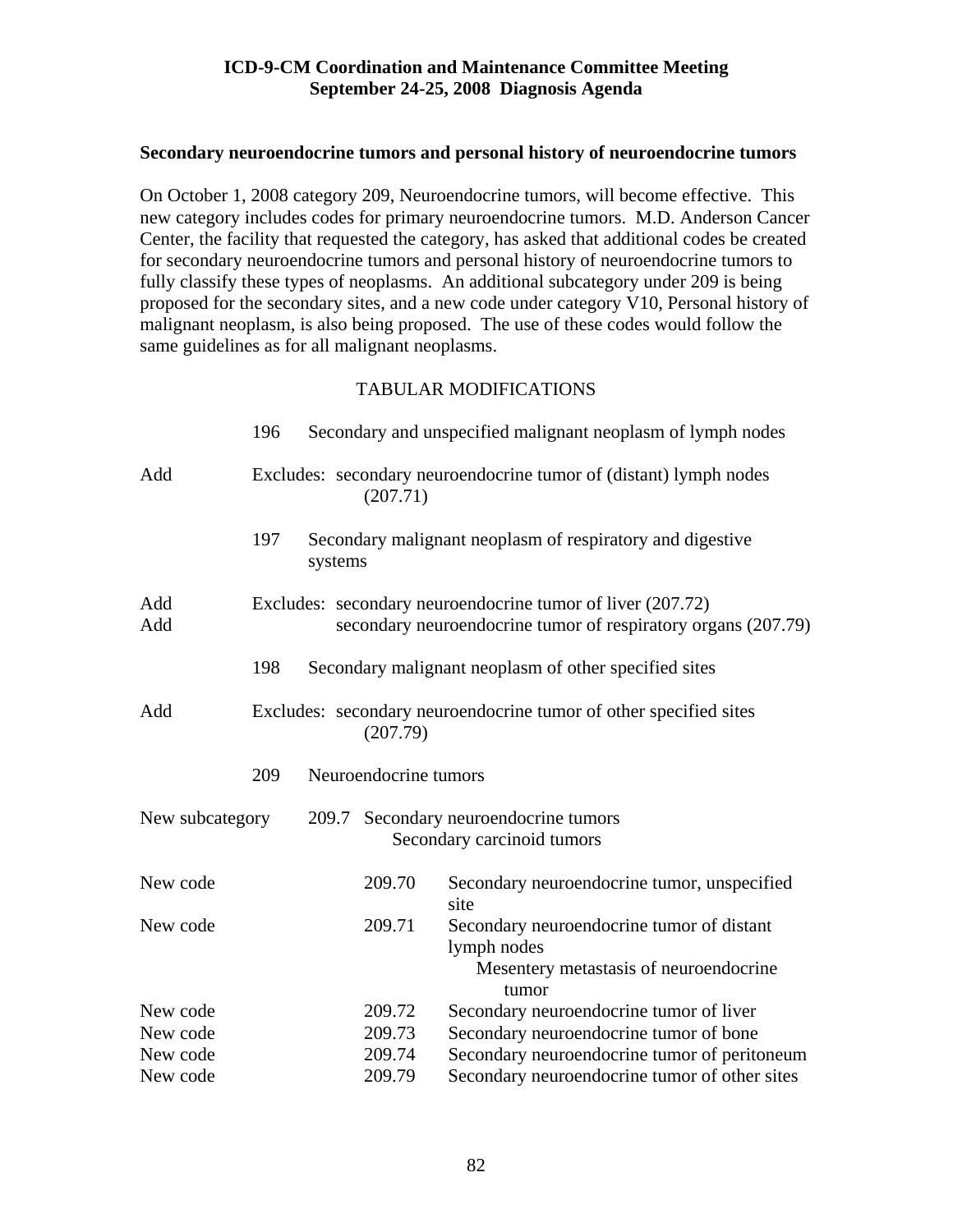|          | V10 |                            |          | Personal history of malignant neoplasm                                                                      |
|----------|-----|----------------------------|----------|-------------------------------------------------------------------------------------------------------------|
| Delete   |     | carcinoid syndrome (259.2) |          | Code first any continuing functional activity, such as:                                                     |
|          |     |                            |          | V10.0 Gastrointestinal tract                                                                                |
| Add      |     |                            |          | Excludes: personal history of carcinoid tumor (V10.91)<br>personal history of neuroendocrine tumor (V10.91) |
|          |     |                            |          | V10.1 Trachea, bronchus, and lung                                                                           |
| Add      |     |                            |          | Excludes: personal history of carcinoid tumor (V10.91)<br>personal history of neuroendocrine tumor (V10.91) |
|          |     |                            |          | V10.8 Personal history of malignant neoplasm of other sites                                                 |
| Add      |     |                            |          | Excludes: personal history of carcinoid tumor (V10.91)<br>personal history of neuroendocrine tumor (V10.91) |
| Revise   |     |                            | neoplasm | V10.9 Other and Uunspecified personal history of malignant                                                  |
| New code |     |                            | V10.90   | Unspecified personal history of malignant<br>neoplasm                                                       |
| New code |     |                            | V10.91   | Personal history of neuroendocrine tumor<br>Personal history of carcinoid tumor                             |
|          |     |                            |          | Code first any continuing functional activity, such as:<br>carcinoid syndrome (259.2)                       |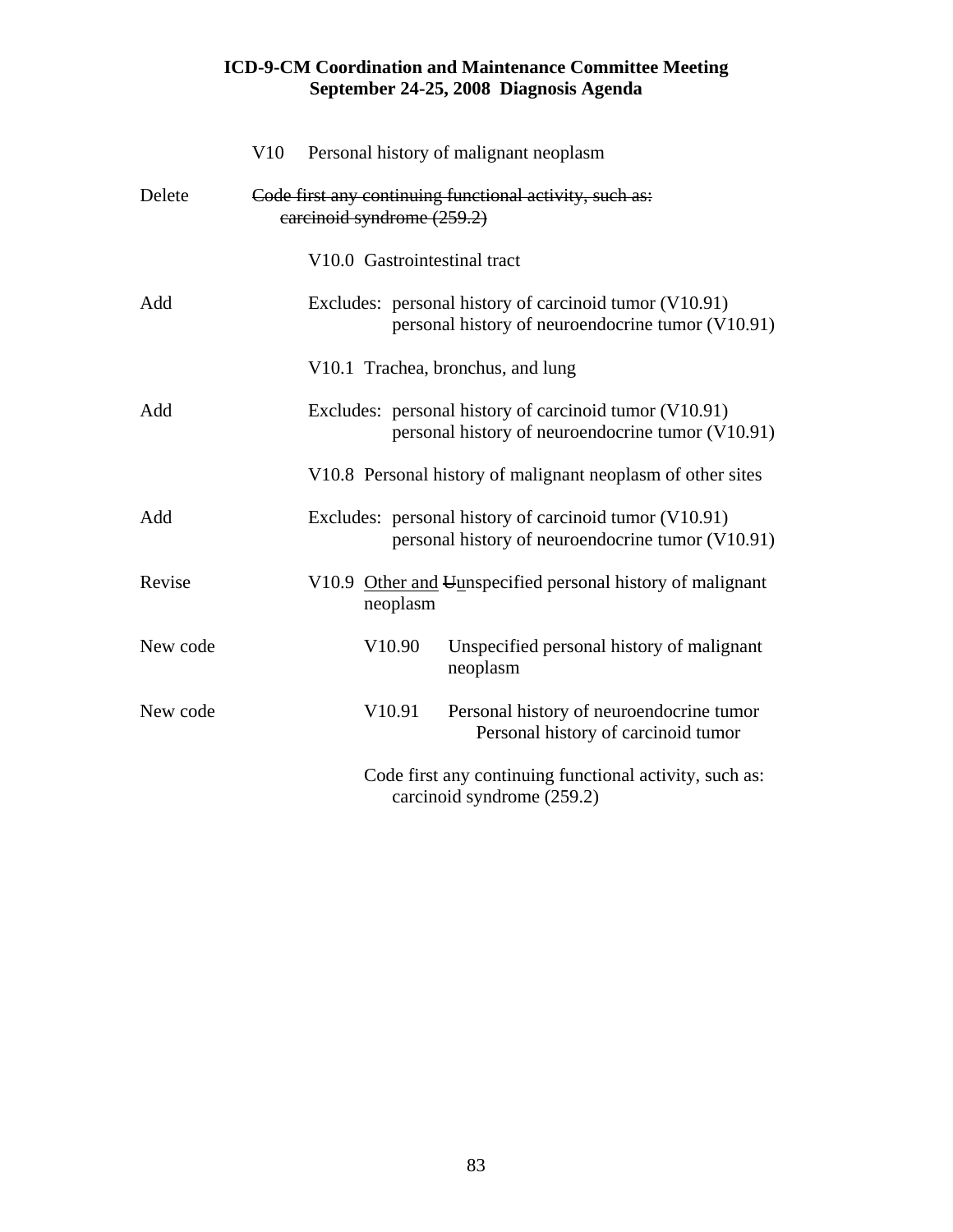#### **Inconclusive mammogram**

A routine mammogram may be deemed inconclusive due to what is termed dense breasts. This is not considered an abnormal condition, but one which requires further testing to confirm that no malignant condition exists that cannot be noted on mammogram. A new code has been requested to explain this situation and to justify further testing.

Category 793, Nonspecific abnormal findings on radiological and other examination of body structure, was considered the best category for this new code, but there were concerns that because dense breasts are not abnormal category 793 would not be correct. To remedy this potential conflict it is being proposed that the title of category 793 be modified to have the term abnormal be nonessential allowing the inclusion of inconclusive, but not necessarily abnormal test findings to be included in this category.

| Revise<br>793 |  |       |              | Nonspecific (abnormal) findings on radiological and other<br>examination of body structure |
|---------------|--|-------|--------------|--------------------------------------------------------------------------------------------|
|               |  |       | 793.8 Breast |                                                                                            |
| Add           |  |       |              | Excludes: inconclusive mammogram (793.92)                                                  |
|               |  | 793.9 | Other        |                                                                                            |
| New code      |  |       | 793.92       | Inconclusive mammogram<br>Dense breasts<br>Inconclusive mammography                        |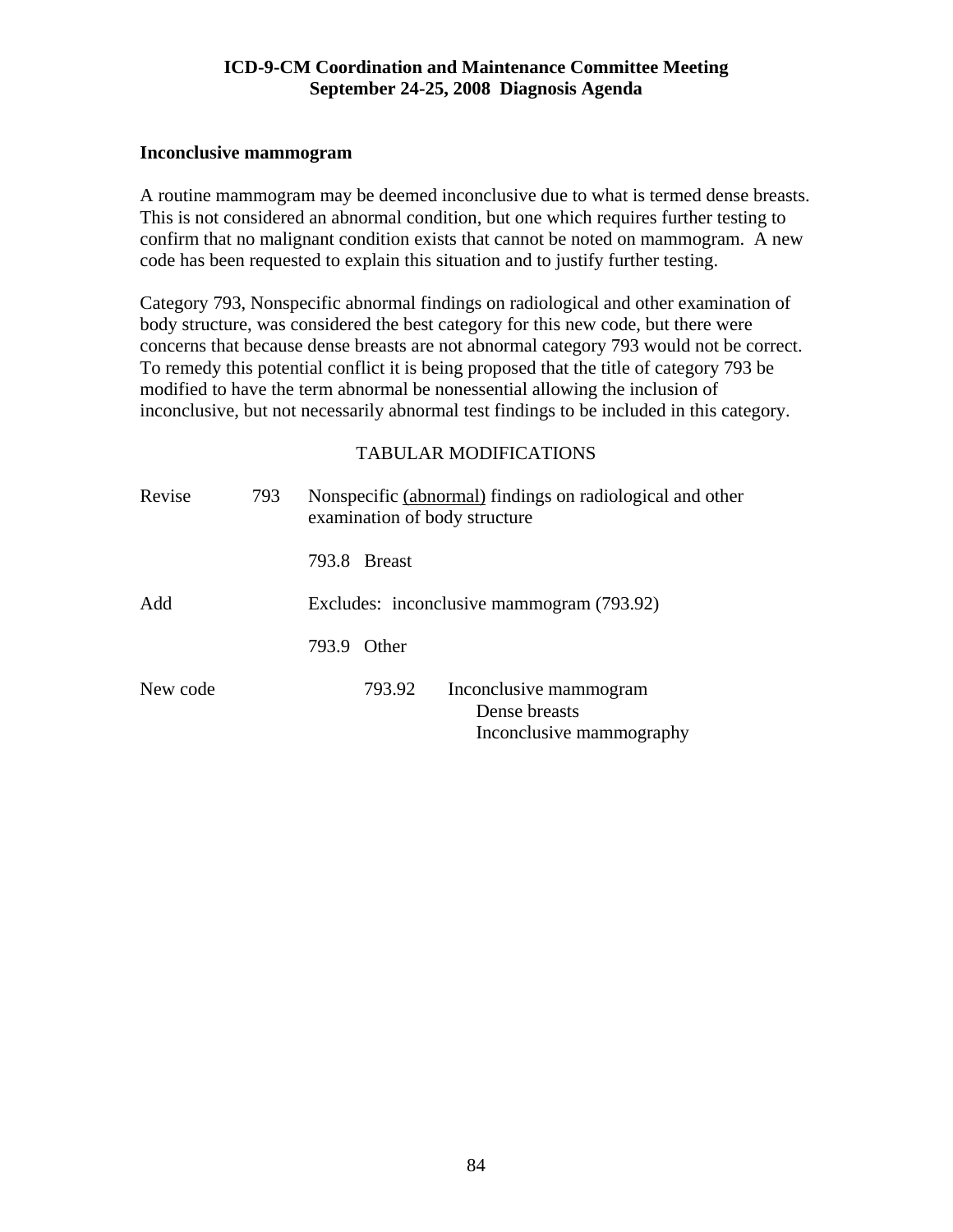# **Addenda**

# **TABULAR ADDENDA**

|                   | 046 | Slow virus infections and prion diseases of central nervous system                                                           |
|-------------------|-----|------------------------------------------------------------------------------------------------------------------------------|
|                   |     | 046.1 Jakob-Creutzfeldt disease                                                                                              |
| Add<br>Add<br>Add |     | Use additional code to identify dementia:<br>with behavioral disturbance (294.11)<br>without behavioral disturbance (294.10) |
| Revise            |     | VIRAL DISEASES GENERALLY ACCOMPANIED BY EXANTHEM<br>$(050-059)$                                                              |
|                   | 172 | Malignant melanoma of skin                                                                                                   |
| Revise            |     | Excludes: sites other than skin?-code to malignant neoplasm of the site                                                      |
|                   | 199 | Malignant neoplasm without specification of site                                                                             |
| Add               |     | Excludes: malignant (poorly differentiated) neuroendocrine carcinoma,<br>any site (209.30)                                   |
| Revise            |     | malignant (poorly differentiated) neuroendocrine tumor, any<br>site (209.30)                                                 |
| Revise            |     | neuroendocrine carcinoma (high grade), any site (209.30)                                                                     |
|                   |     | 199.2 Malignant neoplasm associated with transplanted organ                                                                  |
| Revise            |     | Use additional code for specific malignancy-site                                                                             |
|                   | 202 | Other malignant neoplasms of lymphoid and histiocytic tissue                                                                 |
|                   |     | 202.0 Nodular lymphoma<br>Lymphoma:                                                                                          |
| Revise            |     | follicular (giant) (large cell)                                                                                              |
|                   | 209 | Neuroendocrine tumors                                                                                                        |
| Add<br>Revise     |     | Excludes: benign pancreatic islet cell tumors (211.7)<br>malignant pancreatic islet cell tumors (157.4)                      |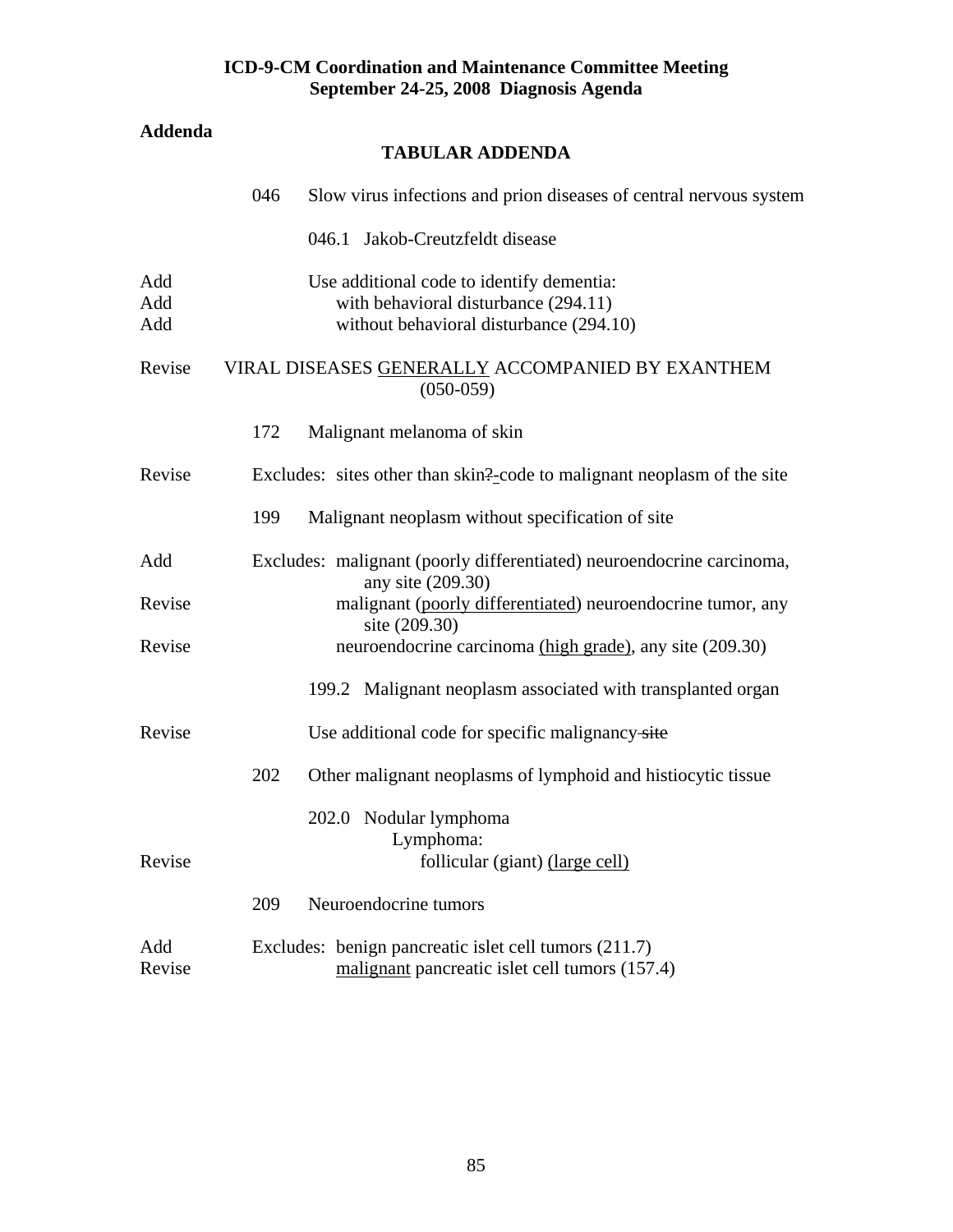|                          | 238 | Neoplasm of uncertain behavior of other and unspecified sites and<br>tissues                                                                                        |  |  |
|--------------------------|-----|---------------------------------------------------------------------------------------------------------------------------------------------------------------------|--|--|
|                          |     | 238.7 Other lymphatic and hematopoietic tissues                                                                                                                     |  |  |
| Add                      |     | 238.72<br>Low grade myelodysplastic syndrome lesions<br>Refractory anemia with excess blasts-1<br>$(RAEB-1)$                                                        |  |  |
| Delete                   |     | High grade myelodysplastic syndrome lesions<br>238.73<br>Refractory anemia with excess blasts-1<br>$(RAEB-1)$                                                       |  |  |
|                          | 244 | Acquired hypothyroidism                                                                                                                                             |  |  |
| Add                      |     | 244.1 Other postablative hypothyroidism<br>Hypothyroidism following therapy, such as irradiation                                                                    |  |  |
| Add                      |     | 244.2 Iodine hypothyroidism<br>Hypothyroidism resulting from administration or<br>ingestion of iodide                                                               |  |  |
|                          | 251 | Other disorders of pancreatic internal secretion                                                                                                                    |  |  |
| Add                      |     | 251.3 Postsurgical hypoinsulinemia<br>Postpancreatectomy (complete) (partial)                                                                                       |  |  |
| Add<br>Add<br>Add<br>Add |     | Use additional code to identify (any associated):<br>acquired absence of pancreas (V45.79)<br>secondary diabetes mellitus (249.00-249.91)<br>insulin use $(V58.67)$ |  |  |
| Add                      |     | Excludes: transient hyperglycemia post procedure (790.29)<br>transient hypoglycemia post procedure (251.2)                                                          |  |  |
|                          | 272 | Disorders of lipoid metabolism                                                                                                                                      |  |  |
| Add<br>Add               |     | 272.2 Mixed hyperlipidemia<br>Combined hyperlipidemia<br>Elevated cholesterol with elevated triglycerides NEC                                                       |  |  |
| Delete                   |     | 272.4 Other and unspecified hyperlipidemia<br>Combined hyperlipidemia                                                                                               |  |  |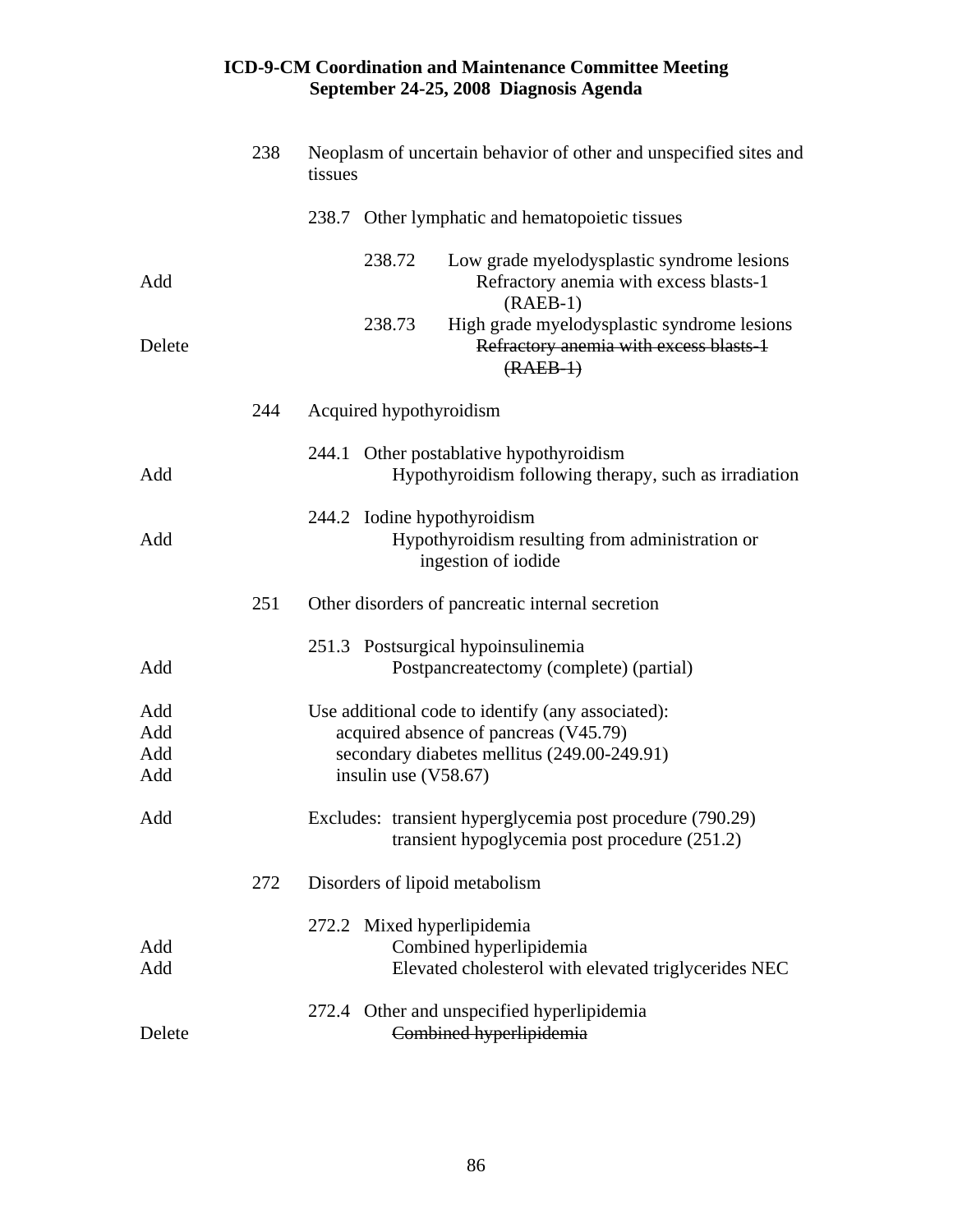|        | 279 | Disorders involving the immune mechanism                                                                      |
|--------|-----|---------------------------------------------------------------------------------------------------------------|
|        |     | 279.5 Graft-versus-host disease                                                                               |
| Revise |     | Code first underlying cause, such as:<br>complication of transplanted organ (bone marrow) (996.80-<br>996.89) |
| Revise |     | complication of blood transfusion (998.89)                                                                    |
|        | 285 | Other and unspecified anemias                                                                                 |
| Revise |     | 285.2 Anemia of chronic disease<br>Anemia in (due to) (with) chronic illness                                  |
|        | 294 | Persistent mental disorders due to conditions classified elsewhere                                            |
|        |     | 294.1 Dementia in conditions classified elsewhere                                                             |
| Revise |     | Code first any underlying physical condition as:<br>dementia in:<br>Jakob-Creutzfeldt disease (046.19)        |
|        | 305 | Nondependent abuse of drugs                                                                                   |
| Delete |     | 305.1 Tobacco use disorder<br>$[0-3]$                                                                         |
|        | 331 | Other cerebral degenerations                                                                                  |
|        |     | 331.7 Cerebral degeneration in diseases classified elsewhere                                                  |
| Revise |     | Excludes: cerebral degeneration in:<br>Jakob-Creutzfeldt disease (046.19)                                     |
|        | 372 | Disorders of conjunctiva                                                                                      |
|        |     | 372.3 Other and unspecified conjunctivitis                                                                    |
|        |     | Pingueculitis<br>372.34                                                                                       |
| Add    |     | Excludes: Pinguecula (372.51)                                                                                 |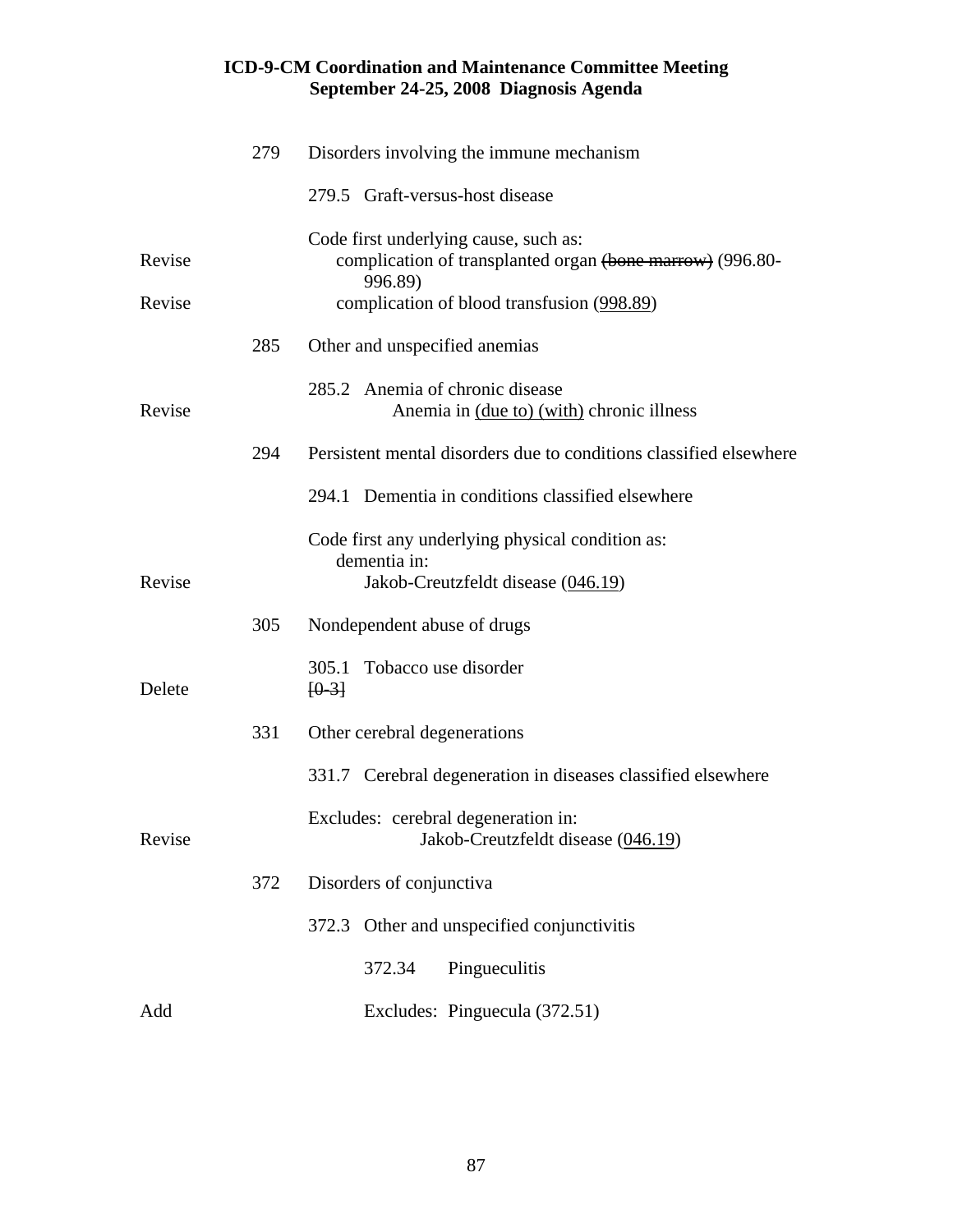|                             |     | 372.5 Conjunctival degenerations and deposits                                                                       |
|-----------------------------|-----|---------------------------------------------------------------------------------------------------------------------|
|                             |     | 372.51<br>Pinguecula                                                                                                |
| Add                         |     | Excludes: Pingueculitis (372.34)                                                                                    |
|                             | 403 | Hypertensive chronic kidney disease                                                                                 |
| Revise                      |     | Excludes: acute kidney failure (584.5-584.9)                                                                        |
|                             | 413 | Angina pectoris                                                                                                     |
| Add                         |     | 413.9 Other and unspecified angina pectoris<br>Angina:<br>equivalent                                                |
| Add                         |     | Use additional code(s) for symptoms associated with angina<br>equivalent                                            |
|                             | 445 | Atheroembolism                                                                                                      |
|                             |     | 445.8 Of other sites                                                                                                |
|                             |     | Kidney<br>445.81                                                                                                    |
| Revise                      |     | Use additional code for any associated acute kidney failure<br>or chronic kidney disease (584, 585)                 |
| Revise<br>Add<br>Add<br>Add | 584 | Acute renal kidney failure<br>Acute kidney disease<br>Acute kidney failure<br>Acute renal failure                   |
| Revise<br>Add               |     | 584.5 Acute kidney failure Wwith lesion of tubular necrosis<br>Acute kidney failure with lesion of tubular necrosis |
| Revise                      |     | 584.6 Acute kidney failure Wwith lesion of renal cortical necrosis                                                  |
| Revise                      |     | Acute kidney failure Wwith lesion of renal medullary<br>584.7<br>[papillary] necrosis                               |
| Revise                      |     | Acute kidney failure Wwith other specified pathological<br>584.8<br>lesion in kidney                                |
| Revise                      |     | Acute kidney failure Acute renal failure, unspecified<br>584.9                                                      |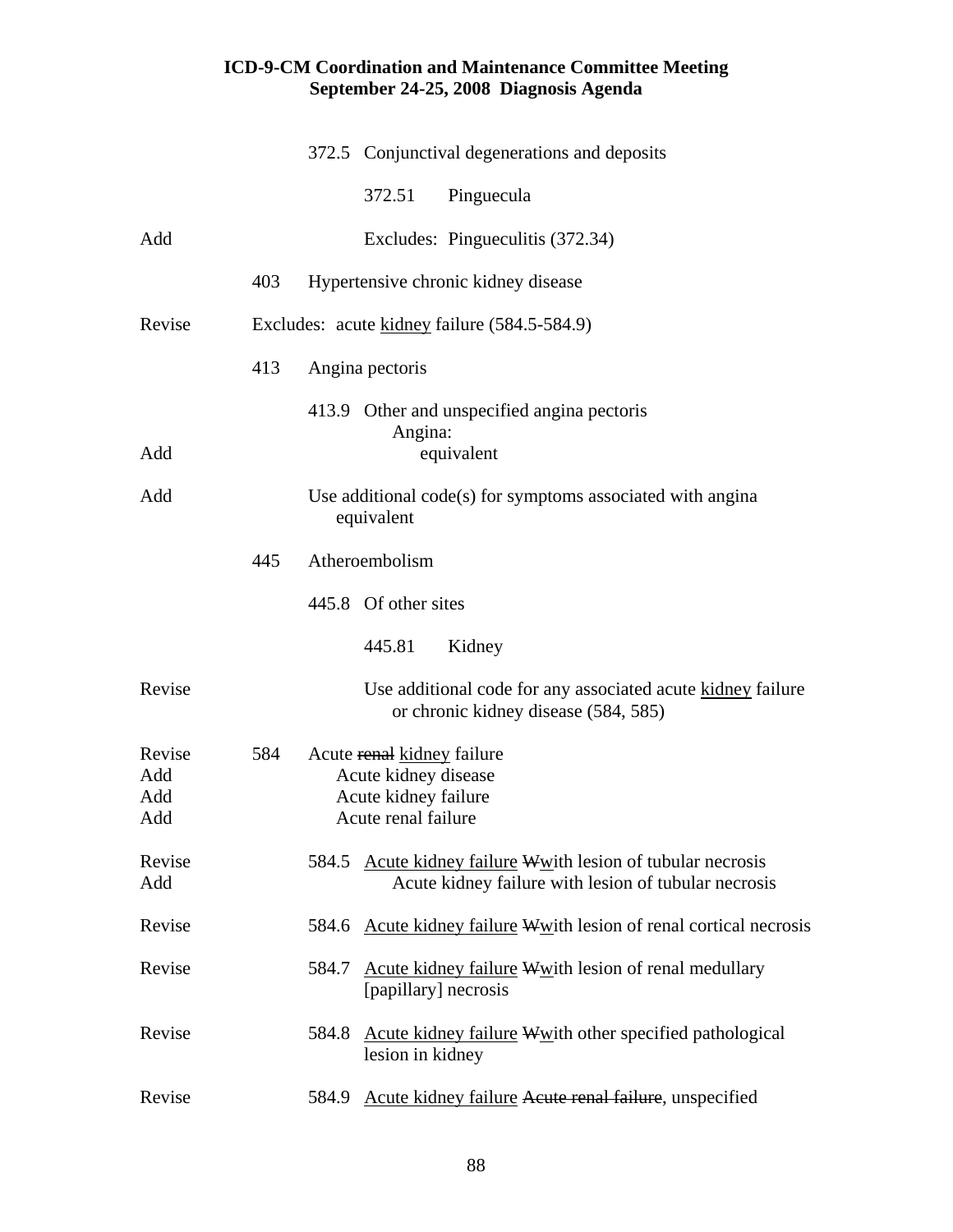|                  | 587 | Renal sclerosis, unspecified                                                                                                     |
|------------------|-----|----------------------------------------------------------------------------------------------------------------------------------|
| Delete           |     | Includes: Atrophy of kidney<br>Atrophy of kidney                                                                                 |
|                  | 611 | Other disorders of breast                                                                                                        |
|                  |     | 611.8 Other specified disorders of breast                                                                                        |
|                  |     | 611.82<br>Hypoplasia of breast                                                                                                   |
| Add              |     | Excludes: congenital absence of breast (757.6)                                                                                   |
|                  | 624 | Noninflammatory disorders of vulva and perineum                                                                                  |
| Revise           |     | Excludes: condyloma acuminatum $(078.10)$                                                                                        |
|                  | 639 | Complications following abortion and ectopic and molar<br>pregnancies                                                            |
| Revise<br>Revise |     | 639.3 Kidney failure<br>Renal (Kidney):                                                                                          |
|                  | 649 | Other conditions or status of the mother complicating pregnancy,<br>childbirth, or the puerperium                                |
|                  |     | Coagulation defects complicating pregnancy, childbirth, or<br>649.3<br>the puerperium                                            |
| Revise           |     | Conditions classifiable to 286, 287, 289                                                                                         |
| Revise           |     | Use additional code to identify the specific coagulation defect<br>$(286.0 - 286.9, 287.0 - 287.9, 289.0 - 289.9)$               |
|                  | 669 | Other complications of labor and delivery, not elsewhere classified                                                              |
| Revise           |     | 669.3 Acute kidney failure following labor and delivery                                                                          |
|                  |     | INFECTIONS OF SKIN AND SUBCUTANEOUS TISSUE (680-686)                                                                             |
| Revise           |     | Excludes: certain infections of skin classified under "Infectious and<br>Parasitic Diseases," such as:<br>viral warts $(078.10)$ |
|                  |     |                                                                                                                                  |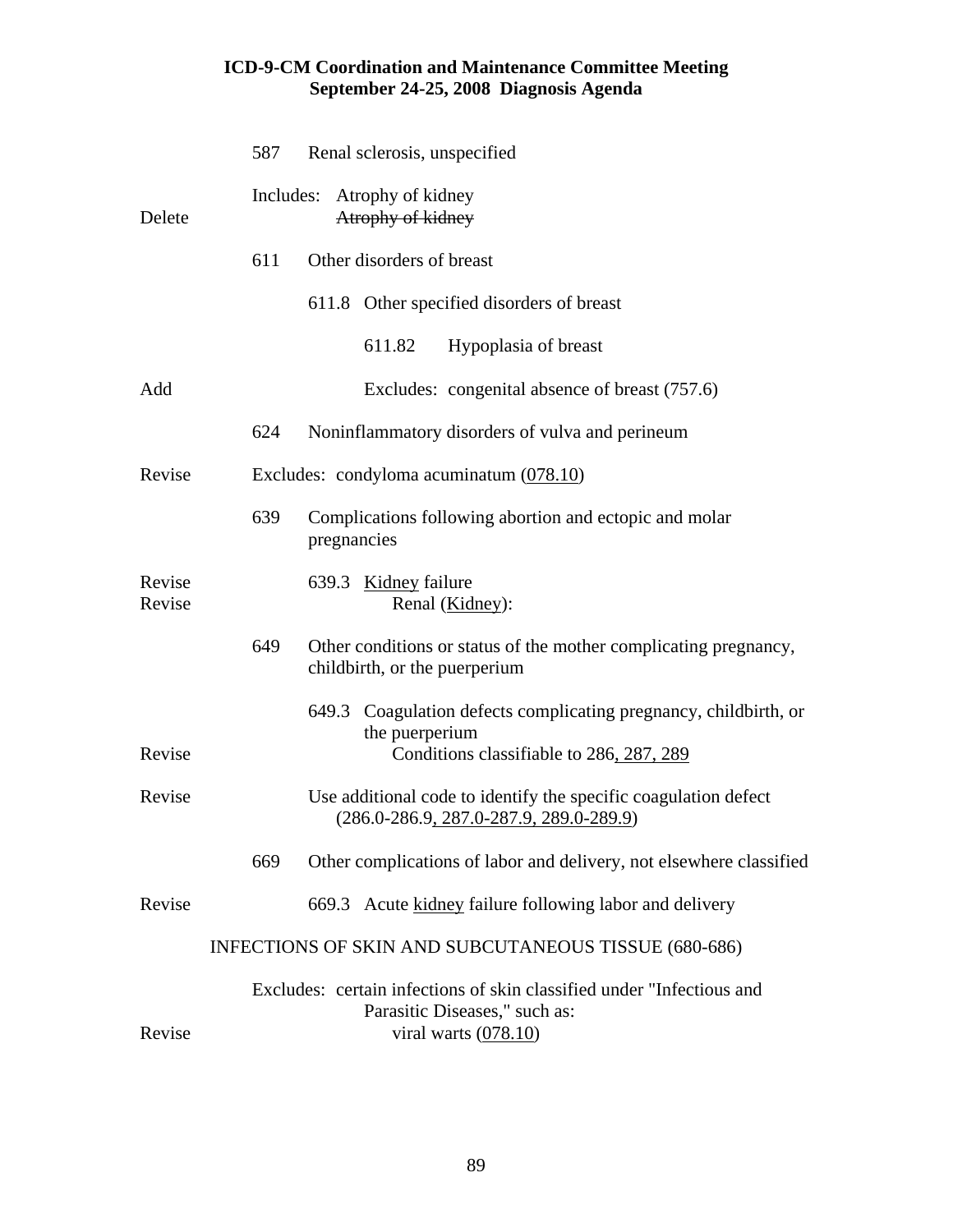|                  | 707 | Chronic ulcer of skin                                                                                                           |
|------------------|-----|---------------------------------------------------------------------------------------------------------------------------------|
|                  |     | 707.0 Pressure ulcer                                                                                                            |
| Add              |     | 707.03<br>Lower back<br>Coccyx                                                                                                  |
|                  | 733 | Other disorders of bone and cartilage                                                                                           |
| Add              |     | 733.1 Pathologic fracture<br>Chronic fracture                                                                                   |
|                  | 757 | Congenital anomalies of the integument                                                                                          |
| Revise<br>Revise |     | 757.6 Specified congenital anomalies of breast<br>Congenital aAbsent breast or nipple                                           |
| Add              |     | Excludes: micromastia (611.82)                                                                                                  |
|                  | 772 | Fetal and neonatal hemorrhage                                                                                                   |
| Add              |     | Excludes: fetal hematologic conditions (678.0)                                                                                  |
| Revise           |     | 772.0 Fetal blood loss affecting newborn                                                                                        |
|                  | 776 | Hematological disorders of newborn                                                                                              |
| Revise           |     | Includes: disorders specific to the fetus or newborn though possibly<br>originating in utero                                    |
| Revise           |     | 776.9 Unspecified hematological disorder specific to fetus or<br>newborn                                                        |
|                  | 777 | Perinatal disorders of digestive system                                                                                         |
| Delete           |     | 777.5 Necrotizing enterocolitis in newborn<br>Pseudomembranous enterocolitis in newborn                                         |
| Add              |     | Stage I necrotizing enterocolitis in newborn<br>777.51<br>Necrotizing enterocolitis without<br>pneumatosis, without perforation |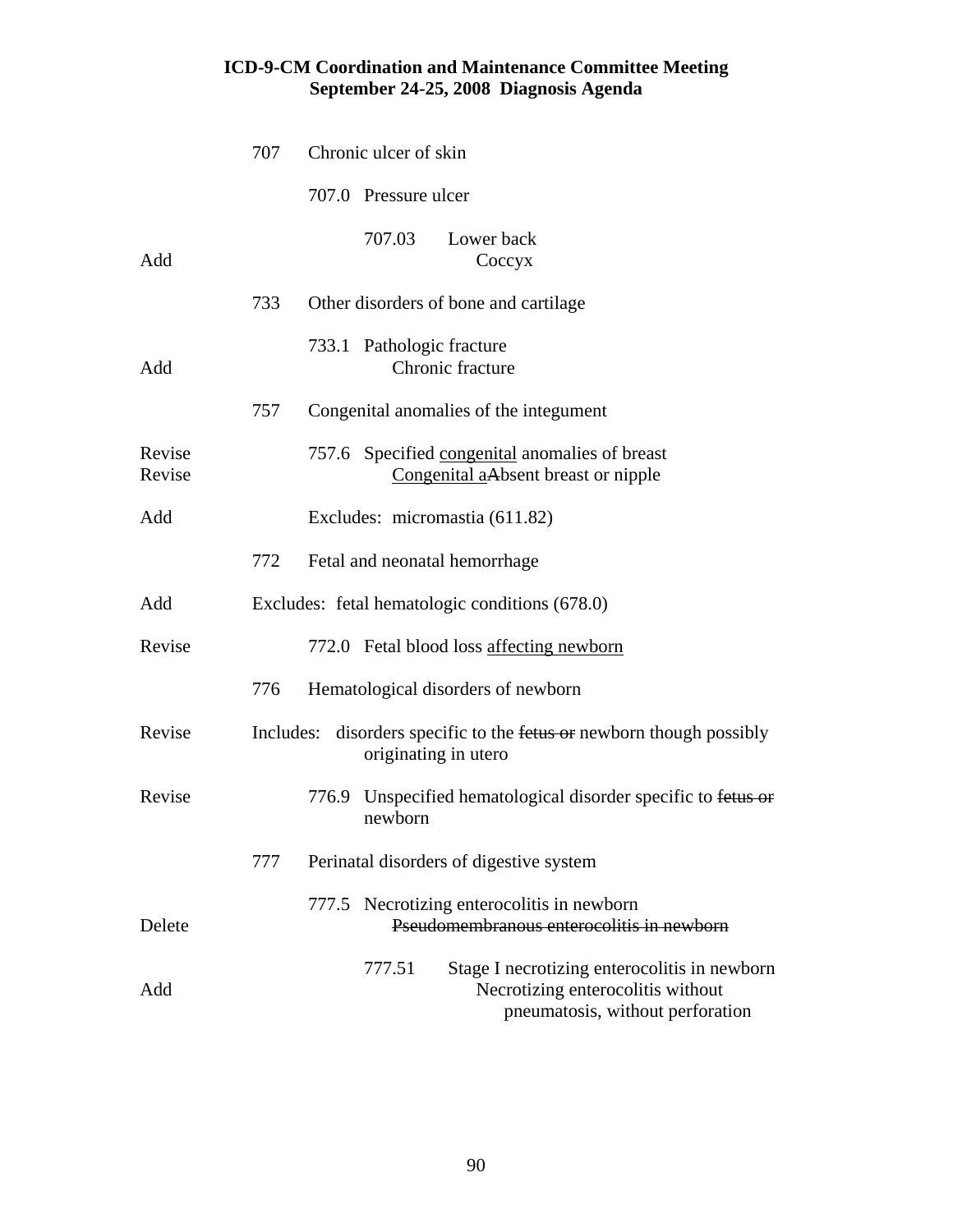|        | 795                 | Other and nonspecific abnormal cytological, histological,<br>immunological and DNA test findings                                                        |
|--------|---------------------|---------------------------------------------------------------------------------------------------------------------------------------------------------|
|        |                     | 795.0 Abnormal Papanicolaou smear of cervix and cervical HPV                                                                                            |
| Revise |                     | Excludes: carcinoma in-situ in situ of cervix $(233.1)$                                                                                                 |
|        |                     | 795.3 Nonspecific positive culture findings                                                                                                             |
|        |                     | 795.39<br>Other nonspecific positive culture findings                                                                                                   |
| Add    |                     | Excludes: colonization status (V02.0-V02.9)                                                                                                             |
|        | 796                 | Other nonspecific abnormal findings                                                                                                                     |
|        |                     | 796.7 Abnormal cytologic smear of anus and anal HPV                                                                                                     |
| Revise |                     | Excludes: severe anal dysplasia (histologically confirmed) (230.5,<br>230.6)                                                                            |
|        |                     | OPEN WOUNDS (870-897)                                                                                                                                   |
|        | body, or infection. | Note: The description "complicated" used in the fourth-digit subdivisions<br>includes those with mention of delayed healing, delayed treatment, foreign |
| Add    | such as:            | Code first any associated systemic infection or infection with systemic effects,                                                                        |
| Revise |                     | wound botulism (040.42)<br>Use additional code to identify localized or superficial infection                                                           |
|        | 995                 | Certain adverse effects not elsewhere classified                                                                                                        |
|        |                     | Systemic inflammatory response syndrome (SIRS)<br>995.9                                                                                                 |
|        |                     | Severe sepsis<br>995.92                                                                                                                                 |
|        |                     | Use additional code to specify acute organ dysfunction,<br>such as:                                                                                     |
| Revise |                     | acute kidney failure (584.5-584.9)                                                                                                                      |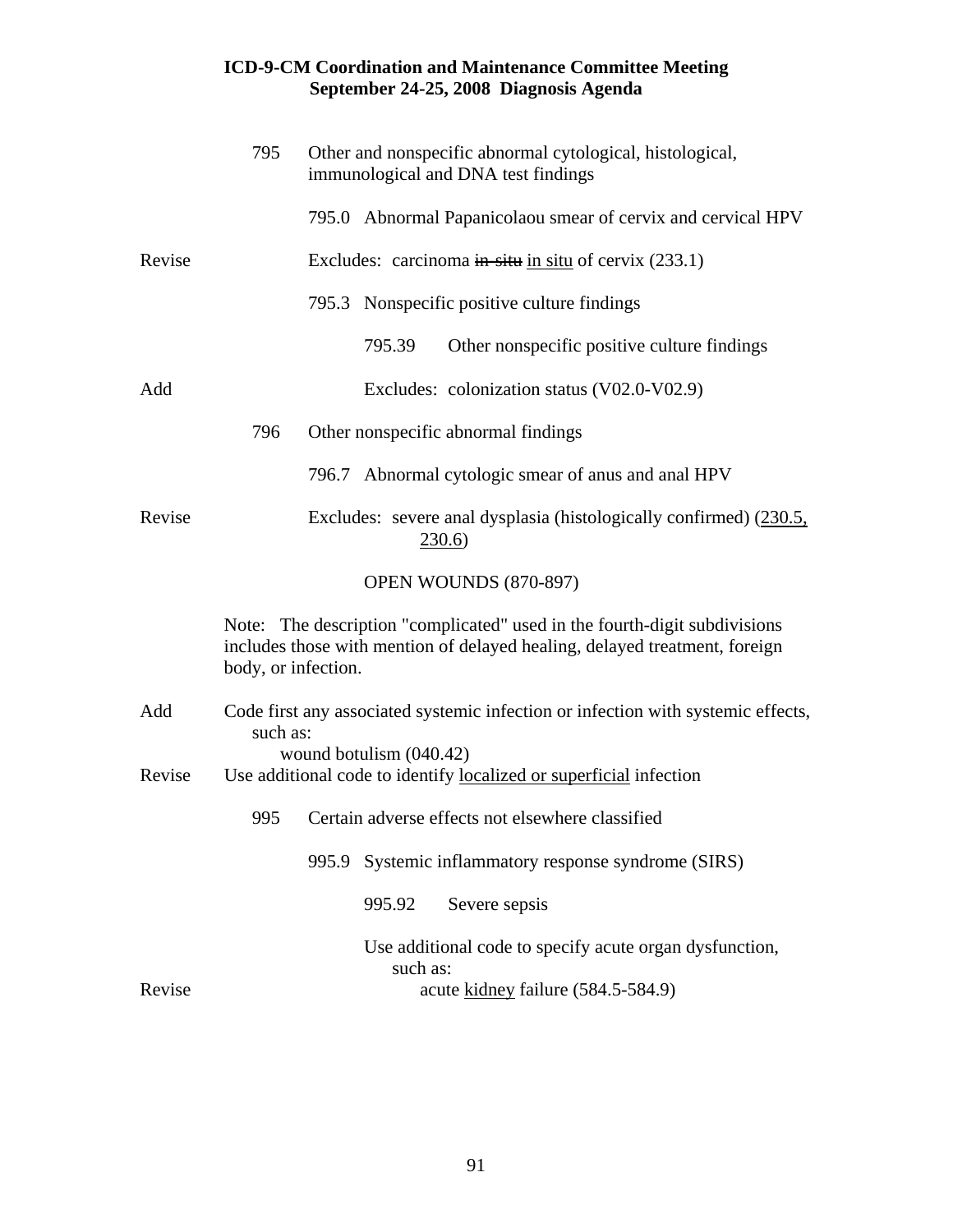|        |     |            | 995.94             | Systemic inflammatory response syndrome due<br>to non-infectious process with acute organ<br>dysfunction |
|--------|-----|------------|--------------------|----------------------------------------------------------------------------------------------------------|
| Revise |     |            | such as:           | Use additional code to specify acute organ dysfunction,<br>acute kidney failure (584.5-584.9)            |
|        | 996 |            |                    | Complications peculiar to certain specified procedures                                                   |
|        |     |            |                    |                                                                                                          |
|        |     |            | implant, and graft | 996.4 Mechanical complication of internal orthopedic device,                                             |
| Revise |     |            | 996.43             | Prosthetic joint implant failure Broken<br>prosthetic joint implant                                      |
|        |     |            |                    | 996.5 Mechanical complication of other specified prosthetic<br>device, implant, and graft                |
|        |     |            | 996.53             | Due to ocular lens prosthesis                                                                            |
| Revise |     |            |                    | Excludes: contact lenses?-code to condition                                                              |
|        | 997 | classified |                    | Complications affecting specified body systems, not elsewhere                                            |
|        |     |            |                    | 997.3 Respiratory complications                                                                          |
| Add    |     |            | 997.31             | Ventilator associated pneumonia<br>Ventilator associated pneumonitis                                     |
| Revise |     |            |                    | 997.5 Urinary complications<br>Renal (Kidney):                                                           |
|        | V07 |            |                    | Need for isolation and other prophylactic measures                                                       |
|        |     |            | estrogen levels    | V07.5 Prophylactic use of agents affecting estrogen receptors and                                        |
|        |     |            | V07.52             | Prophylactic use of aromatase inhibitors<br>Prophylactic use of:                                         |
| Revise |     |            |                    | exemestane exemestar (Aromasin)                                                                          |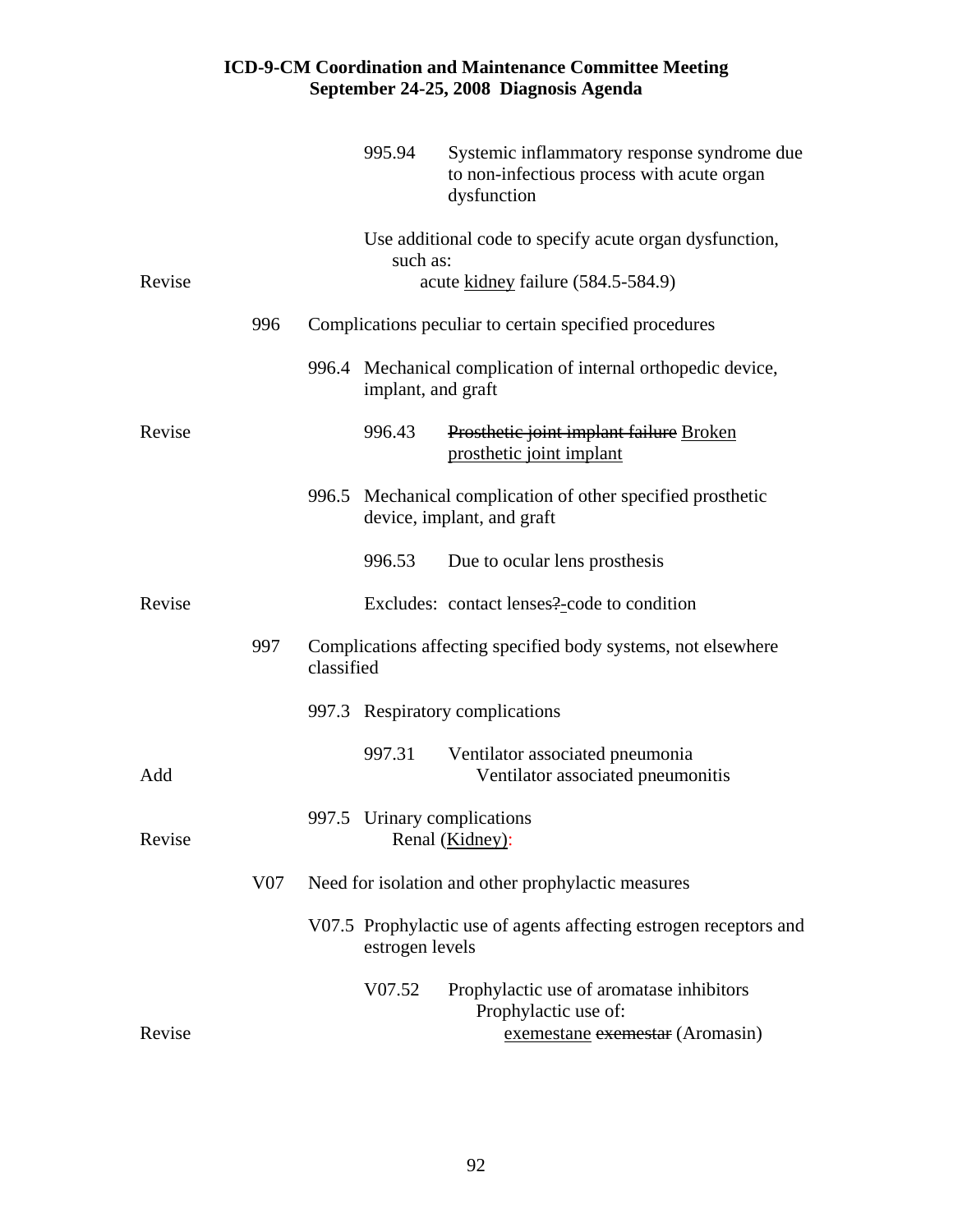|        | V15             |                             | Other personal history presenting hazards to health                                                                      |
|--------|-----------------|-----------------------------|--------------------------------------------------------------------------------------------------------------------------|
|        |                 | health                      | V15.8 Other specified personal history presenting hazards to                                                             |
| Revise |                 | V <sub>15.84</sub>          | Contact with and (suspected) exposure to<br>to Exposure to asbestos                                                      |
| Revise |                 | V <sub>15.85</sub>          | Contact with and (suspected) exposure to<br><b>Exposure to potentially hazardous body fluids</b>                         |
| Revise |                 | V <sub>15.86</sub>          | Contact with and (suspected) exposure to<br><b>Exposure to lead</b>                                                      |
|        | V <sub>23</sub> |                             | Supervision of high-risk pregnancy                                                                                       |
|        |                 |                             | V23.8 Other high-risk pregnancy                                                                                          |
|        |                 | V23.86                      | Pregnancy with history of in utero procedure<br>during previous pregnancy                                                |
| Revise |                 |                             | Excludes: management of pregnancy affected by in utero<br>procedure during current pregnancy (679.0-<br>679.1)           |
|        | V45             | Other postprocedural states |                                                                                                                          |
|        |                 |                             | V45.7 Acquired absence of organ                                                                                          |
|        |                 | V <sub>45.71</sub>          | Acquired absence of breast and nipple                                                                                    |
| Add    |                 |                             | Excludes: congenital absence of breast and nipple (757.6)                                                                |
|        | V <sub>54</sub> | Other orthopedic aftercare  |                                                                                                                          |
|        |                 |                             | V54.0 Aftercare involving internal fixation device                                                                       |
| Add    |                 |                             | Excludes: aftercare involving internal fixation devices used for<br>fracture treatment (V54.10-V54.19, V54.20-<br>V54.29 |
|        |                 |                             | V54.1 Aftercare for healing traumatic fracture                                                                           |
| Add    |                 |                             | Excludes: aftercare following joint replacement (V54.81)                                                                 |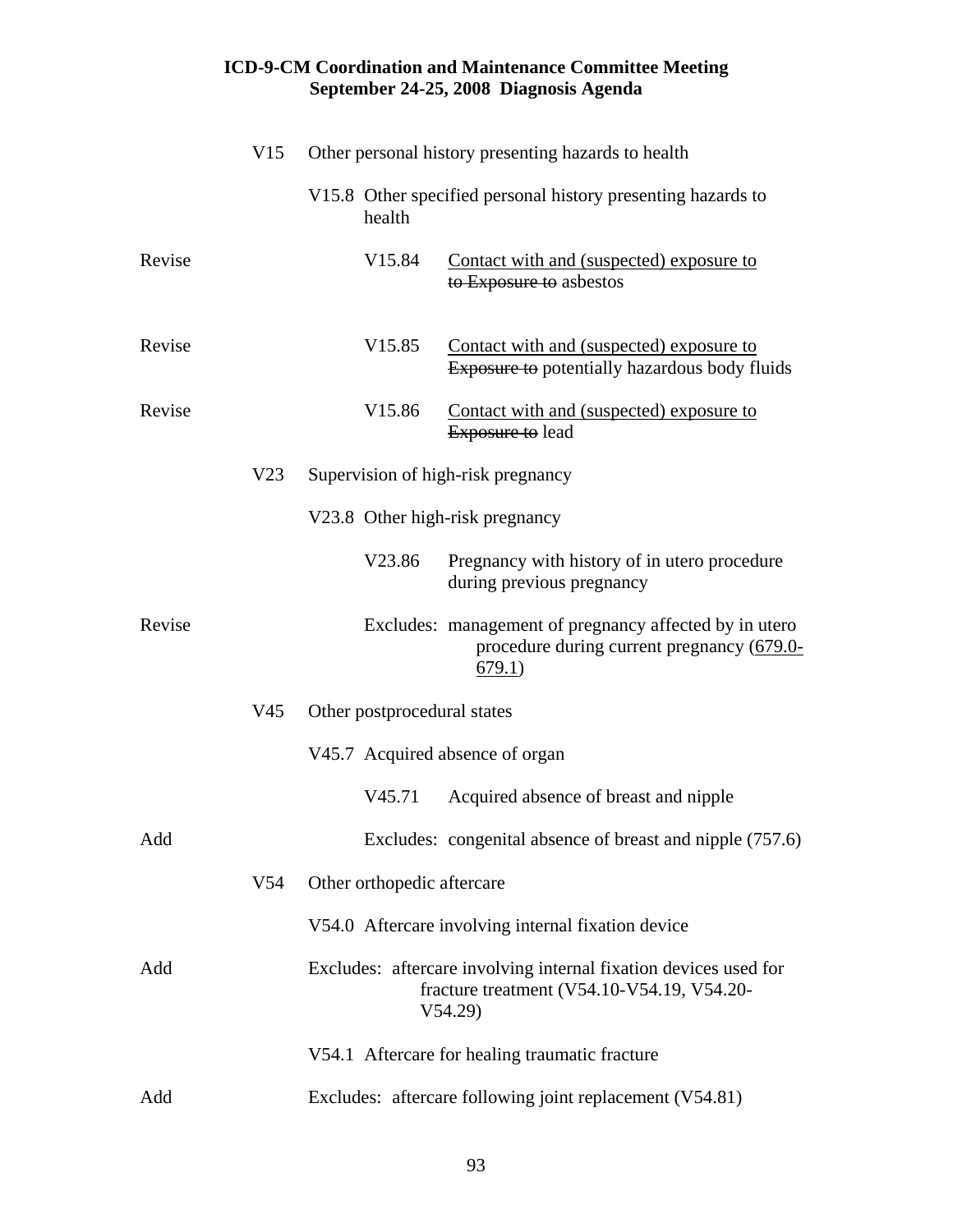|        | V54.2 Aftercare for healing pathologic fracture                                                 |
|--------|-------------------------------------------------------------------------------------------------|
| Add    | Excludes: aftercare following joint replacement (V54.81)                                        |
|        | V <sub>65</sub><br>Other persons seeking consultation                                           |
|        | V65.1 Person consulting on behalf of another person                                             |
| Add    | V65.11<br>Pediatric pre-birth visit for expecting mother<br>Pre-birth visit for adoptive mother |
|        | <b>INDEX ADDENDA</b>                                                                            |
| Revise | Administration, prophylactic<br>antibiotics V58.62                                              |
|        | Admission (encounter)<br>for<br>prophylactic                                                    |
|        | administration of                                                                               |
| Revise | antibiotics V58.62                                                                              |
|        | Anemia 285.9                                                                                    |
| Revise | in (due to) (with)                                                                              |
| Revise | Anomaly<br>breast 757.6                                                                         |
|        | Carcinoid (tumor) (M8240/1) - see Tumor, carcinoid                                              |
| Delete | and struma ovarii (M9091/1) 236.2                                                               |
| Delete | argentaffin (M8241/1) - see Neoplasm, by site uncertain behavior                                |
| Delete | malignant (M8241/3) - see Neoplasm, by site, malignant                                          |
| Delete | benign (M9091/0) 220                                                                            |
| Delete | composite (M8244/3) - see Neoplasm, by site, malignant                                          |
| Delete | goblet cell (M8243/3) - see Neoplasm, by site, malignant                                        |
| Delete | malignant (M8240/3) - see Neoplasm, by site, malignant                                          |
| Delete | nonargentaffin (M8242/1) - see also Neoplasm, by site, uncertain<br>behavior                    |
| Delete | malignant (M8242/3) - see Neoplasm, by site, malignant                                          |
| Delete | strumal (M9091/1) 236.2                                                                         |
| Delete | type bronchial adenoma (M8240/3) - see Neoplasm, lung, malignant                                |
|        |                                                                                                 |

Colitis...<br>Revise eosine eosinophilic 558.42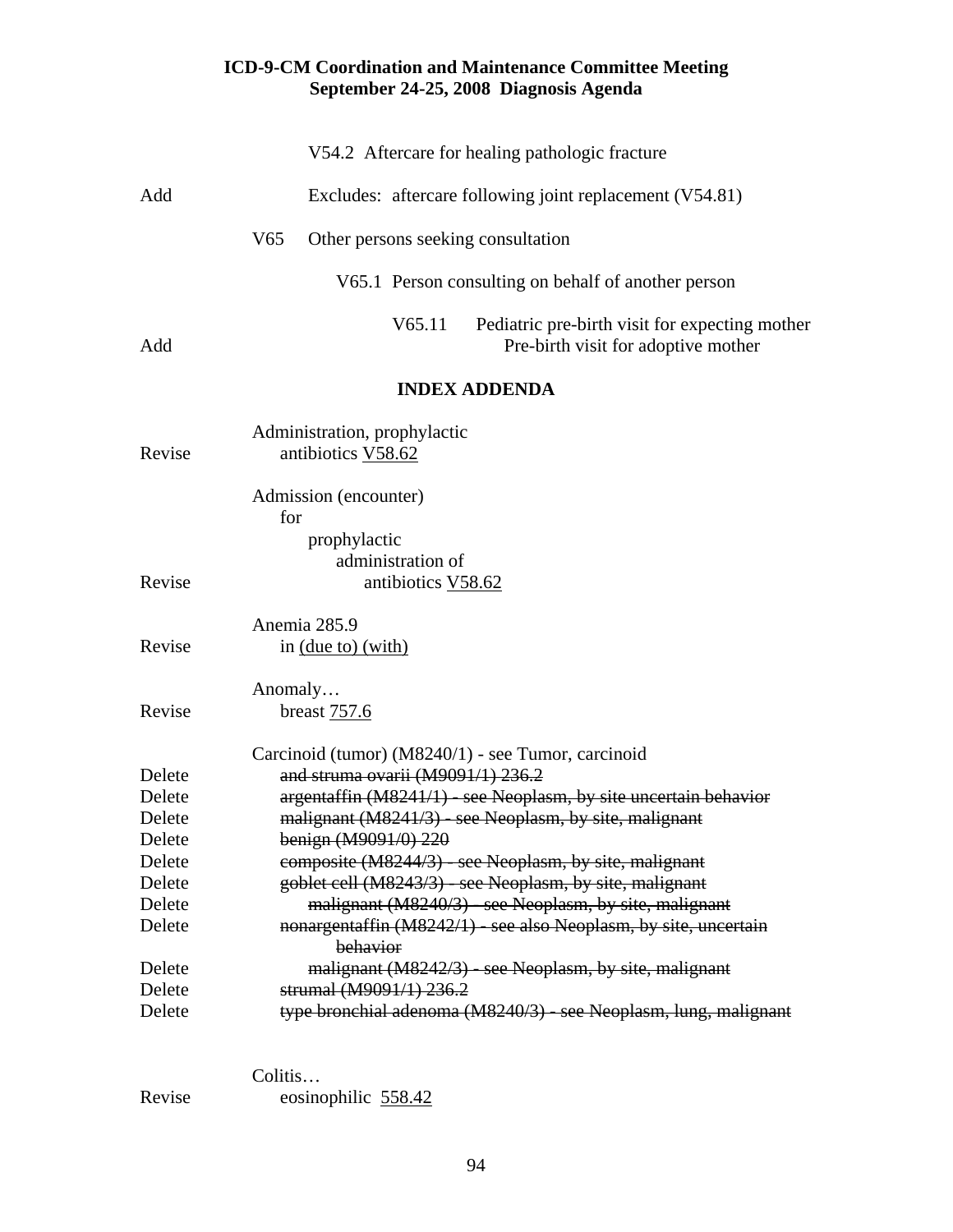|        | Coma                                                                    |
|--------|-------------------------------------------------------------------------|
| Revise | hyperglycemic 250.3                                                     |
| Revise | due to secondary diabetes 249.3                                         |
|        | Complications                                                           |
|        | mechanical                                                              |
|        | device NEC 996.59                                                       |
|        | prosthetic NEC 996.59                                                   |
|        | joint (see also Complications, prosthetic joint) 996.47                 |
| Delete | failure 996.43                                                          |
|        | Cryptosporidiosis 007.4                                                 |
| Add    | hepatobiliary 136.8                                                     |
| Add    | respiratory 136.8                                                       |
|        | Deformity                                                               |
|        | breast                                                                  |
| Revise | congenital 757.6                                                        |
| Revise | nipple (congenital) 757.6                                               |
|        | Delivery                                                                |
|        | complicated by                                                          |
|        | Siamese twins 678.1                                                     |
| Delete | causing obstructed labor 660.1                                          |
| Add    | Deployment (military)                                                   |
| Add    | personal history of V62.22                                              |
| Add    | returned from V62.22                                                    |
| Add    | status V62.21                                                           |
|        | Dermatitis                                                              |
| Add    | autoimmune progesterone 279.4                                           |
| Revise | Diabetes, diabetic (brittle) (congenital) (familial) (mellitus) (poorly |
|        | eontrolled) (severe) (slight) (without complication) 250.0              |
|        | nephropathy 250.4 [583.81]                                              |
| Revise | due to secondary diabetes 249.4 [583.81]<br>neuropathy 250.6 [357.2]    |
| Add    | autonomic (peripheral) 250.6 [337.1]                                    |
|        |                                                                         |
| Add    | due to secondary diabetes 249.6 [337.1]<br>secondary                    |
| Revise | nephropathy 249.4 [583.81]                                              |
|        | neuropathy 249.6 [357.2]                                                |
| Add    | autonomic (peripheral) 249.6 [337.1]                                    |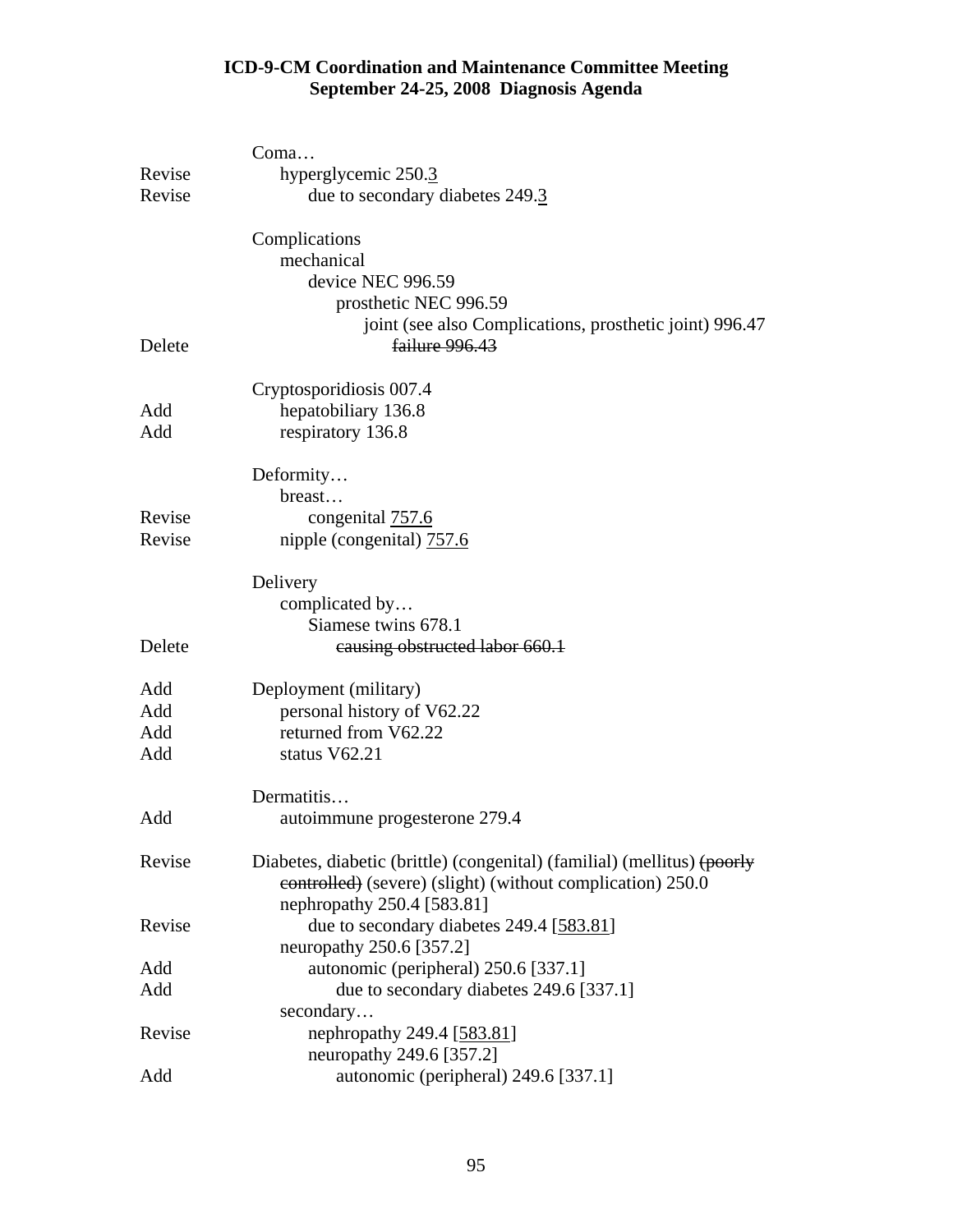|        | Disease                                                                                |
|--------|----------------------------------------------------------------------------------------|
| Add    | Erdheim-Chester (ECD) 277.89                                                           |
|        | vascular 459.9                                                                         |
|        | peripheral (occlusive) 443.9                                                           |
| Revise | in (due to) (with) diabetes mellitus 250.7 [443.81]                                    |
| Revise | in (due to) (with) secondary diabetes 249.7 [443.81]                                   |
|        |                                                                                        |
|        | <b>Encounter</b> for                                                                   |
| Add    | school examination V70.3                                                               |
| Add    | following surgery V67.0                                                                |
|        |                                                                                        |
|        | Enterocolitis                                                                          |
|        | pseudomembranous 008.45                                                                |
| Add    | newborn 008.45                                                                         |
|        |                                                                                        |
|        | Extravasation                                                                          |
| Revise | chemotherapy, vesicant 999.81                                                          |
|        | vesicant                                                                               |
| Revise | agent NEC 999.82                                                                       |
| Revise | chemotherapy 999.81                                                                    |
|        |                                                                                        |
|        | Failure                                                                                |
|        | dental implant 525.79                                                                  |
|        | osseointegration 525.71                                                                |
| Delete | following intentional prosthetic loading 525.72                                        |
|        |                                                                                        |
| Revise | Findings, <i>(abnormal)</i> , without diagnosis <i>(examination) (laboratory test)</i> |
|        | 796.4                                                                                  |
| Add    | cytology specified site NEC 796.9                                                      |
| Add    | specified NEC 796.9                                                                    |
|        |                                                                                        |
|        | Glaucoma                                                                               |
|        | in or with                                                                             |
| Add    | inflammation, ocular 365.62                                                            |
|        |                                                                                        |
|        | Graft-versus-host disease 279.50                                                       |
| Delete | bone marrow 996.85                                                                     |
|        |                                                                                        |
|        | Histiocytosis (acute) (chronic) (subacute) 277.89                                      |
| Add    | non-Langerhans cell 277.89                                                             |
| Add    | polyostotic sclerosing 277.89                                                          |
|        |                                                                                        |
|        | History (personal) of<br>family                                                        |
| Delete |                                                                                        |
|        | monoclonal drug therapy V87.42                                                         |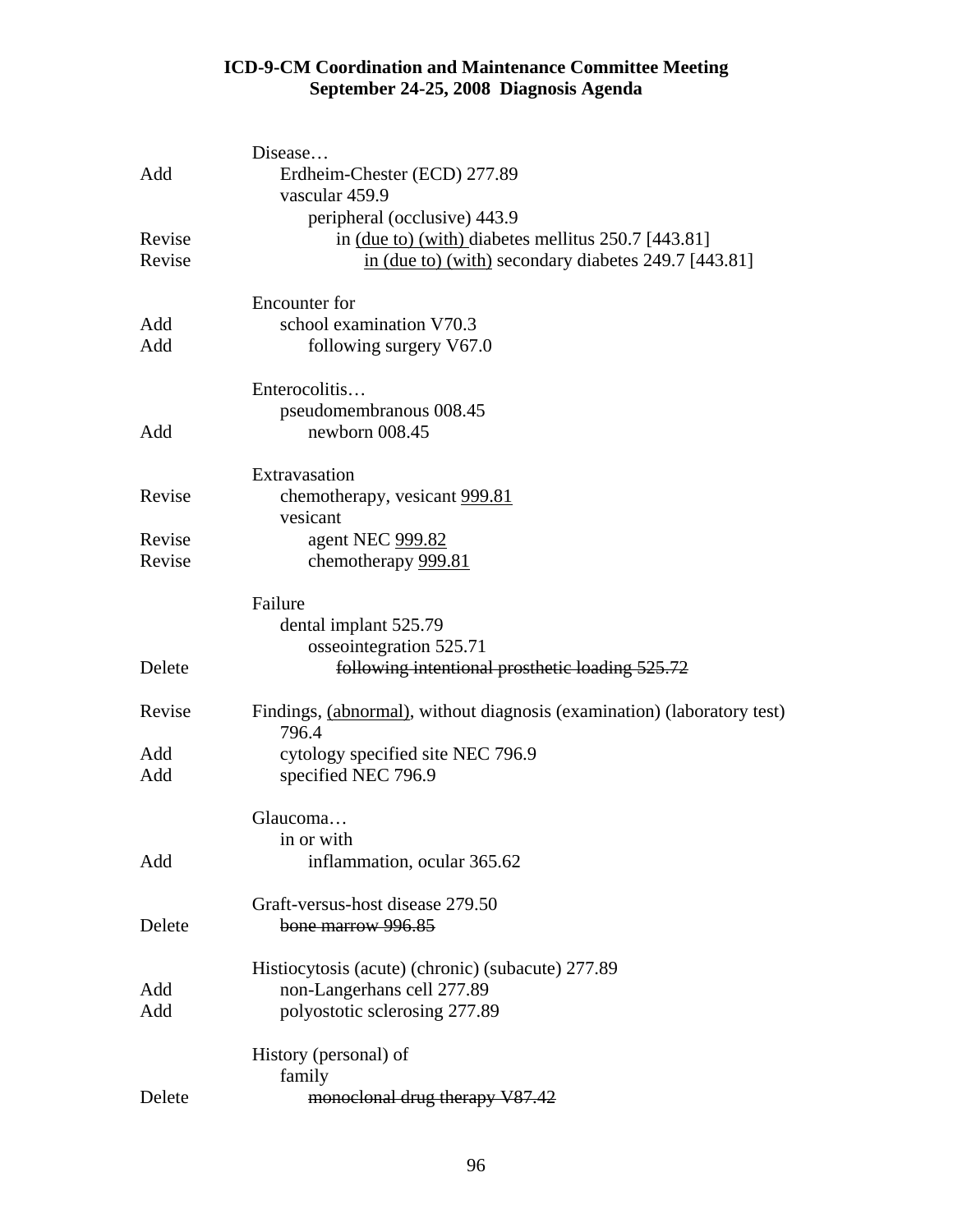|        | Hyperplasia                                                                                                             |
|--------|-------------------------------------------------------------------------------------------------------------------------|
|        | breast                                                                                                                  |
| Add    | ductal                                                                                                                  |
| Add    | atypical 610.8                                                                                                          |
|        | Hypertension                                                                                                            |
|        | with                                                                                                                    |
| Revise | renal (kidney) involvement (only conditions classifiable to 585,<br>586, 587) (excludes conditions classifiable to 584) |
|        | (see also Hypertension, kidney)                                                                                         |
|        | Incompetency, incompetence, incompetent                                                                                 |
|        | chronotropic 426.89                                                                                                     |
|        | with                                                                                                                    |
| Revise | left ventricular dysfunction 429.89                                                                                     |
|        | Infiltrate, infiltration                                                                                                |
| Revise | chemotherapy, vesicant 999.81                                                                                           |
|        | vesicant                                                                                                                |
| Revise | agent NEC 999.82                                                                                                        |
| Revise | chemotherapy 999.81                                                                                                     |
|        | Lesion(s)                                                                                                               |
| Add    | Morel Lavallée – see Hematoma, by site                                                                                  |
|        | Leukemia                                                                                                                |
|        | lymphocytic                                                                                                             |
| Add    | granular                                                                                                                |
| Add    | large T-cell 205.8                                                                                                      |
|        | Long-term (current) drug use V58.69                                                                                     |
| Revise | tamoxifen V07.51                                                                                                        |
|        | Lymphoma                                                                                                                |
| Add    | follicular                                                                                                              |
| Add    | large cell 202.0                                                                                                        |
|        |                                                                                                                         |
| Add    | Myocytolysis 429.1                                                                                                      |
|        | Nephritis                                                                                                               |
|        | due to                                                                                                                  |
|        | diabetes mellitus 250.4 [583.81]                                                                                        |
| Revise | due to secondary diabetes 249.4 [583.81]                                                                                |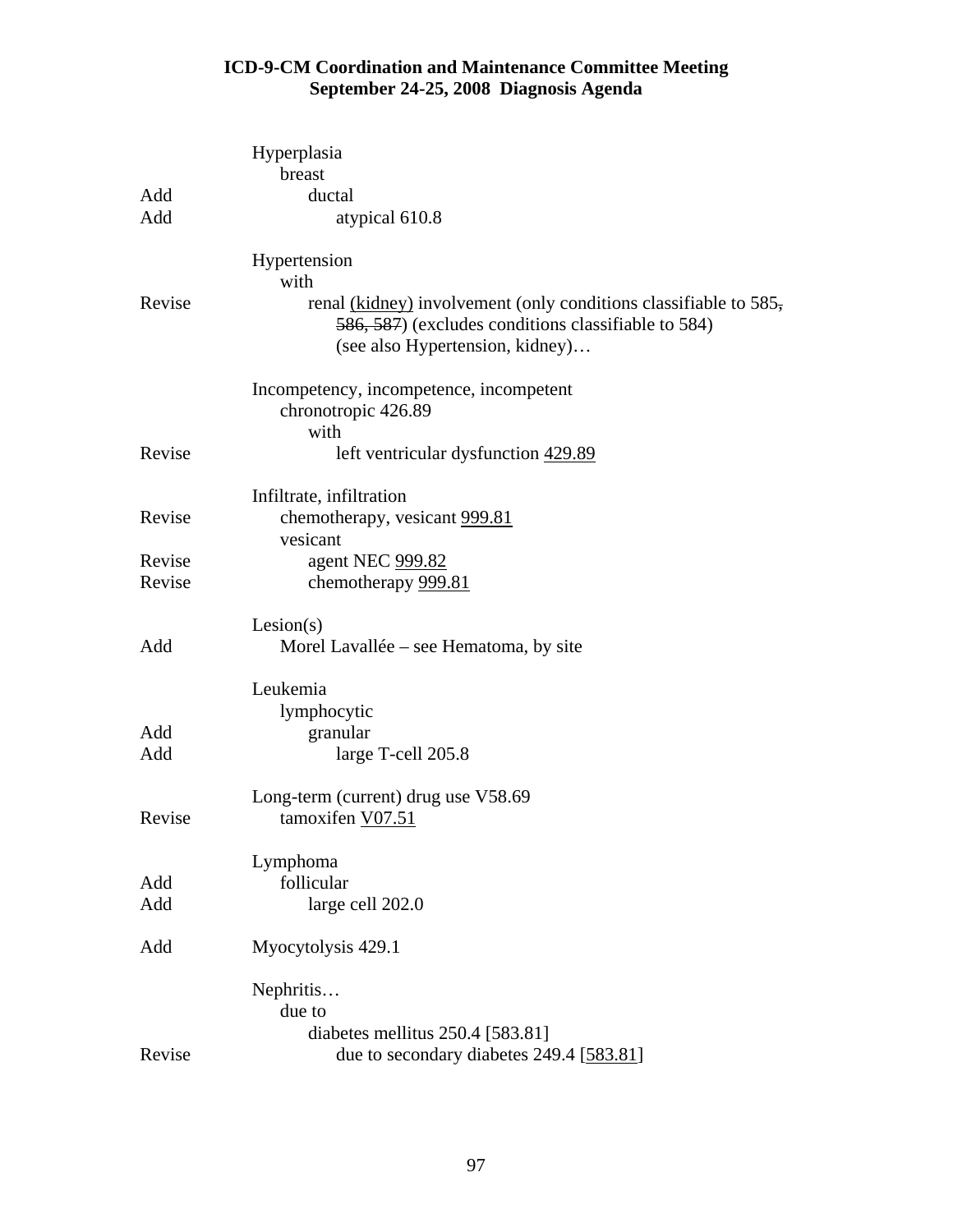|        | Nephropathy                                                                         |
|--------|-------------------------------------------------------------------------------------|
|        | diabetic 250.4 [583.81]                                                             |
| Revise | due to secondary diabetes 249.4 [583.81]                                            |
|        | Neuropathy                                                                          |
|        | diabetic 250.6 [357.2]                                                              |
| Add    | autonomic (peripheral) 250.6 [337.1]                                                |
|        | secondary 249.6 [357.2]                                                             |
| Add    | autonomic (peripheral) 249.6 [337.1]                                                |
| Revise | Polyalgia 729.99                                                                    |
|        | Pregnancy (single) (uterine) (without sickness) V22.2                               |
| Revise | <b>Note</b><br>Use the following fifth-digit subclassification with categories 640- |
|        | 649, 651-679:                                                                       |
| Add    | chemical 631                                                                        |
|        | complicated (by) 646.9                                                              |
| Add    | fetal anemia 678.0                                                                  |
| Add    | fetal complications from in utero procedure 679.1                                   |
| Add    | fetal hematologic conditions 678.0                                                  |
| Add    | fetal thrombocytopenia 678.0                                                        |
| Add    | fetal twin to twin transfusion 678.0                                                |
| Add    | maternal complications from in utero procedure 679.0                                |
|        | Prophylactic                                                                        |
|        | administration of                                                                   |
| Revise | antibiotics V58.62                                                                  |
|        | School examination V70.3                                                            |
| Add    | following surgery V67.0                                                             |
|        | Shock 785.50                                                                        |
|        | septic 785.52                                                                       |
|        | due to                                                                              |
| Revise | transfusion NEC 999.89                                                              |
|        | following                                                                           |
| Revise | transfusion NEC 999.89                                                              |
|        | Status (post)                                                                       |
| Revise | eurrent military deployment status V62.22                                           |